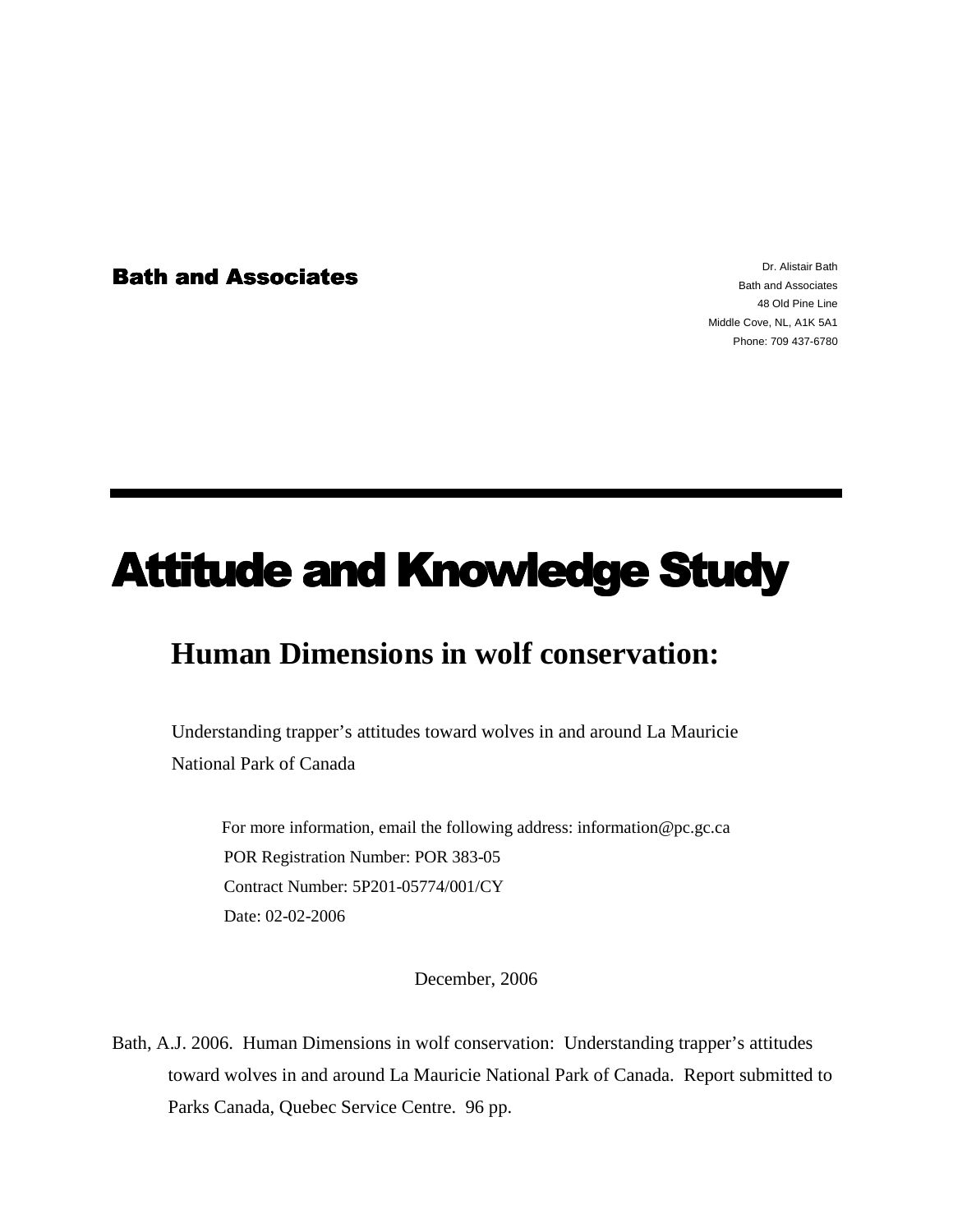## Executive summary

- The purpose of this human dimension (HD) research study is to identify and document using a quantitative approach the key beliefs, attitudes, behavioral intention and actual behavior of a representative sample of trappers who trap near the park and in the La Mauricie region toward wolves and wolf management issues.
- Basically, the study explores whether attitudes toward wolves differ across trapper experience, distance to trap lines, type of permit, whether trappers specifically trap for wolves, age, type of land and location.
- A final part of the study and this report addresses specific aspects of trappers' behavior: the month they capture wolves, the number of captures and where these captures occurred, the trapping devices and techniques used, and the means of information trappers use to learn more about wolves.
- A total of 312 questionnaires were returned producing an acceptable response rate of 54% from a mail-out questionnaire that consisted of approximately 50 items.
- Given the median age of trappers (51 years old), it is interesting that such a large percentage of trappers (46%) have less than 15 years experience suggesting that participation in the activity may have occurred later in life than as a child influenced by an adult. Perhaps even more interesting is the relatively large percentage (19%) of trappers who have less than six years of trapping experience.
- Most trappers (71%) use public lands, although nearly one third (29%) did indicate trapping in the ZEC or reserve lands, rather than crown land. For many trappers (47%) their place of residence is within 50kms of their trap line, however, slightly more than 31% of trappers travel greater than 100kms to participate in this recreational activity.
- While most trappers (83%) when asked about their motivations for trapping stated that they enjoyed the challenge and the opportunity to test their skills and abilities (78%), a large percentage (76%) agreed or strongly agreed that they trapped because wolves were present on their territory.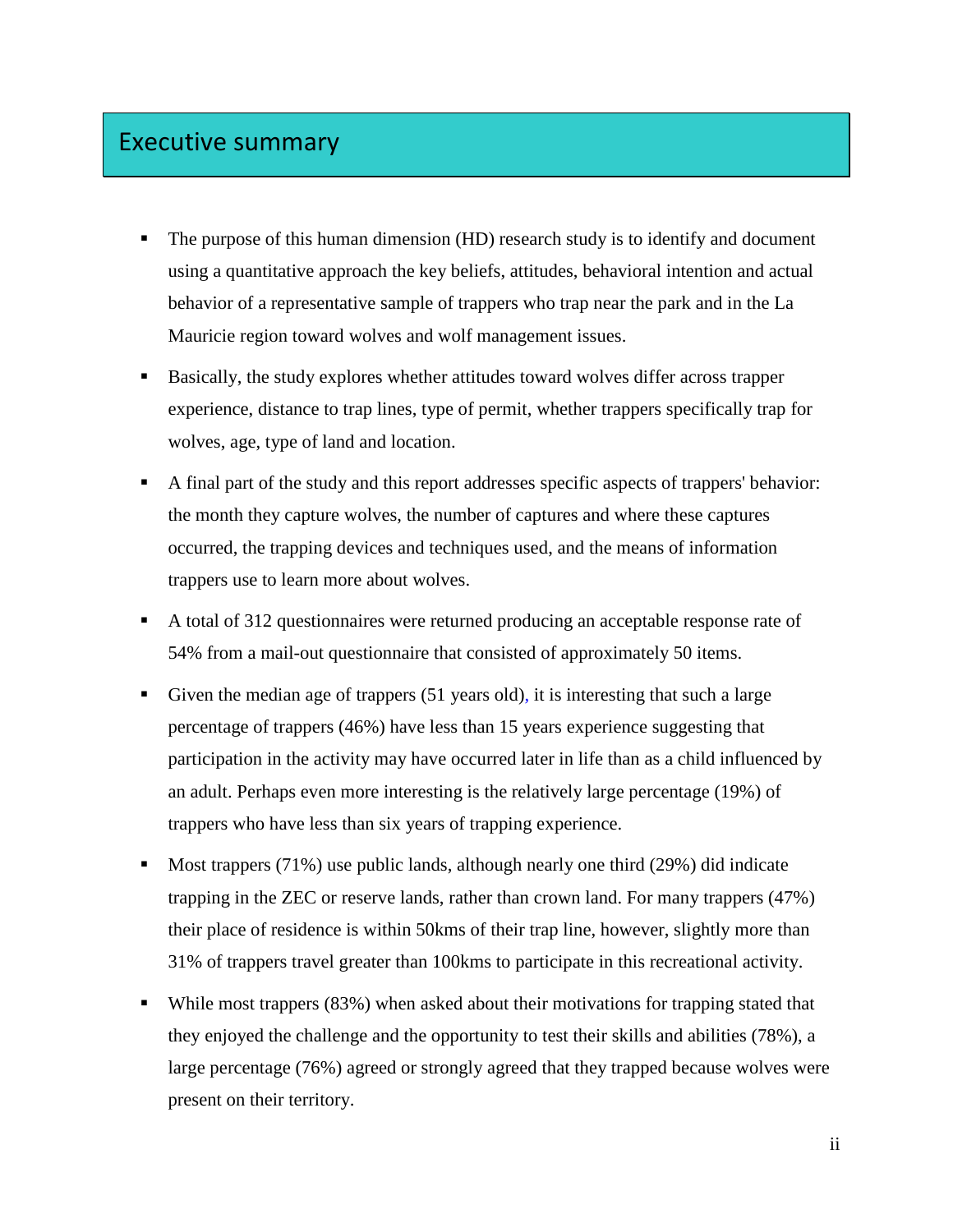- Wolves are an important part of a trapper's overall income for approximately 21% of the trappers in our study.
- **Trappers hold positive attitudes toward wolves generally liking the animal, believing that** it is important to have the wolf for future generations, and believing in the right of the wolf to exist. Trappers, however, do not agree that the wolf contributes to tourism.
- While 51% of trappers did believe that wolves have a significant impact on big game hunting opportunities, most trappers did not believe that wolves had a significant impact on wild game available for trapping, small game available for hunting, or on livestock in the region. In contrast, approximately 74% of trappers did believe that forestry exploitation has a significant impact on wolves. Interestingly, trappers who had trapped wolves or who had tried to trap wolves were statistically significantly more likely to agree that wolves had a significant impact on big game hunting opportunities than trappers who did not attempt to trap wolves.
- While in general, trapper's knowledge about wolves is reasonably solid. Close to 40% of trappers believe wolves are extremely successful in killing prey. Such a belief could lead trappers to perceive much greater impacts of wolves in the region. Focusing educational messages on the success ratio of wolf attacks and providing a better understanding of this predator-prey relationship could be beneficial to improving acceptance of the wolf.
- In 2001, the eastern wolf was given special concern status indicating that the population should be carefully managed. While most trappers hold positive attitudes toward wolves and support having wolves in the region, most trappers believe that the wolf population is stable or increasing, and thus it is unlikely this interest group will see the necessity to practice the required conservation measures to further protect the wolf. Hence, there is a great need to better communicate the issue of population size to the trappers.
- While 39% of trappers believed the wolf population in the La Mauricie region was increasing, only 28% perceived wolf numbers as increasing inside La Mauricie National Park of Canada within the last three years.
- Trapper's attitudes toward specific management actions like increasing numbers and whether there are enough wolves seem to be less formed amongst trappers as large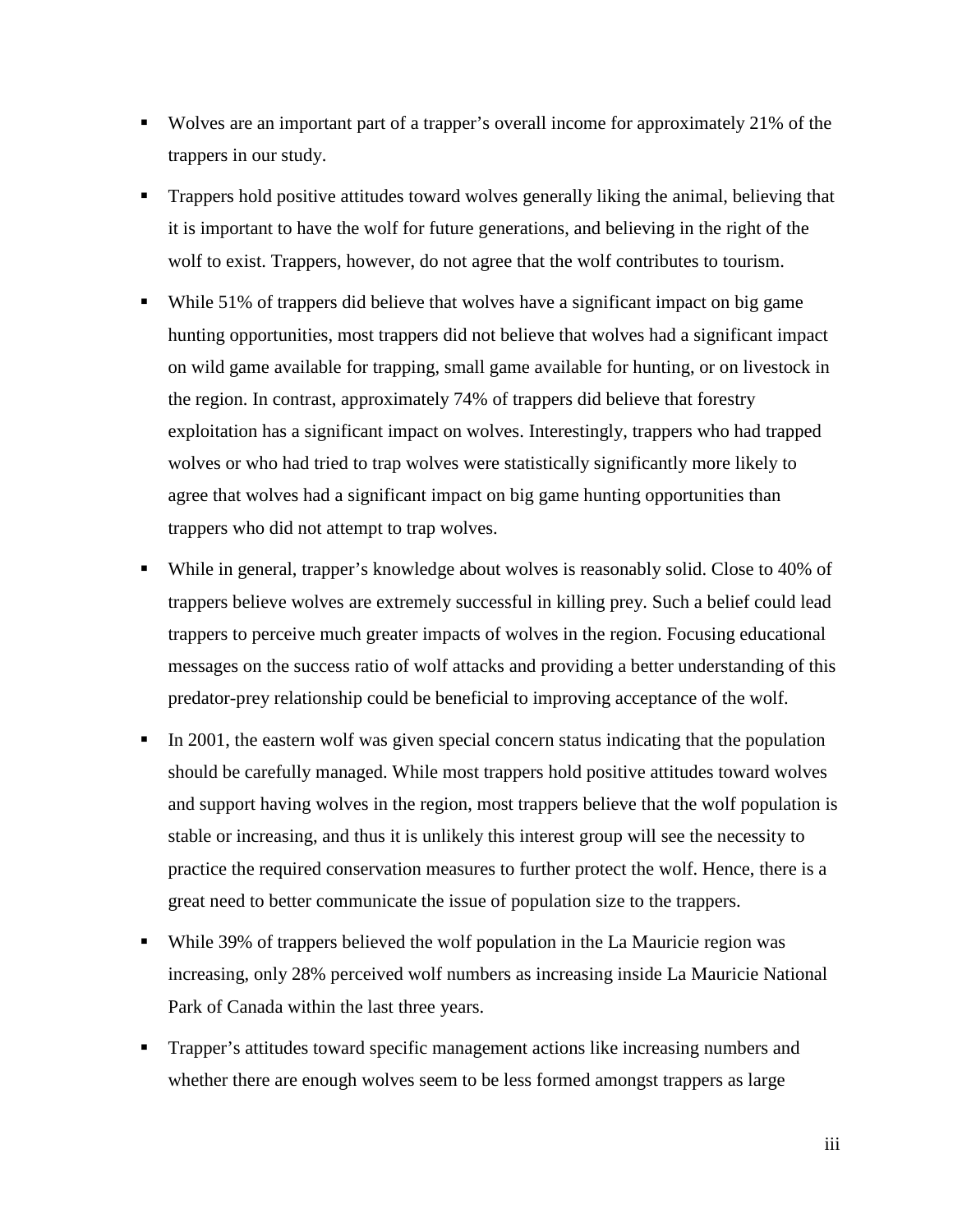percentages are both in favor and against these statements. For example, 42% of trappers disagreed to some degree with increasing wolves in the La Mauricie region but 29% agreed in some way, and 29% were neutral suggesting that this group may be swayed in either direction depending upon communication messages designed and targeted toward these trappers. When asked the same question regarding the national park, a larger percentage of trappers (35%) were neutral and approximately one third were in favor and the other third against.

- Attitudes of trappers toward imposing limits on the number of animals permitted per trapping season were quite divided. While 49% disagreed to some degree with limiting the number of wolves permitted per trapping season, 41% of trappers agreed with limits; 10% of trappers neither agreed nor disagreed. It would seem for Parks Canada and wildlife managers interested in engaging trappers further in decision-making, this topic could be worthy of some facilitated discussion.
- Most trappers agreed that wolf management is important to them personally within the La Mauricie region and a large percentage of trappers (over 80%) also wanted to be kept informed about wolf management issues inside the national park. Such results should be encouraging to Parks Canada managers who wish to continue actively working with key interest groups on important park management issues.
- The more years of trapping experience held, the more likely the trapper's attitudes will be less positive toward wolves or slightly negative toward wolves.
- Trappers under professional, trapper's aid or the general permit do not have any differences in their attitudes toward wolves and wolf management issues.
- **Perhaps the most important variable influencing trapper attitudes toward wolves is their** perception of the status of the wolf population both within the La Mauricie region and the national park. If trappers believed that the wolf population was increasing, they tended to disagree with placing limits on the number of animals that could be harvested during the trapping season. If they held beliefs of a stable or declining population they supported limits.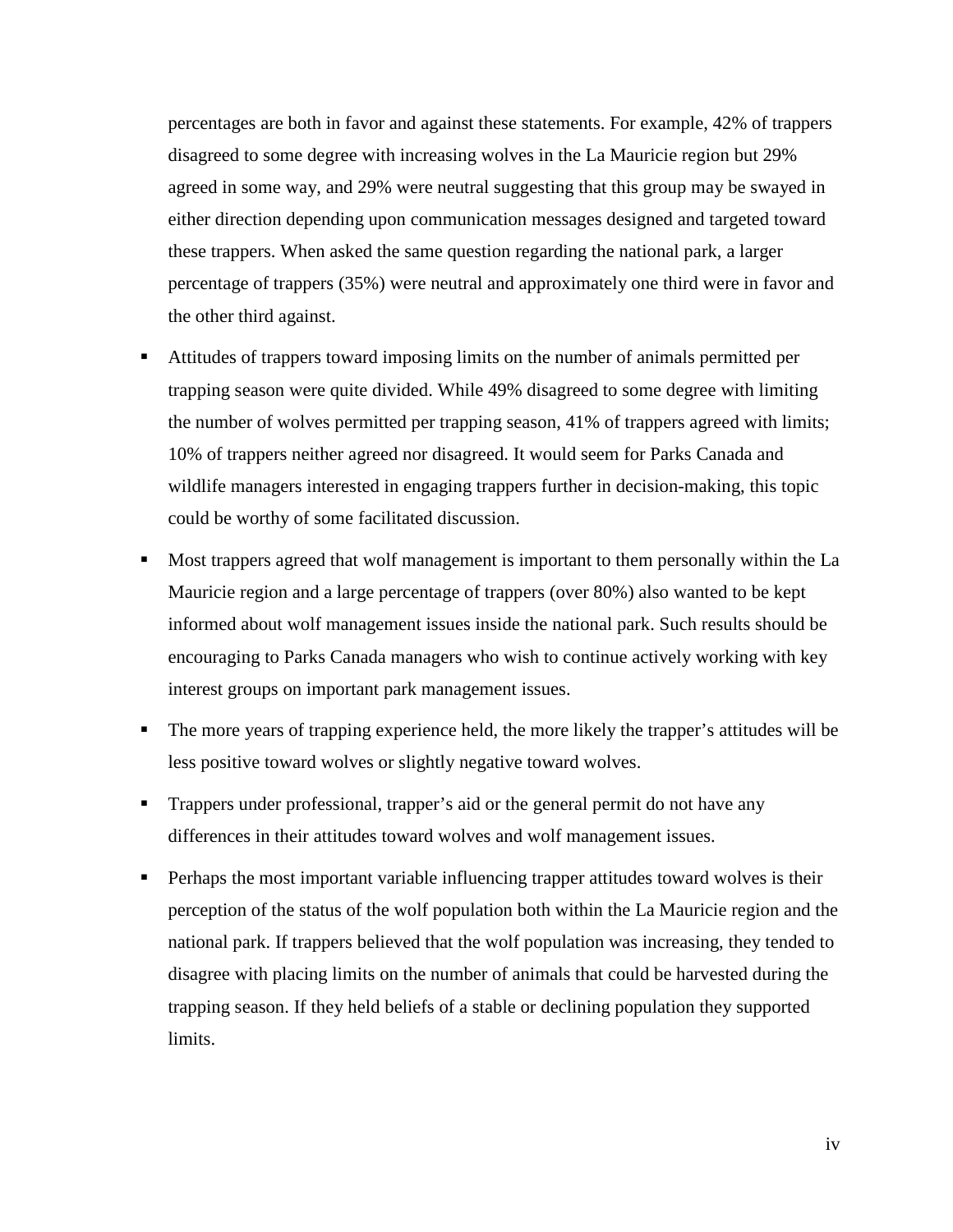While park brochures have indicated that the wolf is vulnerable and a species of concern, population status of wolves remains a topic that is not widely communicated well and yet this message is the key to wolf conservation. If trappers believe the wolf population is stable or increasing they do not support increases of wolves and become less positive or negative to the large carnivore. Knowledge that the population is decreasing directly affects attitudes and gains public support for wolf conservation.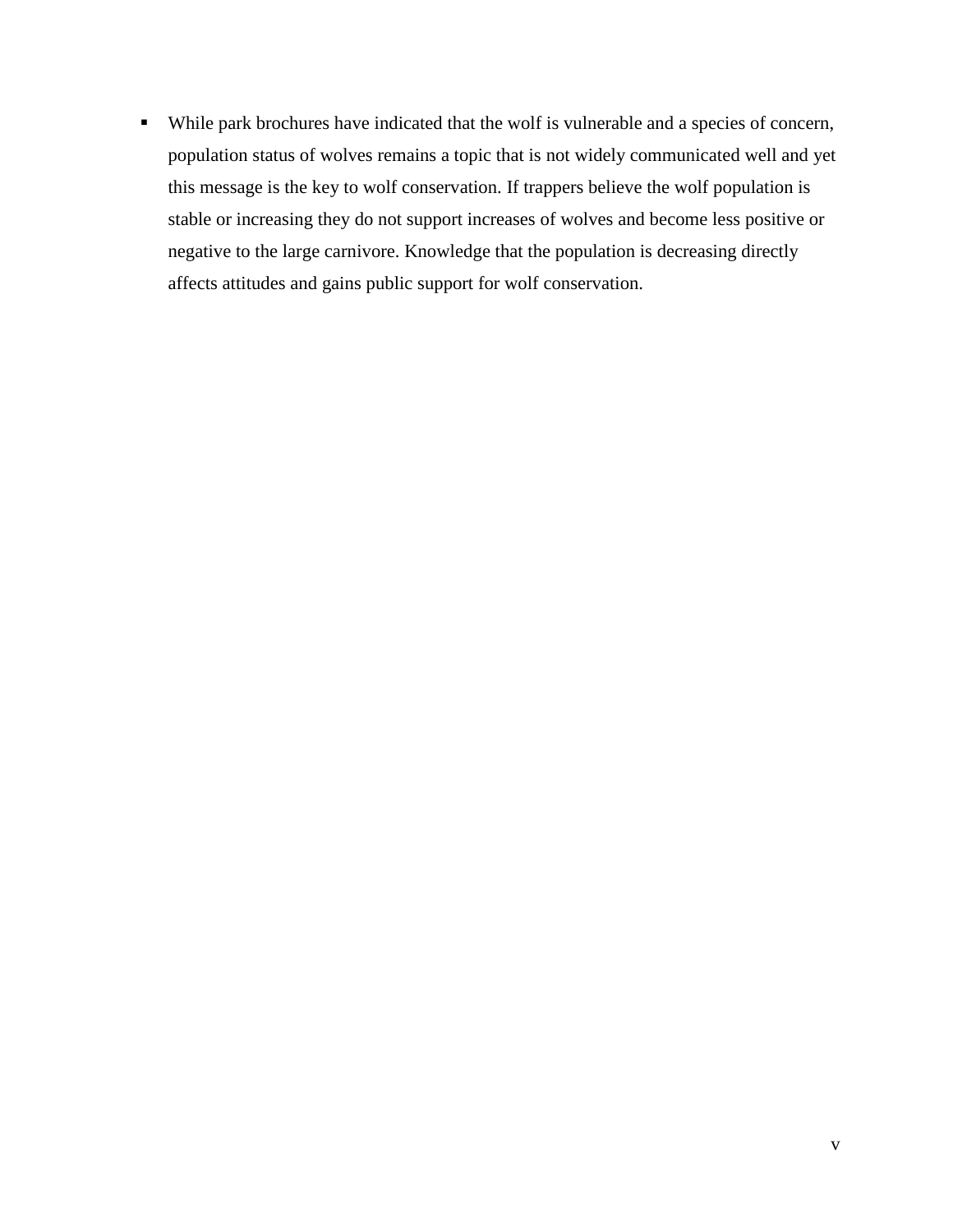# Acknowledgements

Many individuals and organizations have participated in this study. These people contributed greatly to this study by their devotion, their passion and their interest in understanding and addressing wolf conservation issues in and around La Mauricie National Park of Canada.

### **Project manager**

*Planning, monitoring, supervision, part of analysis and reporting*  Marie-Andrée Leith, Evaluation advisor Parks Canada

### **Memorial University of Newfoundland**

*Planning, analysis and reporting*  Dr. Alistair Bath Suzanne Smith

### **La Mauricie National Park of Canada**

Marie Lavoie, Superintendant Jacques Pleau, Denis Masse, Mario Villemure, Albert Van Dijk and Mélanie Bernier

### **Parks Canada Species at Risk Recovery Action and Education Fund**

Stéphane Bruneau and Sylvain Paradis

### **Ministry of Natural Resources and Wildlife Quebec**

Pierre Canac-Marquis and Hélène Jolicoeur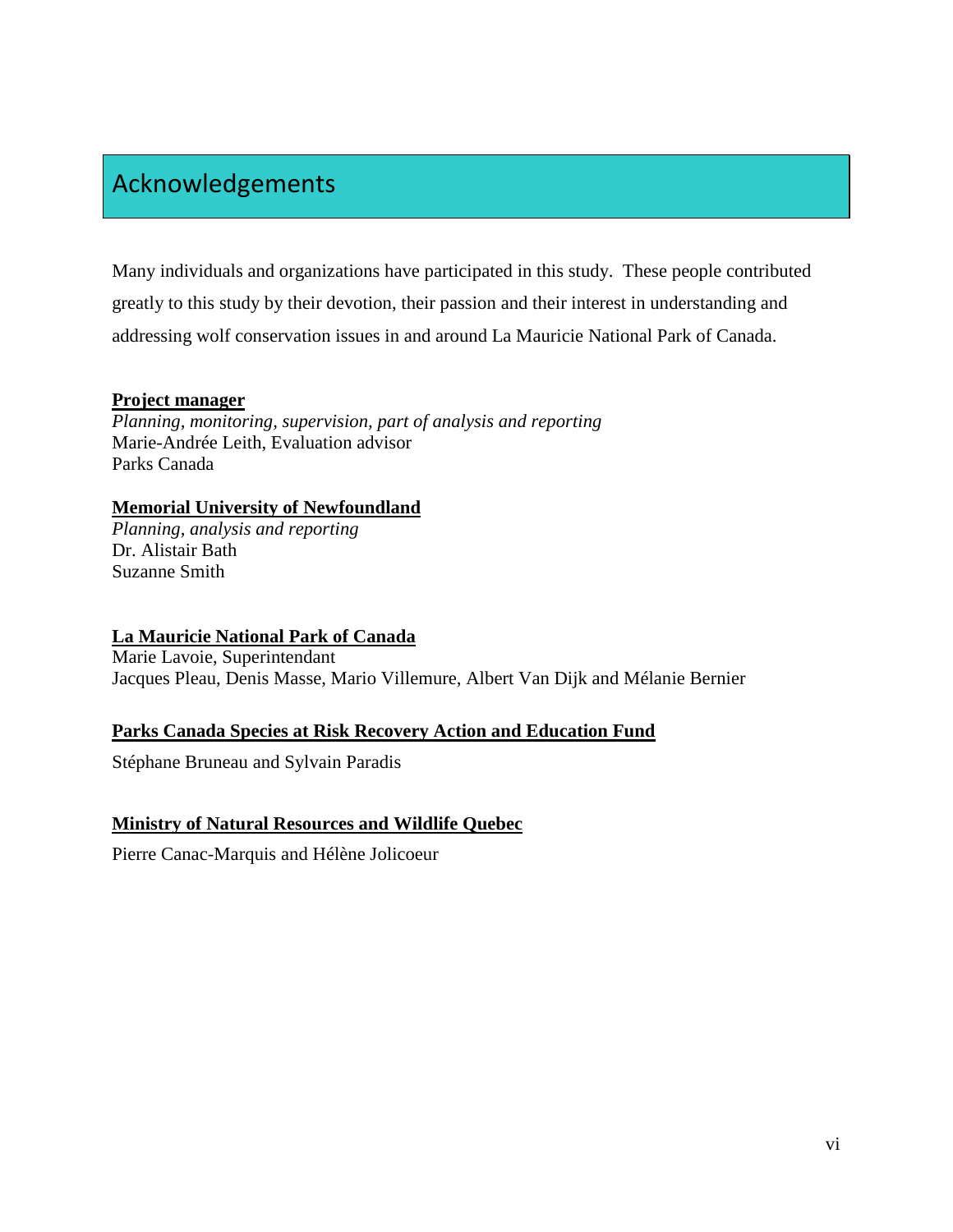# Table of Contents

| 1.0 |                                                                                    |  |  |  |
|-----|------------------------------------------------------------------------------------|--|--|--|
| 2.0 |                                                                                    |  |  |  |
| 3.0 |                                                                                    |  |  |  |
| 4.0 |                                                                                    |  |  |  |
|     |                                                                                    |  |  |  |
|     |                                                                                    |  |  |  |
|     |                                                                                    |  |  |  |
|     |                                                                                    |  |  |  |
|     |                                                                                    |  |  |  |
|     | 4.6 ATTITUDES AND PERCEPTIONS REGARDING MANAGEMENT OF WOLVES  35                   |  |  |  |
|     |                                                                                    |  |  |  |
|     |                                                                                    |  |  |  |
| 5.0 |                                                                                    |  |  |  |
|     |                                                                                    |  |  |  |
|     | 5.2 INFLUENCE OF TRAPPING EXPERIENCE MEASURED IN NUMBER OF YEARS SPENT TRAPPING 50 |  |  |  |
|     |                                                                                    |  |  |  |
|     | 5.4 INFLUENCE OF WHETHER TRAPPING OCCURS ON CROWN OR RESERVE/ZEC LAND  52          |  |  |  |
|     | 5.5 INFLUENCE OF THE IMPORTANCE OF WOLVES TO A TRAPPER'S INCOME  53                |  |  |  |
|     |                                                                                    |  |  |  |
| 6.0 |                                                                                    |  |  |  |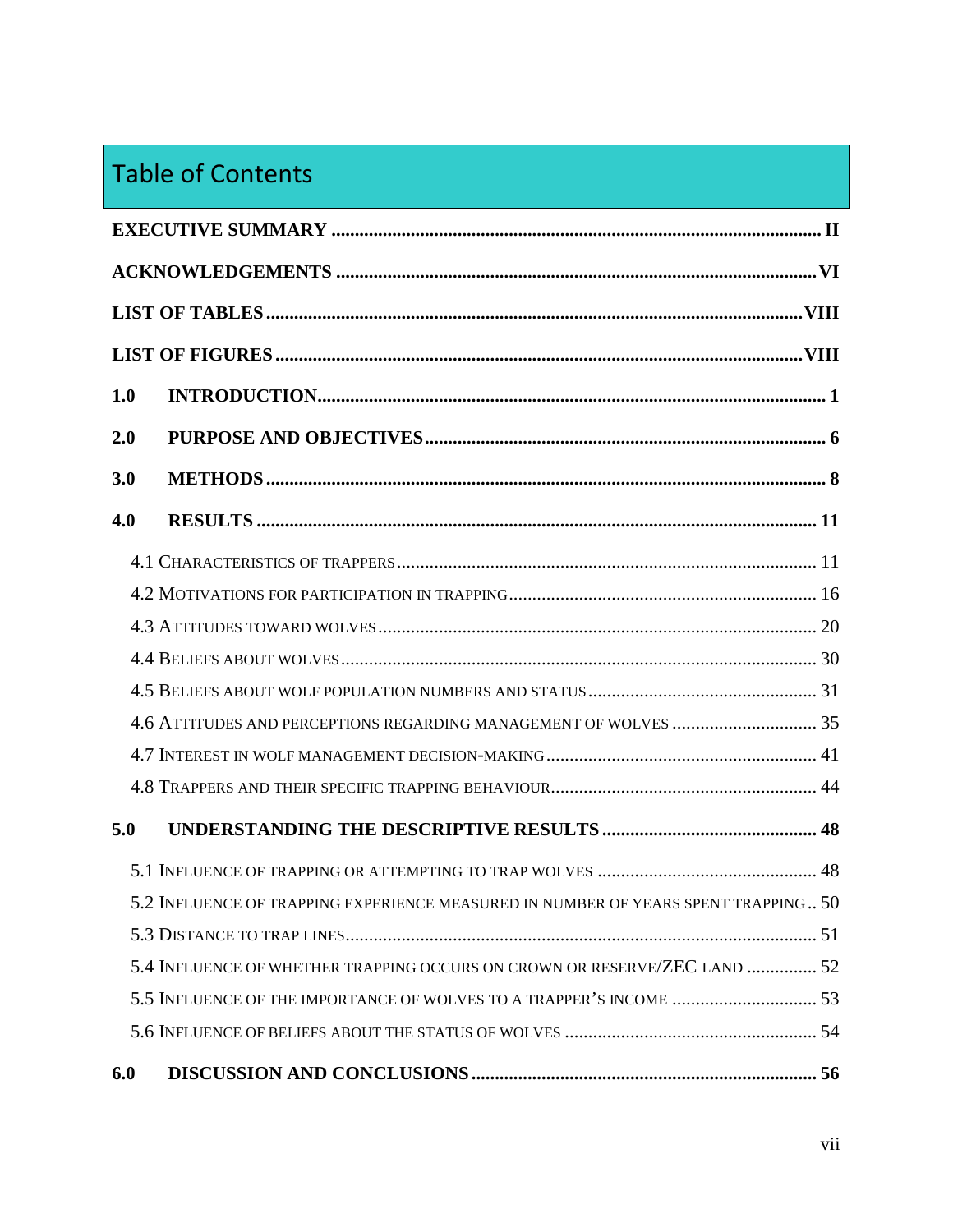# List of Tables

# List of Figures

| Figure 8: Distance from Residence to Trap Line in Kilometres (Mean=93km) (n=283) 16                |  |  |  |
|----------------------------------------------------------------------------------------------------|--|--|--|
| Figure 9: Motivations for trapping ( $n=300$ to $n=305$ ) [% of 4=agree and 5= strongly agree]  18 |  |  |  |
| The trapper's opinion to the statement: wolves are important for trapper's overall<br>Figure 10:   |  |  |  |
|                                                                                                    |  |  |  |
|                                                                                                    |  |  |  |
|                                                                                                    |  |  |  |
| The trapper's opinion to the statement: Importance of maintaining wolf<br>Figure $13$ :            |  |  |  |
| populations in La Mauricie region so that future generations can enjoy them (n=295) 23             |  |  |  |
| Trapper's opinion to the statement: Whether or not I would get to see a wolf, it is<br>Figure 14:  |  |  |  |
|                                                                                                    |  |  |  |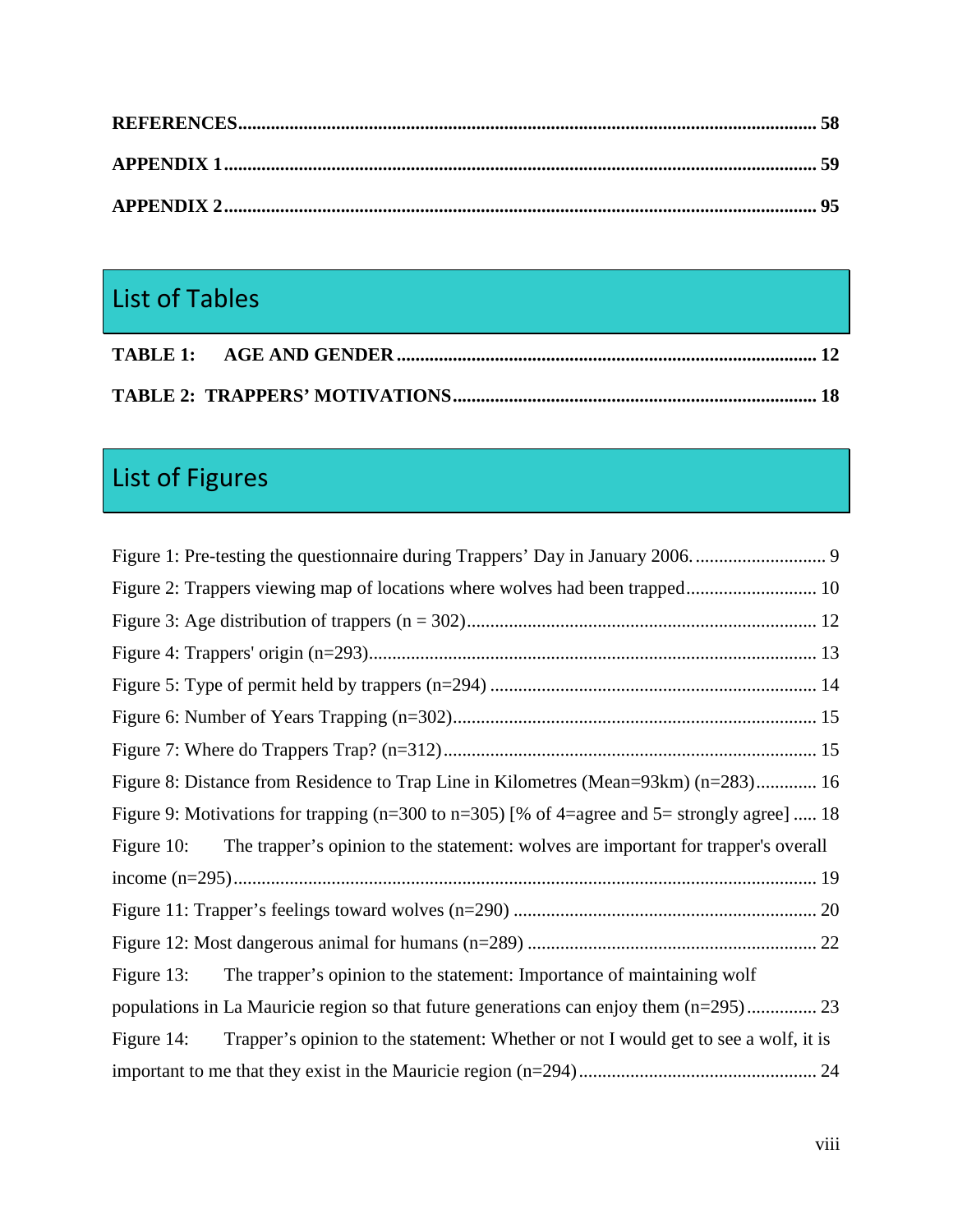| Figure 15: | Trapper's opinion to the statement: There is no need to have wolves in the                            |
|------------|-------------------------------------------------------------------------------------------------------|
|            | Mauricie region because wolves already exist in other parts of Quebec (n=304)                         |
| Figure 16: | Trapper's opinion to the statement: Having wolves in the Mauricie region                              |
|            |                                                                                                       |
| Figure 17: | Trapper's opinion to the statement: Wolves have a significant impact on big game                      |
|            |                                                                                                       |
| Figure 18: | Trapper's opinion to the statement: Wolves significantly reduce the number of                         |
|            |                                                                                                       |
| Figure 19: | Trapper's opinion to the statement: Wolves have a significant impact on small                         |
|            |                                                                                                       |
| Figure 20: | Trapper's opinion to the statement: wolves have a significant impact on livestock                     |
|            |                                                                                                       |
| Figure 21: | Trapper's opinion to the statement: Logging has a significant impact on wolves                        |
| $(n=302)$  | 29                                                                                                    |
|            |                                                                                                       |
|            | Figure 23: Wolf population in La Mauricie Region (n=189) [Mean=677 and median=415] 32                 |
|            | Figure 24: Nature of wolf population changes in the region within the last three years ( $n=264$ ) 33 |
|            |                                                                                                       |
|            | Figure 26: Nature of wolf population changes in the park within the last three years $(n=207)$ 35     |
|            |                                                                                                       |
|            | Figure 28: In agreement with increasing the number of wolves (region $-n=306$ ) (park $-n=295$ )      |
|            |                                                                                                       |
|            | Figure 29: There are enough wolves in the region/park (region $-$ n=300) (park $-$ n=302)  38         |
|            | Figure 30: Trapper's opinion to the statement: Wolves should be completely protected in the La        |
|            |                                                                                                       |
| Figure 31: | Trapper's opinion to the statement: Wolves should be allowed to be trapped or                         |
|            |                                                                                                       |
| Figure 32: | Trapper's opinion to the statement: There should be a limit on the number of                          |
|            |                                                                                                       |
| Figure 33: | Trapper's opinion to the statement: The issue of wolf management in the Mauricie                      |
|            |                                                                                                       |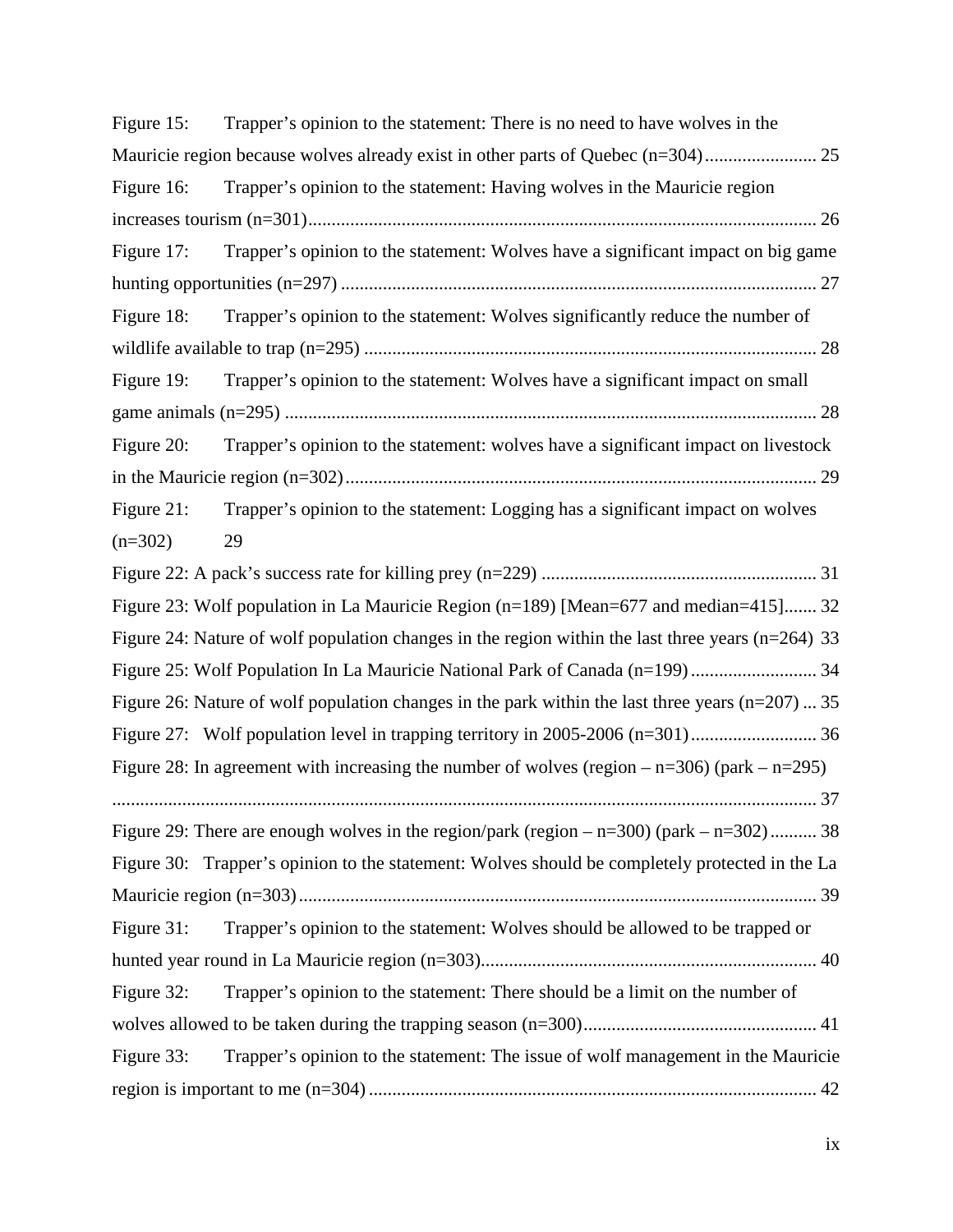| Figure 34: | Trapper's opinion to the statement: I want to be kept up to date with wolf                        |  |  |
|------------|---------------------------------------------------------------------------------------------------|--|--|
|            |                                                                                                   |  |  |
|            | Figure 35: Means of information that trappers use to learn more about wolves $(n=190)$            |  |  |
|            |                                                                                                   |  |  |
|            | Figure 36: Trapping devices used by trappers to capture wolves $(n=191)$ (multiple responses). 45 |  |  |
|            | Figure 37: Trapping devices installed by trappers during the same trapping season $(n=191)$       |  |  |
|            |                                                                                                   |  |  |
| Figure 38: | Trapping techniques used the most to try to capture wolves $(n=191)$ (multiple                    |  |  |
| responses) | 46                                                                                                |  |  |
|            |                                                                                                   |  |  |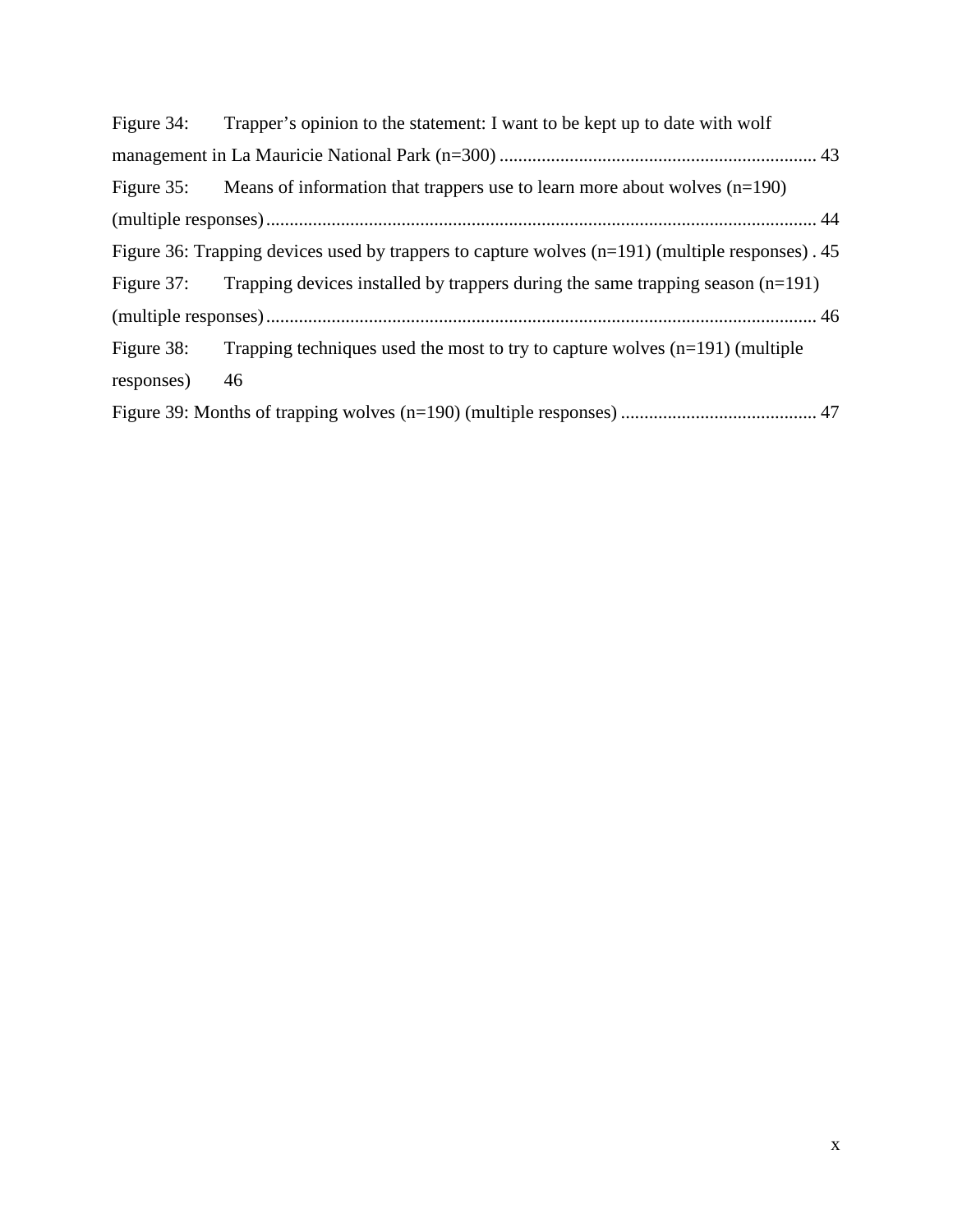# 1.0 Introduction

In 2000, Lariviere, Jolicoeur and Crete (2000) stated that the conservation of grey wolves in Quebec was of special interest because of the long history of legal hunting and trapping in the province; at that time these researchers began to document wolf density and trapping harvest from a traditional biophysical perspective to explore possible relationships between these two variables within wildlife reserves in the southern portion of the province. While trapping in Quebec was relatively low from 1984 to 1990, these researchers suggested since 1990 interest in trapping wolves seemed to have increased (Lariviere et al. 2000). While in most parts of Quebec wolf populations remained stable under this increased trapping and hunting pressure, estimates of wolf densities declined significantly in Rouge-Mattawin and Saint-Maurice reserves (Lariviere et al. 2000). The most intensive harvest of wolves occurred in the two smallest reserves, Portneuf and Saint-Maurice (Lariviere et al. 2000). Unlike in other reserves in Quebec, Lariviere et al. (2000) suggested that the inflow of wolves into Saint-Maurice reserve "likely did not fully compensate for losses by trapping". Hunting and trapping remain the most important causes of mortality for wolves in Quebec; these activities also remain important as traditional recreational and livelihood activities to many rural community residents. It is in this La Mauricie region and near the national park of La Mauricie National Park of Canada where wolf conservation appears to be a challenging issue for all interest groups involved.

In 2001, the eastern wolf (*Canis lupus lycaon*, a sub species of *Canis lupus*) was given special concern status by the COSEWIC (Committee on the Status of Endangered Wildlife in Canada) (Samson, 2001) and still today, conservation of wolves remains an important issue and a high ecological integrity priority for La Mauricie National Park of Canada, located in southern Quebec. The wolf is a wilderness symbol for the national park, and park staff offers special interpretation activities geared to the public about the large carnivore. The Parks Canada brochure for the national park clearly suggests that the wolf is vulnerable to trapping outside the protected area making wolf conservation a significant challenge (Parks Canada, no date). From an ecological perspective, Forbes and Theberge (1996) highlight similar challenges with wolf conservation in and around Algonquin Provincial Park in Ontario. Theberge and many Ontario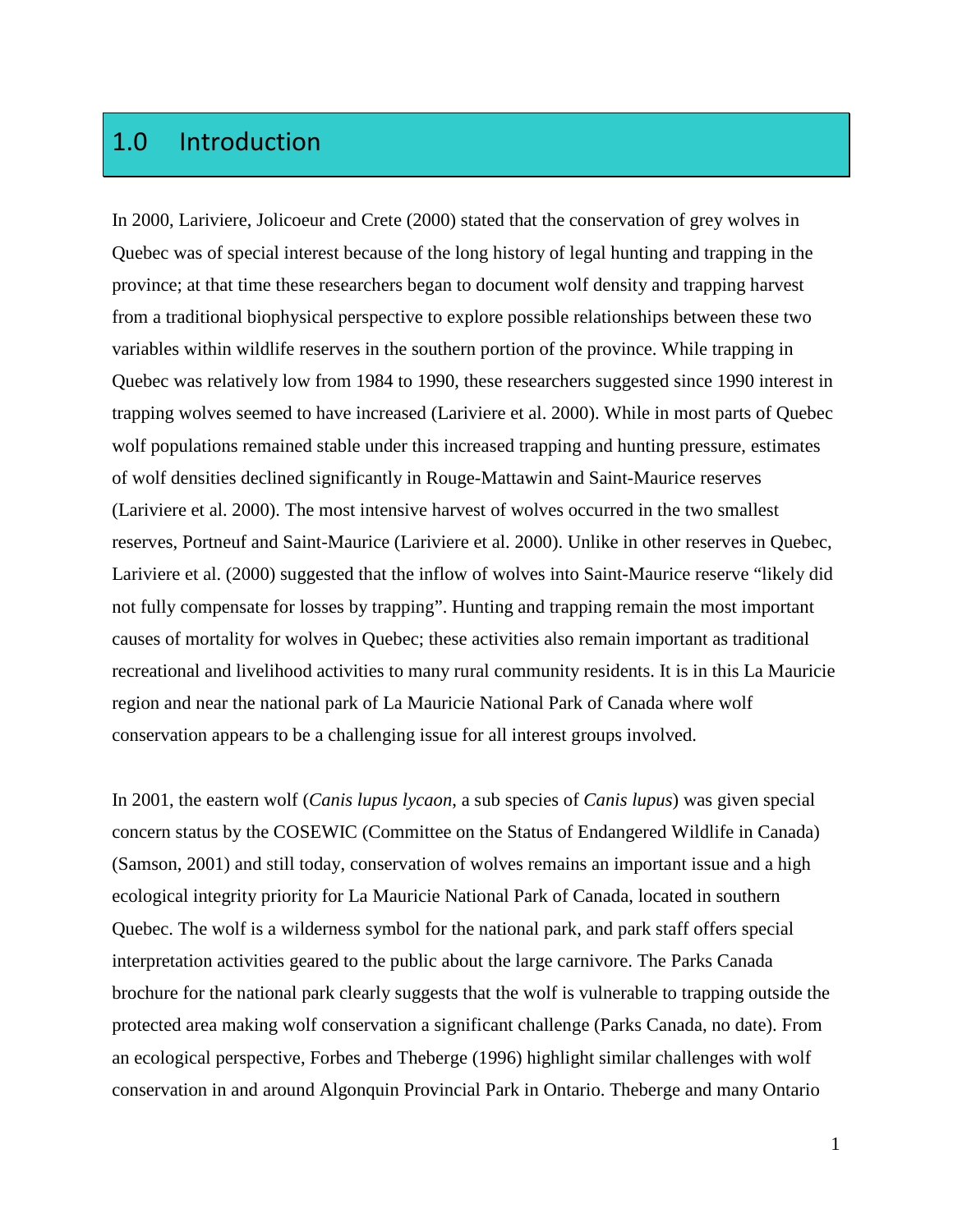environmentalists were eventually "successful" in removing trapping in areas that bordered Algonquin; unfortunately in this provincial park example, little public involvement occurred. No such plans to remove trapping exist for the lands surrounding La Mauricie National Park of Canada, but also in contrast to the Ontario situation, a more active public involvement process involving all key interest groups to better understand the key issues facing wolf conservation is underway. Only by listening and working with all interest groups can effective solutions be found, and conservation be declared "successful".

Parks Canada has realized that protected areas are not large enough to protect species like large carnivores that can travel several hundred kilometers, and that such protected areas without public support from neighboring land uses are destined to fail. Reaching out to the public through interpretation and awareness campaigns has traditionally been the way of communication, but lately Parks Canada has begun to truly "engage Canadians" emphasizing that communication is more about listening and learning from key interest groups and local community residents than simply talking to them through presentations and public meetings. Indeed, we are born with two ears and one mouth so we should be listening at least twice as much as talking if we want effective communication. As large carnivores especially wolves tend to elicit strong emotions, it is even more important to learn from the individuals who can most directly affect and be affected by decisions about wolf conservation. Given the history of trapping in southern Quebec and the possible increase of trapping of wolves, it is of utmost importance to listen and learn from trappers in the area of La Mauricie.

Conservation of large carnivores such as wolves tends to be more a socio-political issue than a biological one. In contrast to the biophysical approach taken by previous researchers in Quebec (Lariviere et al. 2000) to address the wolf management issue, it is necessary to understand the human dimension of the wildlife management equation. Human dimensions (HD) research focuses upon understanding the key issues of various interest groups who can affect or be affected by wolf management decisions, and in organizing these ideas to be representative of the interest groups, strive to have all groups eventually work toward solutions after understanding the various concerns of all groups. Traditionally human dimensions research focuses upon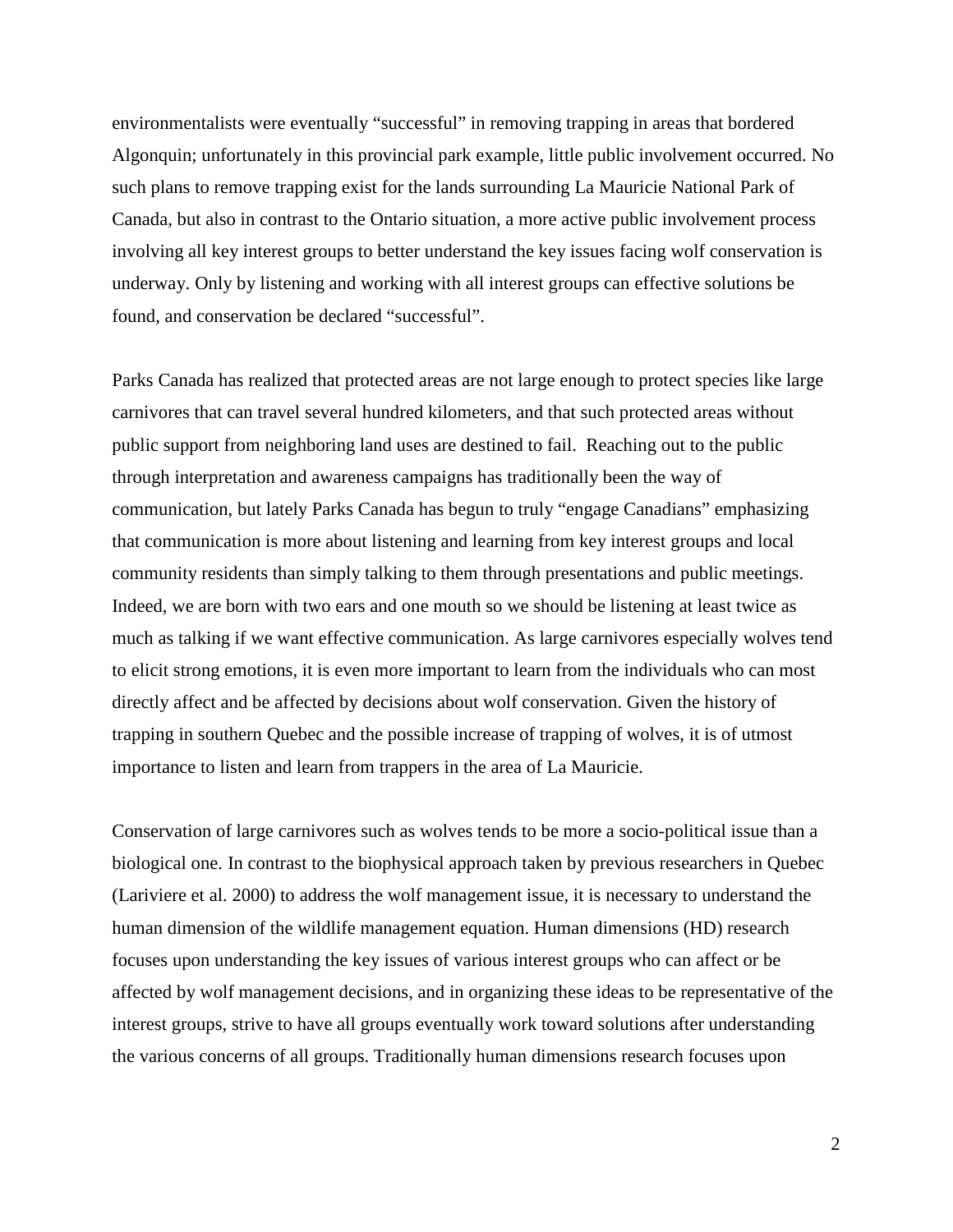understanding the key beliefs, attitudes, behavioral intention and actual behavior of individuals toward a certain natural resource management issue or wildlife species.

Trappers are one of those key interest groups instrumental to the understanding of the issues of wolf conservation in and around La Mauricie National Park of Canada in Quebec. Little human dimensions research has focused on understanding the feelings of trappers in Quebec toward wolf conservation issues. In 2000, the Quebec Ministry of Natural Resources and Wildlife identified the profile of Quebec hunters and trappers of wolves and coyotes, and their characteristics of harvesting but little was asked about attitudes and beliefs at that time (Jolicoeur et al, 2000). Using a qualitative approach (personal interviews with trappers representatives) as preliminary research to this quantitative study, we identified that trappers had several key issues regarding wolf conservation in La Mauricie region:

- Wolf harvest by trappers may be too high; only a few trappers taking many wolves,
- Logging roads have multiplied creating better access and more impact on the habitat,
- Lack of clear habitat protection for the wolf,
- Lack of public knowledge about wolves; people perceive wolves as dangerous,
- Park credibility issues and perceptions that the Park is looking for a management plan that will cover a larger area than just the park,
- Wolves are being seen closer to urban centers,
- Management of crown land is a "free-for-all",
- Hunters from USA receive preferential treatment to local hunters,
- Lots of coyotes,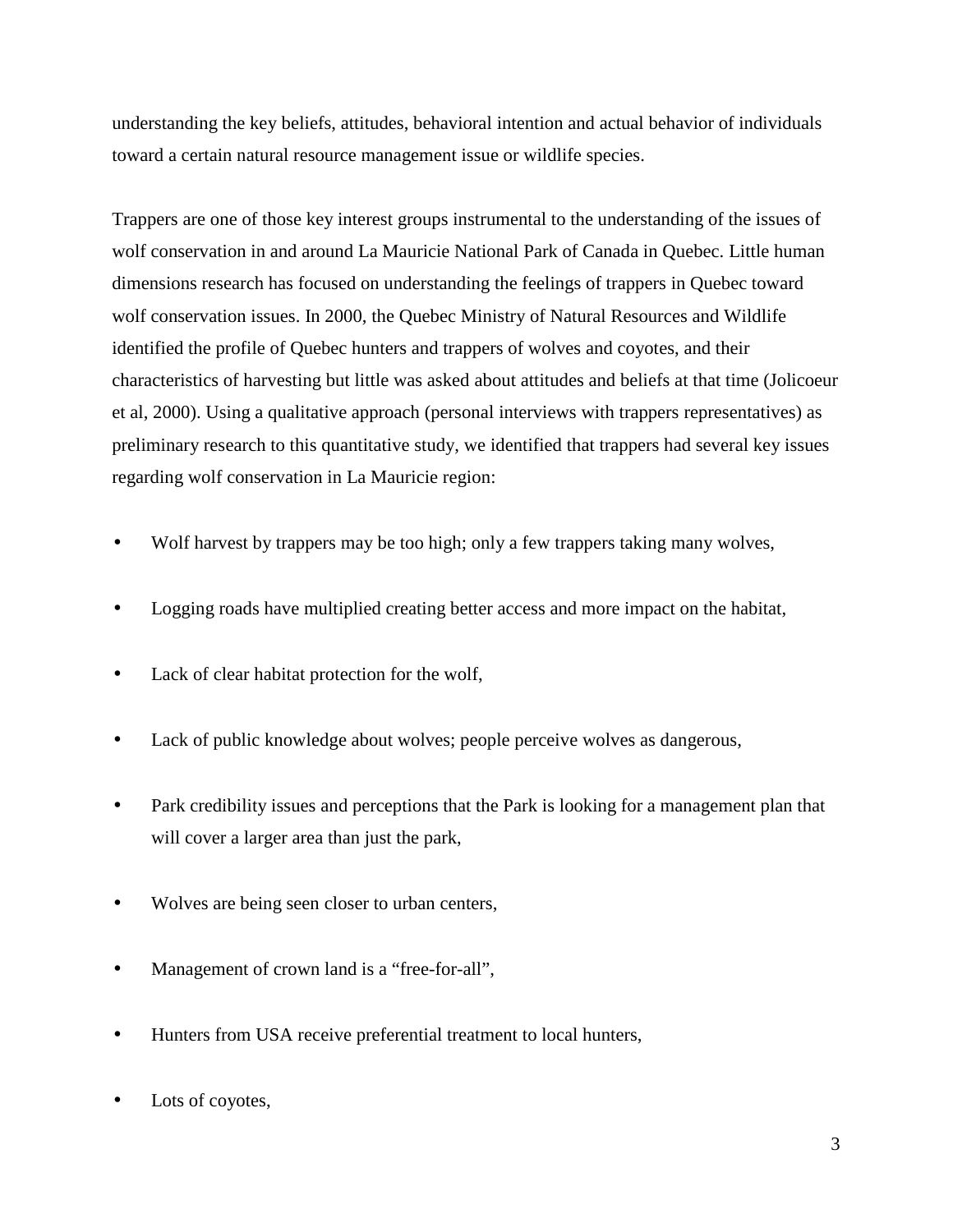• Wolves are predators and kill young animals.

From a qualitative perspective, attitudes of trappers seemed to exist across the attitudinal spectrum. For example, while some mentioned that there were more than two packs of wolves in the park, believed there were rabies in wolves and the sick wolves were dispersing, and discussed the good fur price for wolves, others basically stated there were no problems with wolves. While such a qualitative approach can offer a flavor of the issues, it is not representative of all trappers, hence the need for a quantitative assessment of attitudes.

In general, there has been little human dimensions research that has focused specifically on trappers. The research that has been done has mainly addressed the motivations of trappers and has used trappers from various parts of the United States. None of this research has focused on attitudes of trappers toward large carnivores specifically, however, the motivation of trapping for predator control has been examined. No research has focused on attitudes of Canadian trappers, an interesting finding, given the traditional and continual importance of trapping in Canada and the importance of this interest group to conservation efforts.

In 1994, Siemer, Batcheller, Glass and Brown (1994) documented the characteristics of trappers and trapper participation in New York. They found that trapper motivations could be grouped into six dimensions: escape and relaxation, appreciation of nature, personal achievement, utilitarian incentives, personal health and fitness, and affiliation with other people (Siemer et al. 1994). These motivations were influenced by personal beliefs and expectations of others. In contrast to the findings in New York, Glass, More and Distefano (1991) identified nine clusters to understand Vermont trapper's motivations: challenge, interaction with nature, personal achievement, escape, health and fitness, socialization, disseminate skills, and income. Glass et al. (1991) suggested that the challenge to catch animals was the most important motivation behind participation in trapping by Vermont individuals. Daigle, Muth, Zwick and Glass (1998) found from trappers in a six-state region of the northeastern United States that trapping participation was a part of an outdoor lifestyle. Other factors that were important in understanding these northeastern USA trapper's motivations were nature appreciation, animal control, self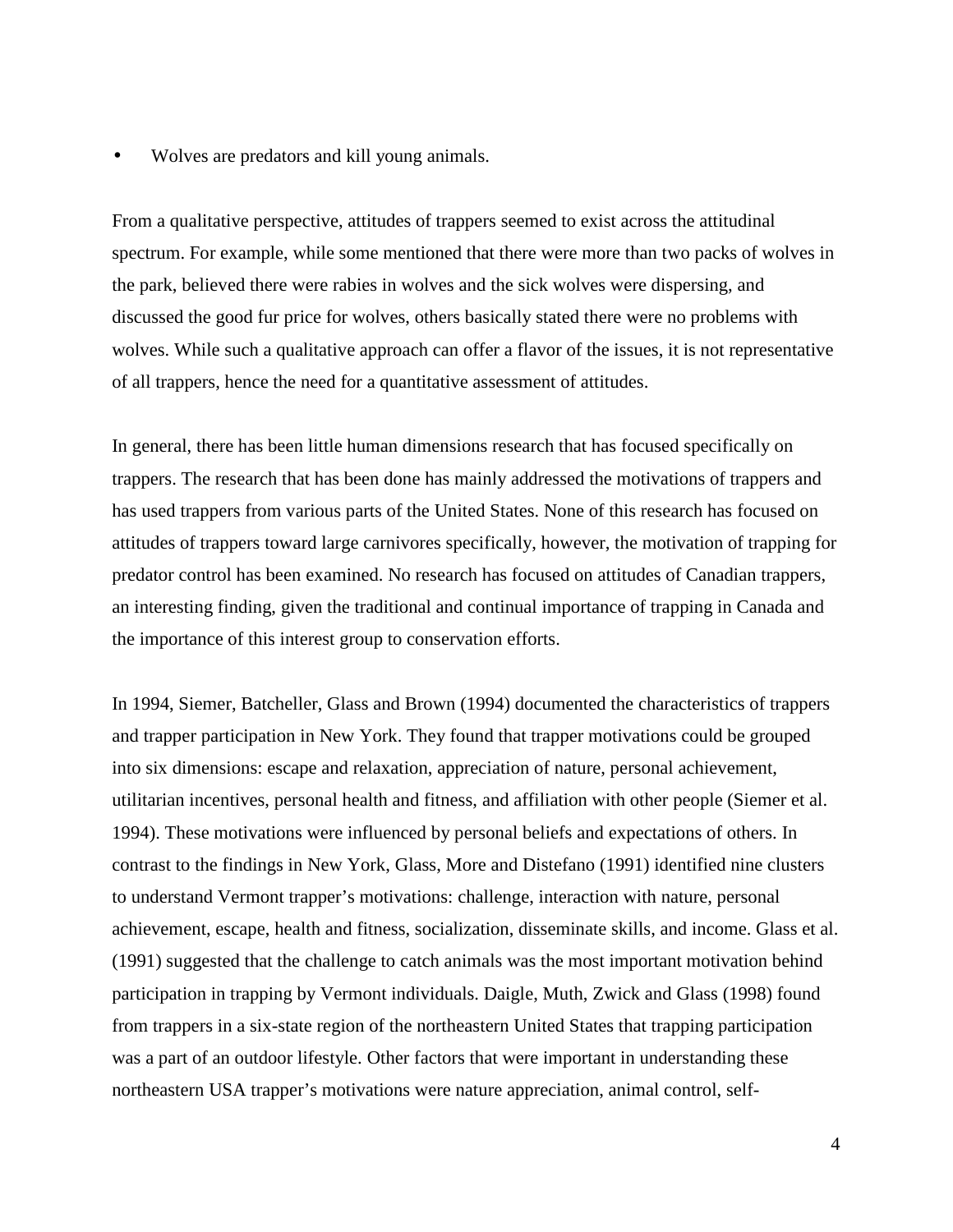sufficiency, and affiliation with other people (Daigle et al. 1998). While much of the previous research on trappers has focused on harvest levels and income generation, these factors seem less important as motivations for trapper participation. While Daigle et al. (1998) found that trappers across six states to be a homogeneous group in terms of their motivations, other geographical areas may be different and thus require research. In addition, while motivations for trapping is indeed an important research question, being that trappers are one of the interest groups most connected to the natural wildlife resource, their attitudes and beliefs toward specific wildlife species and wildlife management approaches are instrumental to effective wildlife decisionmaking.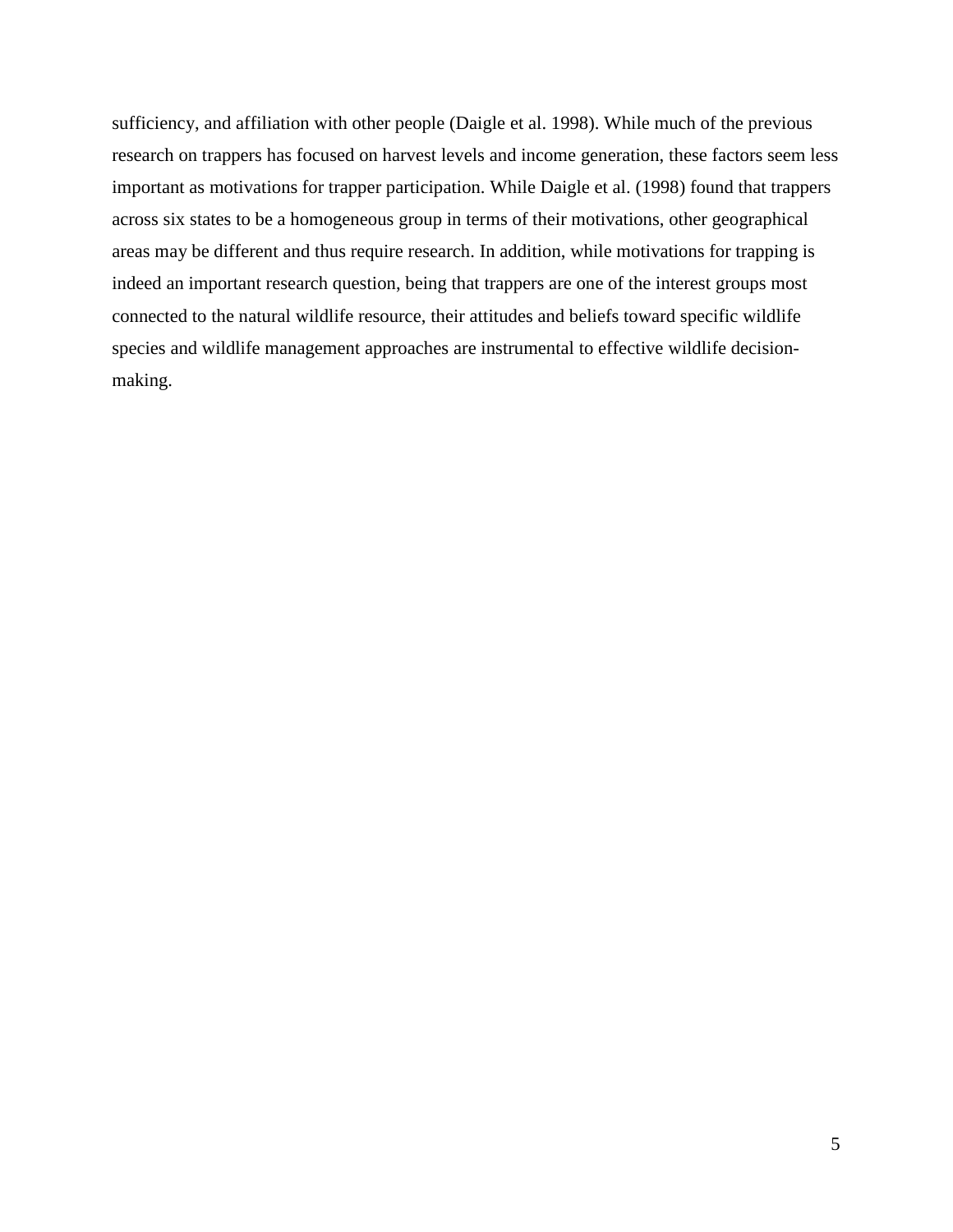### 2.0 Purpose and Objectives

The purpose of this human dimension (HD) research study is to identify and document using a quantitative approach the key beliefs, attitudes, behavioral intention and actual behavior of a representative sample of trappers who trap near the park and in the La Mauricie region toward wolves and wolf management issues. This study is the first to document Quebec trapper's attitudes toward wolves and toward a variety of wolf management issues, and possibly one of the first studies ever to document trapper's detailed viewpoints on a specific wildlife issue and toward various possible management approaches. As one of the first human dimension studies in Quebec, it also acts as a form of public information feedback, a lower form of public involvement in natural resource management decision-making. The study also builds upon the literature previously discussed and explores motivations for trapping in the region of La Mauricie. More specifically, the objectives of this study are:

- To define the basic characteristics of the trappers who trap in La Mauricie region in terms of their origin, gender, age, experience, distance to their trap line, and trapping behavior,
- To document motivations of trappers and discuss the motivations of trappers who trap in La Mauricie region to those found in the northeastern states of the United States,
- To identify through a series of knowledge items basic beliefs about wolves,
- To identify and document perceptions about wolf numbers, pack numbers, and current trends in their population status in La Mauricie region and in the park,
- To identify and document attitudes toward wolves and wolf management,
- To identify trapper interest in participating in the wolf management decision-making process.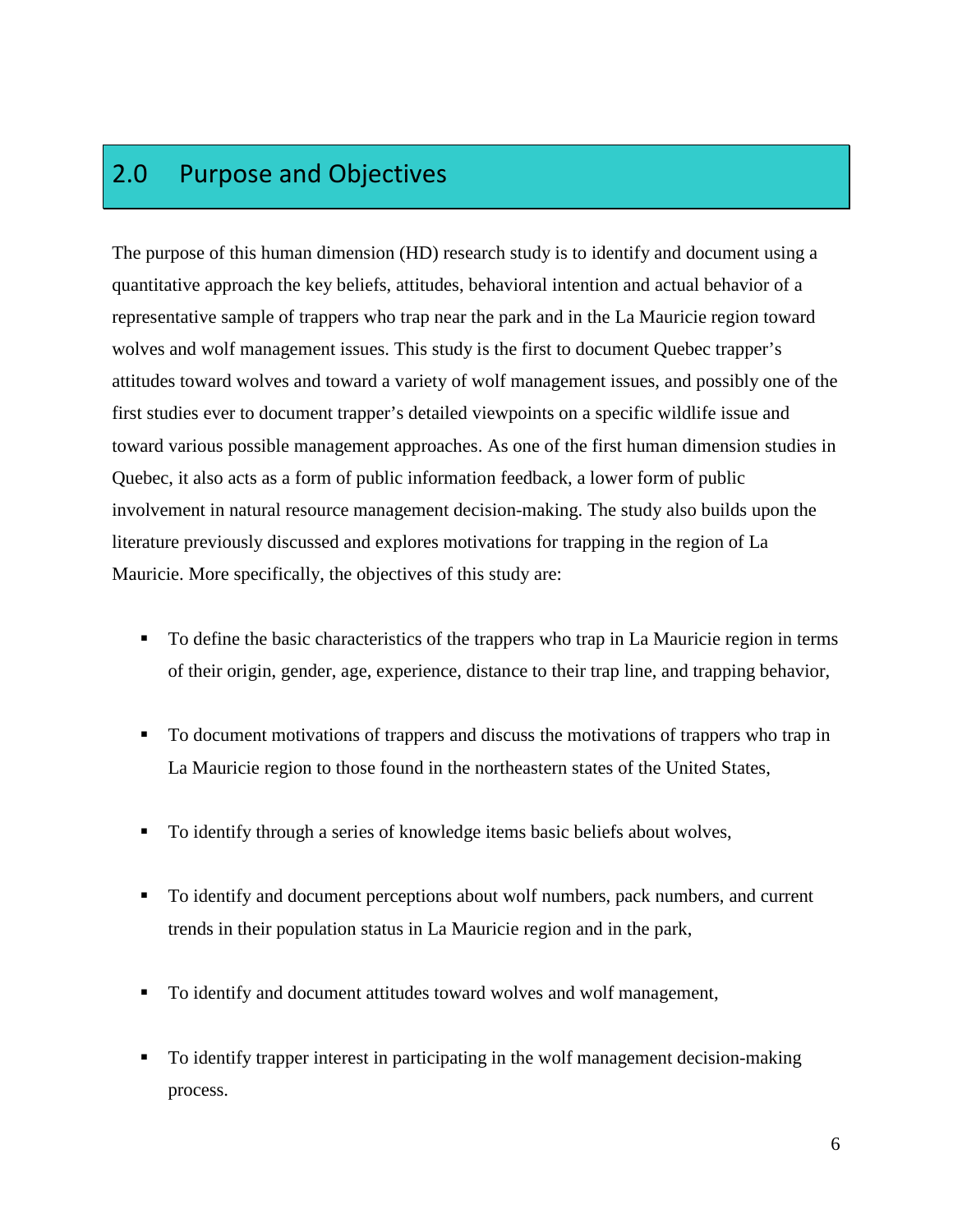In addition to these above objectives that will be addressed through descriptive statistical analysis, it is also important to explore spatial differences and factors affecting attitudes by using multivariate statistical analysis. Through the use of t-tests and analysis of variance where appropriate, the following hypotheses are explored:

- Ho: There is no significant difference in the number of years trapping and various attitudes toward wolves.
- Ho: There is no significant difference in the type of permit and various attitudes toward wolves.
- Ho: There is no significant difference in age and attitude toward wolves.

Basically, the study explores whether attitudes toward wolves differ across trapper experience, distance to trap lines, type of permit, whether trappers specifically trap for wolves, age, type of land and location. By examining how attitudes may vary over space, it is possible to offer better direction to managers on where they must invest more time in consultation and education efforts, and this also may help predict where potential conflicts could occur. Managers can then choose possibly different solutions for different regions knowing that public acceptance for the solution exists.

A final part of the study and this report addresses specific aspects of trappers' behavior: the month they capture wolves, the number of captures, the trapping devices and techniques used, and the means of information trappers use to learn more about wolves. Such information may offer decision-makers clear direction if wishing to establish policies on seasons, specifying type of equipment to use, and whether a policy should change spatially across the area.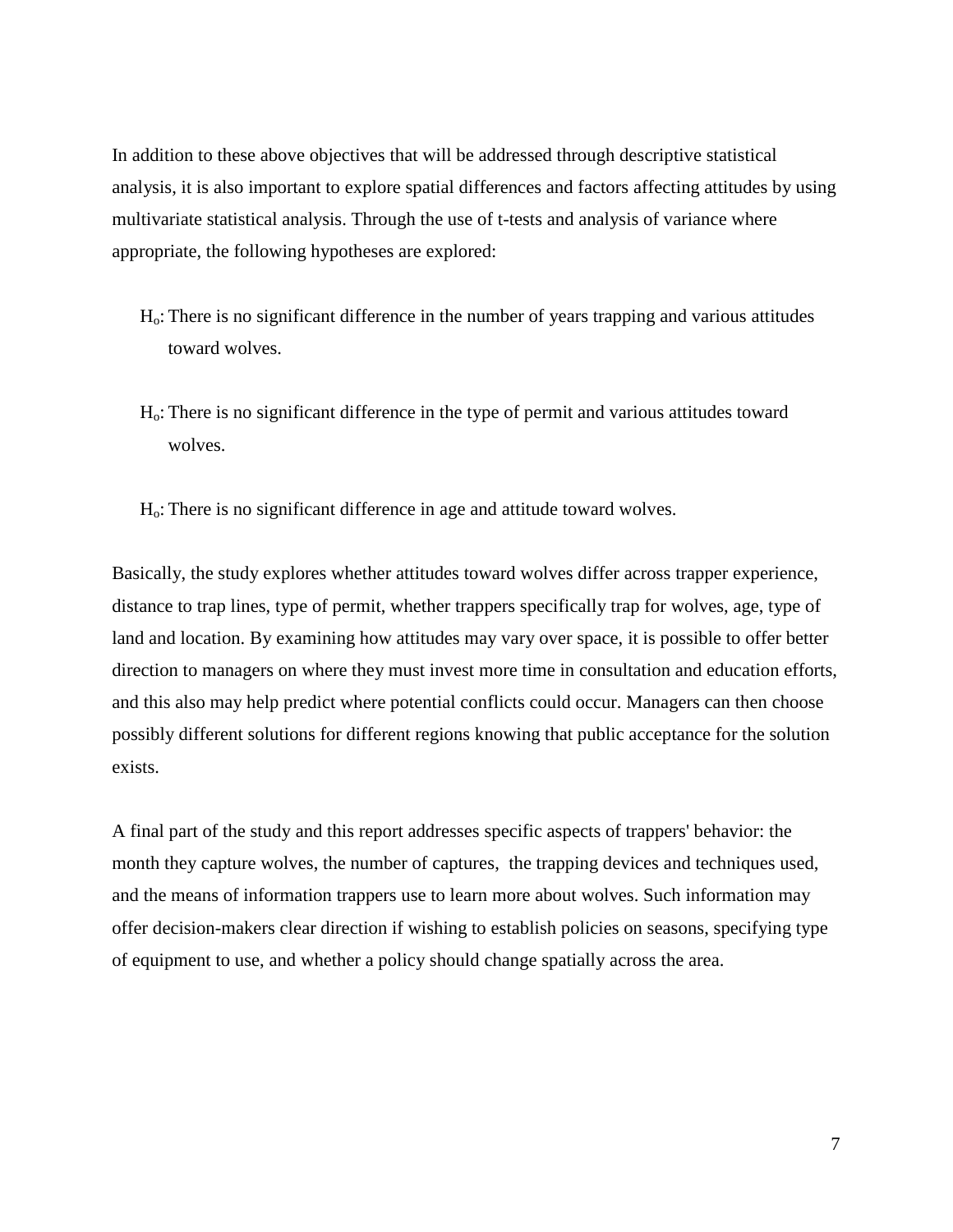### 3.0 Methods

Data were collected through a mail-out questionnaire sent to trappers living in La Mauricie region. The questionnaire was designed over several months but was primarily based on previous studies focusing on public attitudes toward wolves completed in Croatia (Bath and Majic 2000) and in France (Bath 2000). The questionnaire was tailored for trappers who trap in La Mauricie region; it was designed through the following activities. Preliminary discussions occurred with Parks Canada staff in La Mauricie National Park to define initial items. Using a brainstorming session, key concept areas were identified and later specific items were designed within each of the concept areas. Park staff generously reviewed the final draft of the questionnaire prior to implementation.

In addition, through the implementation of a qualitative research exercise designed to explore the common ground issues between interest groups, trappers from different associations suggested items and helped to design the questionnaire, as well as some representatives of the Ministry of Natural Resources and Wildlife Quebec. The questionnaire was also pre-tested during a trapper's day in early January 2006 in La Mauricie region (Figure 1). Trappers completed questionnaires and suggested improvements during the event where trappers brought in furs to sell. A map was also available for trappers to identify, using pins, locations where wolves were trapped (Figure 2). These pre-test questionnaires completed on-site by trappers (n=11) were analysed for any particular items that may not have been effectively measuring the concept designed for. Preliminary analysis revealed no large problems with the items but several modifications were made based upon the feedback from the pre-testing exercise. A final questionnaire was designed shortly after this pre-test, reviewed once more by Parks Canada officials and then implemented.

The questionnaire was designed to explore the four components of attitude: affective (liking or disliking of wolves), cognitive (beliefs about wolves that may or may not be true), behavioral intention (what people say they would do in terms of support or opposition for certain management issues), and actual behavior (trapping behavior). There were also items that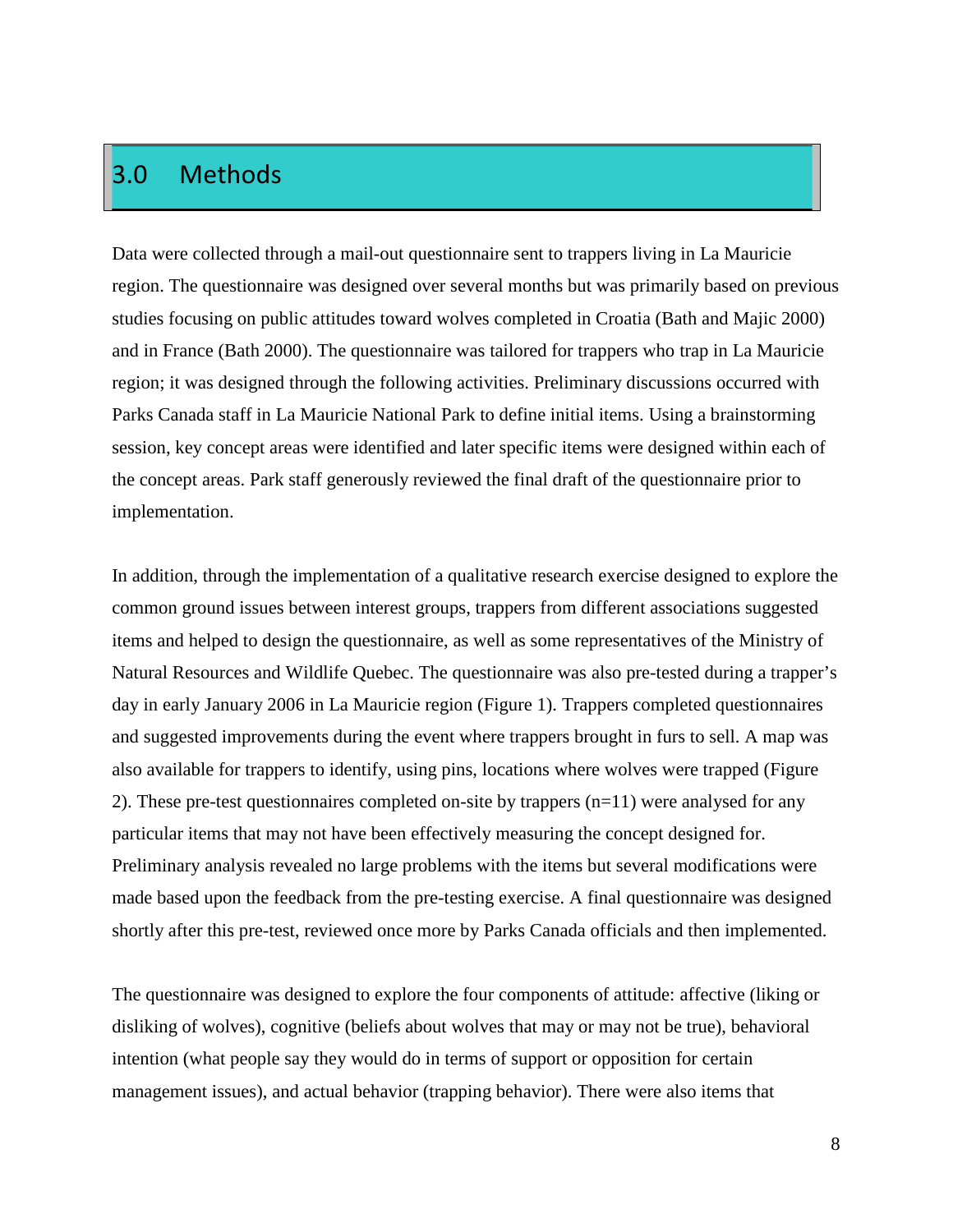explored fear of wolves as fear has been found to be a predictor of knowledge and attitudes. Socio-demographic characteristics offered information regarding the basic background of trappers in terms of their age and gender. To allow for comparisons with previous research based in the USA, motivations for participation in trapping were also identified. The total questionnaire had approximately 50 items, presented in a booklet format on legal size paper.

Figure 1: Pre-testing the questionnaire during Trappers' Day in January 2006.



Photo: Alistair Bath

Questionnaires were mailed to trappers who trap in La Mauricie region with a postage paid stamped envelope to encourage response rates. A postcard thank-you/reminder was sent as a follow-up approximately a week after the initial mail-out to further encourage trappers to respond to the questionnaire and at a second time, two weeks later. The logos of Parks Canada, Memorial University, regional trapper's associations, and the Quebec Ministry of Natural Resources and Wildlife were placed on the front cover with a brief introductory letter stating the purpose of the study. A telephone contact was given in case trappers wanted to ask questions.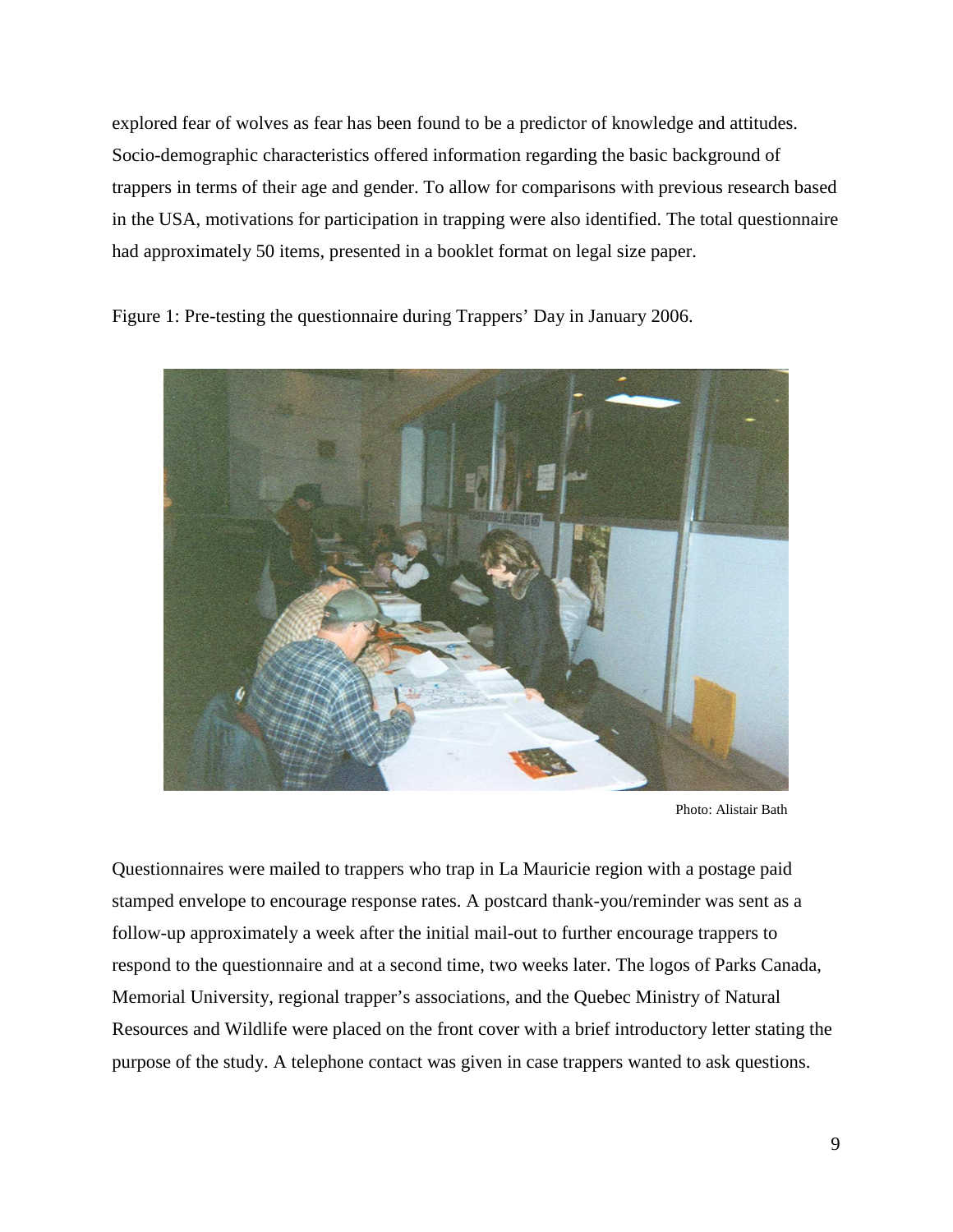Having a telephone contact, printing the questionnaire in booklet form, using colored paper, all have been shown to help increase the response rate.

Based on the information from the Quebec Ministry of Natural Resources and Wildlife, 596 trappers trapped in La Mauricie region in 2005. This was the population of the study. Of the 596 questionnaires that were mailed to trappers, 15 were non-deliverable. A total of 312 questionnaires were returned producing an acceptable response rate of 54% from the mail-out questionnaire. In addition to returning the questionnaire, approximately 39% of respondents offered additional comments. These comments from the questionnaire are provided without any modifications in Appendix 1 with also answers to the open-ended questions of the questionnaire.



Figure 2: Trappers viewing map of locations where wolves had been trapped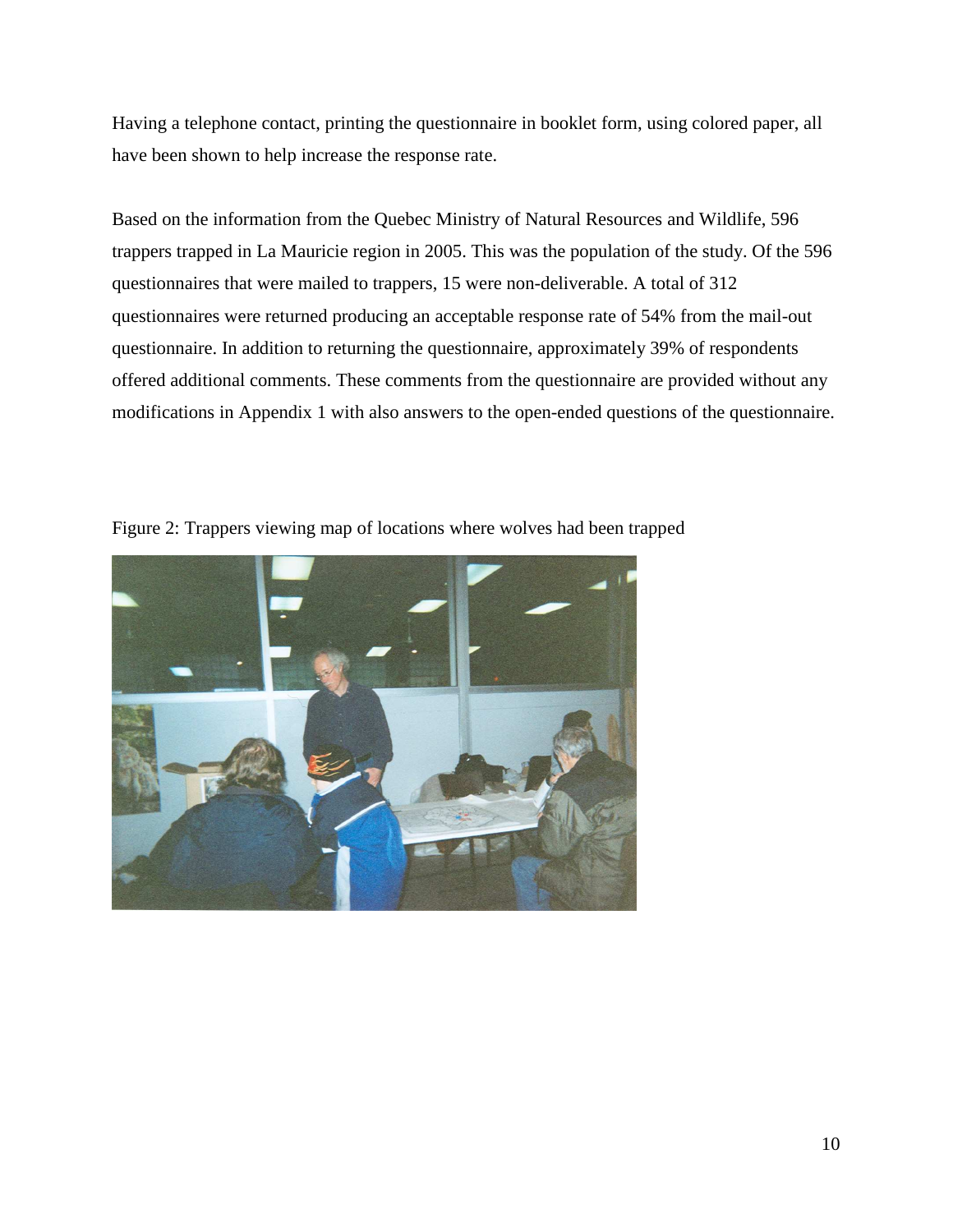### 4.0 Results

### **4.1 Characteristics of trappers**

Most trappers in our study were males (92%), and approximately 50% were between 45 and 64 years of age. In fact, there were more trappers over 65 (17%) than under 35 (14%) suggesting that recruitment may be a concern for trapper associations and wildlife managers that depend upon a regular harvest of certain species by trappers to regulate wildlife numbers. Nearly 19% of the trappers were between 35 and 44 years of age (Figure 3). Daigle et al. (1998) found in their study of trappers in the northeastern United States that 98% were male and the mean age was 45 years of age. The median of the trapper's age in this present study is 51 years old. The trappers in La Mauricie region appear to be older than their northeastern USA counterparts, and in contrast to the USA situation, there are a small group of female trappers (n=23 in our sample) in La Mauricie region. During the trapper's day, we observed one female who brought in several furs of various species to be sold. While the number of female trappers in our sample is small making comparisons challenging between males and females, it is interesting to note that there was no statistically significant difference in age between males and females using a t-test, a statistical procedure suited for analyzing differences between two groups and working with small sample sizes (t =  $0.473$ , p =  $0.636$ ). There were no female trappers less than 25 years of age in our study (Table 1).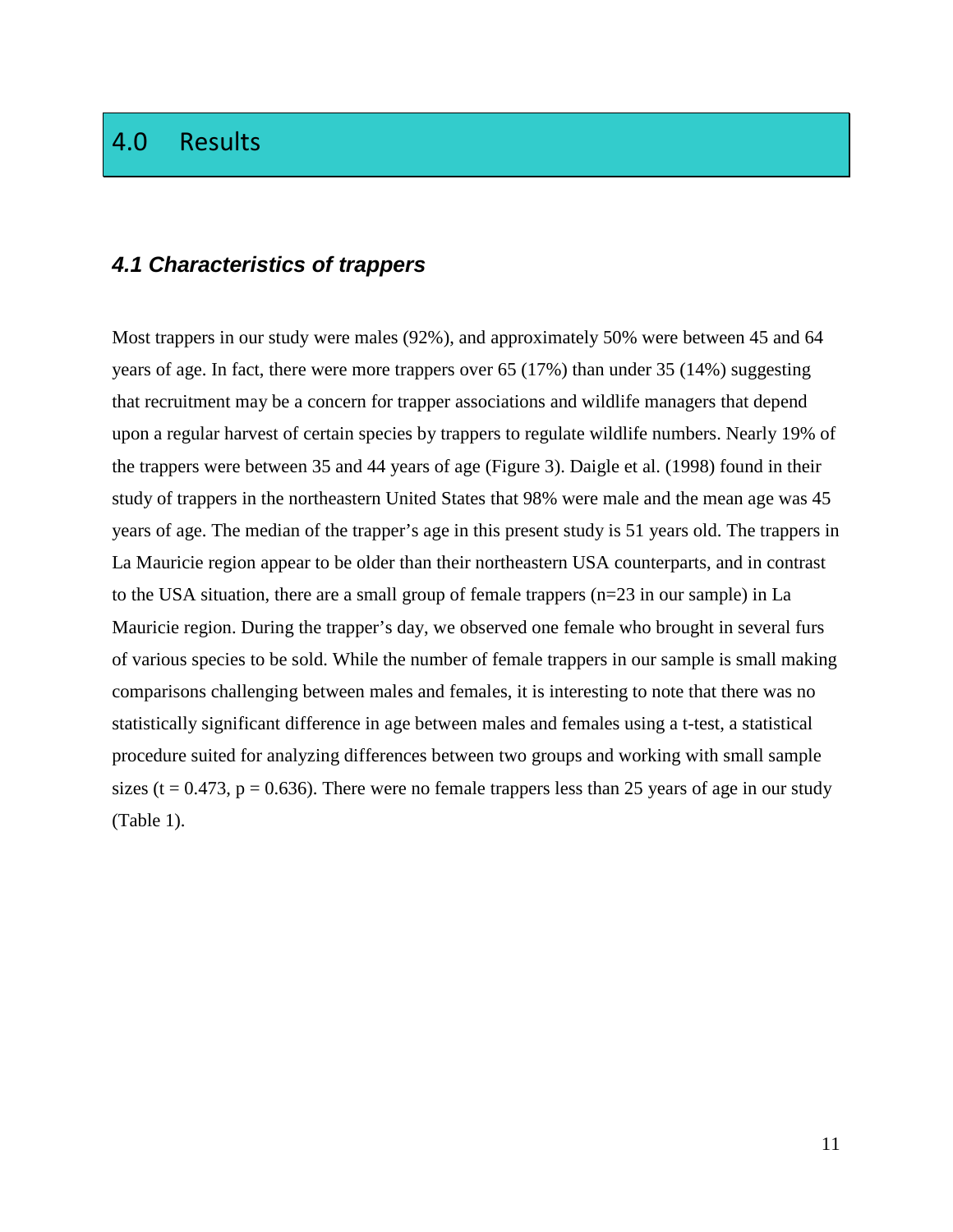



| Age       | <b>Males</b> | <b>Females</b> |
|-----------|--------------|----------------|
| < 18      | $(6)$ 100%   | $(0)$ 0%       |
| $19 - 24$ | $(5)$ 100%   | $(0)$ 0%       |
| $25 - 34$ | $(28)$ 90.3% | $(3)$ 9.7%     |
| $35 - 44$ | $(50)$ 89.3% | $(6)$ 10.7%    |
| $45 - 54$ | $(79)$ 94.0% | (5) 6%         |
| $55 - 64$ | $(61)$ 88.4% | $(8)$ 11.6%    |
| > 65      | $(50)$ 98.0% | $(1)$ 2.0%     |

The origin of the trappers clearly illustrates why the interest group is so important to successful wolf conservation in and around La Mauricie National Park of Canada. Almost half of the trappers (47%) live in the area of the park, and another one third of trappers (33%) live in Shawinigan and Grand-Mere and in other places in La Mauricie region. Appendix 2 gives the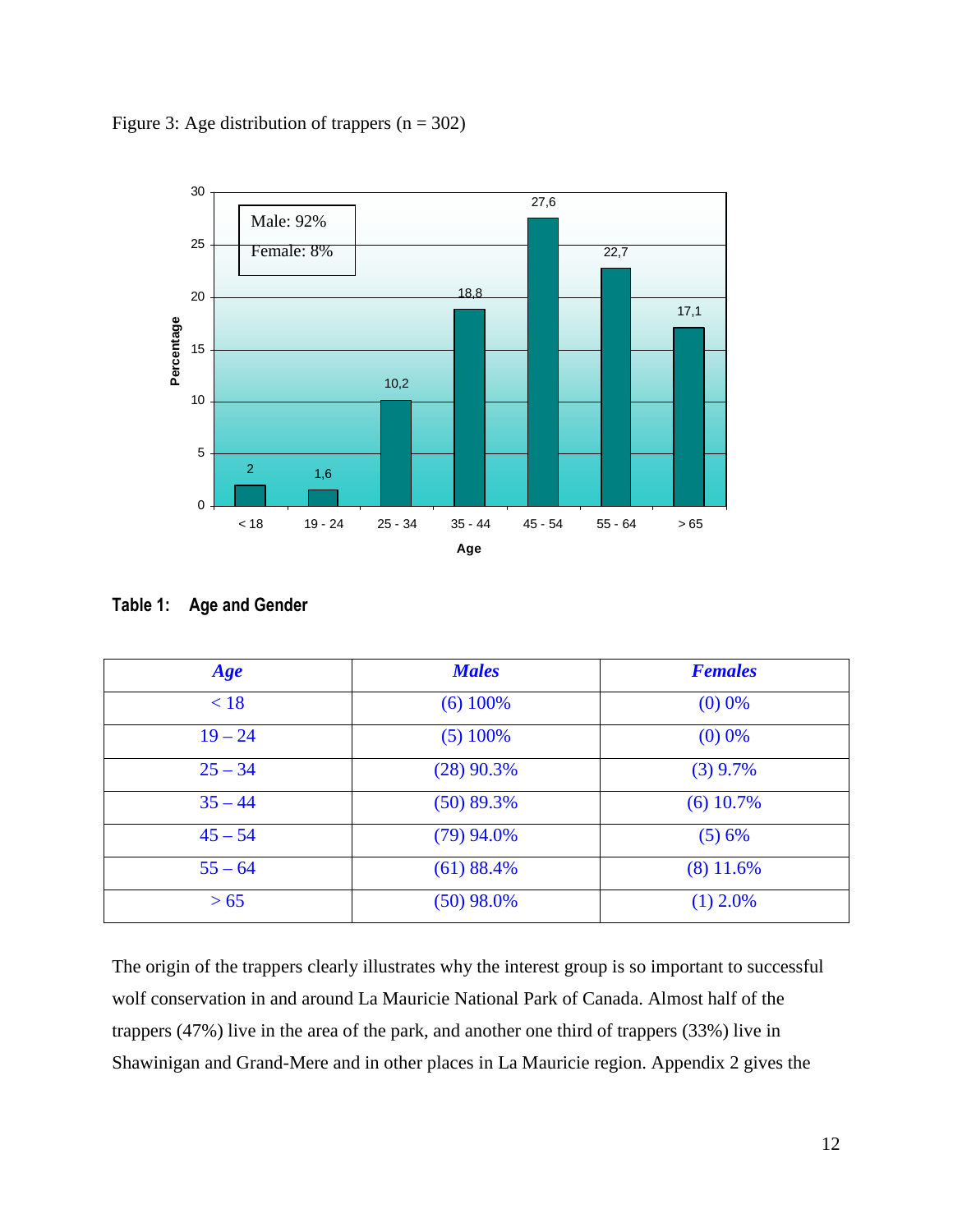details of each of the areas of the park. Figure 4 illustrates the origins of the trappers involved in the study.



Figure 4: Trappers' origin (n=293)

Approximately 41% of trappers have a general trapping permit while 35% have a professional permit issued by the province. An additional 24% of trappers have a trappers aid permit (Figure 5). Given the median age of trappers (51 years old), it is interesting that such a large percentage of trappers (46%) have less than 15 years experience suggesting that participation in the activity may have occurred later in life than as a child influenced by an adult. Perhaps even more interesting is the relatively large percentage (19%) of trappers who have less than six years of trapping experience (Figure 6). There are approximately 29% of trappers who have more than 25 years of trapping experience. The average trapping experience is 19 years with no significant difference in mean years of trapping experience between males and females ( $t = 1.416$ ,  $p =$ 0.158).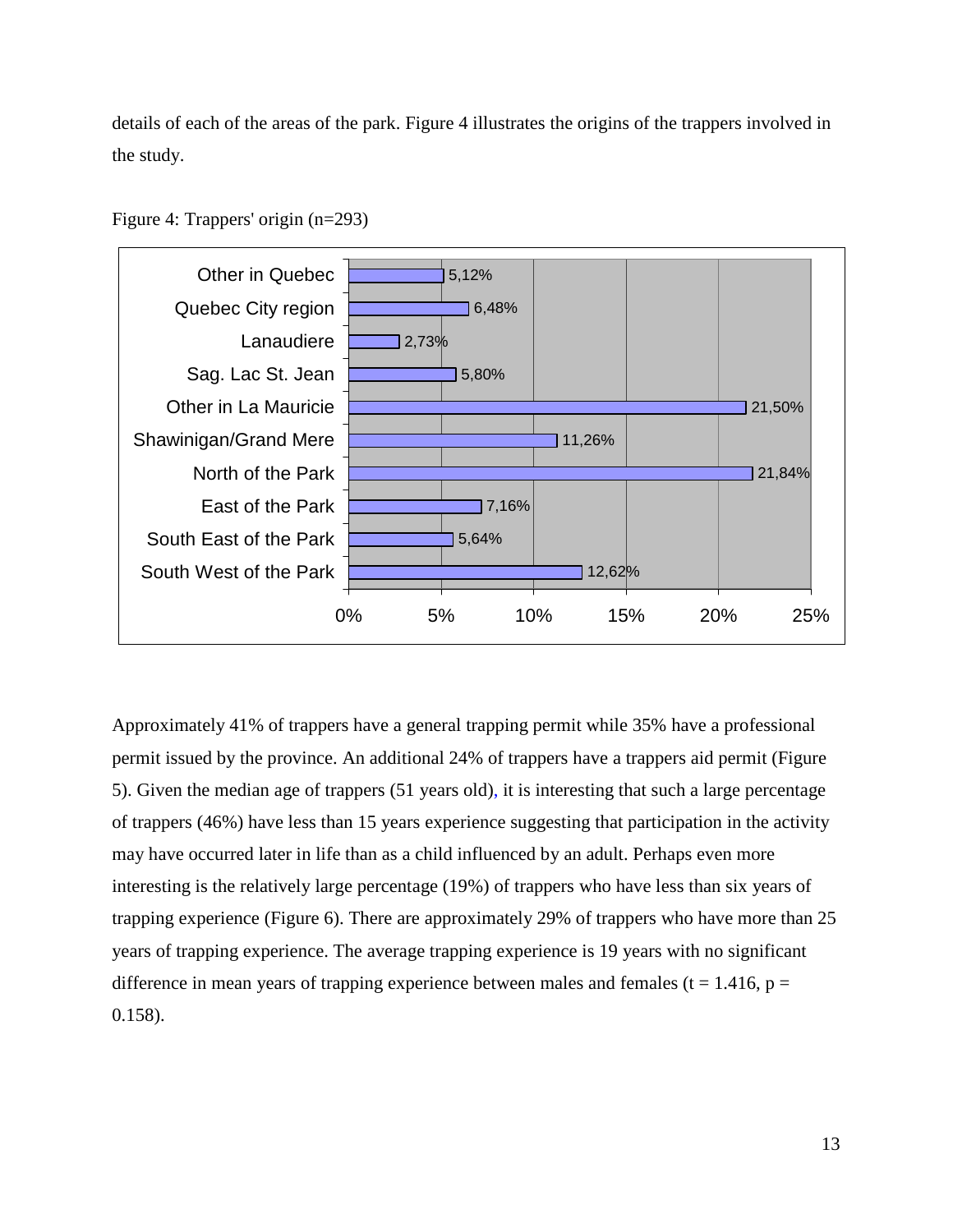Most trappers (71%) use public lands, although nearly one third (29%) did indicate trapping in the ZEC or reserve lands, rather than crown land (Figure 7). For many trappers (47%) their place of residence is within 50kms of their trap line, however, slightly more than 31% of trappers travel greater than 100kms to participate in this recreational activity (Figure 8).



Figure 5: Type of permit held by trappers (n=294)

Most trappers (64%) have trapped or attempted to trap wolves in the past three years, and 36% mentioned they have not trapped or attempted to trap wolves.

A very large number (80%) have seen a wolf in the wild in the region where they are trapping. Almost 30% of trappers have seen a wolf in an inhabited area of La Mauricie region. Given that radio-telemetry data has shown that wolves in the national park travel large distances in and around the national park it should not be surprising that trappers who tend to spend large amounts of times in the woods have seen wolves.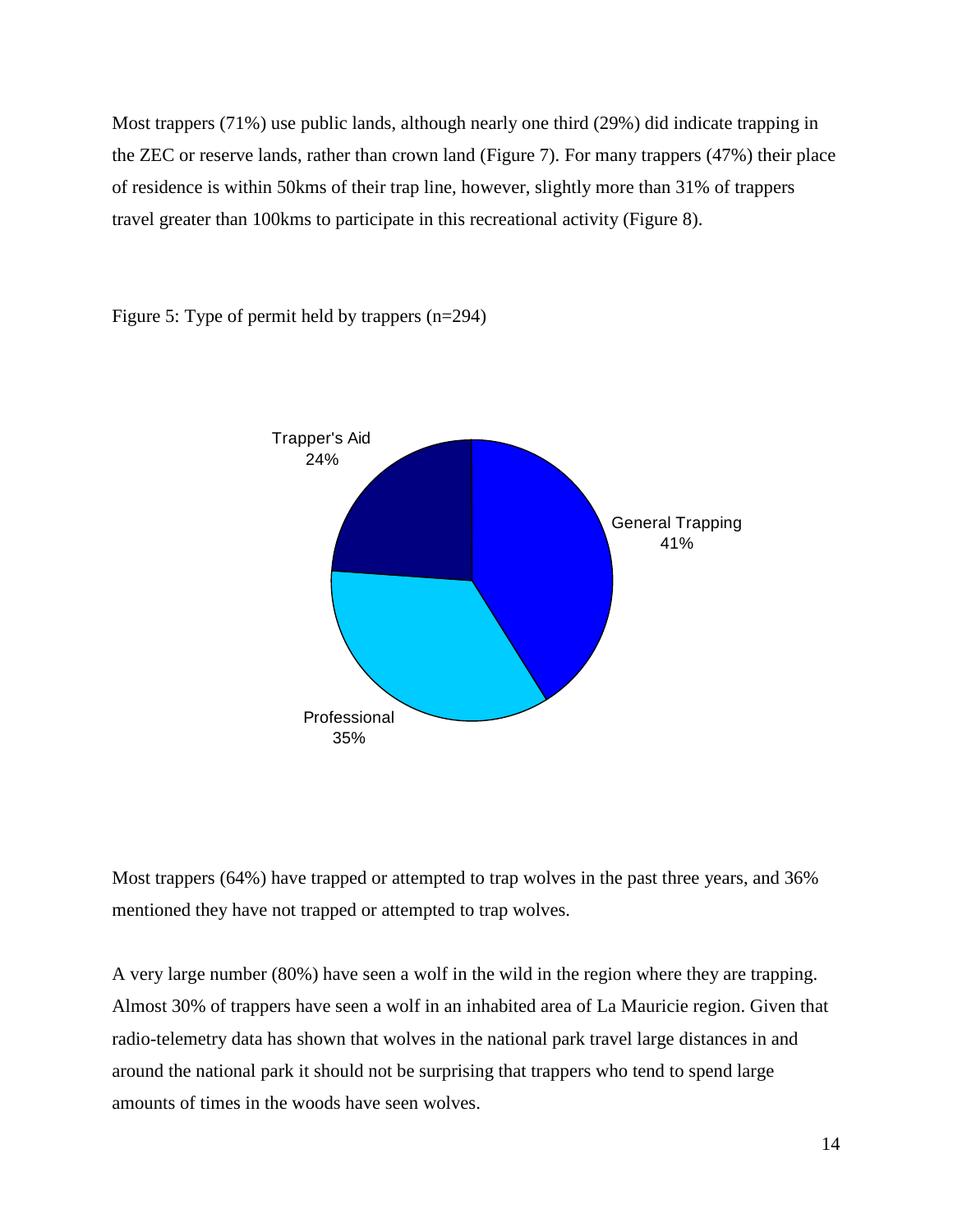

Figure 6: Number of Years Trapping (n=302)

Figure 7: Where do Trappers Trap? (n=312)

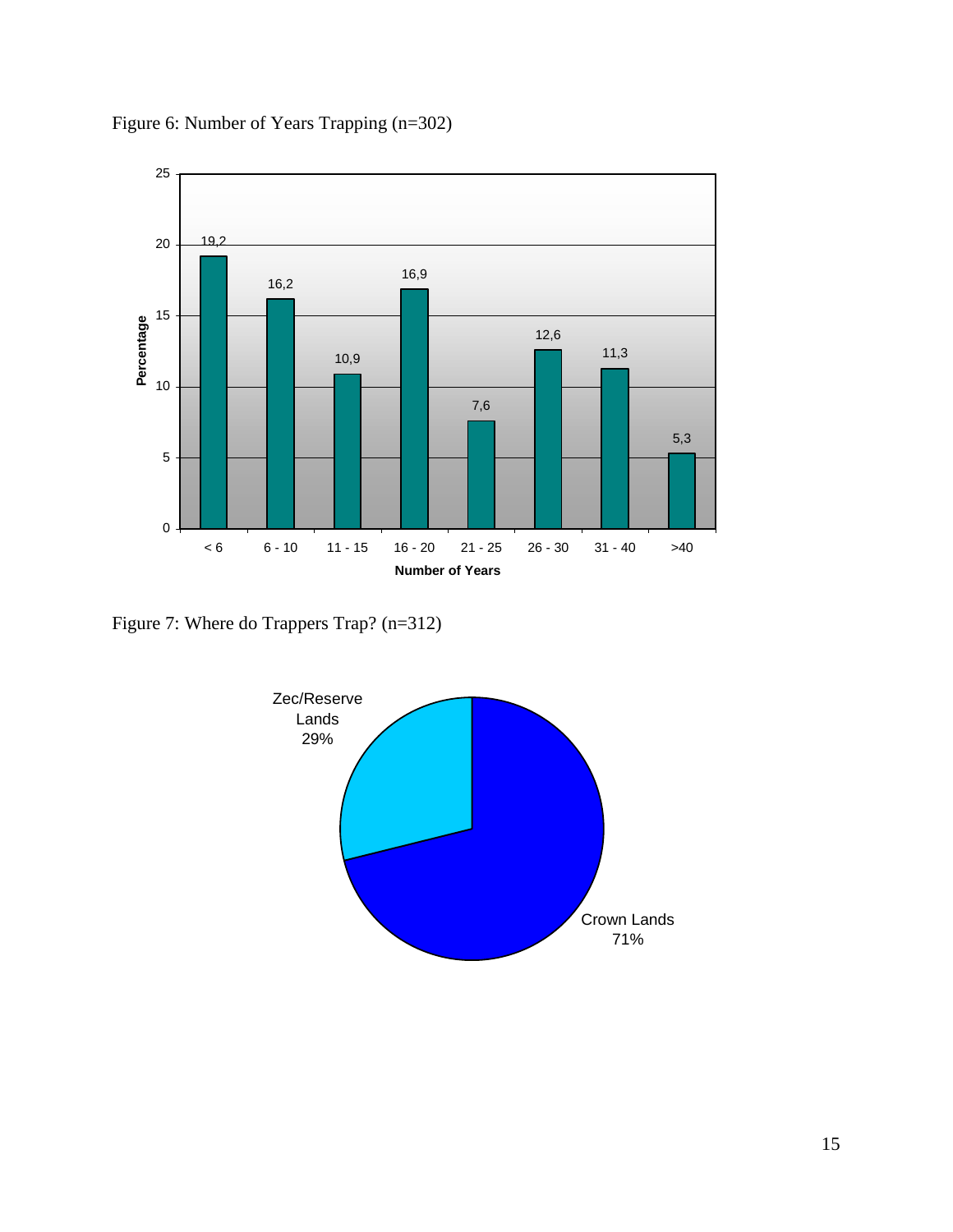

Figure 8: Distance from Residence to Trap Line in Kilometres (Mean=93km) (n=283)

### **4.2 Motivations for participation in trapping**

To explore motivations for participation in trapping each trapper was asked to respond to a series of statements that completed the sentence: "I trap in general because…." In contrast to studies that have had the primary purpose to document motivations of trappers, only 7 items were used in this study and the focus was slanted toward trapping wolves to some degree, rather than the concept in general. For example, Daigle et al (1998) used 25 items before collapsing them into five factors to explore motivations of northeastern USA trappers. The 7 items used in this study with trappers of La Mauricie region were based primarily on the main reasons documented for trapping in the literature, hence these items focused on the challenge aspect of catching wolves (Note that while other studies documented the challenge of catching animals as an important motivation, in this study we added catching wolves) and testing skills, the control of predators and the connection or possible concern about moose numbers, the economics related to the benefits gained by selling the fur, and on perceptions of the usefulness of the wolf. An item not previously explored in the literature was also added as a possible motivation: simply because the wolf is present on the trapping territory. While the latter may seem an obvious reason, previous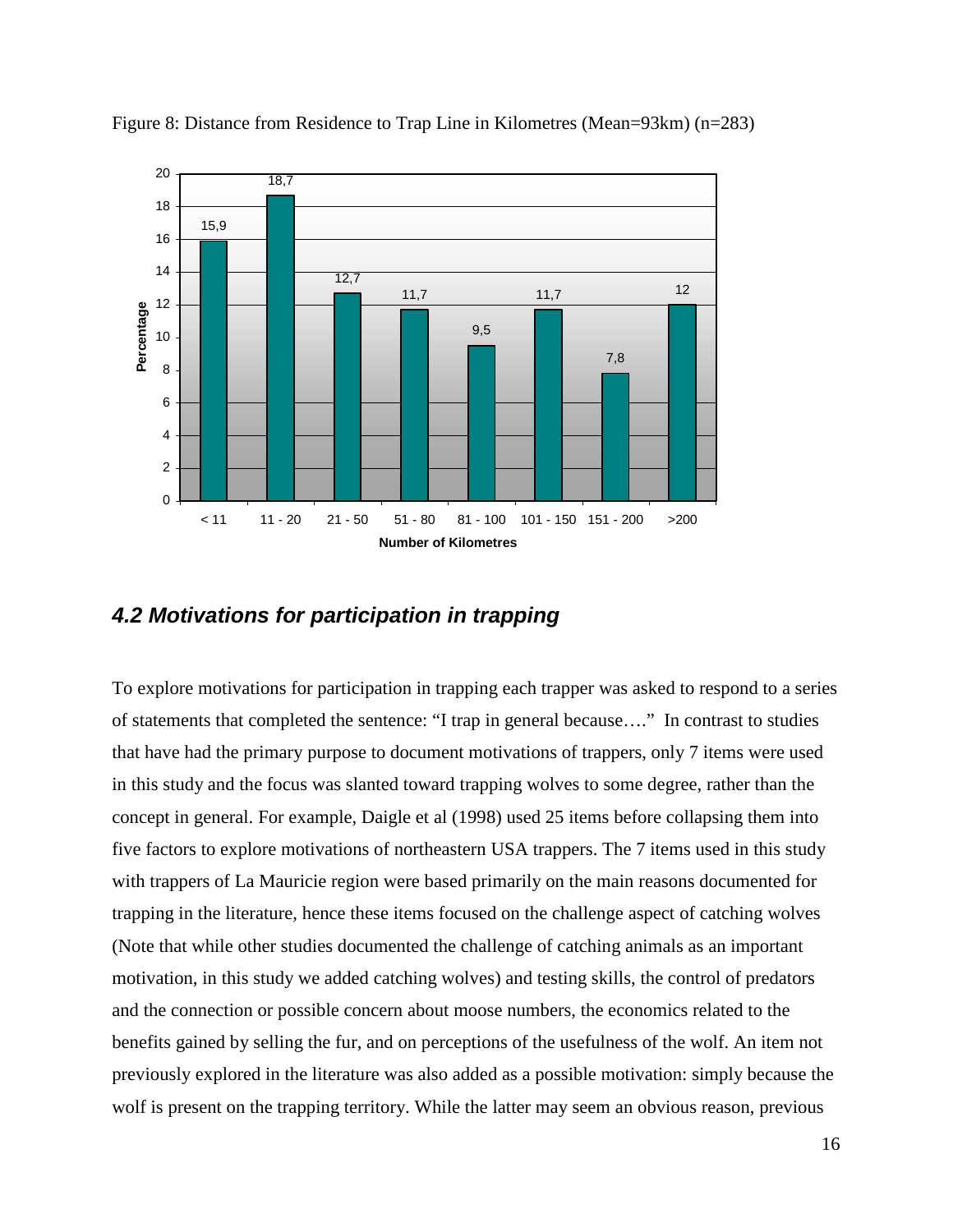researchers had not specifically articulated this motivation. In Quebec, where trapping may have a longer tradition than in parts of the USA, the fact that the animals are merely available to be trapped may be a legitimate and important reason for trapping wolves. Each statement was listed on a five point Likert scale ranging from 1=Strongly disagree to 5=Strongly agree.

Figure 9 and Table 2 present the results regarding motivations for trapping to each statement. Figure 9 offers a visual overview of how motivations vary in direction to each other, but Table 9 offers a more detailed presentation of the results to better understand the strength and direction of the expressed motivations. Both means to display the data prove useful here for managers. By summarizing the percentage agree and strongly agree, Figure 9 identifies that for most trappers (83%) they enjoy the challenge of the recreational activity of trapping and the opportunity to test their skills and abilities (78%). A large percentage (76%) agreed or strongly agreed that they trapped because wolves were present on their territory. Approximately 56% of trappers stated they trapped to control predators, however, a response to this item does not necessarily mean just trapping wolves, as foxes and coyotes are also present. Only 17% of trappers agreed or strongly agreed to the statement: "I trap in general because the wolf is useless for mankind"; over 70% of trappers disagreed or strongly disagreed with this statement. Only 34% of trappers stated they trapped for the money derived from the fur of wolf pelts. These results are consistent with those from the literature. Economics is not the primary reason for participation in trapping. The activity is more about being in the woods, testing skills and abilities and the challenge of catching a wild animal. Glass et al. (1991) found that Vermont trappers participated in the activity of trapping for the challenge, identical to the most important motivation for trappers in La Mauricie region.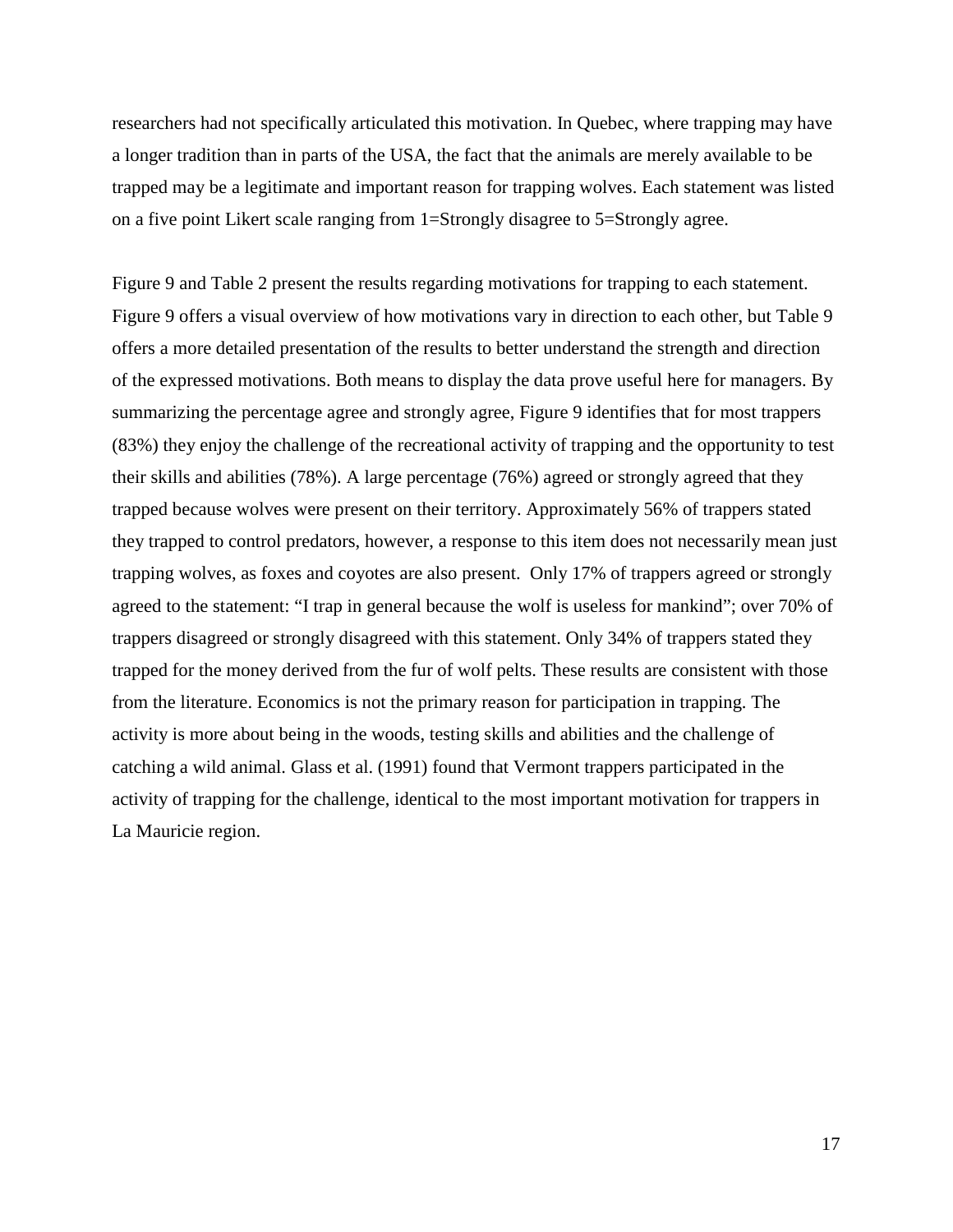

Figure 9: Motivations for trapping (n=300 to n=305) [% of 4=agree and 5= strongly agree]

Table 2: Trappers' Motivations

|                                      | <b>Trappers motivations</b> |     |     |                             |     |       |
|--------------------------------------|-----------------------------|-----|-----|-----------------------------|-----|-------|
|                                      | <b>Strongly</b><br>agree    |     |     | <b>Strongly</b><br>disagree |     |       |
|                                      | 5                           |     |     |                             |     | $n =$ |
| I like doing something challenging   | 30%                         | 53% | 9%  | 5%                          | 3%  | 301   |
| To test my skills and ability        | 24%                         | 54% | 13% | 6%                          | 3%  | 302   |
| To control predators                 | 19%                         | 37% | 23% | 13%                         | 8%  | 301   |
| For the money from the fur of wolves | 6%                          | 28% | 30% | 20%                         | 16% | 302   |
| To decrease the predation on moose   | 19%                         | 30% | 25% | 15%                         | 11% | 300   |
| The wolves is useless for mankind    | 7%                          | 11% | 12% | 33%                         | 37% | 305   |
| The wolf is present on my territory  | 29%                         | 47% | 8%  | 10%                         | 6%  | 304   |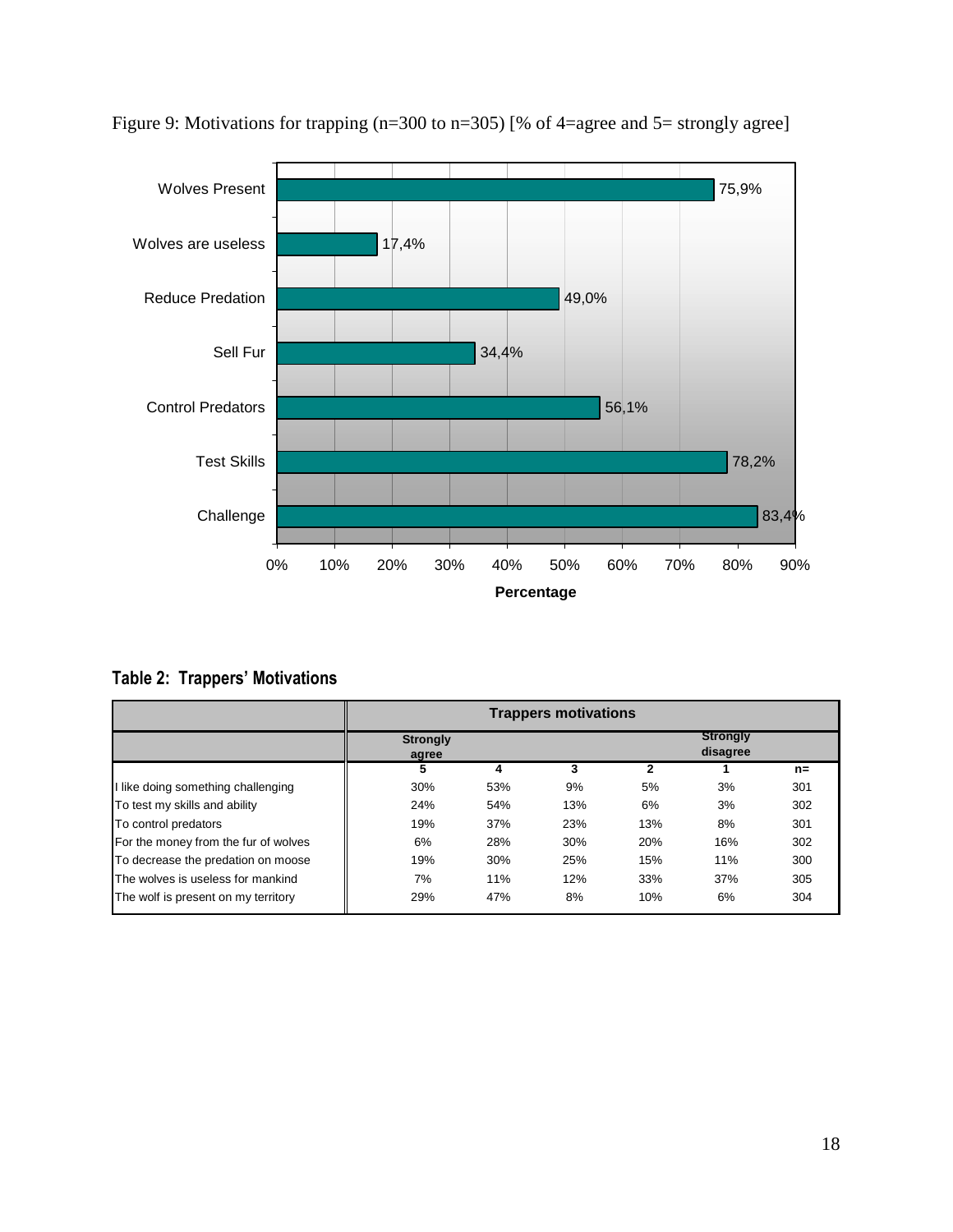Wolves also do not appear that important to the overall income of trappers. Most trappers (60%) strongly disagreed or disagreed to the statement: "Wolves are an important part of a trapper's overall income" (Figure 10). However, approximately 21% of trappers did agree with the statement. This result is consistent with the qualitative results obtained through interviews where it was mentioned that only a few individuals were taking many wolves. It is important to consider this result carefully. While it may be easy for some managers and "pro-wolf" advocates to draw the conclusion that for most trappers wolves are not that important and thus tighter management restrictions should be implemented and probably supported by most trappers, for a relatively large percentage (21%) it could be an important part of their overall trapper's income. It would be more beneficial to learn more about the characteristics of this 21% and work toward solutions with this subgroup.





19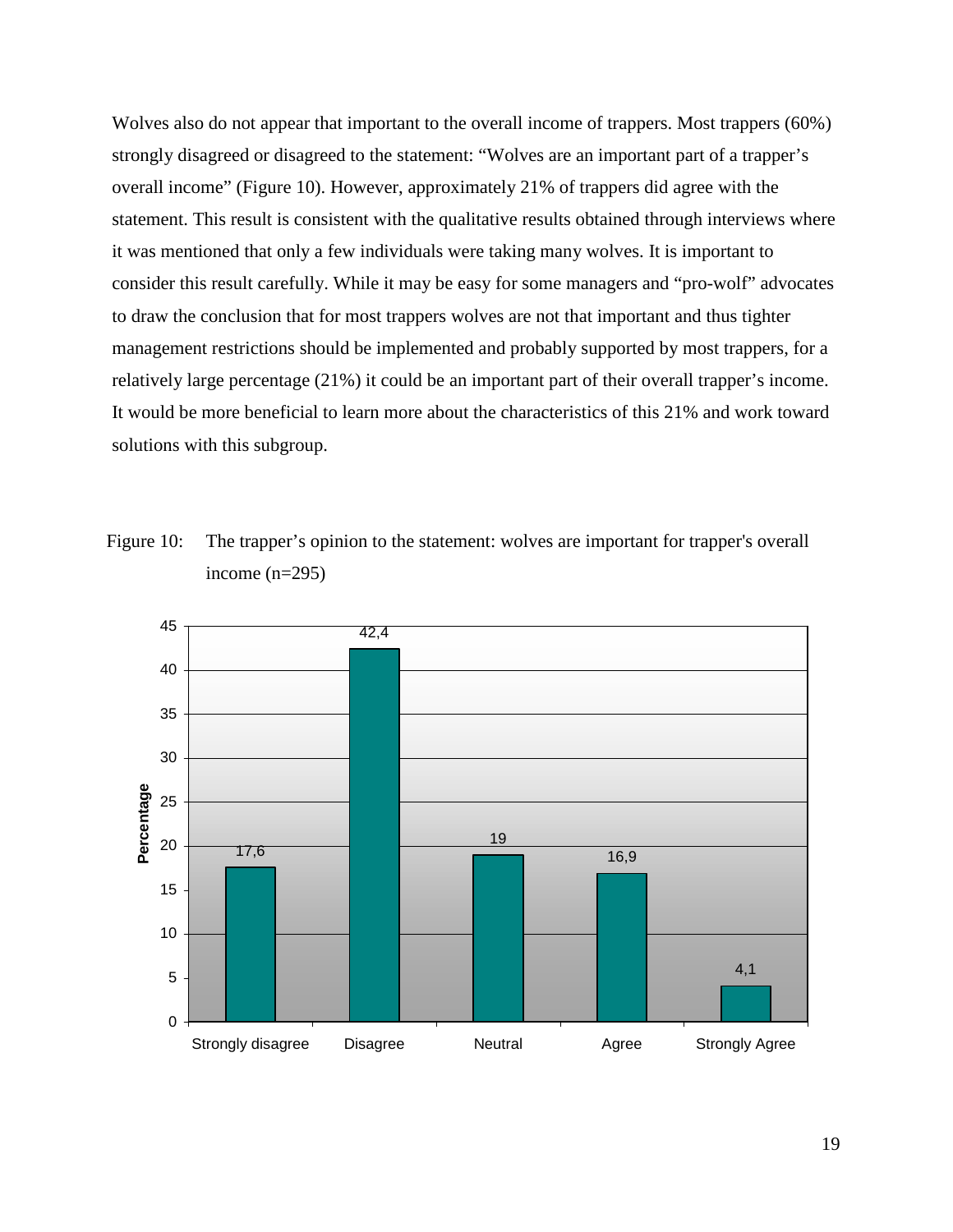### **4.3 Attitudes toward wolves**

The primary purpose of this study was to document trapper attitudes toward wolves and wolf management. The previous section about the motivations of trappers does provide a background to the characteristics of trappers and provides a useful introduction to understanding this important interest group. As mentioned earlier attitudes are made up of four components. To explore the affective component of attitude, trappers were asked on a 7 point Likert scale from 1=Strongly dislike to 7=Strongly like: "Which answer best describes your feelings toward wolves?" Most trappers expressed to some degree that they liked wolves and approximately 27% stated they strongly liked wolves (Figure 11). Contrary to the results from Croatia, for example, where a large percentage of general public residents expressed they neither liked nor disliked wolves (Bath and Majic 2000), there were very few individuals (13%) who indicated they were neutral. Nearly 5% expressed a strong dislike of wolves.



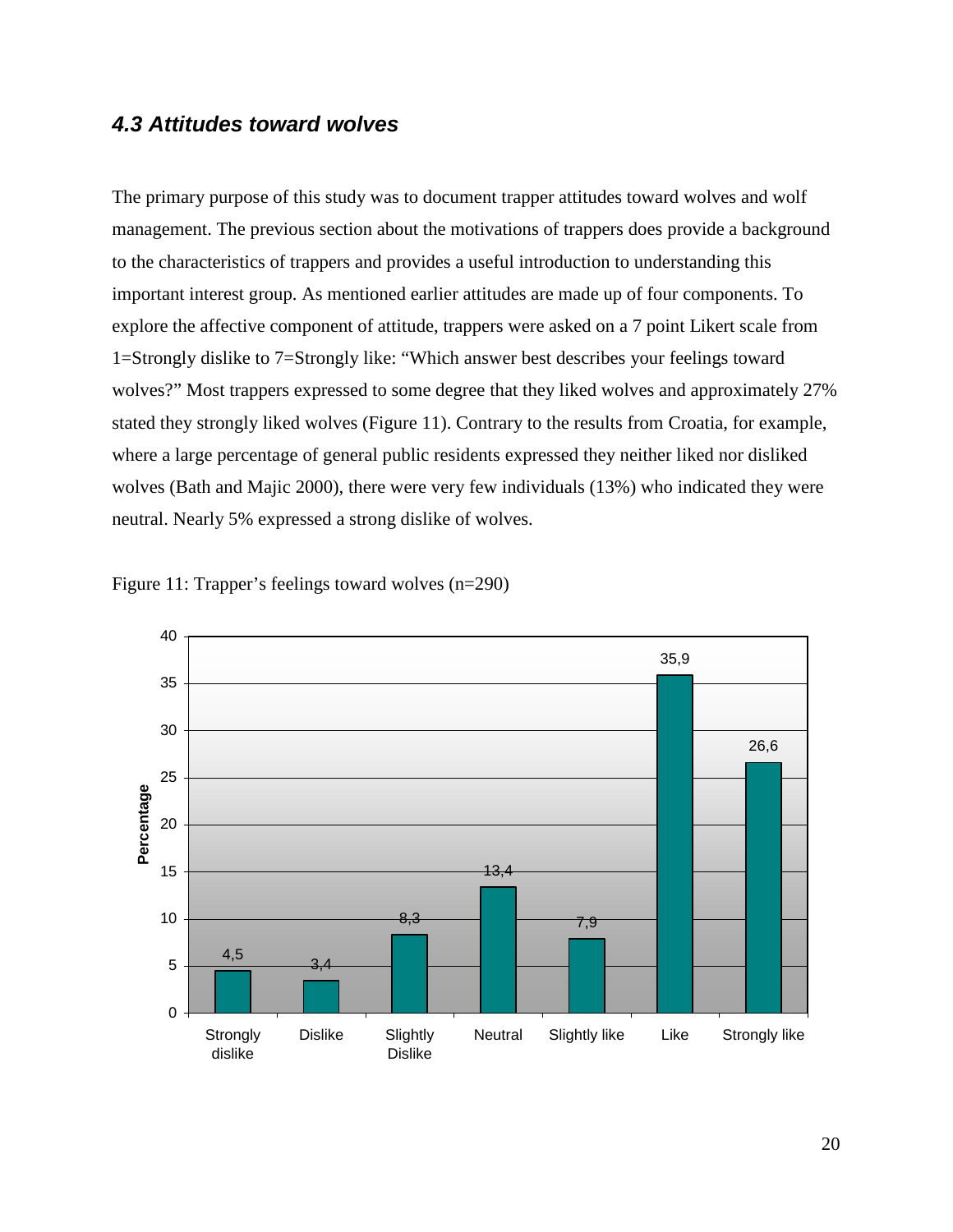Unlike other interest groups such as teenagers and general public residents, trappers expressed very little fear of wolves. Only 3 individuals (1%) believed the wolf was the most dangerous animal for humans given the choice between bears and wolves. Approximately 13% did however place bears and wolves as equally dangerous but a large percentage (33%) believed neither was dangerous. Many trappers (53%) stated that the bear was the more dangerous animal to humans (Figure 12).

Attitudes toward wolves were further explored through a series of items that focused on values, either for future generations or for existence, often called intrinsic value. Approximately 77% of trappers agreed to some degree that wolves should be maintained for future generations; only 10% disagreed to some degree (Figure 13). Nearly 80% of trappers believed that wolves had a right to exist whether or not they ever saw one (Figure 14). Almost the same percentage of trappers (78%) disagreed to some degree with the statement: "There is no need to have wolves in the La Mauricie region because wolves already exist in other parts of Quebec" (Figure 15). Such strong and consistent responses to items regarding existence and future generation values should be encouraging for wildlife managers who can clearly see that wolves hold value to this special interest group. Trappers were less likely, however, to believe that wolves were favorable for tourism. While 29% agreed to some degree that wolves could be good for tourism, almost the same percentage were neutral, and many did not feel that wolves could contribute to tourism (Figure 16). There is a relatively large percentage of trappers who are neutral on this item suggesting that with facts about the linkage between wolves and tourism their attitudes might be moved.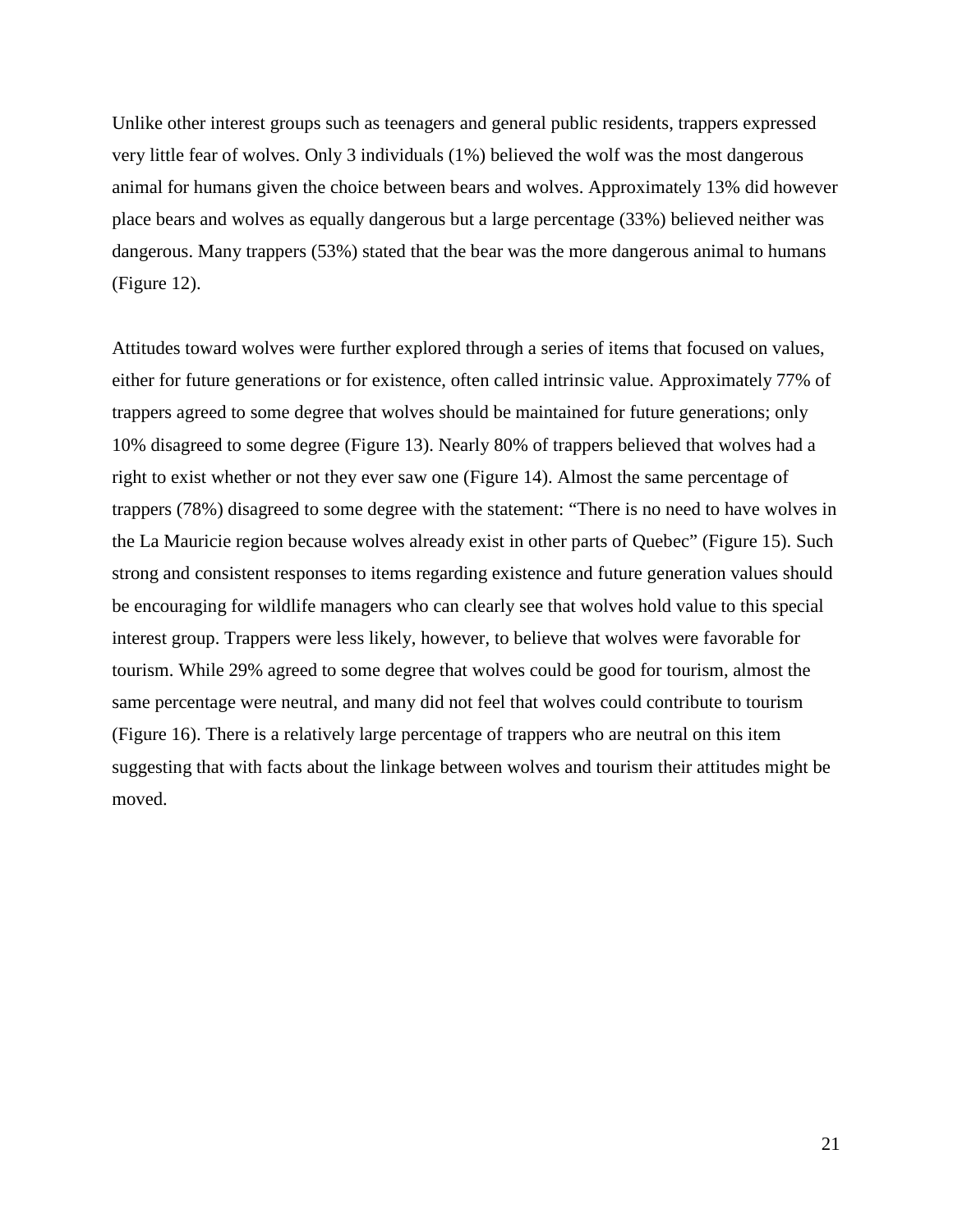

Figure 12: Most dangerous animal for humans (n=289)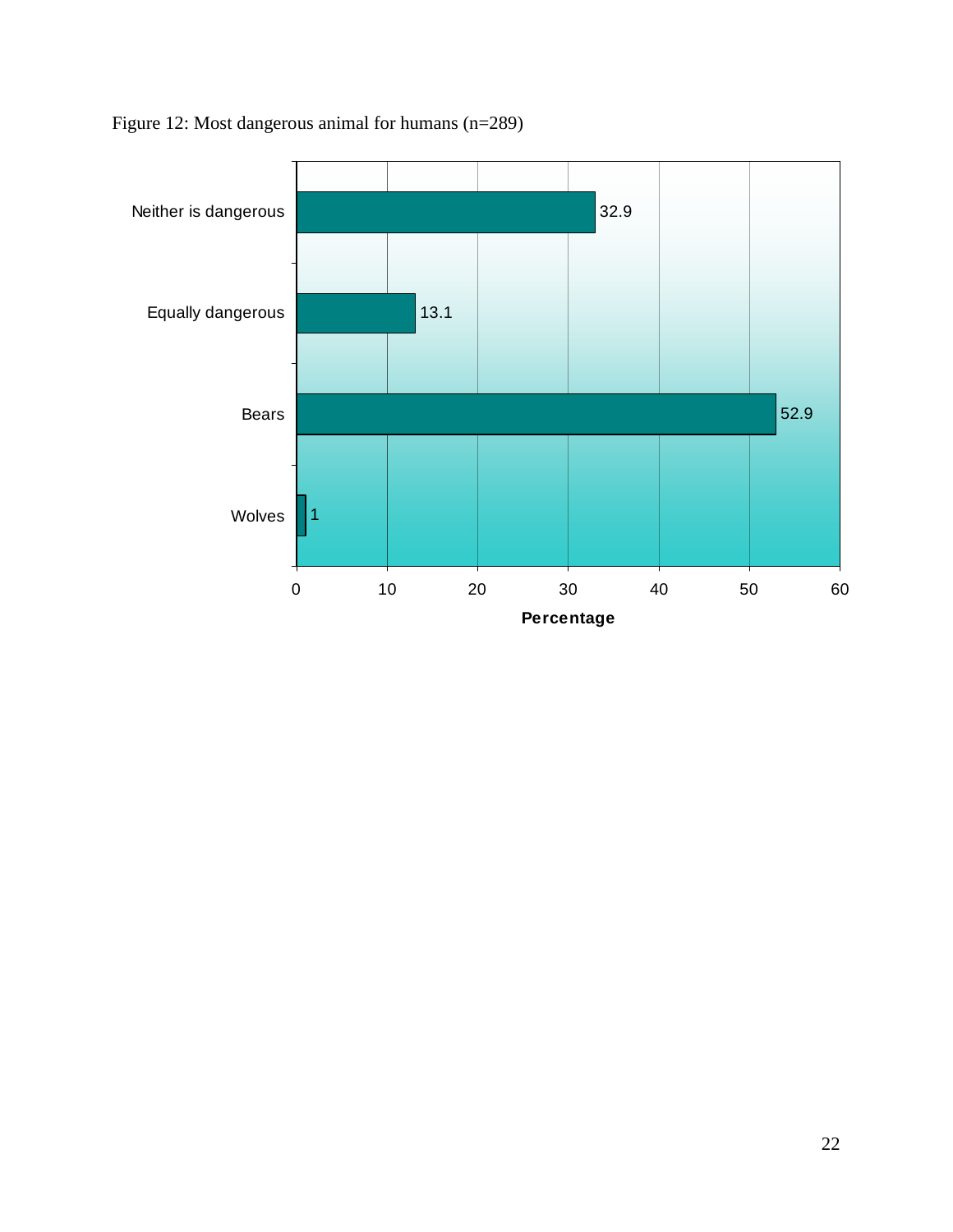Figure 13: The trapper's opinion to the statement: Importance of maintaining wolf populations in La Mauricie region so that future generations can enjoy them (n=295)

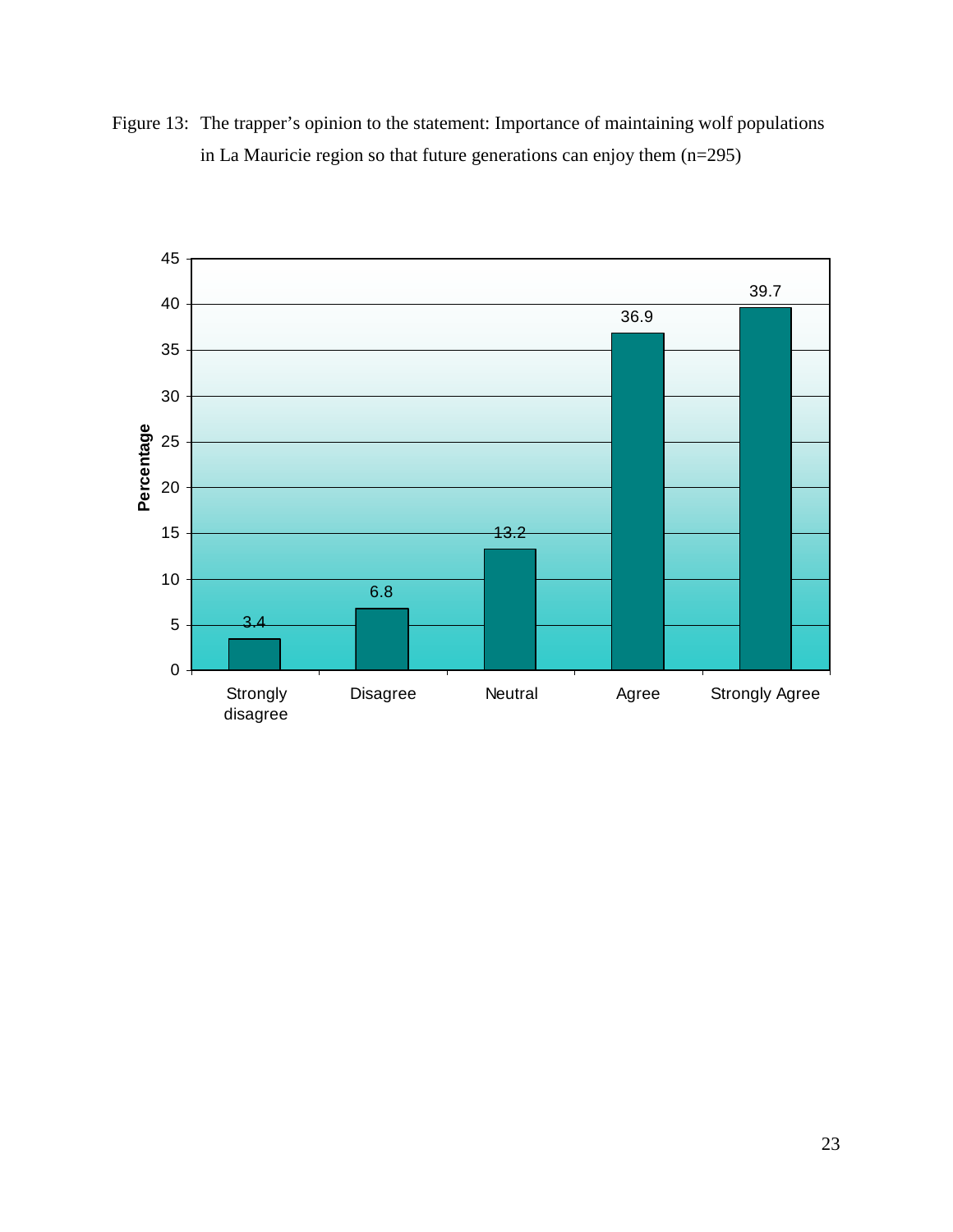

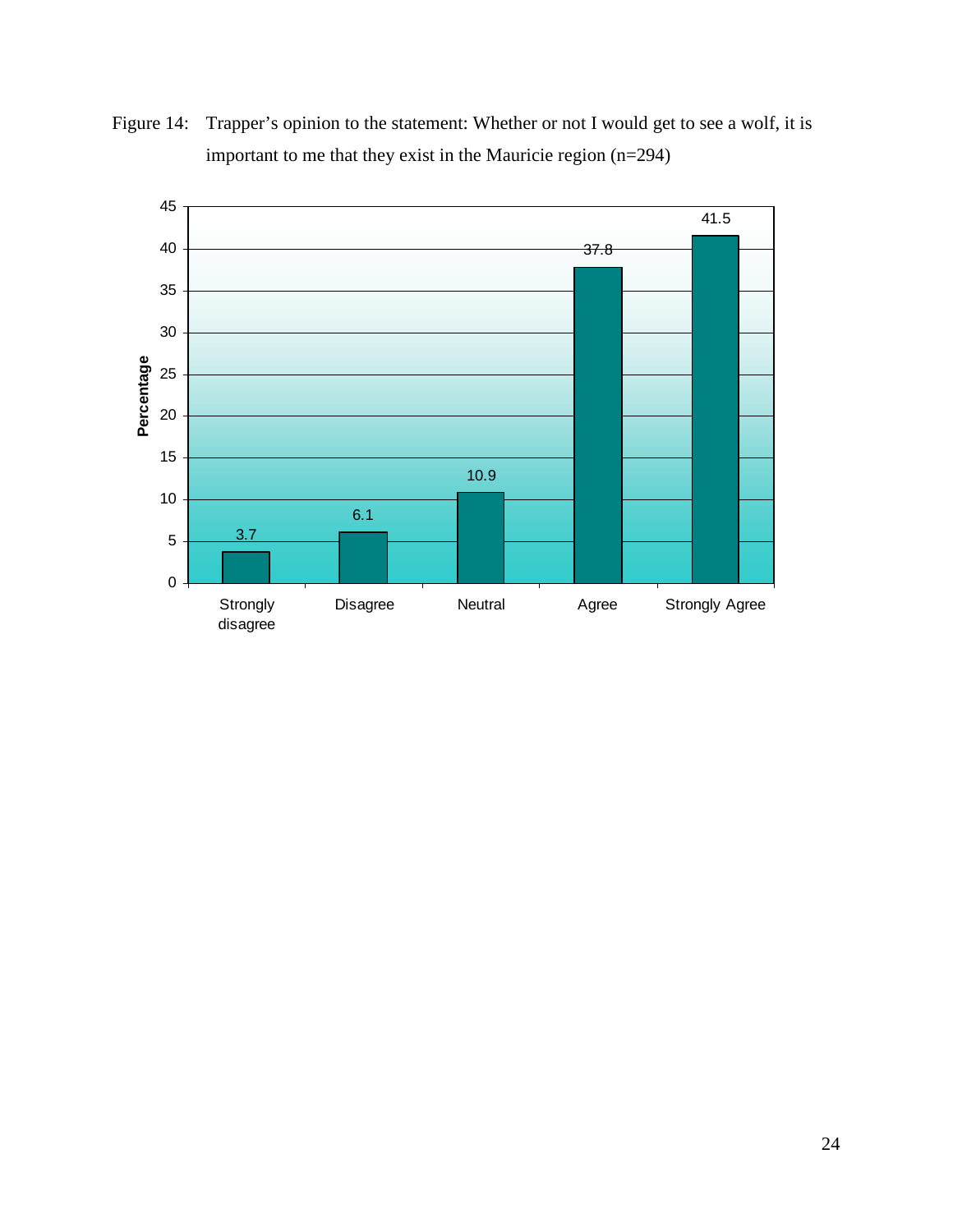

Figure 15: Trapper's opinion to the statement: There is no need to have wolves in the Mauricie region because wolves already exist in other parts of Quebec (n=304)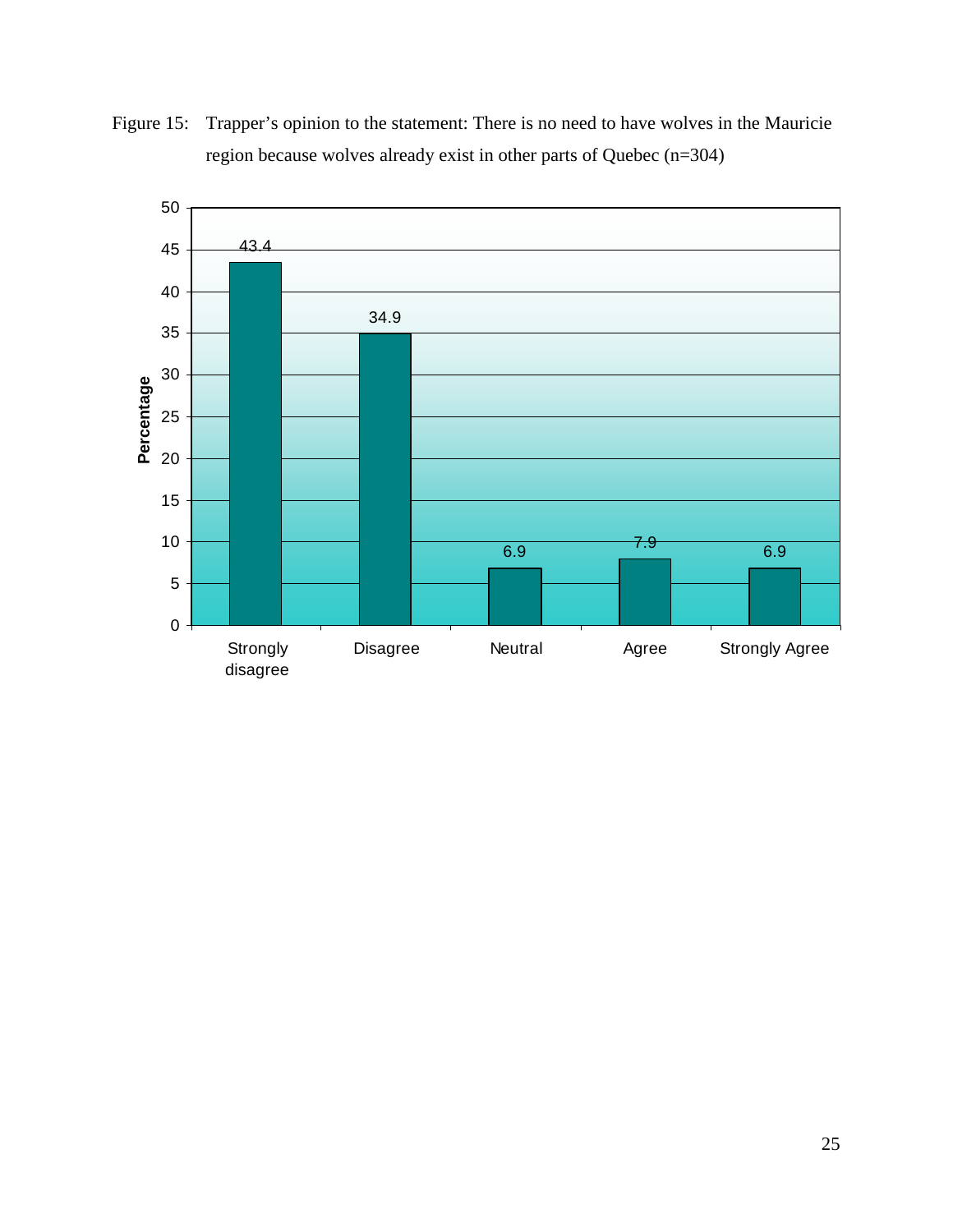

Figure 16: Trapper's opinion to the statement: Having wolves in the Mauricie region increases tourism (n=301)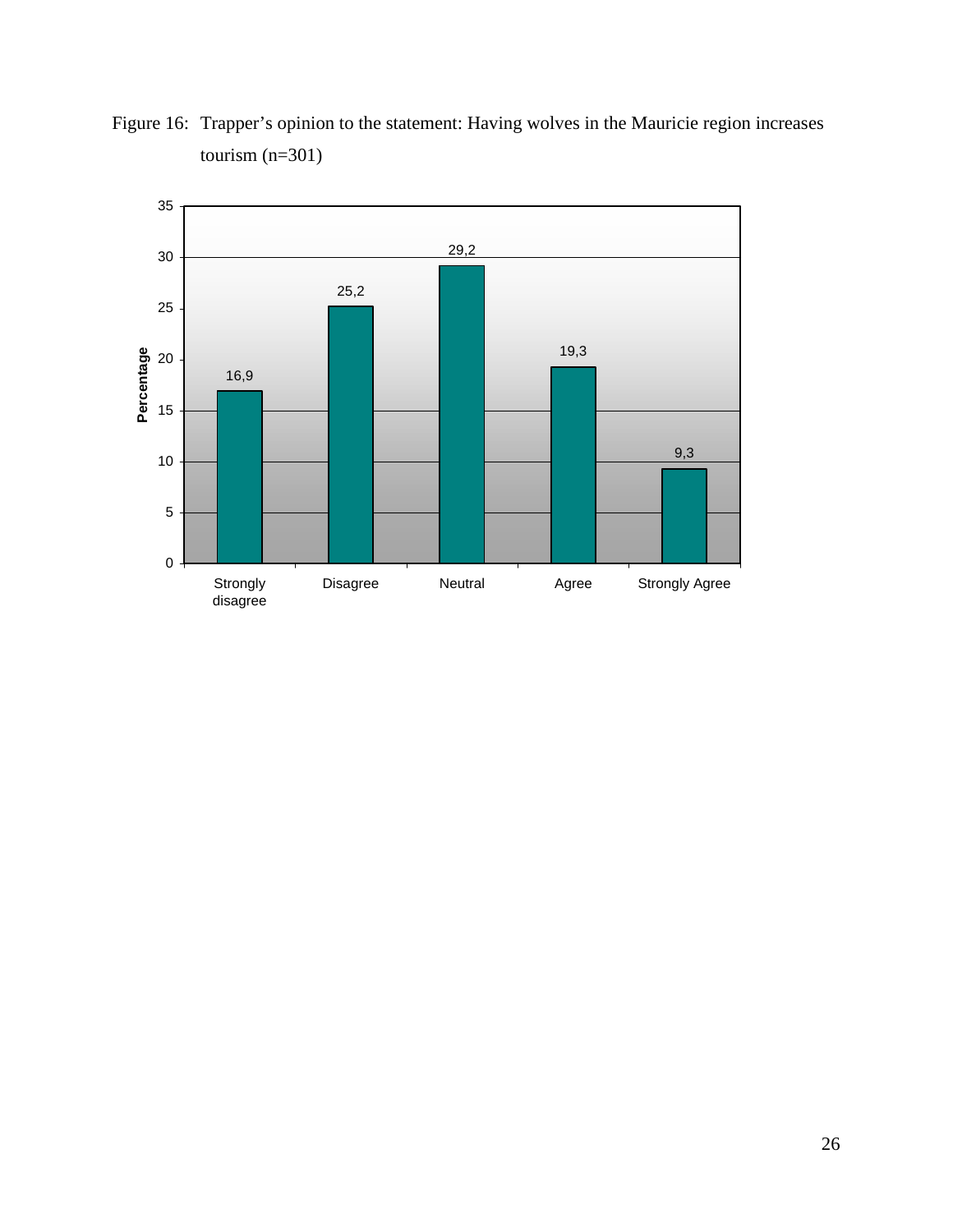Several items explored trapper perceptions of impacts wolves may have on wild game available for trapping, big game available for hunting, small game available for hunting, and livestock in the La Mauricie region. While 51% of trappers did believe that wolves have a significant impact on big game hunting opportunities (Figure 17), most trappers did not believe that wolves had a significant impact on wild game available for trapping (Figure 18), small game available for hunting (Figure 19), or on livestock in the region (Figure 20). In contrast, approximately 74% of trappers did believe that forestry exploitation has a significant impact on wolves (Figure 21). Trappers mentioned similar concerns about forestry activities during the qualitative interviews, once again suggesting consistency between the qualitative results from last year's exploratory human dimensions research and this quantitative study. In general, trappers hold very positive attitudes toward wolves, especially exhibiting strong existence and future generation values toward wolves.

Figure 17: Trapper's opinion to the statement: Wolves have a significant impact on big game hunting opportunities (n=297)

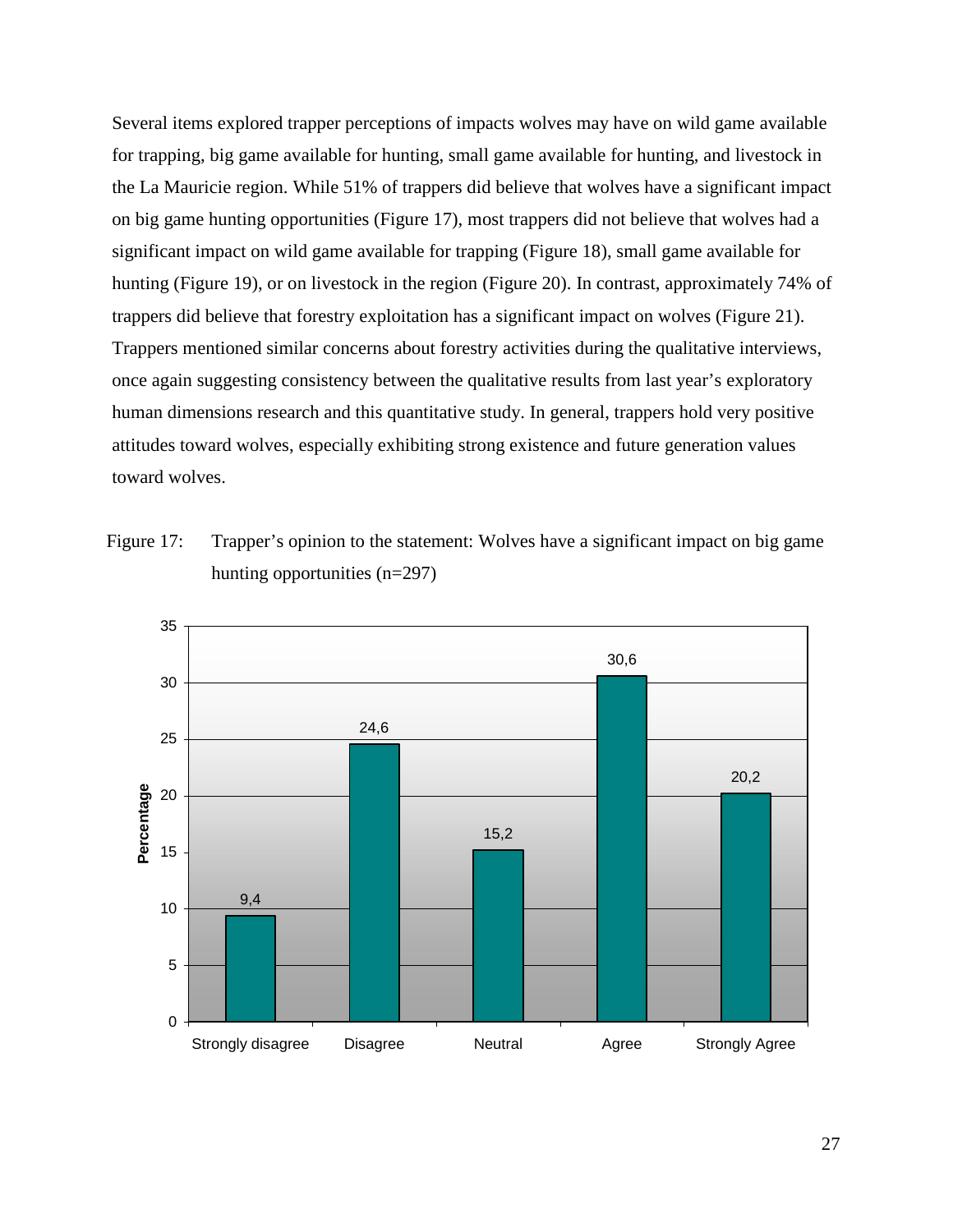

Figure 18: Trapper's opinion to the statement: Wolves significantly reduce the number of wildlife available to trap (n=295)

Figure 19: Trapper's opinion to the statement: Wolves have a significant impact on small game animals (n=295)

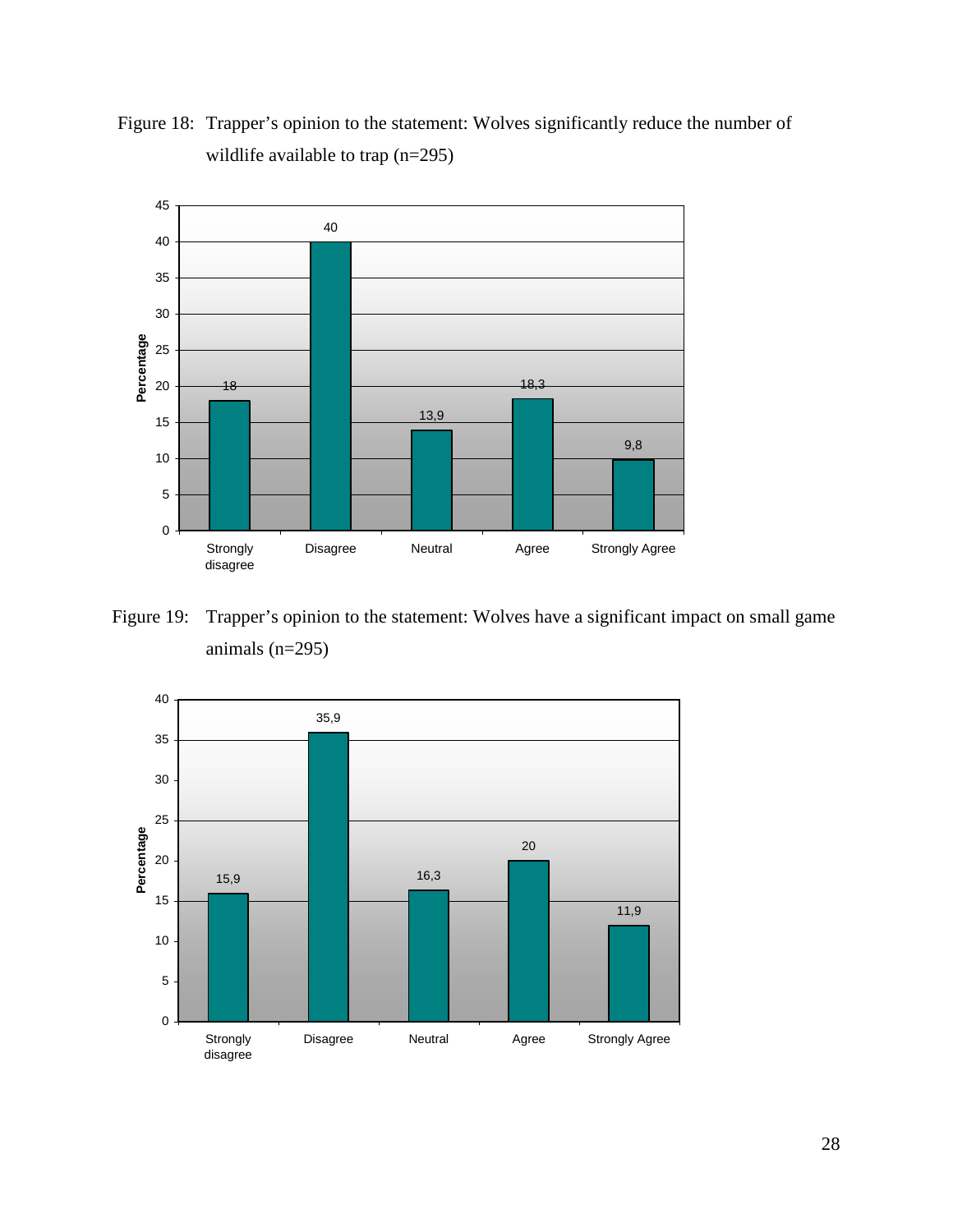



Figure 21: Trapper's opinion to the statement: Logging has a significant impact on wolves  $(n=302)$ 

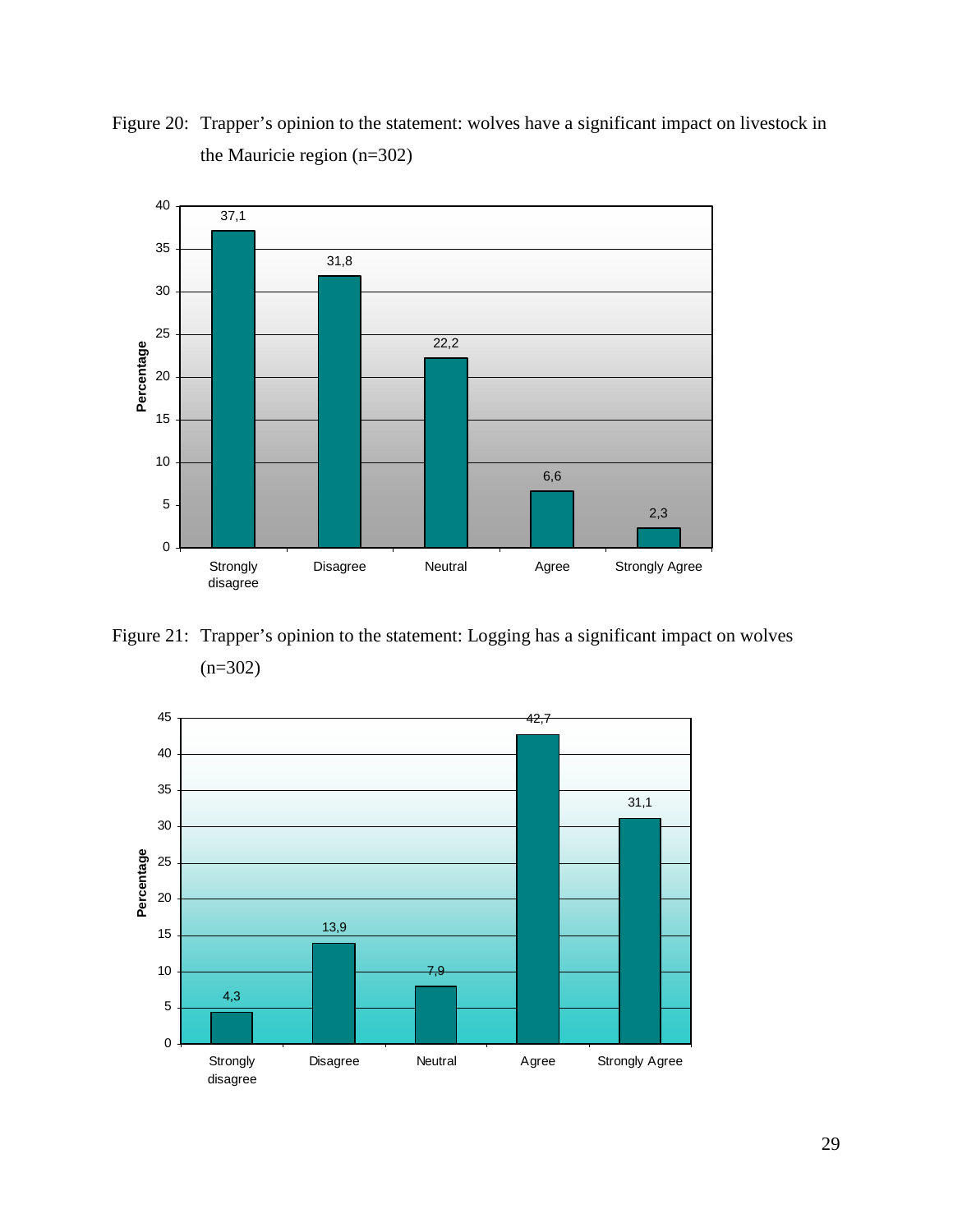### **4.4 Beliefs about wolves**

Several belief items were used to test trapper's perceptions about wolves. Most trappers (74%) believed that wolves and coyotes do not mate.

Most (78%) stated they had never seen a wolf/coyote hybrid. Approximately 13% were not sure and 9% of trappers did claim they had seen a wolf/coyote hybrid. Usually wolves kill coyotes found in their territory. For example, with the reintroduction of wolves to Yellowstone National Park there has been an approximately 50% decline in coyotes in the park. Most trappers (71%) believe that there are different types of wolves in Quebec. Less than 30% of trappers feel there is only one type of wolf in Quebec.

A large percentage of trappers (86%) correctly identified that usually only the dominant pair mate within a pack of wolves. A small percentage (14%) believed that more than one couple usually mated in the pack.

Most trappers (75%) also understood that adult male wolves usually weigh between 25 and 50 kilograms; approximately 18% overestimated the weight while 7% believed wolves weighed less than 25 kilograms. Approximately 8% of trappers believed that a pack of wolves was successful every single time in chasing and killing the prey. Most trappers (56%) realized that wolves were only successful 1 in 10 chances; only 3% believed the success rate was 1 in 20 (Figure 22).

However, a large percentage (32%) of trappers believed wolves were successful 1 out of every 2 attacks. Close to 40% of trappers believe wolves are extremely successful in killing prey. Such a belief could lead trappers to perceive much greater impacts of wolves in the region. Focusing educational messages on the success ratio of wolf attacks and providing a better understanding of this predator-prey relationship could be beneficial to improving acceptance of the wolf.

Most trappers (81%) understand that in the region in and around La Mauricie National Park of Canada the number of wolves in a pack typically is between 5 and 10 animals. Only 4% perceived packs of wolves larger than 10 animals and 15% believed packs of wolves smaller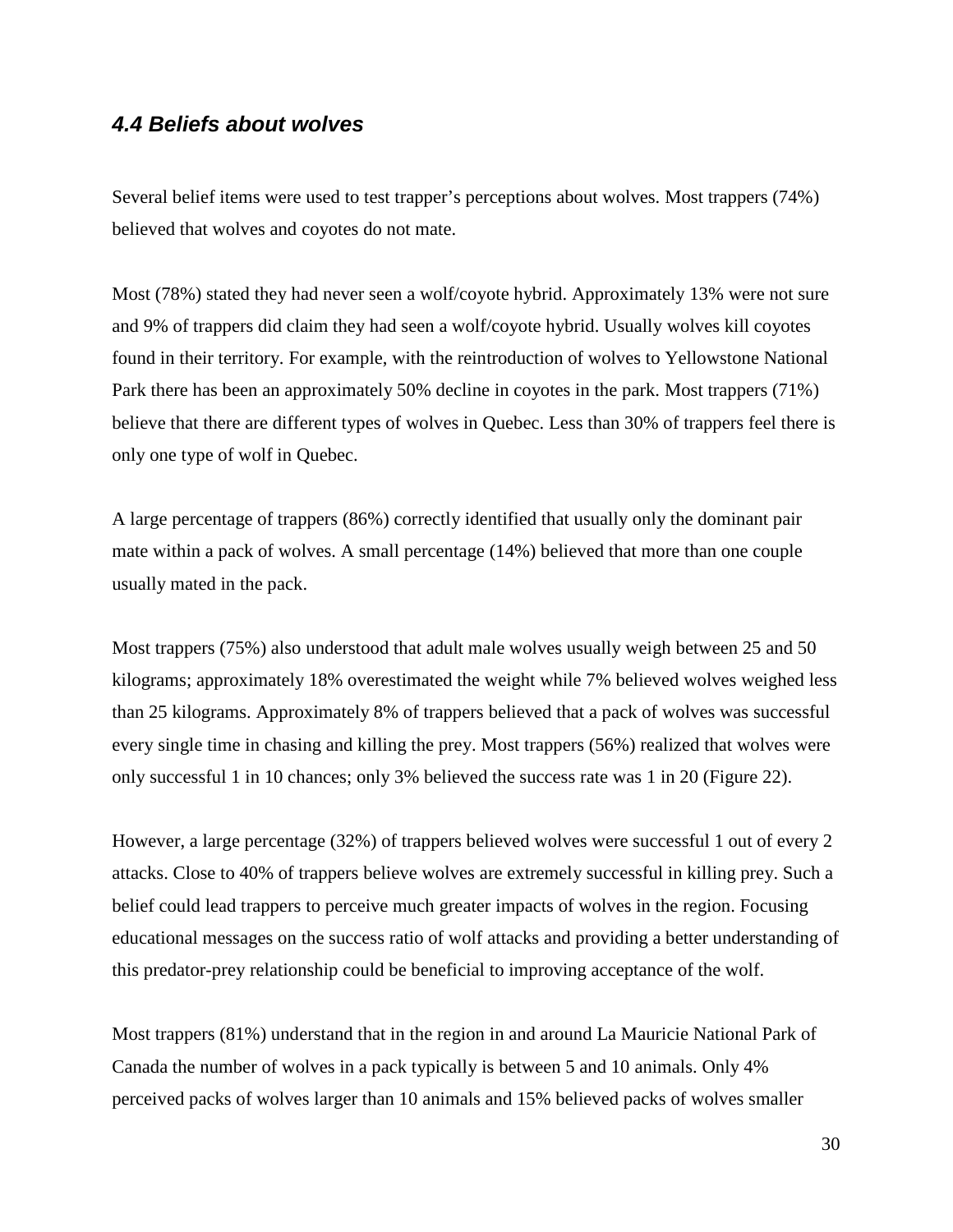than 5 animals. Perceptions of large packs tends to increase fear of the animal which can then lead to negative attitudes, thus it remains important to communicate the message about numbers of animals in a pack.



Figure 22: A pack's success rate for killing prey (n=229)

### **4.5 Beliefs about wolf population numbers and status**

One of the most important variables influencing attitudes toward wolves is the perception of the population size. Understanding of the population status (i.e., whether the population is decreasing, increasing, or remaining stable) also is important. In an effort to explore trapper's beliefs about these concepts, there were questionnaire items regarding population size and status in the La Mauricie region and in the national park. Many trappers (approximately 39%) did not respond to the item asking about population numbers in the region, possibly suggesting a lack of knowledge about wolf numbers. Figure 23 illustrates the range of responses from trappers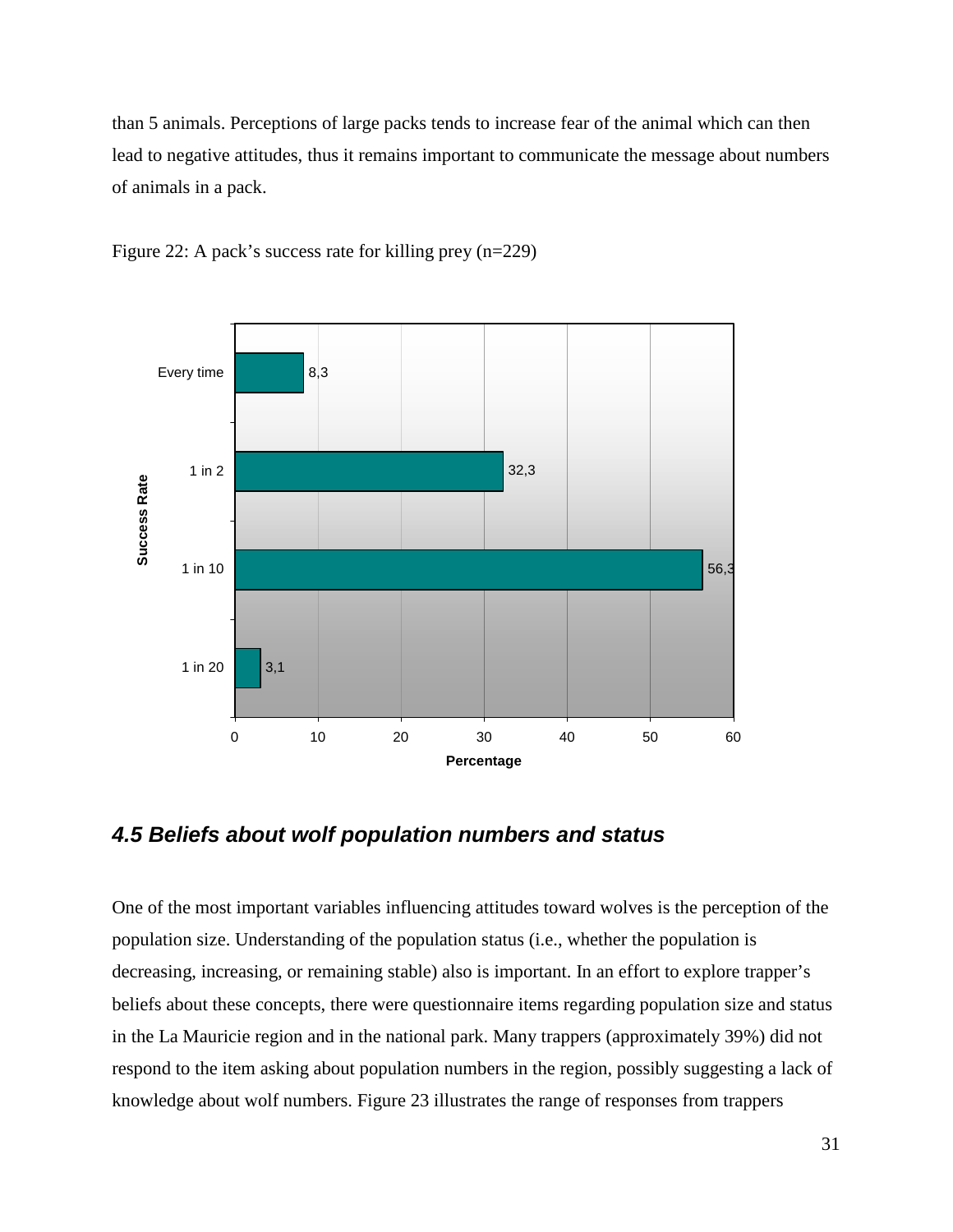regarding the number of wolves in the La Mauricie region; the range of responses was very large from 10 wolves perceived in the area by a few individuals to one person stating there were 30,000 wolves. Slightly more than 6% of those trappers who did respond believed wolf numbers were 2000 or greater. Many trappers (46%) believed the wolf population in the La Mauricie region was less than 101 wolves; approximately 15% believed there were less than 40 wolves. Approximately 64% of trappers believed there were 250 or less wolves in the region.





When asked about the population status of wolves in the region, only 15% of trappers stated either "not sure" or did not respond. A large percentage (48%) of trappers believed the wolf population was stable within the last three years, however, 39% believed the population was increasing and a much smaller percentage believed the population was decreasing (Figure 24) within the last three years. In 2001, the eastern wolf was given special concern status indicating that the population should be carefully managed. As documented in the attitudinal section, most trappers hold positive attitudes toward wolves and support having wolves in the region, however, if most trappers believe that the wolf population is stable or increasing, it is unlikely this interest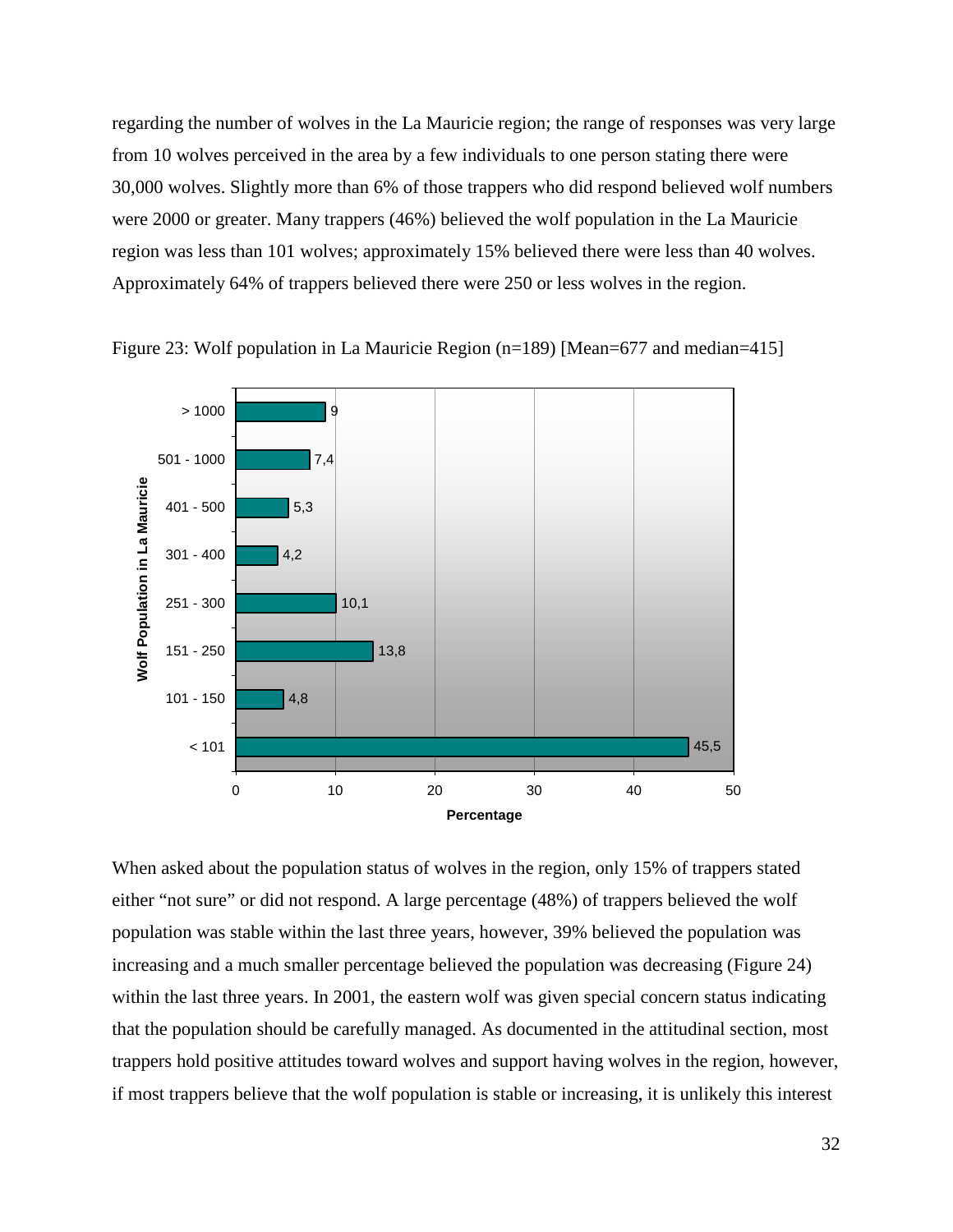group will see the necessity to practice the required conservation measures to protect the wolf. Hence, there is a great need to better communicate the issue of population size to the trappers.



Figure 24: Nature of wolf population changes in the region within the last three years (n=264)

While wolves can be found in La Mauricie National Park of Canada, wolf territories often extend beyond park boundaries indicating that the "park wolves" really are the same wolves that exist in and around the national park. While La Mauricie National Park offers an area where wolves are completely protected from hunting and trapping, the protected area is not large enough to sustain wolves solely within its boundaries. When asked about wolf numbers inside the park, the range of responses from trappers was again quite large. A couple of trappers believed the park did not have any wolves while one individual stated the park contained 2000 individuals. A large percentage of trappers (36%) once again did not state a response possibly suggesting a lack of knowledge about wolf numbers in the park. Of those who did respond, most trappers (51%) believed there were 20 or less wolves in the park (Figure 25).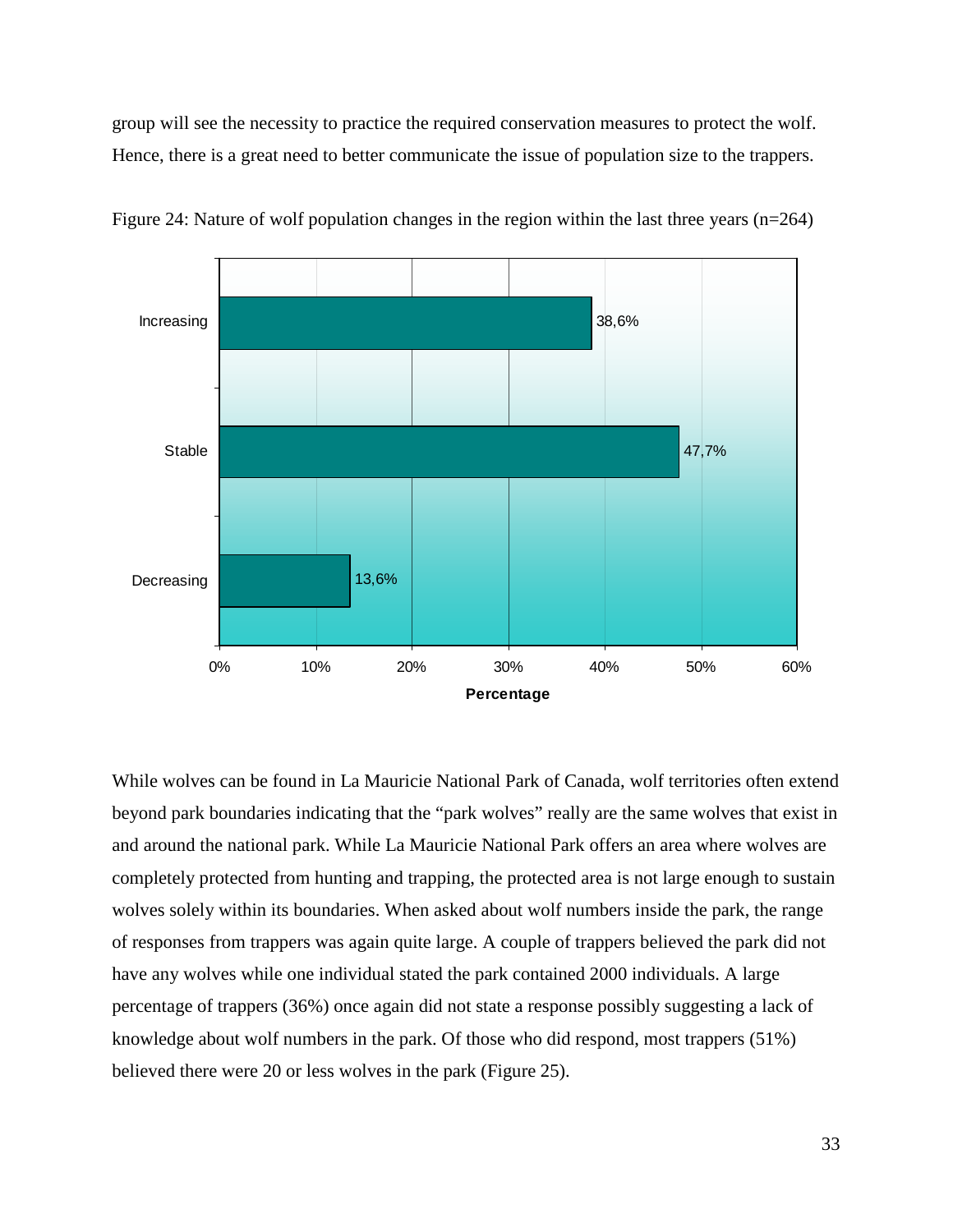

Figure 25: Wolf Population In La Mauricie National Park of Canada (n=199)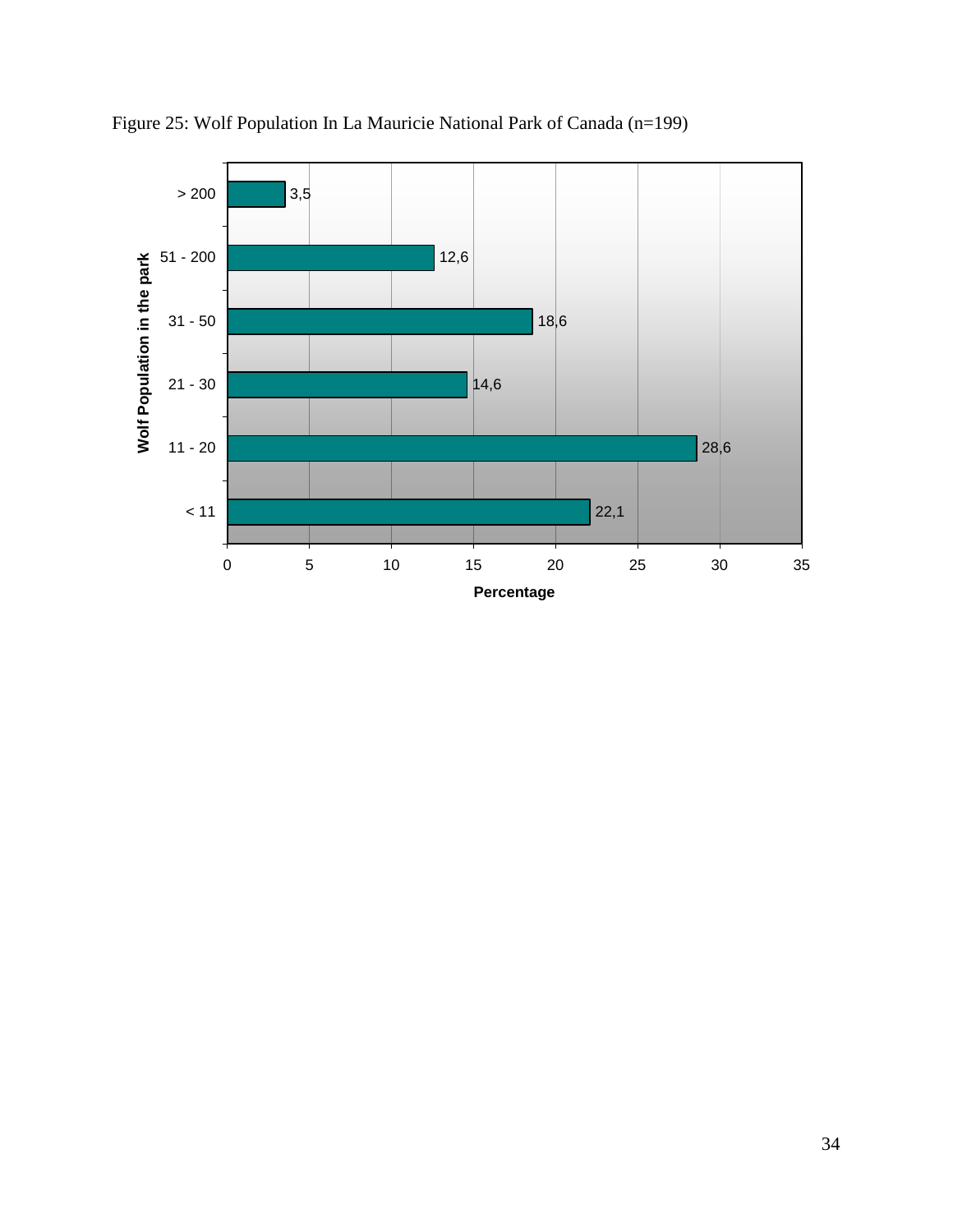

Figure 26: Nature of wolf population changes in the park within the last three years (n=207)

### **4.6 Attitudes and perceptions regarding management of wolves**

Understanding the estimates of wolf numbers by trappers offers managers a sense of trapper's knowledge about the issue, but it doesn't tell managers whether trappers perceive the numbers of wolves as too many, too few or just right. Thus, it is also important in human dimensions research to document how trappers perceive these numbers. Within a trapping territory in 2005- 2006, approximately 15% of trappers believed wolves were "abundant" and nearly 50% of trappers believed wolf numbers on their territory were "common" (Figure 27). Given that most trappers had seen a wolf in the wild these perceptions of numbers seem consistent. A relatively large percentage of trappers (30%) also believed that wolves were rare in areas where they trapped.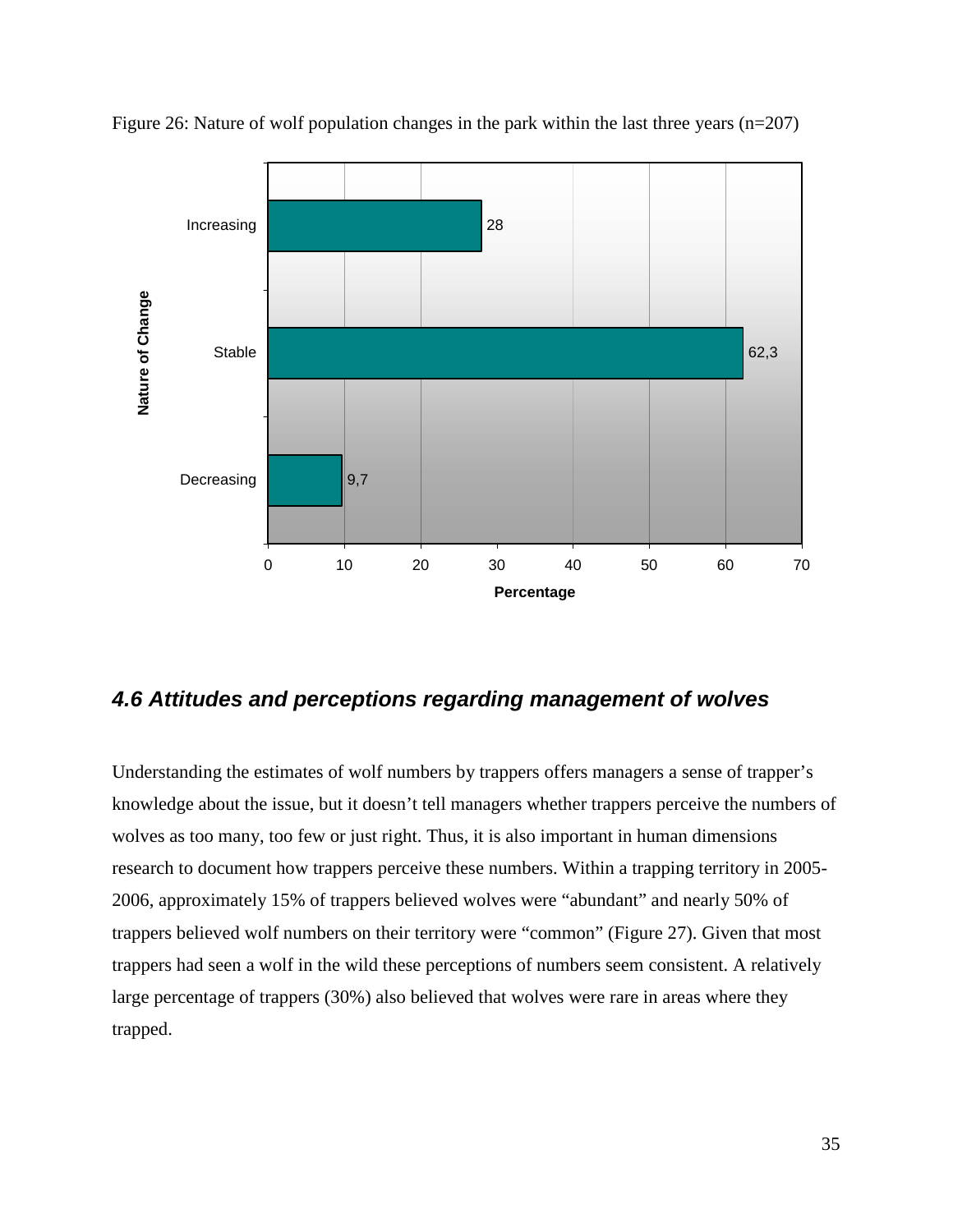

Figure 27: Wolf population level in trapping territory in 2005-2006 (n=301)

Trappers appeared to hold different attitudes toward increasing wolf numbers inside the national park versus inside the La Mauricie region. Trappers were more likely to choose a neutral response when responding to items about the national park than about the region. This suggests that trappers may be more willing to let Parks Canada decide within their park boundaries wolf management issues but outside the protected area would like to have a stronger voice in influencing decision-making. In addition, attitudes toward specific management actions like increasing numbers and whether there are enough wolves seem to be less formed amongst trappers as large percentages are both in favor and against these statements. For example, 42% of trappers disagreed to some degree with increasing wolves in the La Mauricie region but 29% agreed in some way, and 29% were neutral suggesting that this group may be swayed in either direction depending upon communication messages designed and targeted toward these trappers. When asked the same question regarding the national park, a larger percentage of trappers (35%) were neutral and approximately one third were in favor and the other third against (Figure 28). Human dimensions researchers are interested not only in the direction of the response but also the strength of the response (i.e., strongly agree versus agree or strongly disagree versus disagree). On both of these above items there are smaller percentages at the extremes of the scale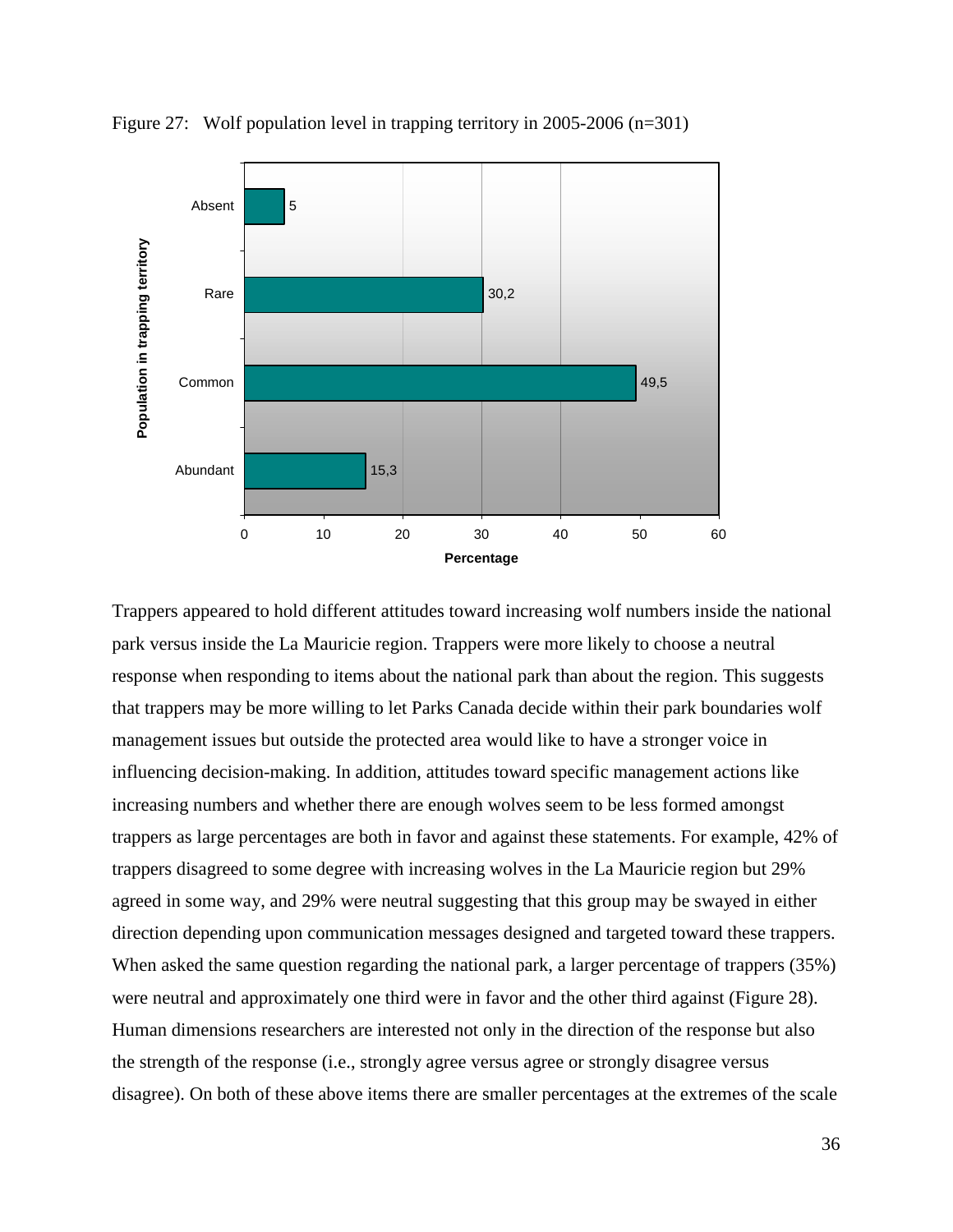than closer to the neutral response. This offers managers further insight to the likelihood that these attitudes may not be stable and thus could be influenced with targeted communication messages.



Figure 28: In agreement with increasing the number of wolves (region  $-$  n=306) (park  $-$  n=295)

Similar results can be seen when trappers were asked whether there were enough wolves in the region and in the national park (Figure 29). A larger percentage of trappers (44%) selected a neutral response when asked about the number of wolves is enough inside the park compared to when asked about the same but for the region (only 25% selected neutral). From both items it is evident that many trappers do feel that there are enough wolves in the region.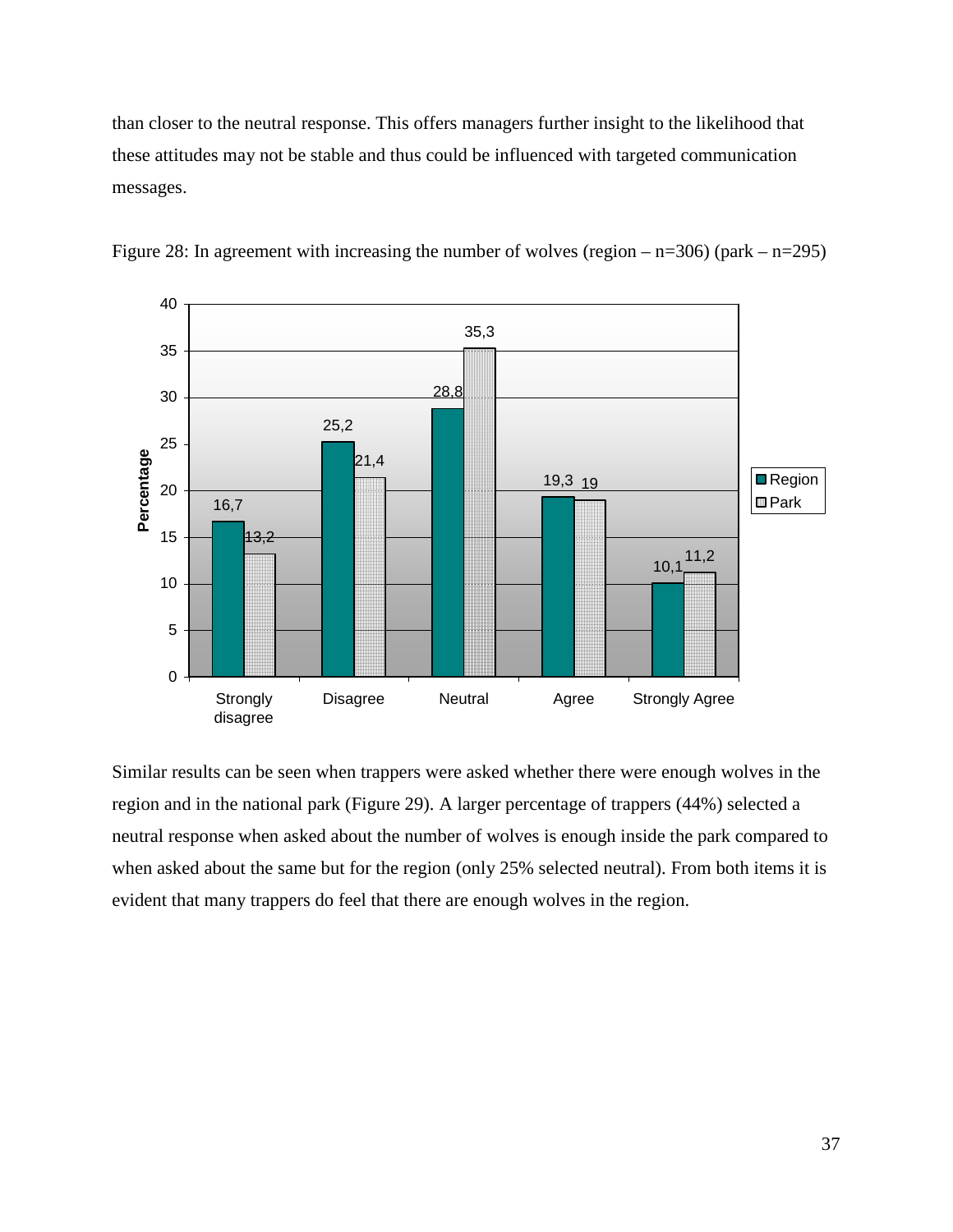

Figure 29: There are enough wolves in the region/park (region  $-$  n=300) (park  $-$  n=302)

Based on these results, it is not surprising to see that a large percentage of trappers (nearly 84%) disagreed with the statement: "Wolves should be completely protected in the La Mauricie region" (Figure 30). A large percentage (47%) strongly disagreed with the statement illustrating quite clearly that wolves should not be strictly protected. However, trappers were also equally adamant (81%) against the right to trap or hunt wolves year-round; most trappers (51%) strongly disagreed with the statement: "Wolves should be allowed to be trapped or hunted year-round in the La Mauricie region (Figure 31). Attitudes of trappers toward imposing limits on the number of animals permitted per trapping season were quite divided. While 49% disagreed to some degree with limiting the number of wolves permitted per trapping season, 41% of trappers agreed with limits; 10% of trappers neither agreed nor disagreed (Figure 32). It would seem for Parks Canada and wildlife managers interested in engaging trappers further in decision-making, this topic could be worthy of some facilitated discussion.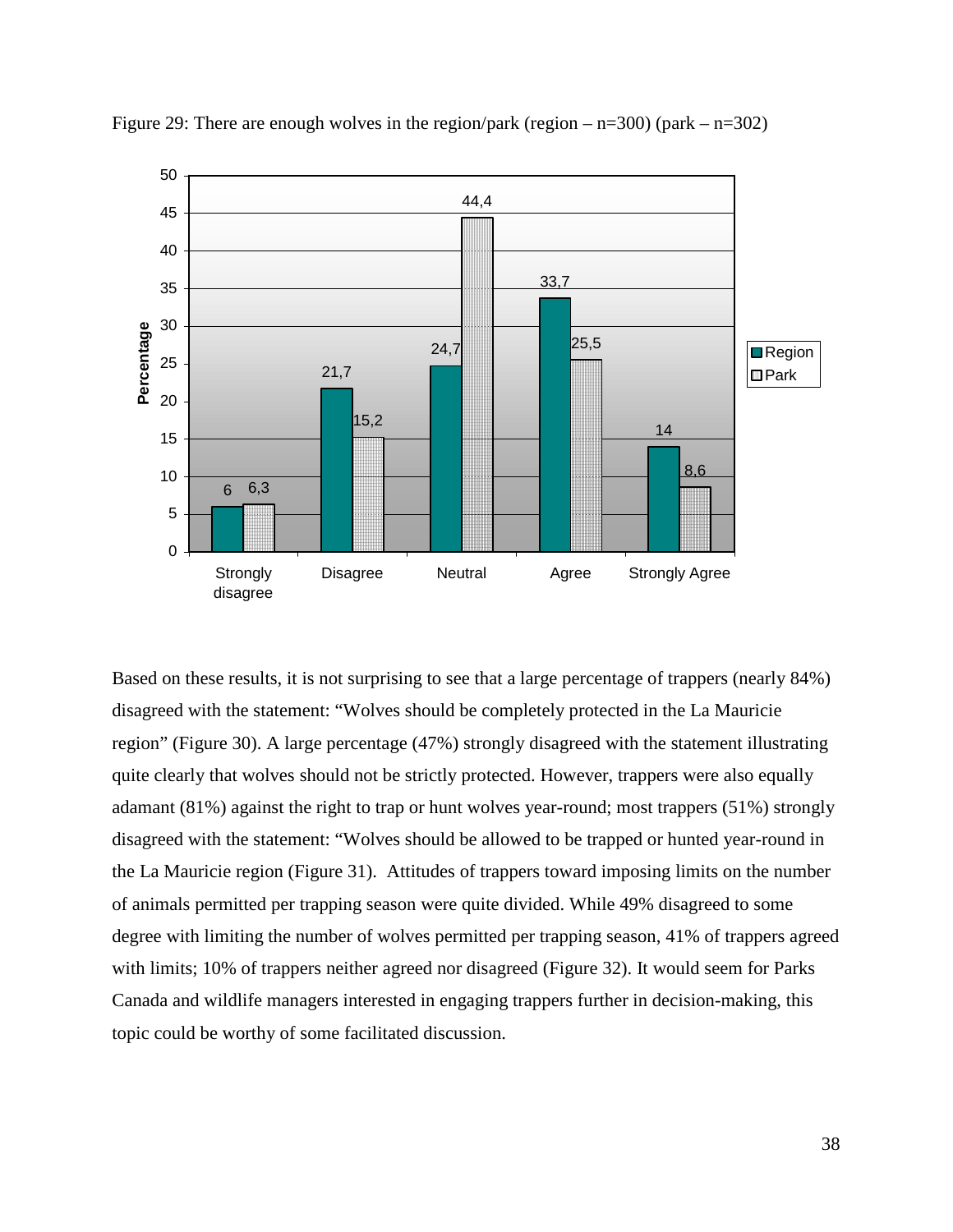

Figure 30: Trapper's opinion to the statement: Wolves should be completely protected in the La Mauricie region (n=303)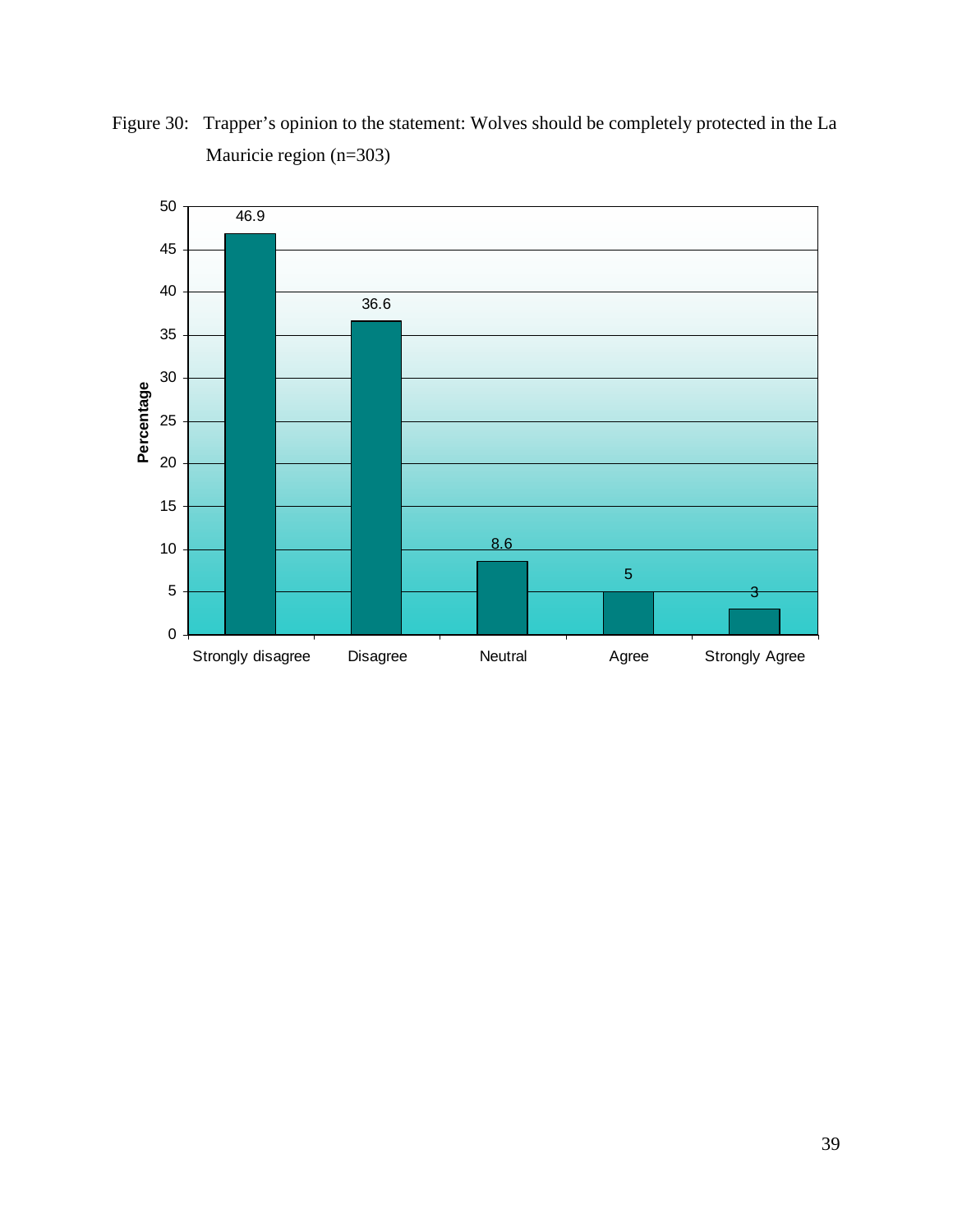

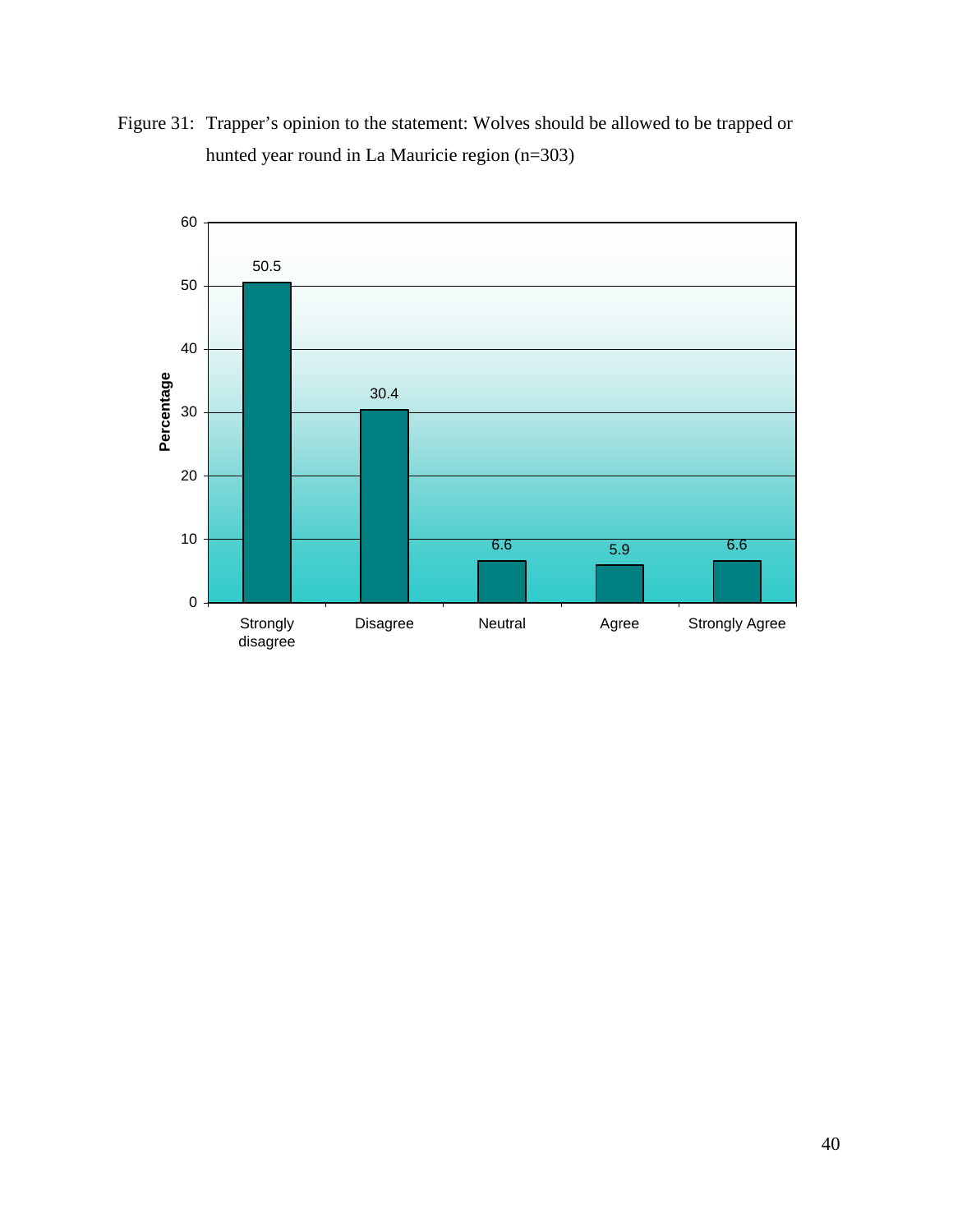



### **4.7 Interest in wolf management decision-making**

Trappers are interested in being listened to and participating actively in the wolf management decision-making process. The initial response to this mail-out questionnaire and the cooperation by the trapper's associations in the region in the implementation of this study is evidence of this willingness to be engaged. In addition, most trappers agreed that wolf management is important to them personally within the La Mauricie region and a large percentage of trappers (over 80%) also wanted to be kept informed about wolf management issues inside the national park (Figure 33 and 34). Such results should be encouraging to Parks Canada managers who wish to continue actively working with key interest groups on important park management issues.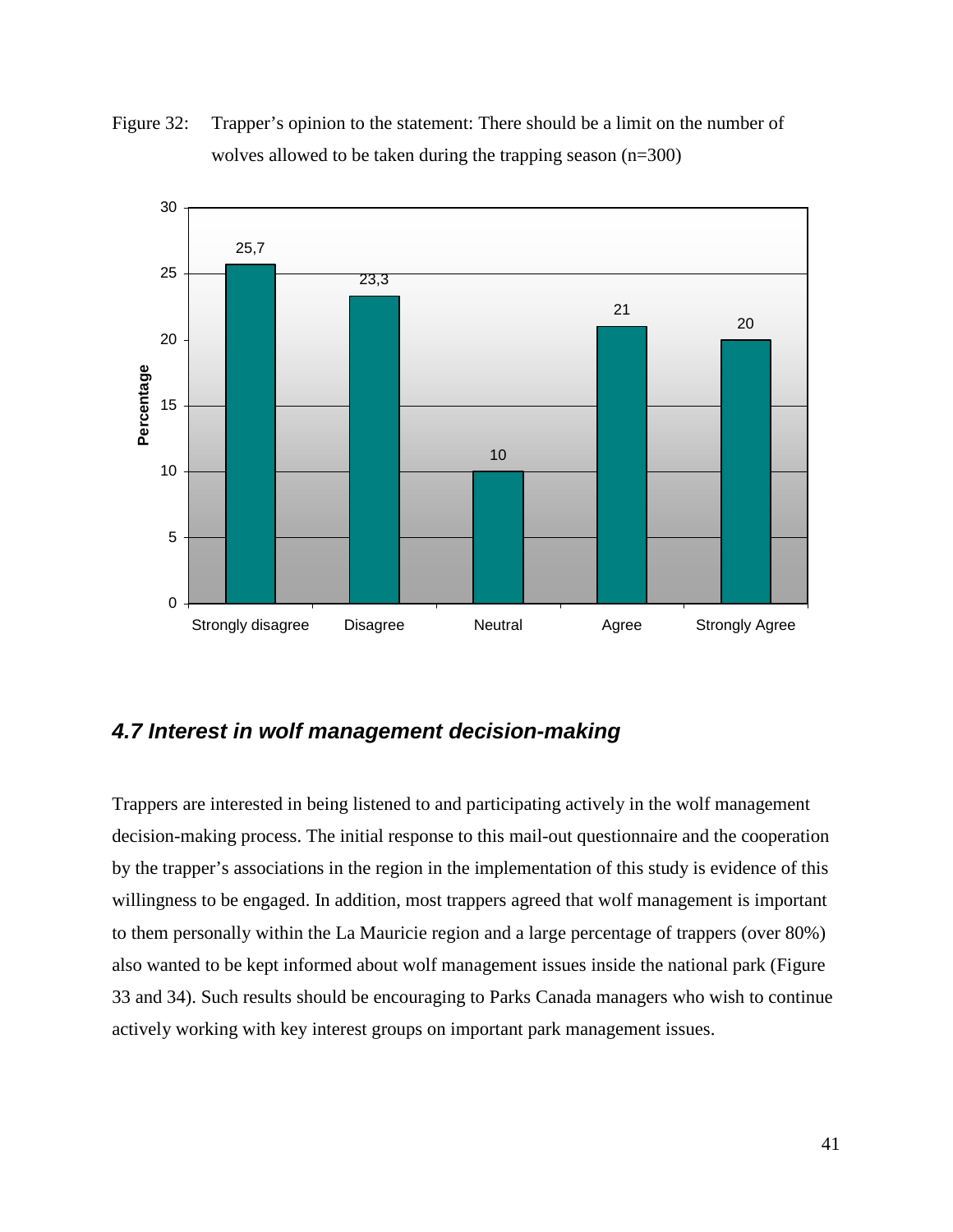

Figure 33: Trapper's opinion to the statement: The issue of wolf management in the Mauricie region is important to me (n=304)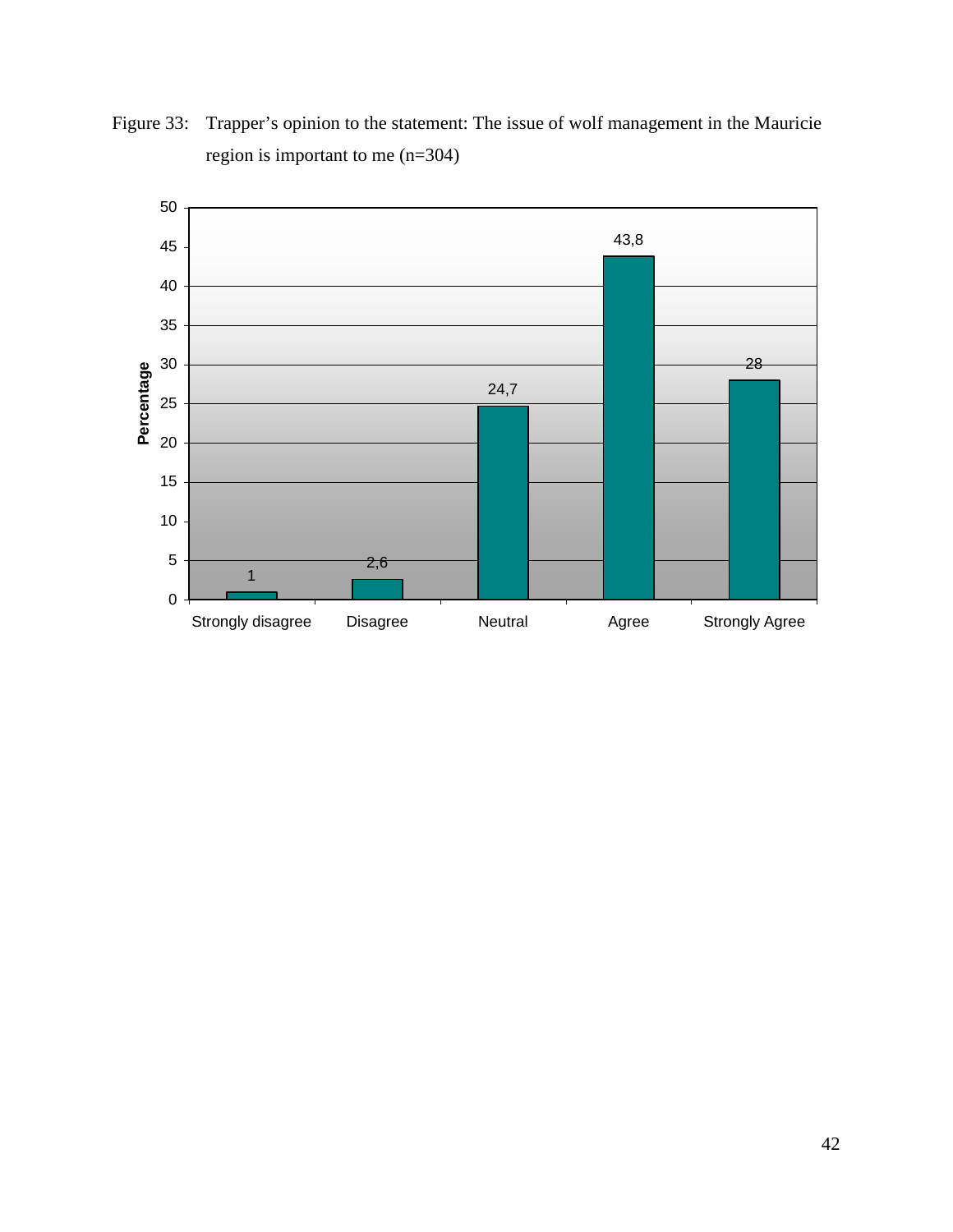

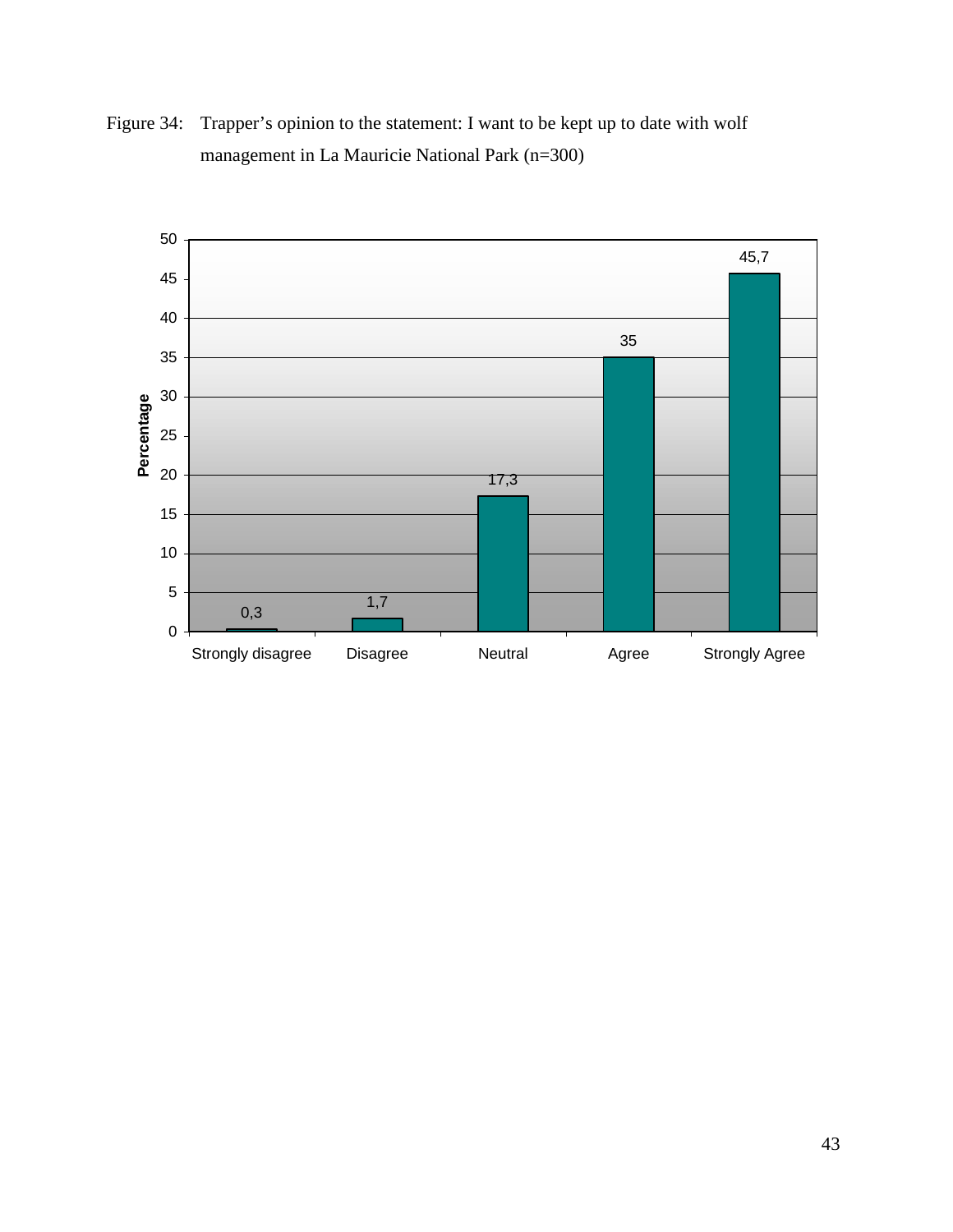### **4.8 Trappers and their specific trapping behaviour**

Other information were collected in this study about specific trapper's behavior, such as the month they usually capture wolves, the number of captures and where these captures happened, the trapping devices and techniques used, and the means of information they use to learn more about wolves.

Most trappers (64%) have trapped or tried to trap a wolf within the last three years in the Mauricie region and 36% hadn't. Trappers obtain information about wolves from a variety of sources. Figure 35 illustrates the different means of information to learn about wolves stated by trappers who had trapped or had tried to trap wolves. Field experience seemed to be the best way to learn more about wolves (76%) followed by discussions with other trappers (66%); 39% of trappers read the Trappeur quebecois magazine.



Figure 35: Means of information that trappers use to learn more about wolves (n=190) (multiple responses)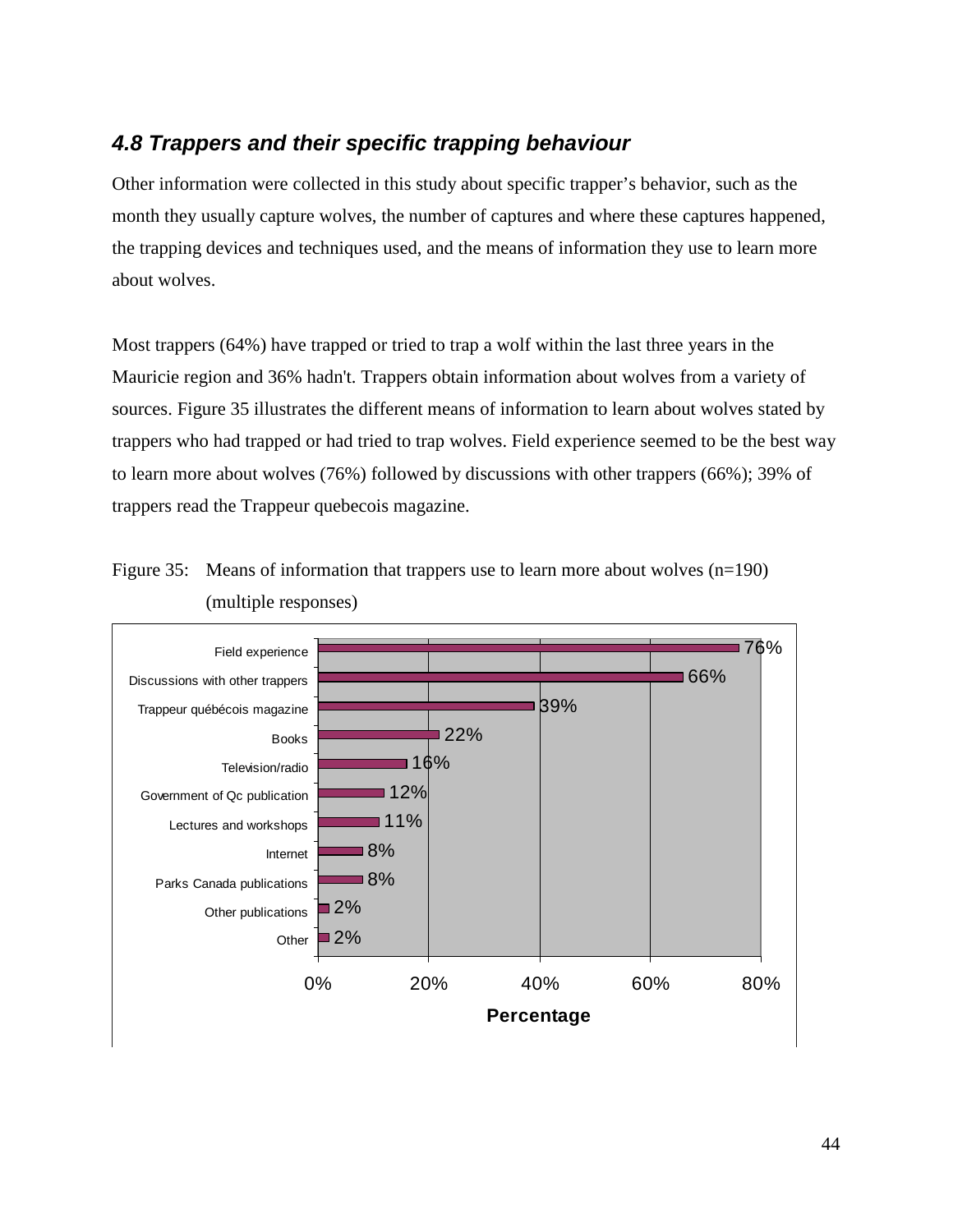For the trappers who trapped or tried to trap a wolf, almost all (93%) of them used wolf traps or snares for capturing their wolves. However, 12% of those trappers used fox or coyote traps or snares (Figure 36).



Figure 36: Trapping devices used by trappers to capture wolves (n=191) (multiple responses)

During the same trapping season, for the trappers who trapped or tried to trap a wolf, almost all of them (96%) installed neck snares.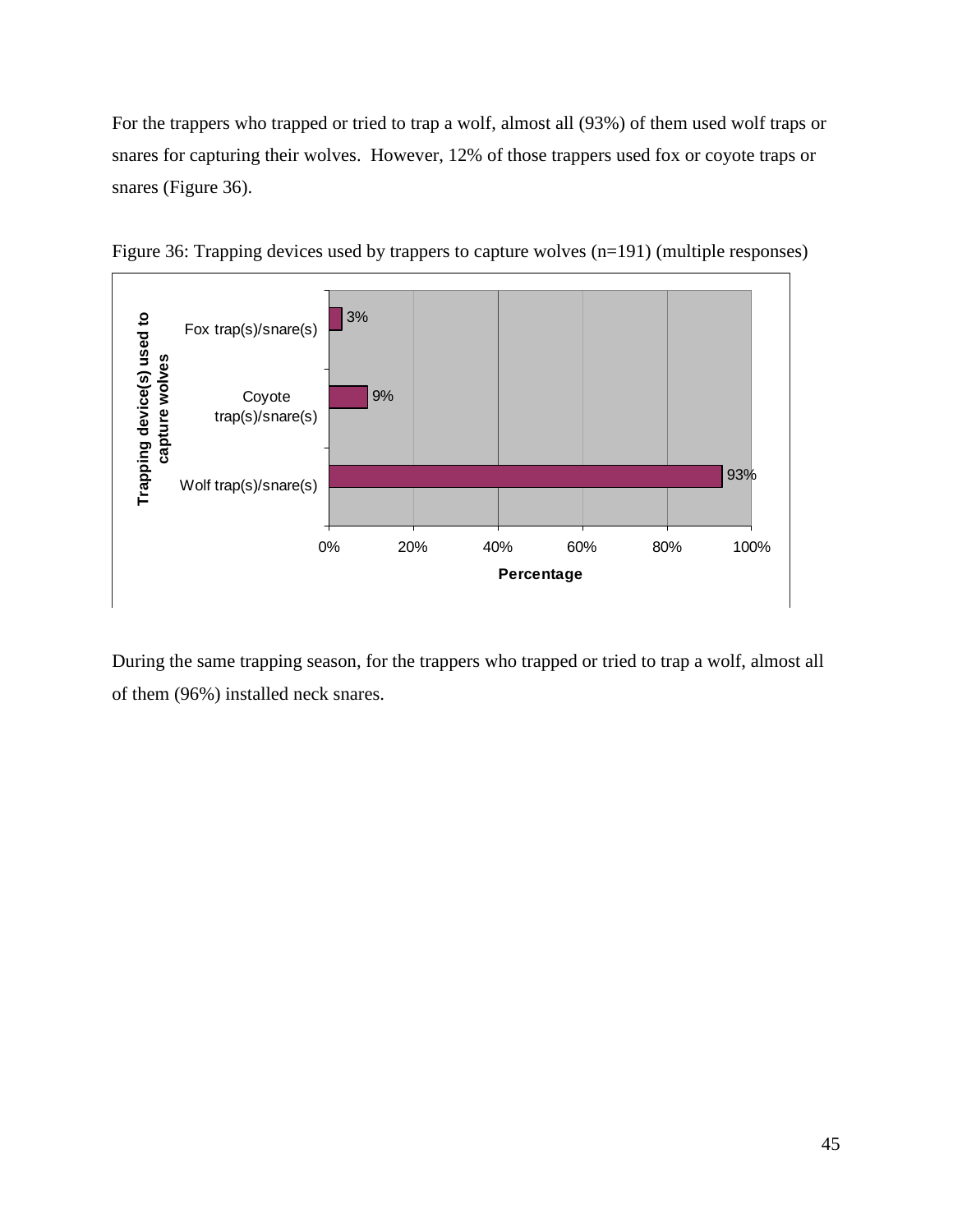

Figure 37: Trapping devices installed by trappers during the same trapping season (n=191) (multiple responses)

The most frequently used trapping techniques (Figure 38) to try to capture wolves are the group of neck snares around a pen with bait (78%) and the trail set (neck snare) (50%).



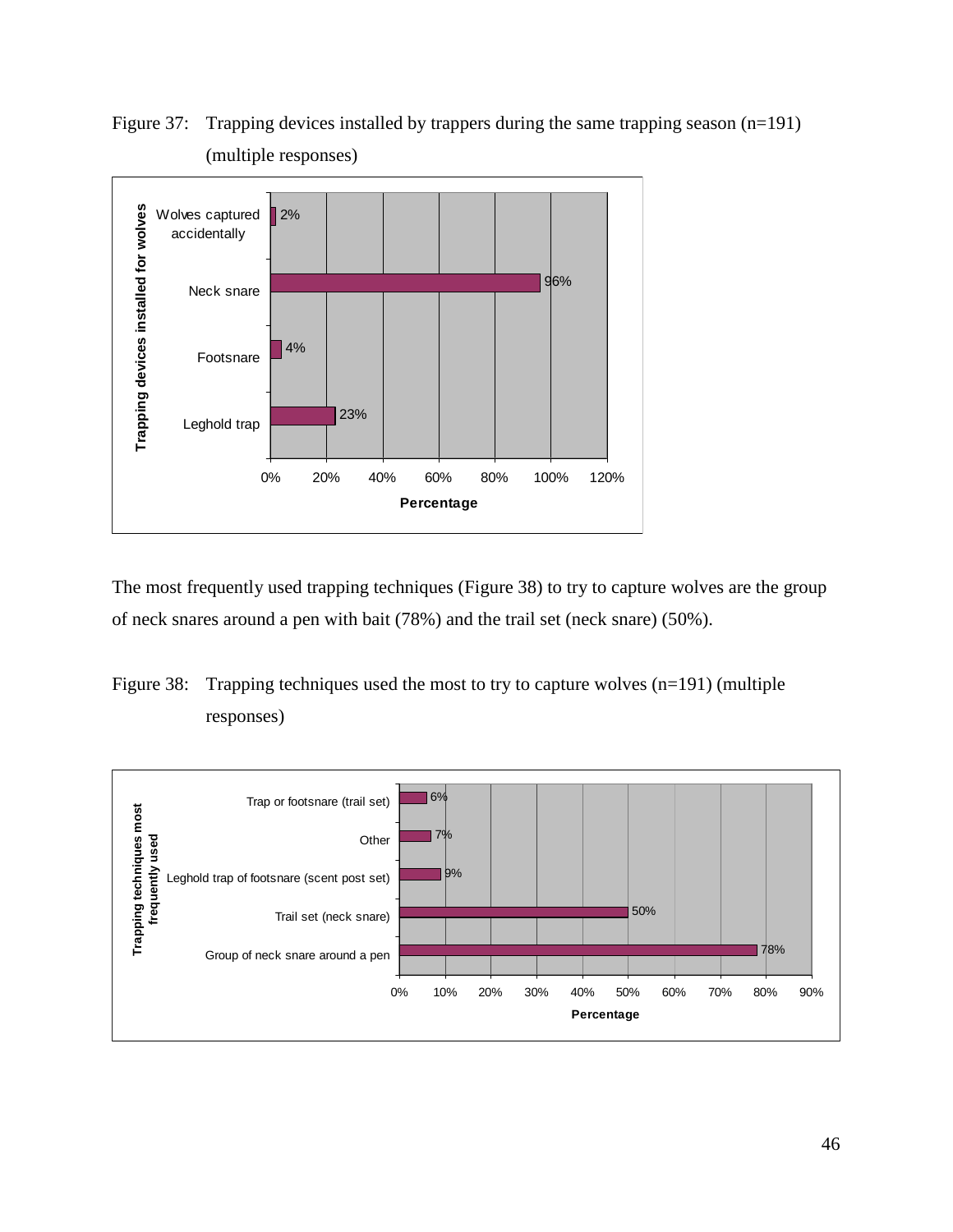Trappers usually try to capture the wolves in November (69%) and December (72%). Less trapping is done in October and January (Figure 39)



Figure 39: Months of trapping wolves (n=190) (multiple responses)

During the trapping season 2004-2005, for the trappers who trapped or tried to trap a wolf, trappers mentioned that they captured 190 wolves in total. During the fall of 2005, trappers mentioned that they captured 148 wolves. However, these numbers should be interpreted carefully. Trappers usually trap with other trappers and as this study included all trappers who trapped in La Mauricie region in 2005, it is possible that the same wolf captured could have been reported by each of the team members, thus inflating the number of actual animals killed.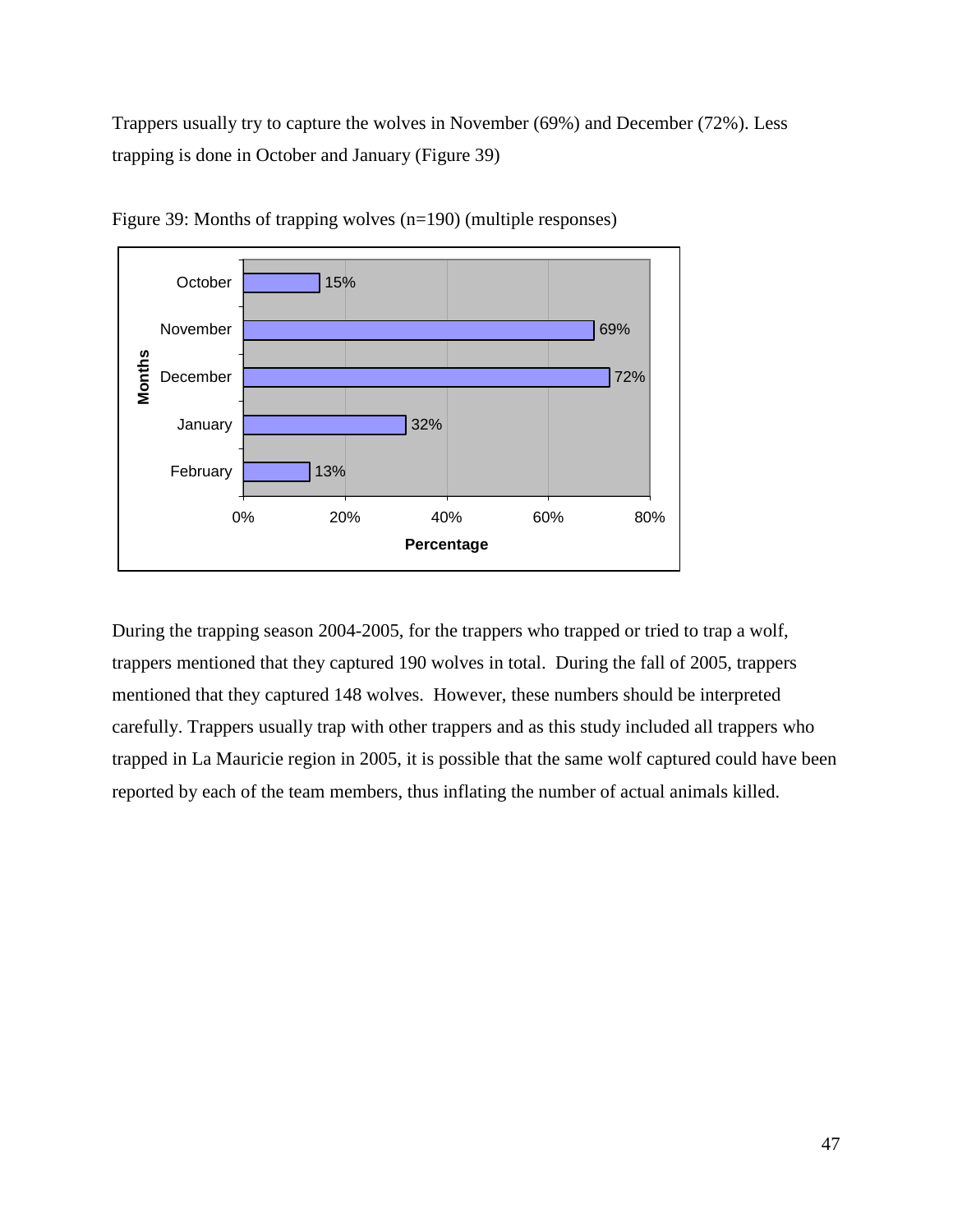## 5.0 Understanding the descriptive results

In this section of the report, analysis of variance and t-test analysis have been performed to explore the factors affecting attitudes toward wolves and wolf management. The statistically significant results of these multivariate procedures will be discussed, however, comparisons were made across the same set of attitudinal and managerial variables in all cases. If a variable is not discussed it can be assumed to have not been statistically significantly different. It was hypothesized that attitudes may vary as a function of characteristics of trappers such as:

- Whether trappers specifically tried to trap or trapped for wolves,
- **Trapping experience measured in number of years spent trapping,**
- Distance to trap lines,
- Whether trapping occurred on crown or reserve/ZEC land,
- Type of trapping permit (e.g., professional, aid, general), and
- **Importance of wolves to a trapper's income.**

In addition, it was hypothesized that attitudes may also be a function of beliefs, particularly beliefs about the status of wolves in the region and in the La Mauricie National Park of Canada. Analysis of variance compared trapper's beliefs of whether populations were decreasing, stable or increasing across various attitudinal and managerial variables.

### **5.1 Influence of trapping or attempting to trap wolves**

Approximately 64% of trappers stated they specifically trapped or tried to trap wolves; t-tests for comparisons in mean attitude scores revealed several significant differences. Those trappers who did trap or tried to trap for wolves were more likely to agree that wolves had a significant impact on big game hunting opportunities (mean score of 3.42 compared to non-wolf trappers mean score of 3.01). These mean scores were significantly different ( $t = 2.612$ ,  $p = 0.009$ ).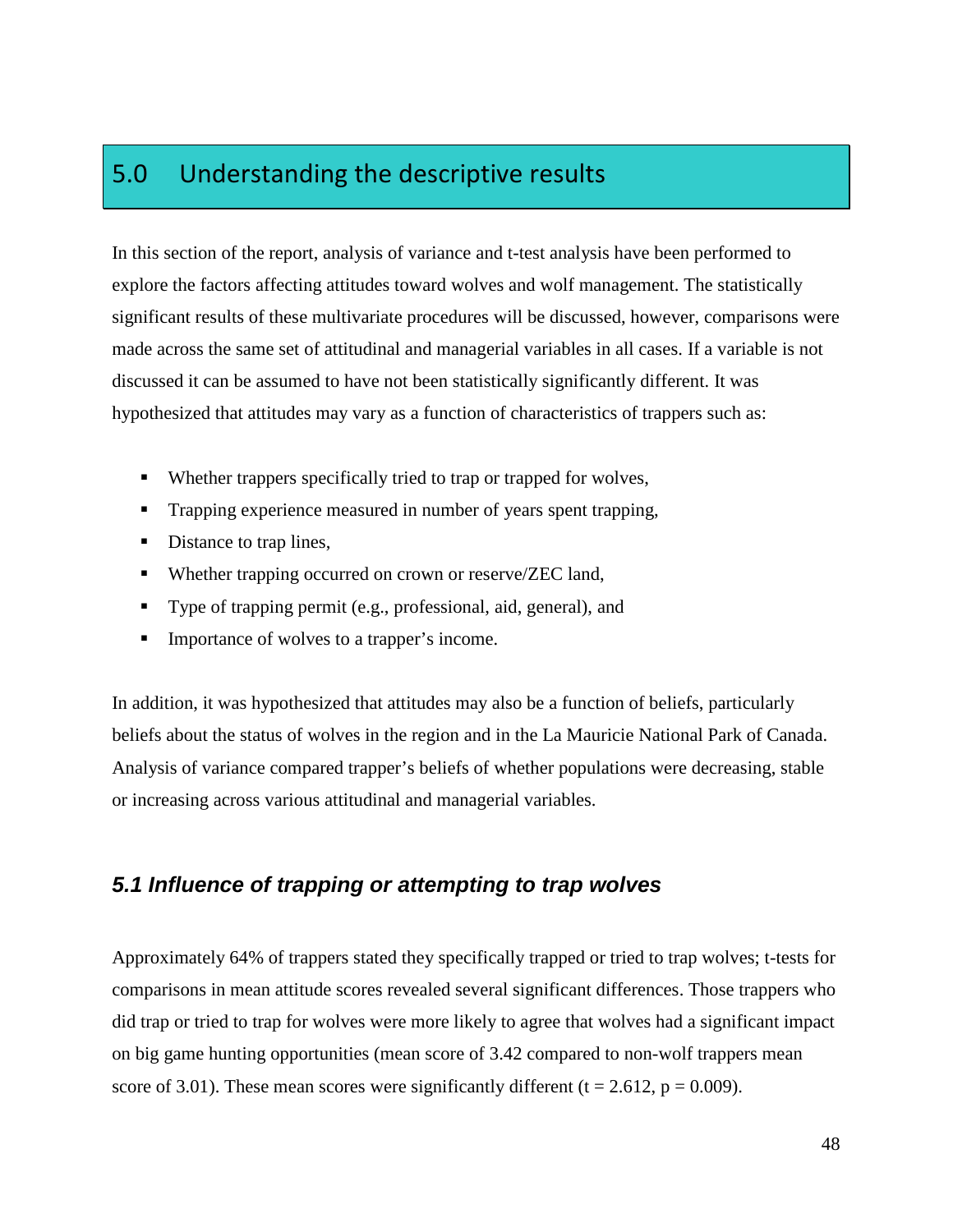Trappers who trapped or tried to trap for wolves disagreed that limits on number of animals should be placed per trapping season (mean score  $= 2.66$ ), while non-wolf trappers tended to support limits (mean  $score = 3.31$ ). T-test revealed statistically significant differences between the two mean attitudinal scores (t = 3.595,  $p < 0.001$ ).

Those who trapped or tried to trap wolves tended to agree less strongly (mean score  $= 3.68$ ) compared to non-wolf trappers (mean score  $= 4.13$ ) regarding whether forest exploitation was causing a significant impact on wolf habitat. It is important to note that the difference between the two groups on this item is not in direction of attitude but in strength of the attitude.

While trappers who trapped or tried to trap wolves tended to disagree with increasing wolves in the La Mauricie region (mean score  $= 2.69$ ), those trappers who did not harvest wolves were more likely to support an increase in wolf numbers (mean score  $= 3.06$ ). This was a significant difference in mean scores ( $t = 2.505$ ,  $p = 0.013$ ). This result would suggest that trappers do not necessarily want to harvest more wolves but simply reduce existing numbers. Those trappers who did trap or try to trap wolves tended to agree more strongly that there were enough wolves already in the region (mean score  $= 3.38$ ) while non-wolf harvesters only slightly supported the statement that there were enough wolves already in the region with a mean score of 3.06. T-test revealed a significant difference ( $t = 2.271$ ,  $p = 0.024$ ).

Attitudes of trappers who specifically harvested wolves did not differ from those of non-wolf trappers across existence values and future generation values of attitudes. Neither were there statistically significant differences across whether wolves should be completely protected. This suggests that there may be more similarities and common ground between wolf harvesters and non-wolf harvesters than differences.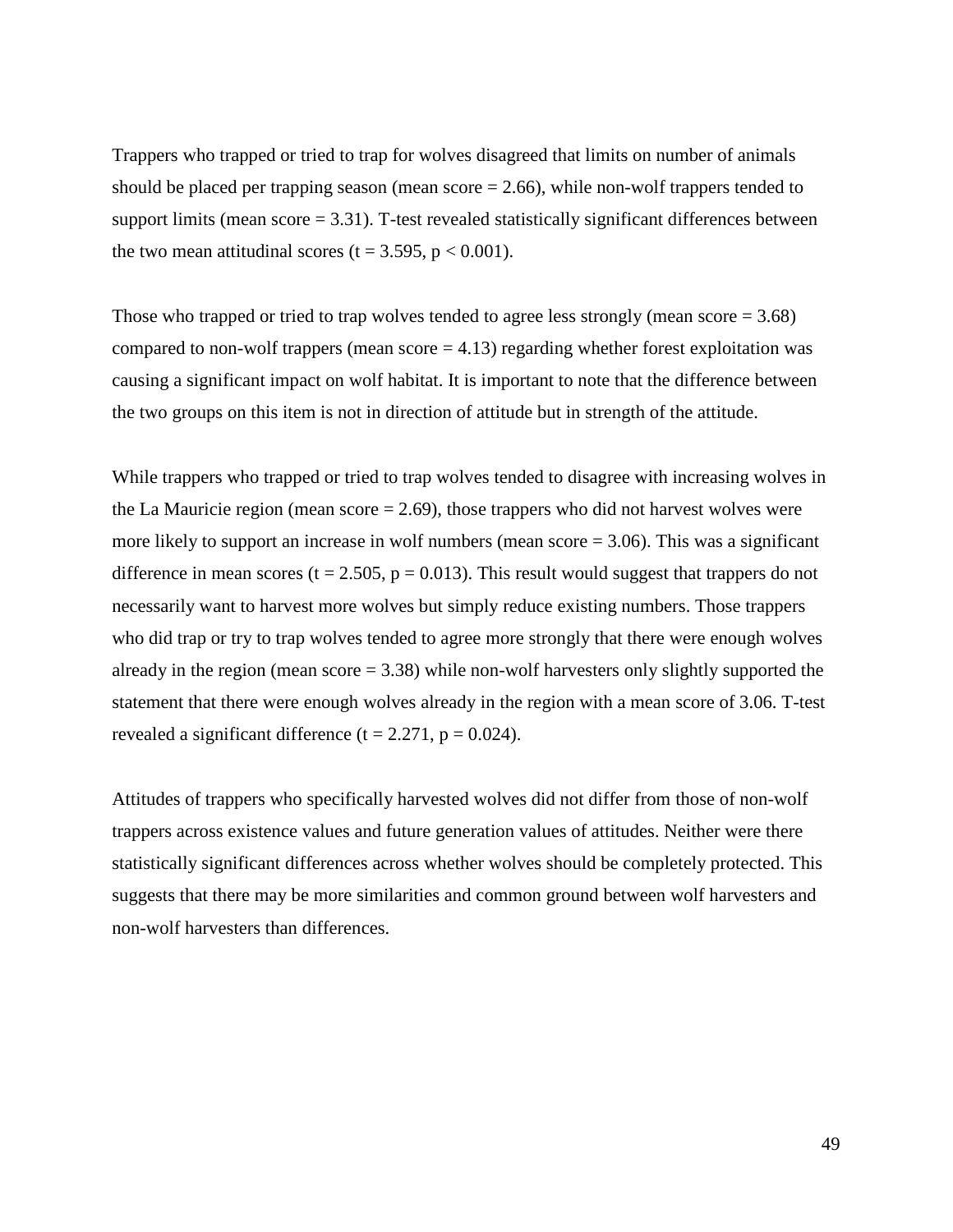# **5.2 Influence of trapping experience measured in number of years spent trapping**

In general, trappers who had more than 40 years experience in trapping tended to hold more negative attitudes toward wolves than those trappers with less experience. These trappers are also older, and the factor of age may be a complicating variable influencing the attitude; older individuals tend to hold more negative attitudes toward wolves and large carnivores in general compared to younger individuals.

In contrast to the results regarding wolf harvesters and non-wolf harvesters, there were differences amongst those trappers with a great deal of experience and those with less across existence values and future generation values. However, these differences were only in strength of the attitude, not in direction. For example, trappers with more than 40 years of experience, 31- 40 years of experience, and 26-30 years of experience had the lowest mean scores regarding maintaining wolves for future generations at mean values of 3.15, 3.61 and 3.84 respectively. In contrast those with less than six years of trapping experience, 11-15 years of experience and 16- 20 years of experience had mean scores of 4.16, 4.25 and 4.30 respectively. It is important though to remember the mean values are all in the same direction and only vary by strength. Similar results exist for the strength of attitudes toward existence value for wolves. Those trappers with more than 40 years experience and 31-40 years of experience held the lowest mean existence value scores of 3.08 and 3.88 respectively. Trappers with less than 6 years experience and even those with 21-25 years of experience held the same mean existence value score of 4.30, significantly different in strength but not direction from experienced trappers.

Trappers who held more than 40 years experience were more likely to be neutral with a mean score of 3.00 in response to the item: "there is no need for wolves in the La Mauricie region as wolves exist in other parts of Quebec." Trappers with less than six years experience held a mean score of 1.63 clearly indicating disagreement with the statement. Those trappers with more experience were more likely to disagree with increasing numbers of wolves in the region; over 40 years of experience and 31-40 years of experience both held identical mean scores of 2.00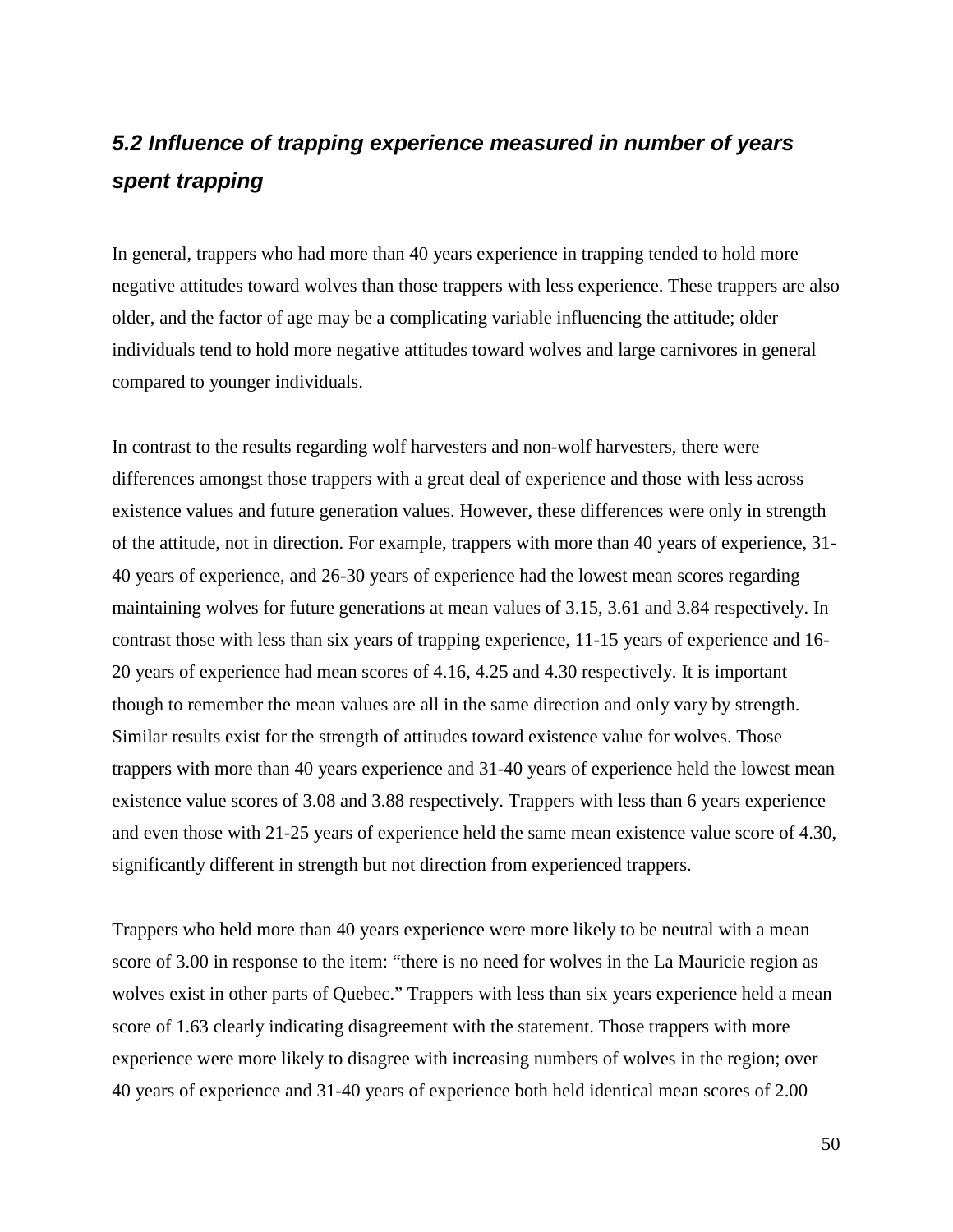while mean scores for less than six years (mean score  $= 3.14$ ), 11- 15 years (mean score  $= 3.19$ ), 6-10 years (mean score  $= 3.08$ ) and 16-20 years (mean score  $= 3.02$ ) all supported increasing wolf numbers. Similar results were observed with statements regarding enough wolves in the region and enough wolves in the park. The more trapping experience, the more likely the trapper's attitudes will be negative toward wolves.

### **5.3 Distance to trap lines**

There were only four significant differences in attitudes toward wolves based on distances to trap lines, and there does not appear to be a clear pattern to help understand these differences. For example, those trappers within 11-20kms and greater than 200kms were the least likely to agree to existence values for wolves with mean attitude scores of 3.78 and 3.85. This being said, the attitudes were still very supportive of wolves and the difference was in strength of support, not in direction. In contrast, those trappers who had some of the largest distances to travel (101-150kms and 151-200kms) to their trap lines supported limits on the number of animals that could be taken per trapping season with mean scores of 3.21 and 3.64 respectively; all other groups divided by distance disagreed and held mean scores below 2.96.

Those trappers traveling 11-20kms to their trap line disagreed with increasing wolf numbers in La Mauricie National Park (mean  $score = 2.60$ ). Trappers who were further from their trap lines (81-100kms) supported an increase in wolf numbers to the national park of Canada (mean score  $= 3.50$ ). Consistent with these above views those same trappers (81-100 kms) and those who traveled 151-200kms disagreed that there are enough wolves in the park (mean scores of 2.69 and 2.73 respectively) while trappers 31-50kms away from their trap lines supported the statement (mean score  $= 3.61$ ). While distance from wolves often does play a role in understanding attitudes toward wolves, distance from a trap line appears not to be an important predictive variable.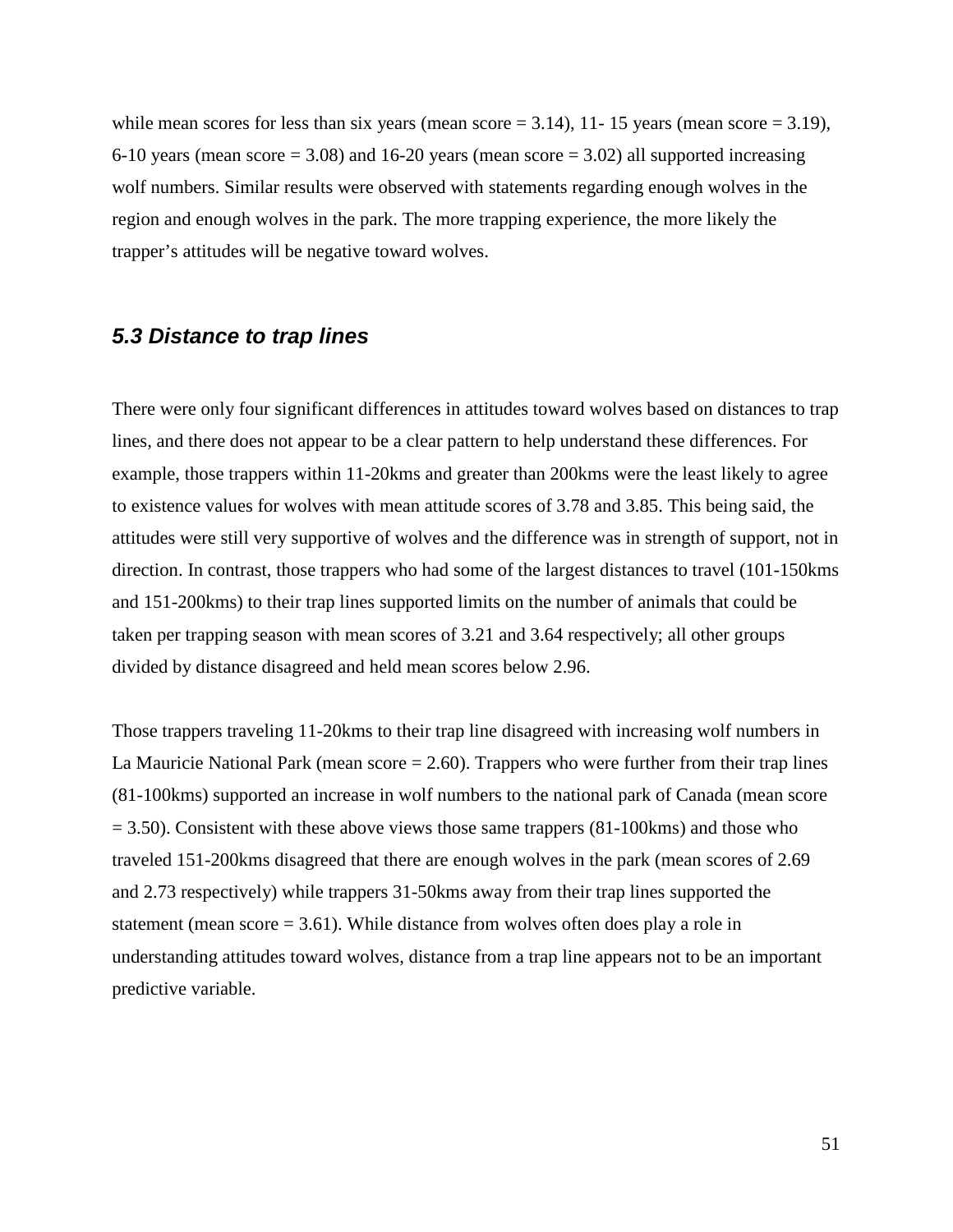# **5.4 Influence of whether trapping occurs on crown or reserve/ZEC land**

There were only two differences found between trappers on crown land versus on reserve/ZEC land across the various attitudinal and managerial variables. These differences were not in direction but in strength of attitude. For example, trappers on crown land were less likely to disagree to the statement regarding the importance of wolves for a trapper's income (mean score  $= 2.58$ ) than those who trapped on reserve/ZEC land (mean score  $= 2.23$ ). Perhaps trappers using reserve/ZEC land feel that wolves play a slightly less important role in their overall income. Ttest did determine there was a significant difference between the two mean scores ( $t = 2.515$ ,  $p =$ 0.012).

Those trappers who used crown land were also less likely to disagree that wolves have a significant impact on small game (mean score  $= 2.86$ ) than those using reserve/ZEC land (mean score = 2.52). T-test revealed a statistically significant difference ( $t = 2.126$ ,  $p = 0.034$ ). Linked with the previous item, trappers who work on reserve/ZEC land may feel that wolves can significantly impact small game and thus an important part of their livelihood. In general, where trappers trap does not seem important in influencing attitudes toward wolves.

#### *Influence of type of trapping permit (e.g., professional, aid, general)*

Wildlife managers can often influence users of a resource through a permit system and through allocation of the user to a specific area hence it is of interest to understand whether attitudes vary over these variables. As was observed in the previous section, there were no large differences in attitudes of trappers using crown or reserve/ZEC lands. There were also no significant differences found across any of the attitudinal or managerial variables between types of permit. Basically, trappers under professional, trapper's aid or the general permit do not have any differences in their attitudes toward wolves and wolf management issues.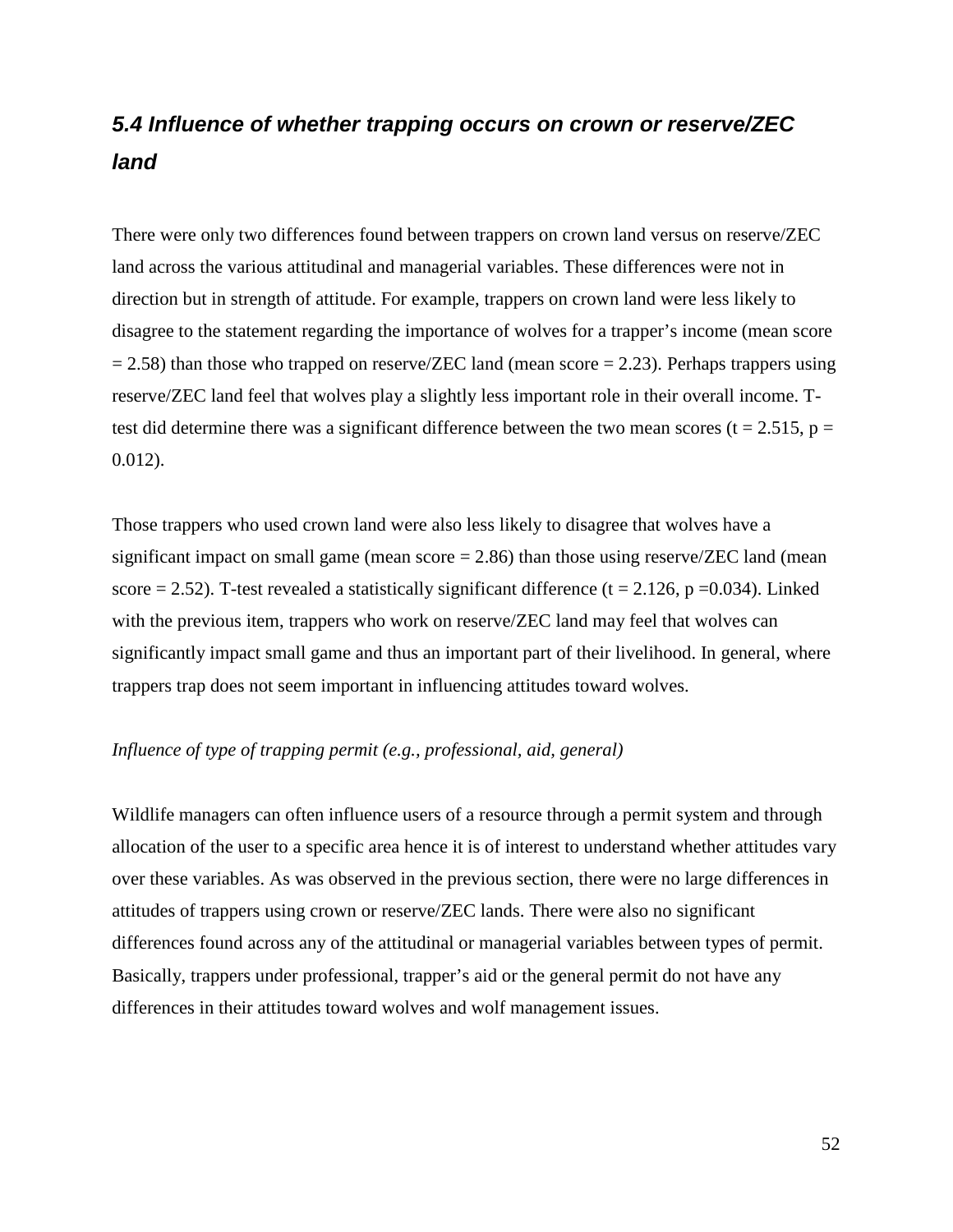### **5.5 Influence of the importance of wolves to a trapper's income**

Analysis of variance was used to explore differences between responses to the importance of wolves to a trapper's overall income. There were five groups from strongly disagree (indicating no importance), disagree, neutral, agree and strongly agree (indicating a lot of importance). There were some significant differences found. Those that strongly disagreed with the statement, wolves were important for the overall trapper's income, tended to disagree that wolves impacted small game available for hunting opportunities (mean score  $= 2.23$ ), while those trappers who agreed that wolves were important to their income also tended to agree that wolves did have an impact on small game available for hunting (mean score  $= 3.14$ ). Those same trappers who were in strong disagreement about the importance of wolves to the trapper's overall income held the strongest attitudes against year round hunting of wolves (mean score  $= 1.54$ ) which was significantly different from those who agreed to the income item and held less strong views against year round hunting (mean score  $= 2.43$ ).

Those trappers who strongly agreed that wolves were important to their overall income held the strongest disagreement to any limits being placed on the number of animals to be taken during the trapping season (mean score  $= 1.54$ ). Trappers who were neutral on the income item were the most supportive of imposing limits on the number of animals during the trapping season (mean score = 3.30); those who strongly disagreed about the importance of wolves to the overall income also held significantly different attitudes with a mean score of 3.13 also suggesting support for limits.

Those trappers who responded neutral regarding wolves being important as a source of income were the most supportive to increasing the number of wolves in La Mauricie National Park (mean score  $= 3.43$ ). Trappers who agreed to the statement regarding income tended to disagree with increasing wolves in the park (mean score  $= 2.55$ ). It is interesting that the perceived importance of wolves to the overall income of a trapper does not seem to be an important variable in predicting attitudes toward wolves, especially across existence and future generation value issues.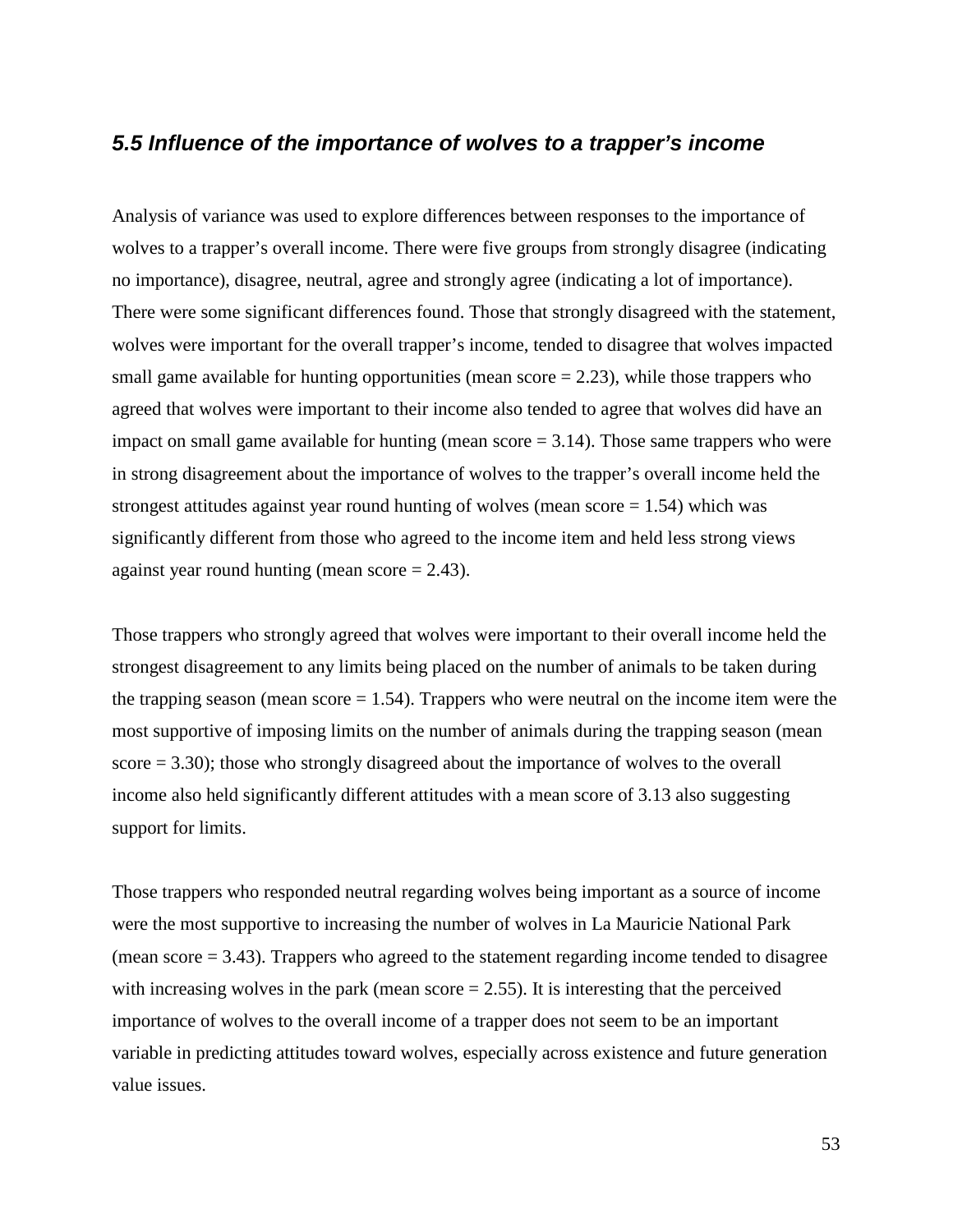#### **5.6 Influence of beliefs about the status of wolves**

Perhaps the most important variable influencing trapper attitudes toward wolves is their perception of the status of the wolf population both within the La Mauricie region and the national park. It is then extremely important to deliver messages about whether wolf numbers are decreasing, remaining stable or increasing. In general, trappers who believed that wolf numbers were increasing held more negative or less positive attitudes toward wolves than those who felt populations were stable or decreasing. For example, while all trappers regardless of their belief of the status of wolves believed wolves should be maintained for future generations, those trappers who believed wolves were increasing held the lowest positive future generations value score (mean score  $= 3.67$ ) compared to those who believed the population was stable (mean score  $= 4.21$ ) or decreasing (mean score  $= 4.55$ ). A similar pattern occurs when discussing attitudes toward wolf existence values. Those trappers who believed the wolf population was increasing still supported existence values for wolves (mean score = 3.80) but it was significantly lower than scores for those trappers who believed the population was stable (mean score  $= 4.21$ ) or decreasing (mean score  $= 4.48$ ).

While trappers regardless of perception of wolf status still disagreed with complete protection of the wolf, there was a difference between those who believed the population was increasing (mean score  $= 1.52$ ), stable (mean score  $= 1.82$ ), and decreasing (mean score  $= 2.31$ ). Those who saw the population as decreasing were less strongly in disagreement with complete protection. On the other hand, while all groups regardless of belief of wolf status opposed hunting and trapping year round, the same patterns can be observed. Those believing the population was stable held a mean score of 1.55, those believing the population was decreasing had a mean score of 1.86, and those believing wolves were increasing held a mean score of 2.22.

If trappers believed that the wolf population was increasing, they tended to disagree with placing limits on the number of animals that could be harvested during the trapping season (mean score = 2.50). If they held beliefs of a stable or declining population they supported limits. Even the perception of whether the wolf is favorable for tourism was influenced by perception of wolf status. Those trappers believing the wolf population was decreasing held a significantly more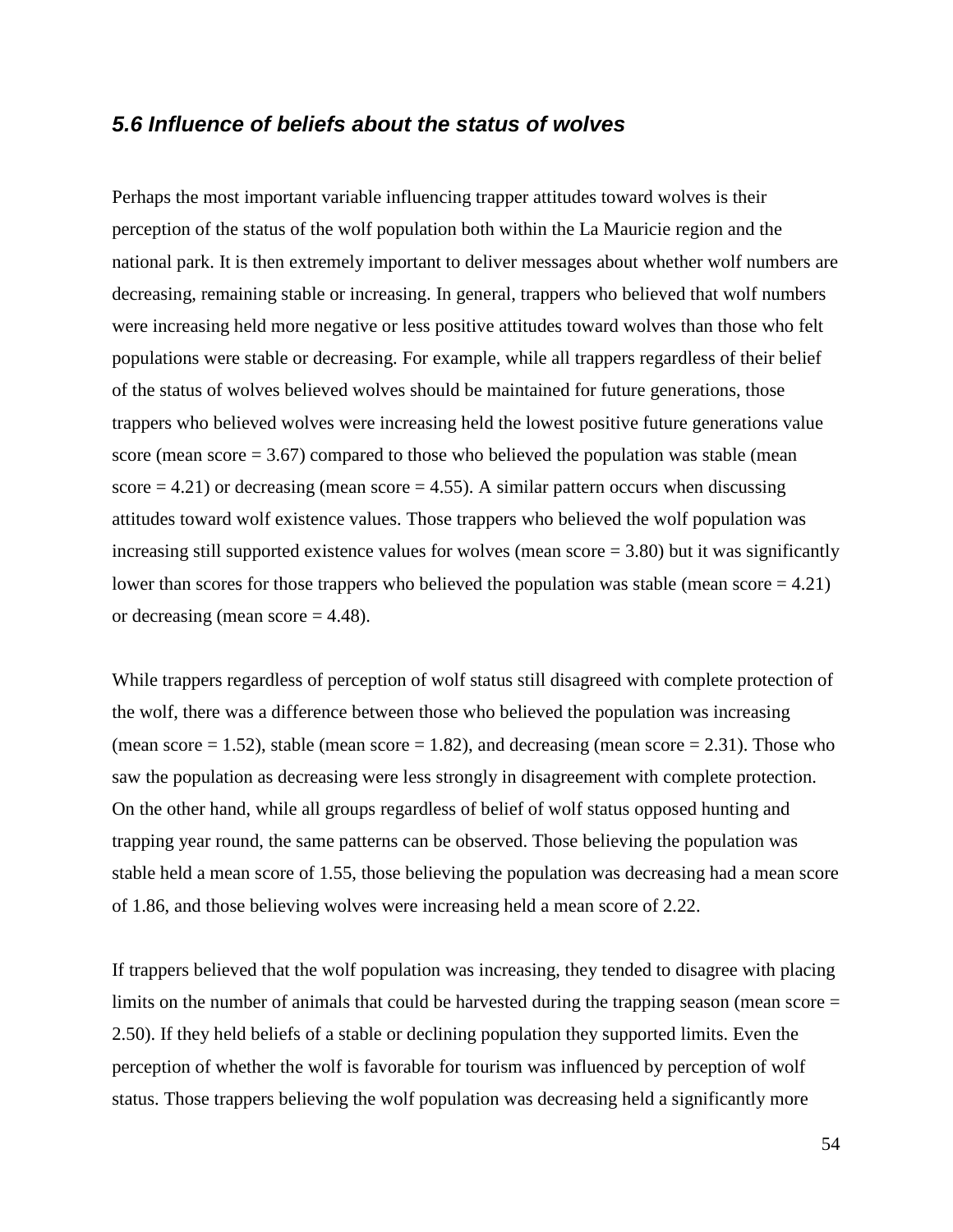positive attitude that wolves were favorable for tourism (mean score = 3.34) compared to those who believed wolves were increasing (mean score  $= 2.53$ ) or stable (mean score  $= 2.82$ ), who disagreed with the statement.

Trappers who perceived the wolf population as increasing or stable were more likely to disagree with increasing their numbers in the region (mean scores = 2.38 and 2.96 respectively). In contrast those who recognized that wolf numbers were decreasing, supported an increase in wolf numbers (mean score  $= 3.39$ ) in the region. Similar results were documented related to increasing wolf numbers within La Mauricie National Park of Canada. Those trappers who believed the population was declining held positive attitude scores (mean score  $= 3.49$ ) toward increasing wolf numbers in the park but those who believed the population was stable barely supported an increase (mean score = 3.08) and those believing wolf numbers were increasing disagreed with increasing wolf numbers in the park (mean score  $= 2.59$ ). Likewise perceptions of an increasing wolf population lead to attitudes that there were already enough wolves in the region and in the park.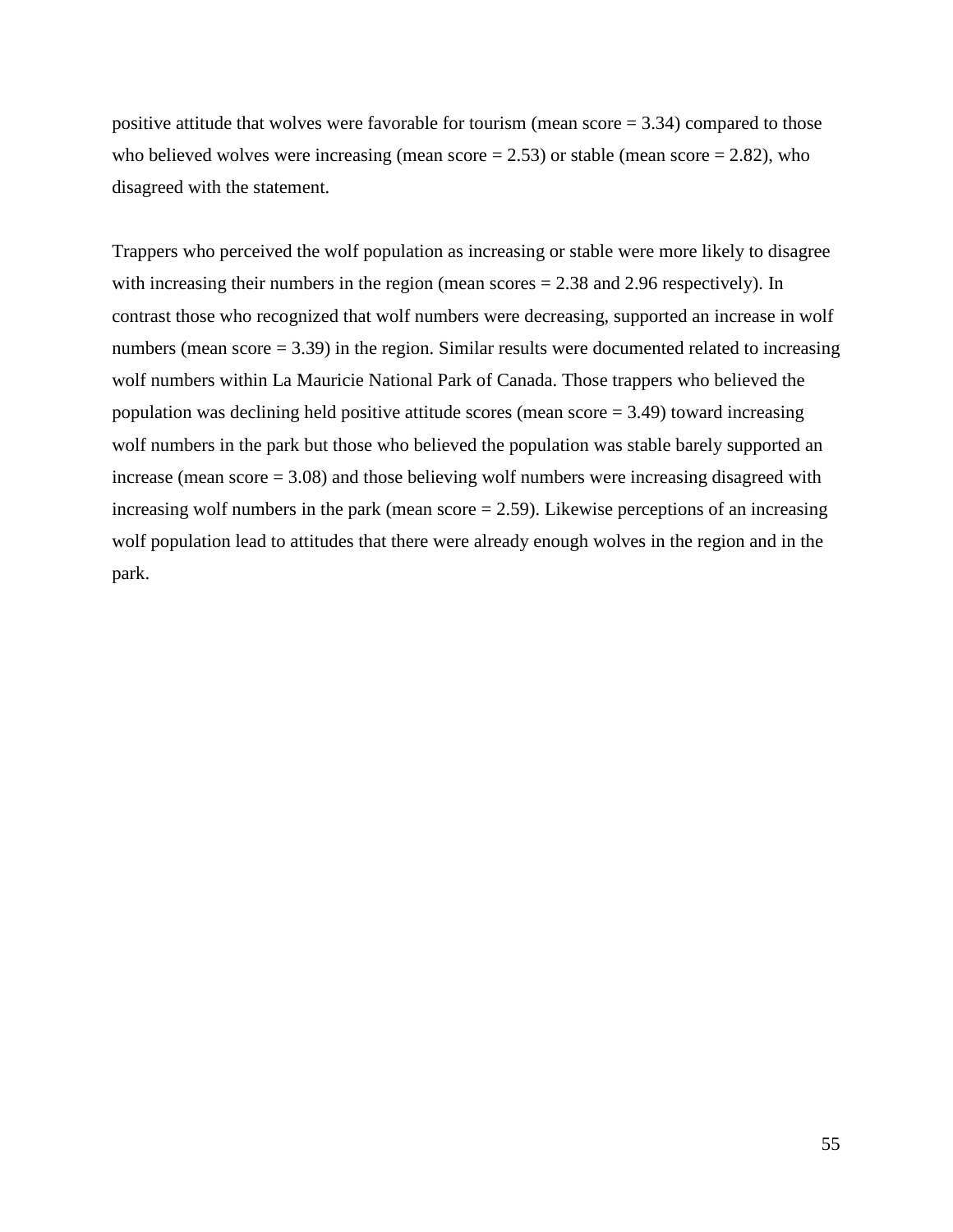# 6.0 Discussion and Conclusions

As there has been so little human dimensions research on interest groups or the general public within Quebec, this study can become a baseline for future attitudinal and belief monitoring of trappers within Quebec regarding wolves and wolf management issues. Park managers in some ways can be optimistic about wolf conservation issues in and around La Mauricie National Park understanding that trappers, a key interest group, is supportive of maintaining wolves for future generations. On the other hand, there should also be concern amongst park managers with the relatively ineffective targeting of communication messages that can more directly link to attitude and build acceptance of wolves. While park brochures have indicated that the wolf is a species of concern, population status of wolves remains a topic that is not widely communicated well and yet this message is the key to wolf conservation. If trappers believe the wolf population is stable or increasing they do not support increases of wolves and become less positive or negative to the large carnivore. Knowledge that the population is decreasing directly affects attitudes and gains public support for wolf conservation even amongst trappers, a group that can influence the wolf population.

In general, trappers knew a lot about wolves but were weak in a couple of key areas, status discussed above, and success rates of wolves killing their prey. In general, trappers perceived wolves as much more successful in killing their prey than research suggests. For an interest group that may see the wolf as a competitor to their livelihood, this knowledge could be extremely important.

Trappers who trap in La Mauricie region seem similar to trappers in the northeastern USA. The importance of the challenge of trapping is consistent with findings from Vermont trappers (Glass et al. 1991). Trappers who trap in La Mauricie region appear to be older than their USA counterparts and research here would suggest there is little recruitment of trappers; most are older, even older than the average trapper's age in the United States.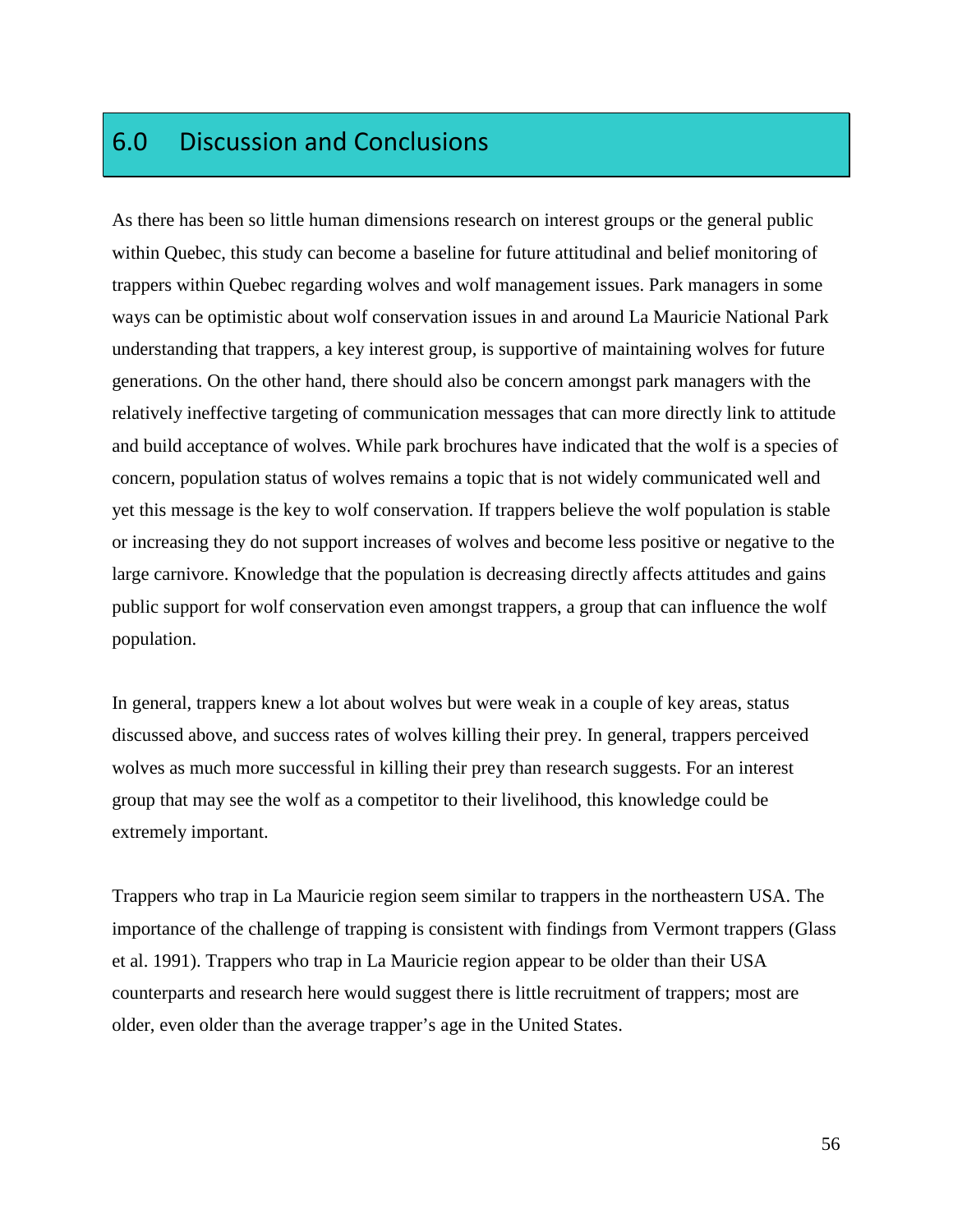Human dimensions research studies are forms of public involvement and their implementation certainly illustrates that Parks Canada is "engaging Canadians" to listen and to learn from those individuals who live close to the natural resource and the protected area. Groups like trappers with a knowledge of the land, a willingness to participate in decision-making and a skill that can influence wolf numbers on park boundaries positively or negatively must be invited to discuss wolf management issues along with other key groups including visitors and local residents. Individuals who live and work near protected area boundaries can be the strongest allies for the Park or become the most significant challenges depending upon how working relationships begin. This study has documented an eagerness by trappers to participate in decision-making in a meaningful way. The strength of this human dimensions research study is to be able to move forward toward a human dimensions facilitated workshop approach with all interest groups and work towards a comprehensive wolf conservation strategy, something the province of Quebec and the area around La Mauricie National Park still lack.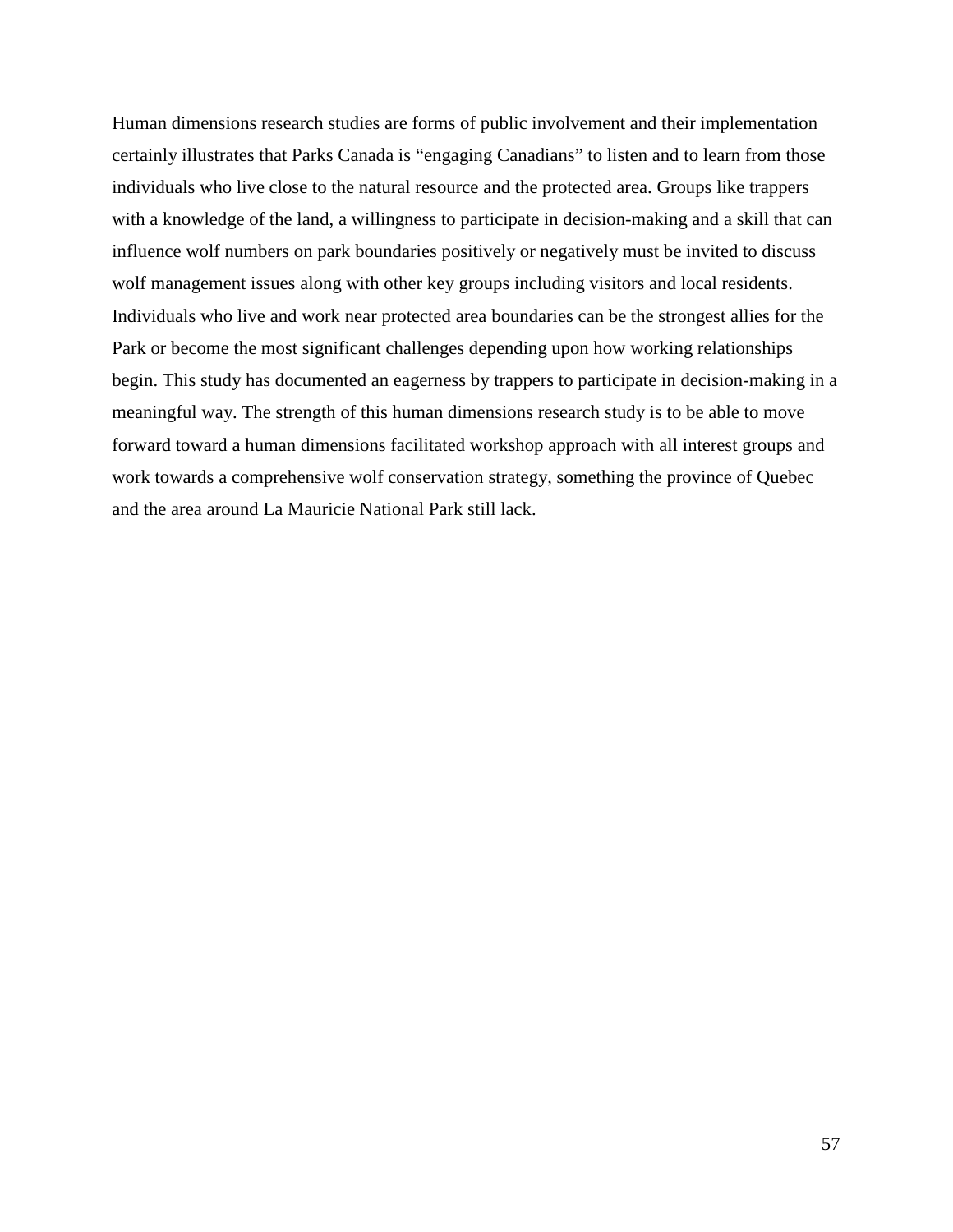## References

- Bath, A.J. 2000. Human dimensions in wolf management in Savoie and Des Alpes Maritimes, France: Results targeted toward designing a more effective communication campaign and building better public awareness materials. Large Carnivore Initiative for Europe (LCIE) and Council of Europe publication. 147pp.
- Bath, A.J. and A. Majic 2000. Human dimensions in wolf management in Croatia: Understanding attitudes and beliefs of residents in Gorski Kotar, Lika and Dalmatia toward wolves and wolf management. Large Carnivore Initiative for Europe (LCIE) Publication. 171pp.
- Daigle, J.J., Muth, R.M., Zwick, R.R. and R.J. Glass 1998. Sociocultural dimensions of trapping: a factor analytic study of trappers in six northeastern states. Wildlife Society Bulletin 26(3):614-625.
- Forbes, G.J. and J.B. Theberge 1996. Cross-boundary management of Algonquin Park wolves. Conservation Biology 10:1091-1097.
- Glass, R.J., More, T.A. and J.J. Distefano 1991. Vermont trappers: characteristics, motivations, and attitudes. Pages 134-138 *in* R.M. Degraaf, editor. Transactions of the Northeast Section of the Wildlife Society.
- Info-Nature Mauricie, Quebec Society of Parks and Fauna and Parks Canada No date. Puissant et vulnerable. Faites connaissance avec le loup de l'Est. Brochure
- Jolicoeur, H., Lafond, R., Scaringela, N., Grenier, W., et Morin, R. 2000. Résultats d'une enquête postale maison effectuée en 1997 auprès des trappeurs et des chasseurs de loups et de coyotes du sud du Québec. Société de la faune et des parcs du Québec, Direction du développement de la faune. 58 pages
- Lariviere, S., H. Jolicoeur and M. Crete 2000. Status and conservation of the gray wolf (*Canus lupus*) in wildlife reserves of Quebec. Biological Conservation 94:143-151.
- Parks Canada. No date. La Mauricie National Park of Canada. Visitor Brochure.
- Siemer, W.F., Batcheller, G.R., Glass, R.J. and T.L. Brown 1994. Characteristics of trappers and trapping participation in New York. Wildlife Society Bulletin 22:100-111.
- Samson, C. 2001. Rapport de situation du loup de l'Est (Canis lupus lycaon) pour le Comité sur la situation des espèces en péril au Canada. Statut : Espèce préoccupante. École de sciences forestières. Université de Moncton, Campus d'Edmunston. Nouveau-Brunswick.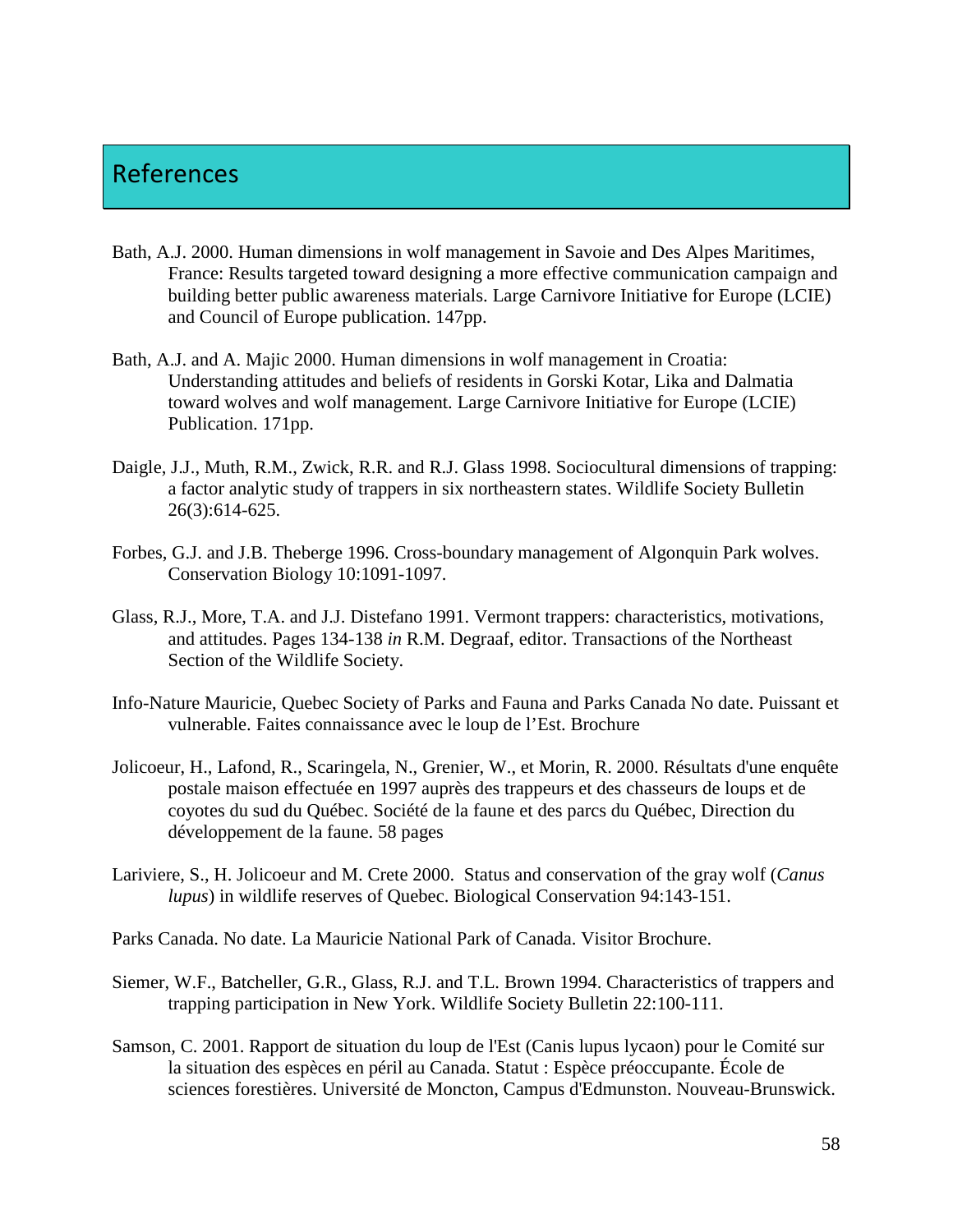# **Responses to Open Ended Questions**

### **Are there different types of wolves in Quebec?**

Couleur pâle dans le Grand Nord, plus foncée au sud

À ne pas confondre « loup-coyote »

Suite à différents croisements entre coyote et loup – chien

Le loup diffère de taille et de couleur selon la région où il est. Ex. : Mauricie au haut il est plus foncé et gras que dans le sud. Il y a aussi une rousse qui habite le parc du Mont-Tremblant.

Loup arctique (Côte-Nord, Nord du Québec) plus gros et à des coins de couleur fauve. Loup plus petit que le loup arctique, plus de fauve

Loup gris – différentes variations – Loup de l'Arctique – changement de couleur au blanc l'hiver, oreilles plus petites

J'en ai vu des beaux gris et blancs, hauts sur pattes et d'autres plus petits le dos noir, le devant des pattes jaunâtres et ce n'était pas des coyotes de 50 lb.

Loup du sud – moyenne 70 lb. Loup du nord, plus gros, plus fort – moyenne 90 lb

Les coyotes sont très gros en haute Mauricie

La couleur

La taille et la couleur varient selon les loups que j'ai observés

Grand Nord, loup plus gros, plus blanc

Loup de l'est plus jaune. Loup du nord plus blanc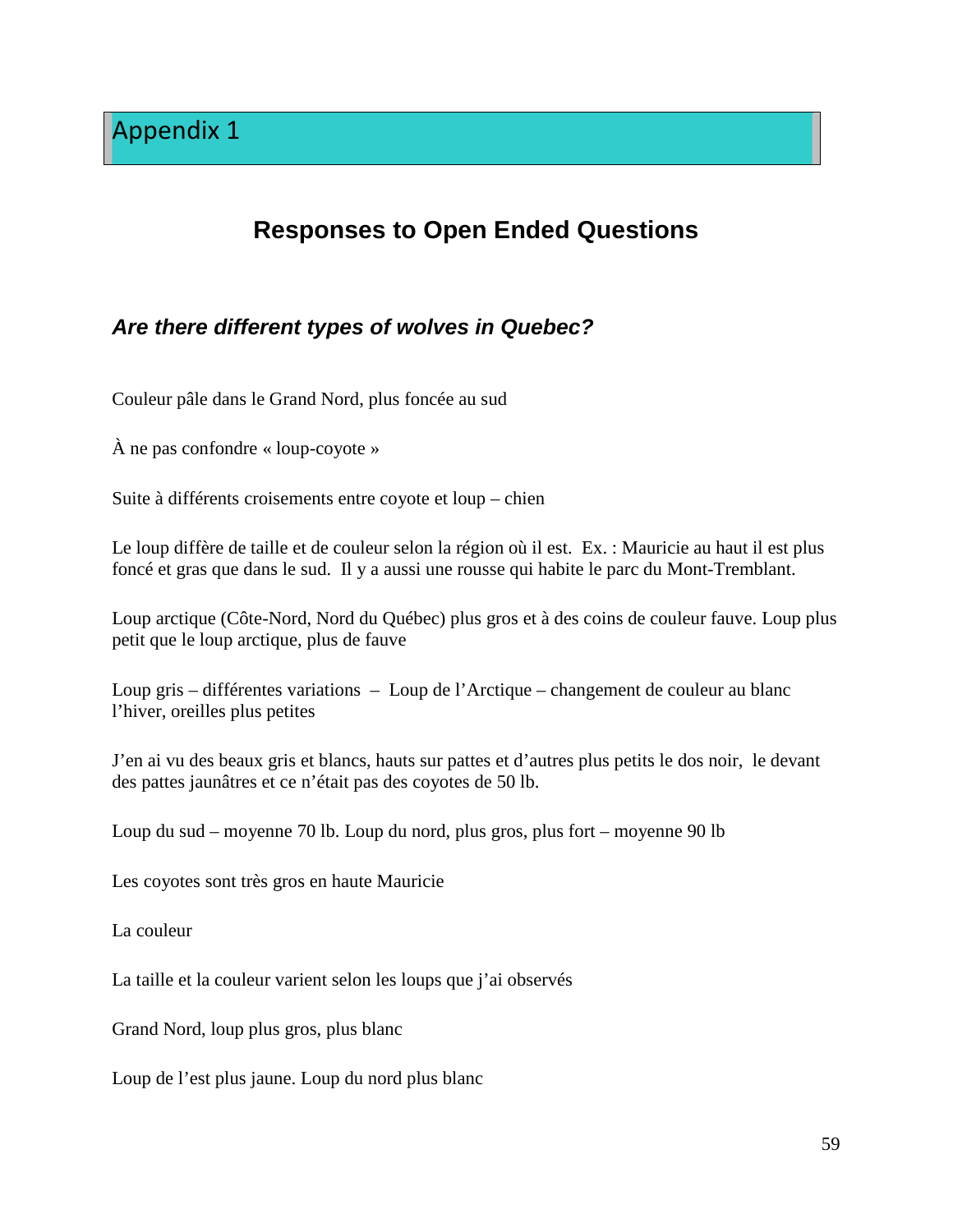Taille, couleur, pattes

Dans le nord il y a des loups blancs, plus gros

Plus gros et plus gris pâle, dans le nord plus pâle

Taille, couleur, museau, oreilles

Les loups sont noirs et parfois blancs et noirs. Les loups de la Mauricie sont plus petits que ceux de la Baie-James où j'ai trappé le loup. Loups noirs ont des oreilles brunes et blanches et un long museau et museau court.

Celui qui ressemble à un chien et un husky. Le loup noir, blanc et jaune

La couleur, les pattes et les mâchoires

En Mauricie il y a des loups de différentes couleurs

Selon moi, seule la couleur peut varier, selon son alimentation et son croisement d'où l'on croit plusieurs sortes.

Fourrure différente

Au centre du Québec, le loup est généralement plus jaune et moins gros que dans le Nord du Québec.

La couleur

Loup-coyote à pattes plus fines, museau moins large, max 80 lb, s'approche plus des habitations que le loup gris et le loup arctique

Couleur, les pattes et la mâchoire

Tout dépend de la latitude. Plus au nord ou sud, la couleur de la robe, et la taille, et la pression de chasse sur le sud, mâle âgé produit meilleure race

Loup arctique dans le nord est plus gros plus blanc, Loup gris plus au nord que chez nous est plus gros et plus argenté en couleur

Les loups du Grand Nord; la couleur et longueur du poil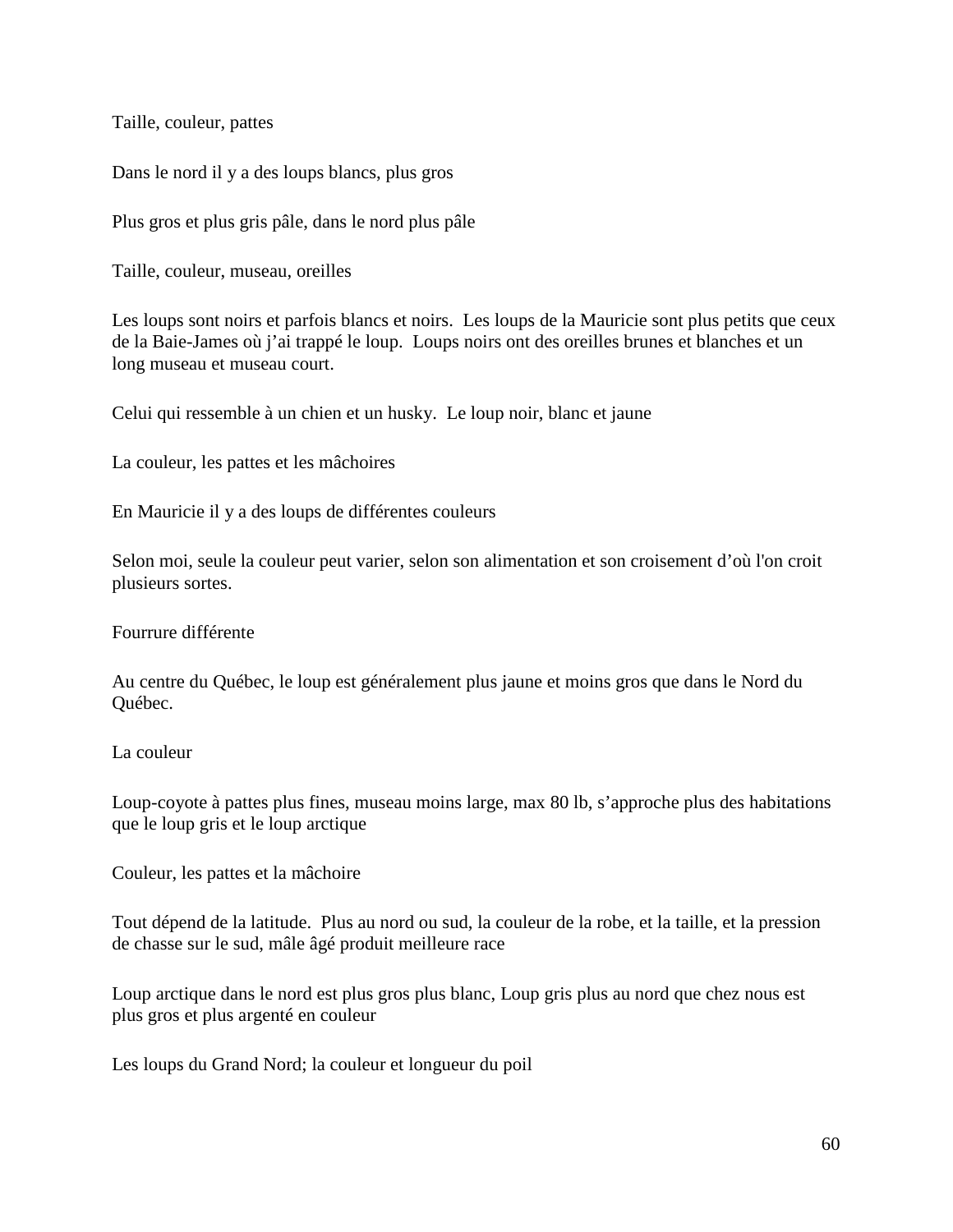La couleur de la Côte-Nord blanche, gris pour La Mauricie

Les loups vivant sur la Rive-Sud sont plus petits et leurs habitudes alimentaires différentes

Région de l'Outaouais : Le loup roux; beaucoup plus petit que le loup gris (régime alimentaire = ++chevreuils). Autres régions (Rive-Nord): Le loup gris; couleur allant du fauve passant par le gris ou le noir (régime = ++orignaux) et bien sûr, le loup gris, mais se retrouvant dans le Grand Nord québécois (blanc en général)

J'ai déjà pris et vu des loups de couleur rougeâtre avec le museau plus gros que ceux de notre région au Québec. Le loup diffère de région en région en couleur

Le loup nordique est plus costaud que celui au sud du 51e parallèle

Loup arctique : blanc, gros loup des bois "timberwolf" région du nord : gros loup des bois « Mauricie-Papineau Labelle »: moins gros

Blanc + noir au Grand Nord. Centre: gris tirant sur le roux. Sud : surtout des coyotes

Algonquin, Lupis lycaon, Lupis labradorius

Le loup blanc du Grand Nord plus gros. Le loup gris du Québec central variété de couleur du gris, noir, ou tawny

Le museau du loup est plus long et les oreilles et la taille sont plus grosses.

Plus au nord, espèce plus grosse

Couleur

La Couleur

Grand Nord: Blanc-Noir. Centre : gris tirant au rouge. Sud : surtout des coyotes

Taille, couleur, blanc.

La taille et la couleur

Loups du nord  $-50^e$  - Longueur, hauteur, loups du sud plus trapus

Loup blanc plus gros au nord du Québec. Loup gris plus petit au centre du Québec.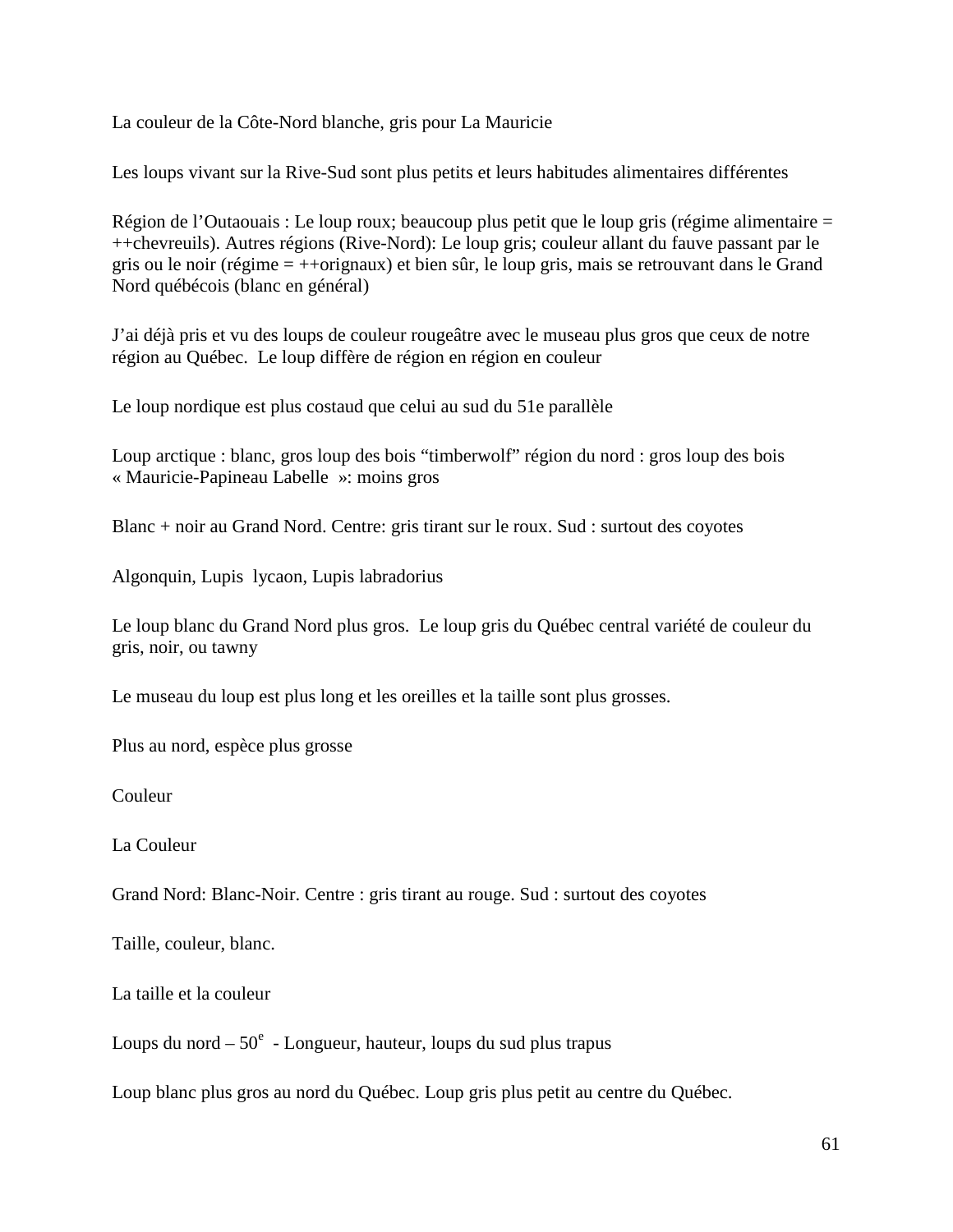Le franc loup est beaucoup plus gros, que le loup gris-roux

Oui, mais je ne connais pas assez l'espèce pour vous décrire les différences par région

La couleur et la grosseur

Dans le nord il y a le loup blanc et le loup gris et ils sont de même taille.

Couleur

La taille et la couleur sont les principales différences

Loup arctique

Gatineau – plus petit

Plus au nord, ils sont plus hauts sur pattes et plus gros. Il y a des loups blancs au nord

En Mauricie, les loups sont moins gros qu'en haute Mauricie où ils sont plus futés et plus difficiles à capturer

Grosseur, couleur et pattes plus petites. Couleur pâle, jaune coyote.

Mauricie, grandeur moyenne, noir, solitaire (l'animal observé seulement)

Loup du Grand Nord (blanc). Loup au sud (plus gris)

Loup du Nord (Baie-James) + gros

Québec: le loup du nord est plus gros et plus beau

Un coyote a le museau plus fin. Oreilles et nez plus pointus. Son poil de queue est différent – ses pattes moins grosses en diamètre, NB a beaucoup de différences

UGAF 33-37 tailles toutes similaires formes générales – on en rencontre des crèmes, gris, noirs orangés, varie d'un habitat à l'autre – pattes plus longues que le coyote, museau court – oreilles courtes et rondes

Région du Québec ex. : loup du nord plus gros et plus beau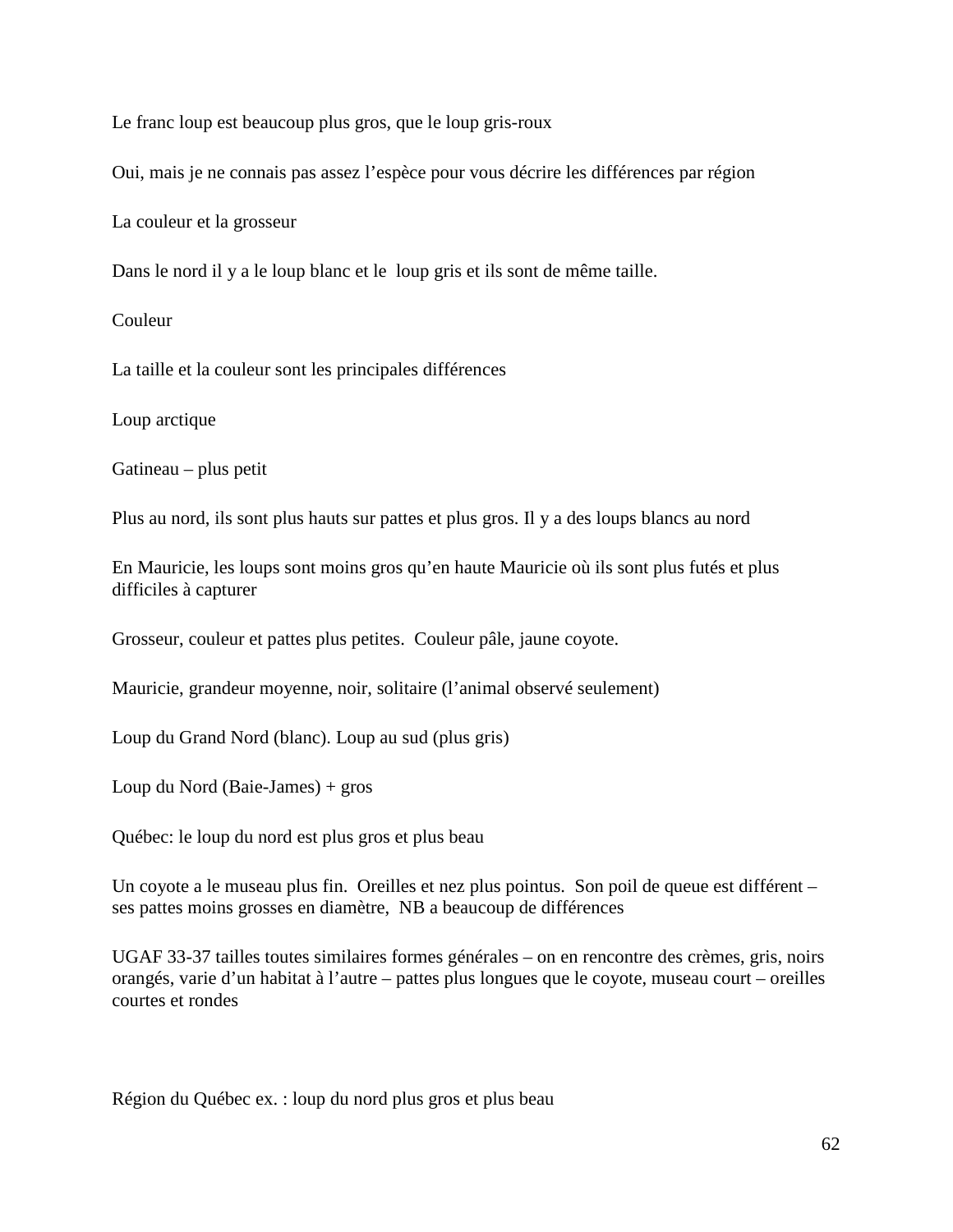Le roux en Mauricie. Le blanc plus au nord. Le mixte coyote plus près des fermes

La taille et la couleur sont différentes du nord au sud

Loup arctique

Trois-Rivières, gris jaunâtre, pattes longues et grosses, museau large. Derrière des oreilles poils bruns comme chien (coyote)

Je crois que le loup arctique est différent par sa couleur et sa taille

Le loup solitaire en Mauricie peut peser jusqu'à 150 lb

Baie-James, ils sont plus gros et souvent plus pâles

Dans le Grand Nord, les loups sont plus gros (Nunavit) et au sud ou dans nos régions, il y a beaucoup de métissage (coyote et loup). On le sent économiquement quand nous vendons nos fourrures aux encans, parce que souvent les loups métissés sont classés coyotes

Differentes couleurs

Region du Sud : loups de petite taille, pattes courtes et autres parties anatomiques plus petites, de couleur grise à jaune. Région du nord, loups blancs, hautes pattes, beaucoup plus gros

Mauricie : coyote la grosseur d'un petit loup

Les loups du Grand Nord (arctique) plus grands, plus gros. Les loups des bois étant assez gros (tête grosse, pattes hautes et grosses, griffes énormes, peu de couleur rousse dans la fourrure). Et une espèce moins grosse, soit des coyotes mixés avec des loups ayant un museau long et une tête moins grosse, pattes fines et plus roux dans le pelage

La couleur gris-blanc et noir et la grosseur dans le nord à comparer avec le sud

Loup de l'est : plus petit, son pelage de couleur fauve. Coloration rousse derrière les oreilles.

Le loup du nord (timber wolf) loup gris, le loup ordinaire qui est semblable à un coyote, mais plus gros

Je sais que plus qu'on va vers le sud, il est plus petit et vers le nord il est plus gros

Région boréale et/ou nordique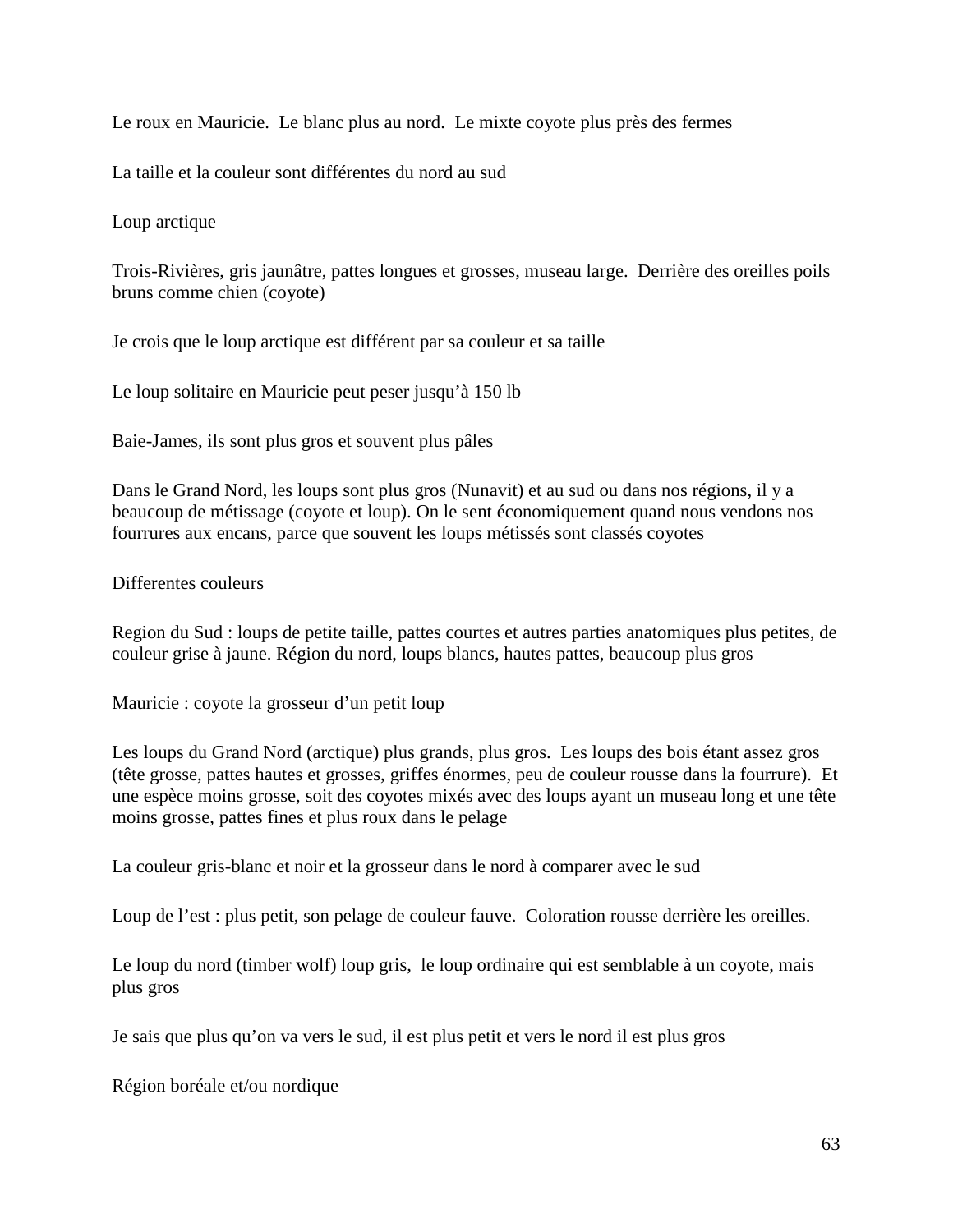Il y a le loup du nord qui est plus gros et pattes plus longues et fourrure plus blanche. Le loup des bois, plus foncé—pattes un peu plus courtes.

J'ai déjà pris un hybride—moitié coyote, moitié loup. Il avait la face d'un coyote, la couleur des pattes était exactement celle du coyote, mais elles étaient de la grosseur d'une patte de loup pesant 50 lb

Taille

J'ai vu des loups en Mauricie et à la Baie-James. Ceux de la Baie-James étaient beaucoup plus gros que ceux de la Mauricie.

Plus au nord à cause du dégel des glaces le loup arctique doit descendre un peu au Québec

Le loup de la Mauricie, beaucoup plus petit que le loup du Grand Nord et moins résistant, couleur très différente

En Mauricie, plus petit et moins lourd, couleur pâle, quelques fois blanche, grosses pattes, longues, museau court, oreilles de couleur jaune dorée et noire

La longueur

Couleur (blanc, noir, gris). Je crois que ces différences dépendent un peu des régions qu'ils occupent

Justement la couleur, les pattes plus courtes et moins grosses, peut-être différemment des régions

Loup gris et le coyote. Loup beaucoup plus gros

Il y a des loups noirs, gris plus beaux et des pattes plus grosses que d'autres. Les griffes plus allongées qui ne font pas la même piste.

Pour le loup du Nord du Québec en territoire Cri ou Inuit

La taille, la couleur, la longueur des pattes

Les loups du Parc Mastigouche sont beaucoup plus petits que ceux de la haute Mauricie. Leur couleur ressemble étrangement à celle du coyote, ceux de la haute Mauricie sont plutôt gris.

Le loup du Nord du Québec de plus grande taille, etc.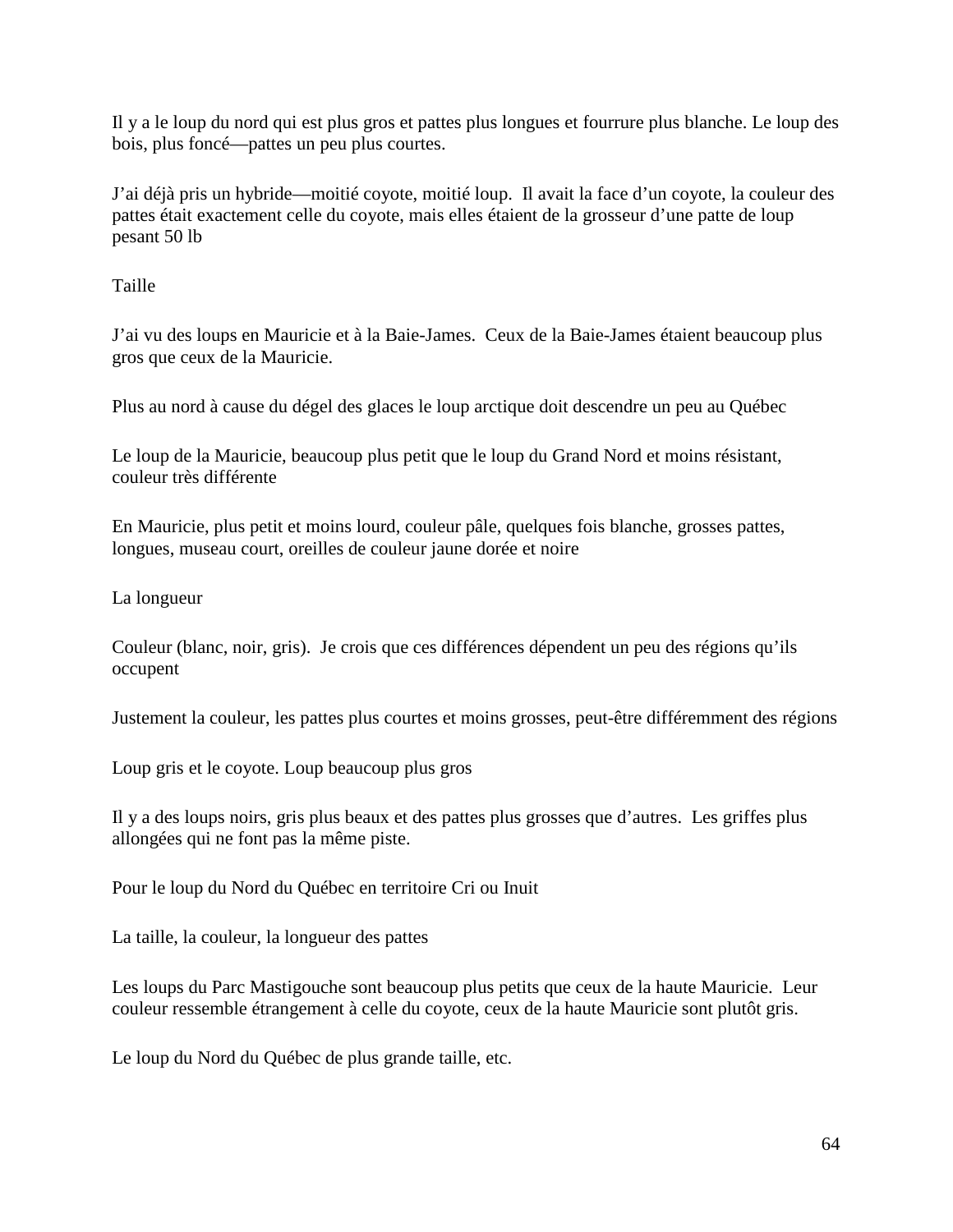Même espèce, mais sélection naturelle; plus on va au nord, plus les conditions sont difficiles, plus les bêtes qui résistent sont grosses

Une sous-espèce serait plus petite et de couleur fauve

Les loups du Nord du Québec sont plus gros

Mauricie = loup de l'est environ 100 lb. Côte Nord = wolf environ 130 lb

Dans les Laurentides le loup roux

Les loups des réserves fauniques sont plus gros et de couleur moins foncée

Les loups du nord sont plus gros

Le poids, la longueur, les oreilles et le poil (couleur)

Poids, longueur des pattes plus hautes. Demarche est différente. Museau un peu plus court (voir commentaires à la fin)

Il y a des noirs et des gris. Les loups du  $50^{\circ}$  parallèle et + sont plus longs

Couleurs différentes

Les loups du 52<sup>e</sup> et du 53e parallèles plus gros et plus hauts, souvent blancs ou noirs, environ 100/125 lb. Les loups de la Mauricie sont semblables aux coyotes pour la couleur, environ 75 à 100 lb.

Il doit y avoir plusieurs sous-espèces

Il a du loup noir et du loup gris

Taille plus imposante dans le nord de la région. Plus gris au nord. Plus jaunâtre au sud

Loup roux de l'est

Le loup gris est plus petit, contient du gris et du roux. Le grand loup est plus gros et la couleur est gris argenté ou noire.

Centre Mauricie; même taille. Certains gris blancs. D'autres, plutôt jaunes et noirs, pattes même longueur, museau sensiblement le même et les oreilles aussi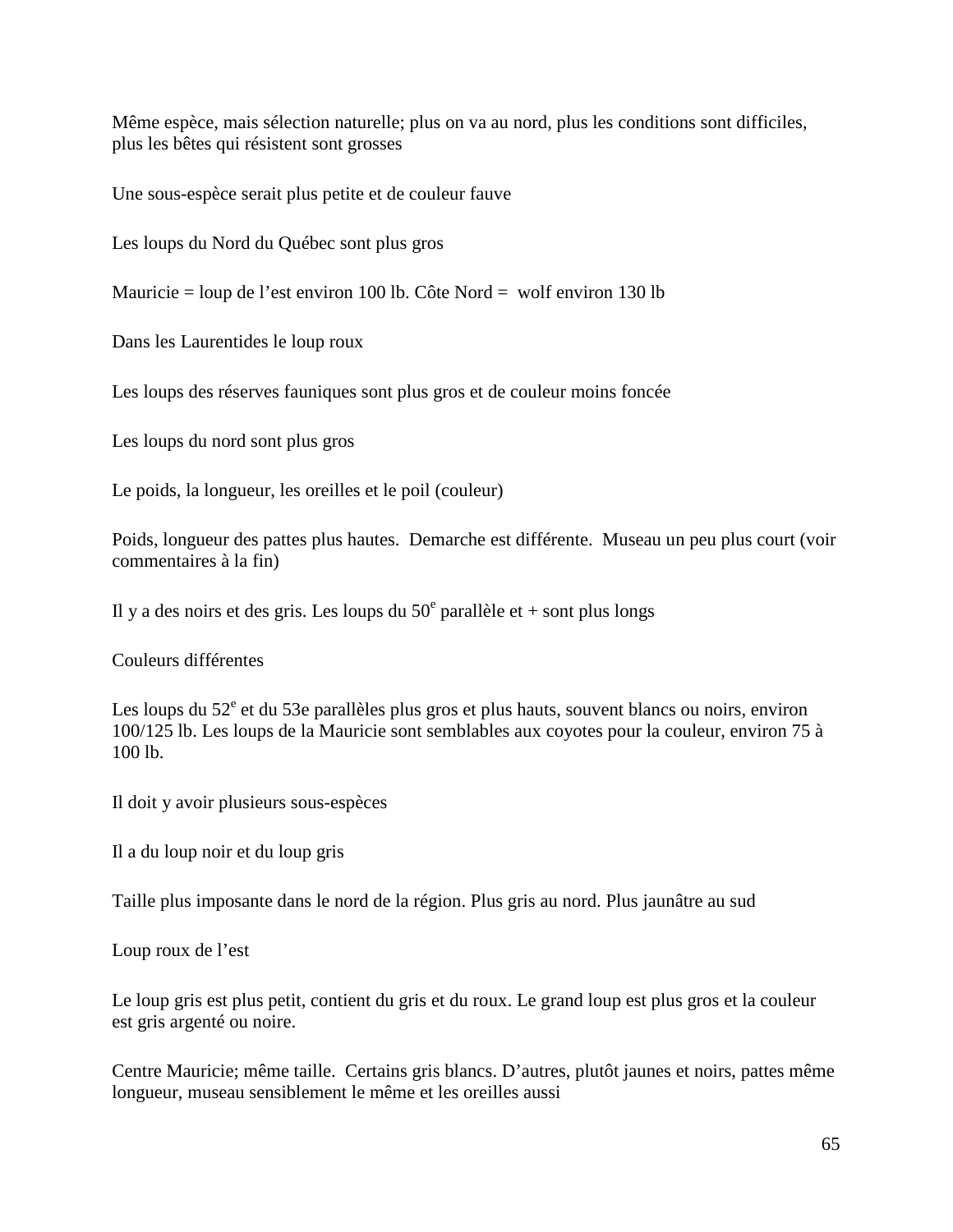Hibride : poids 45 à 65 lb environ, couleur du loup gris, dos, poil plus court que le loup, nez plus pointu, pattes plus petites en grosseurs, oreilles, entre les deux, pas pointues ni rondes comme le loup. Tête plus petite

couleur et grosseur

Loup gris et loup de l'est

Mauricie (couleur grise + tawny, longueur du museau et largeur)

Extrême nord : gris blanc avec un poil supérieur. Nord ex. : Abitibi et Côte-Nord : gris à noir poids moyen. Sud : gris-beige poids moyen à petit

Plus petit – gris et blanc, pattes plus courtes, museau, cou, oreilles plus courtes. Près des bâtiments de ferme, la grosseur d'un berger allemand

Loup rouge, loup gris

Différence de taille, de couleur et de la longueur des pattes

Taille plus grosse de l'animal

Le poids, la couleur

Il existerait une espèce distincte de loup, soit le loup roux

Le loup que tous les gens connaissent dans le coin de Mauricie-Bois-Francs est celui du Grand Nord québécois (longueur de museau différente et couleurs, etc.)

J'ai déjà capturé un coyote qui pesait 75 livres et avait le nez court et gros et je ne suis pas sûr si c'était un loup

La taille, la longueur du museau, la couleur, et les oreilles

UGAF nº 37. J'ai déjà pris des coyotes rouges "(REDS)" entre 35 & 50 lb. On m'a dit que ça pourrait être un croisement de chien et de coyote

La couleur est différente d'une région à l'autre

Situation géographique différente, à peu près les mêmes couleurs, etc.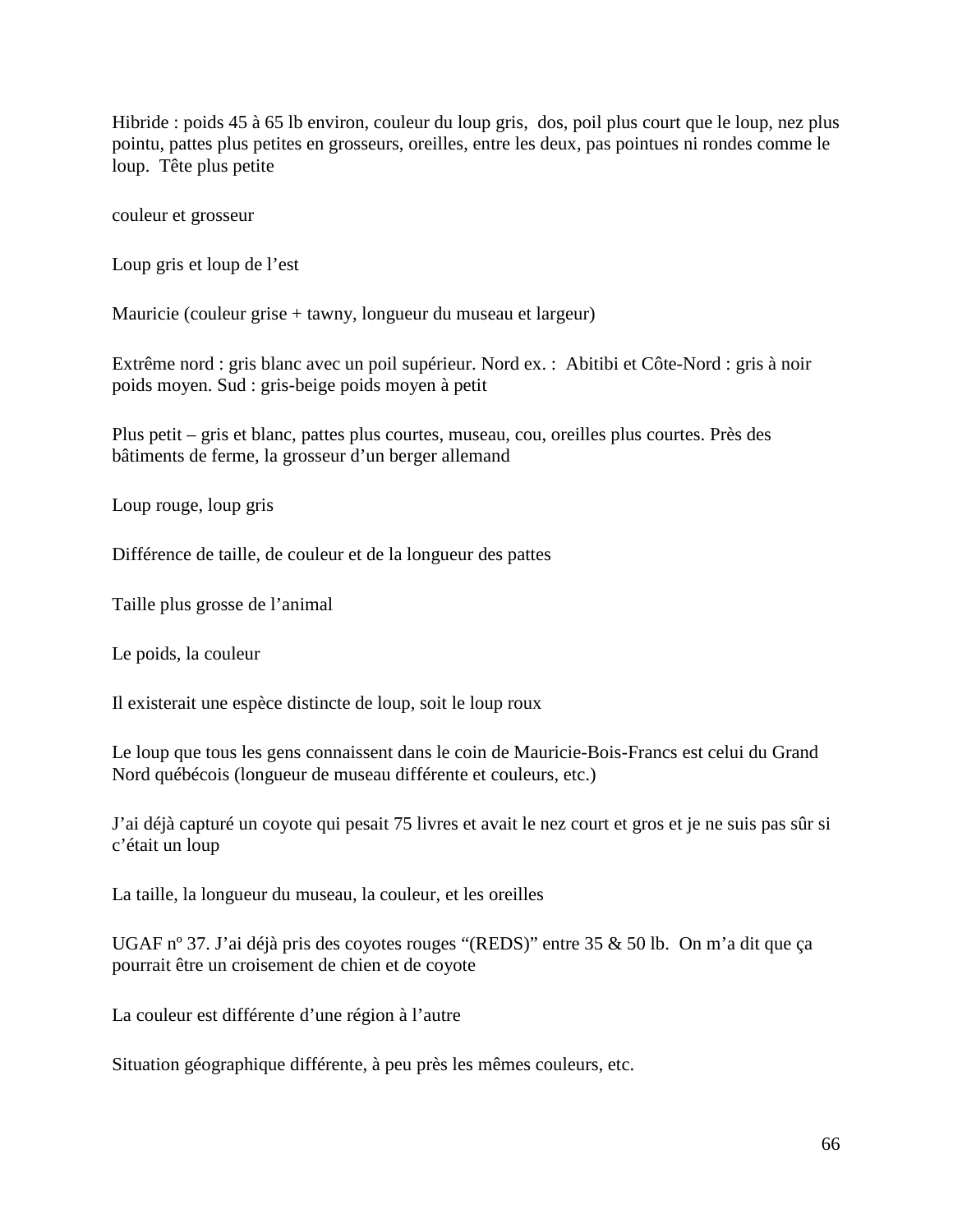Sont plus petits que la norme selon l'âge

Loup blanc du Grand Nord plus gros. Loup des bois plus petit

Ceux du nord sont plus gros et plus blancs

Loup blanc

Les loups du nord sont plus gros et ont un museau plus long et ont différentes teintes

Les seules différences sont par les espèces = de coyotes (trop abondants)... couplés avec des chiens errants (de différentes couleurs) peut faire des chiens errants différents (et coyotes différents)

De la taille Coyote de to lb

J'ai travaillé dans le territoire du nord et j'ai reçu un demi-loup d'un trappeur. Celui-ci avait accouplé un husky femelle en chaleur et il m'a donné un rejeton.

Loup blanc (plus haut), coyote (plus petit), loup gris  $\&$  loup noir – je ne sais pas

Probablement taille et poids dus au mixage des races ou espèces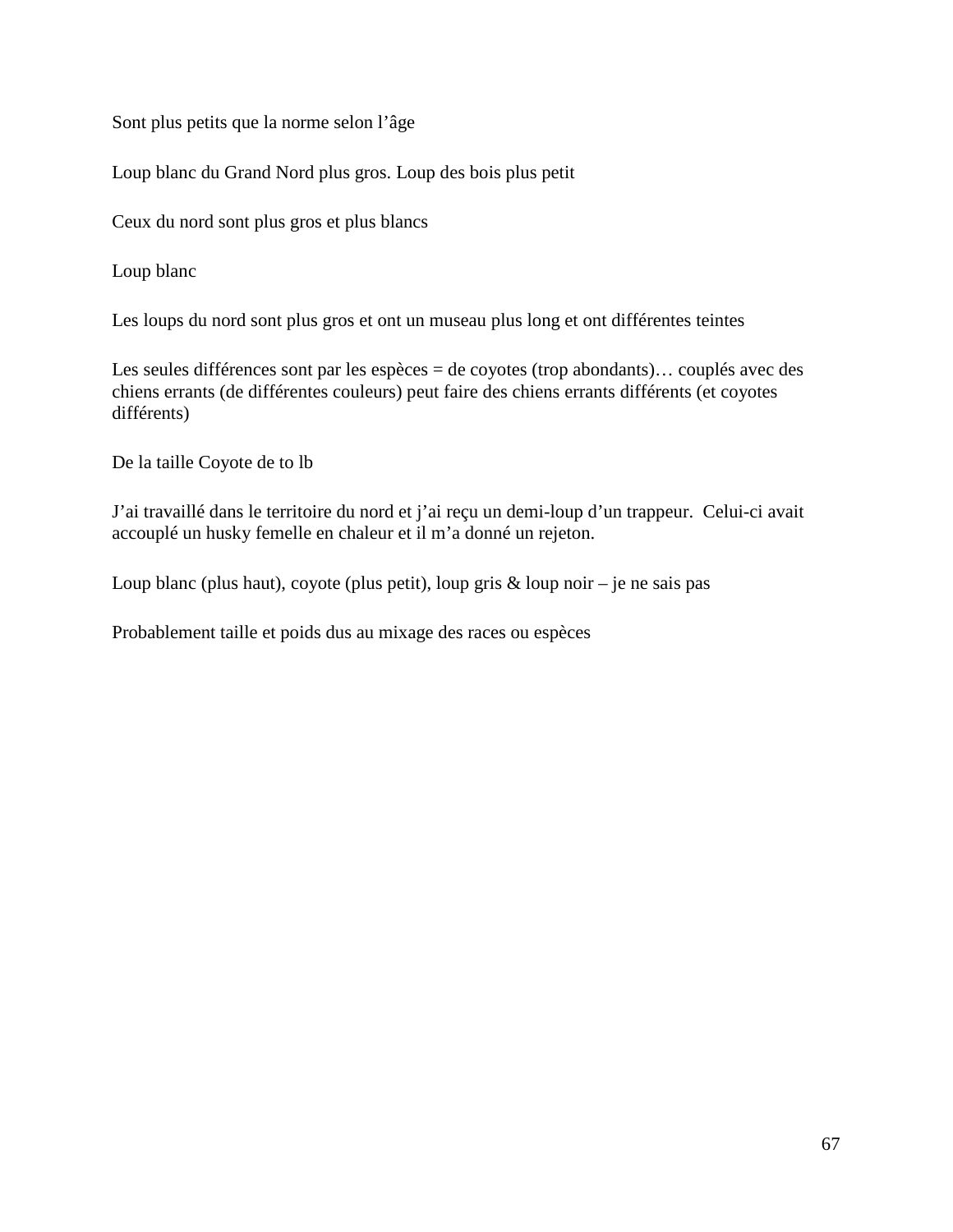## **Nature of wolf population changes in the region**

Très peu de chasseurs et de trappeurs réussissent à prendre des loups régulièrement.

Exploitation forestière

Piégage et coupe forestière et nourriture

Coupe de bois – augmentation de l'orignal

Grosse augmentation; les trappeurs le trappent plus, le prix de la fourrure est ridicule

Plus de nourriture grâce à l'exploitation forestière qui fait augmenter la population du gibier de proie.

Coupe forestière

Moins de trappeurs

Le nombre très élevé des populations de coyote

Plus de nourriture comme le chevreuil

Les meutes sont plus grosses parce que les trappeurs les nourrissent presque à l'année, et cela, sans égard au camp de villégiature. Danger pour nos enfants

Pas assez de trappeurs

Le plan de gestion sur l'orignal

Peut-être en augmentant vu le nombre de chevreuils qui augmente d'après moi.

Par ce qu'il a plus de chevreuils et il n'est pas chassé et c'est pour ça que les loups s'accouplent plus.

L'exploitation des forêts, tout est bûché et le loup doit se faire de nouveau territoire pour chasser et manger.

Plus de chevreuils

Trappage et exploitation forestière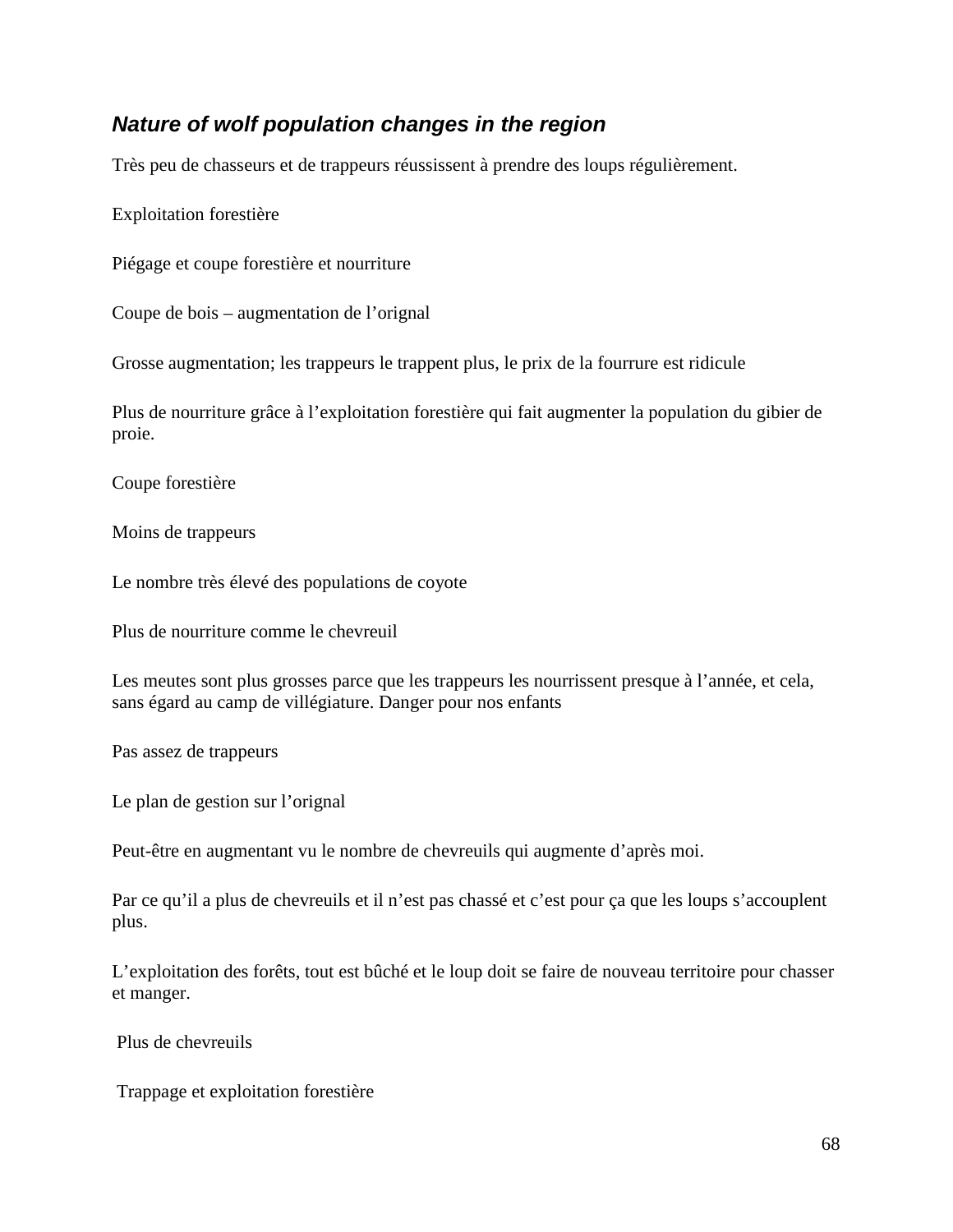Coupe de bois à blanc

Coupe forestière

Déforestation (coup de bois)

Augmentation population cerfs

Les coupes de bois

Moins de trappage  $et + de$  chevreuils

Les coupes forestières

La foresterie intensive et le plan de gestion de l'orignal ont contribué à fortement augmenter le nombre d'orignaux, proie principale l'hiver

Parce qu'ici on bûche et il y a plus d'orignaux dans la repousse et donc plus de loup. Le loup se régénère plus

Augmentation de l'orignal et protection par les humains et moins de trappeurs

Trappage moins présent

Les trappeurs s'intéressent de moins en moins aux loups

Coupes forestière, habitat dérangé par activité humaine

Habitat

Moins trappé

Plus de chevreuils et castors

Coupe forestière

Les opérations forestières

Abondance de la nourriture (ex. : castor). Je crois qu'elle est variable selon la nourriture

Le piégeage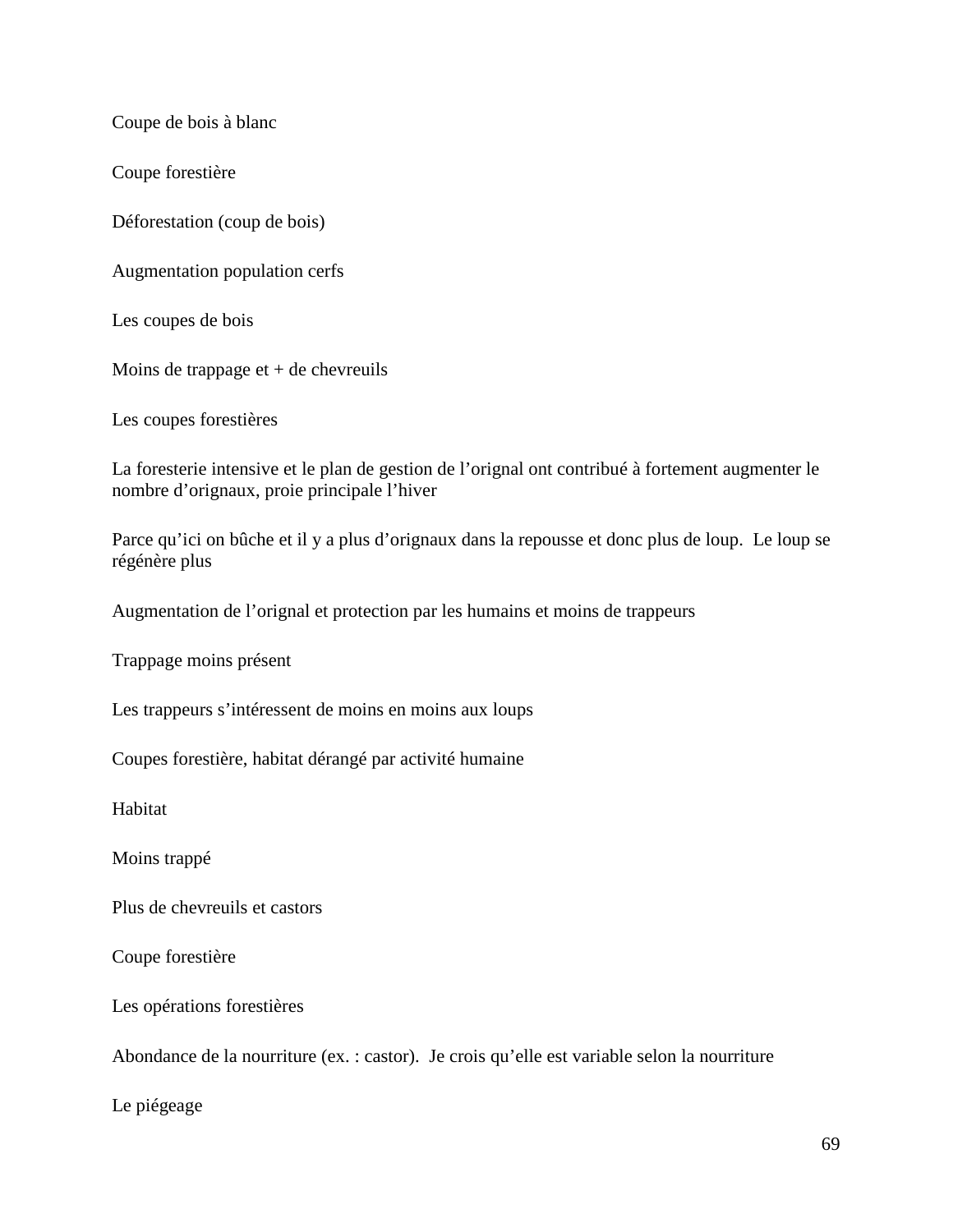La déforestation

Beaucoup de nourriture, pas assez chassé

Augmentation de l'orignal et les gens les protègent davantage et moins de trappeurs

Moins trappé

Beaucoup trop, beaucoup moins de prises par le piégeage

Coupe forestière abusive fait diminuer le loup au début et à la repousse fraîche le gibier augmente et la population des loups revient.

L'exploitation forestière

Coupe forestière, nourriture

Coupe forestière

Hausse de population de chevreuils (proies)

Coupe de bois

Déforestation est première cause, trappage est deuxième cause

Masacre de la forêt

Croisement avec coyote

Chasse à l'orignal, coupe de bois

À cause pas de limite de prises (trappage)

Exploitation forestière nuit au loup

La raison est due à l'augmentation du cheptel de chevreuils et de la gestion de l'orignal – et l'augmentation des colonies de castors.

Coupe de bois

Chasse/trappe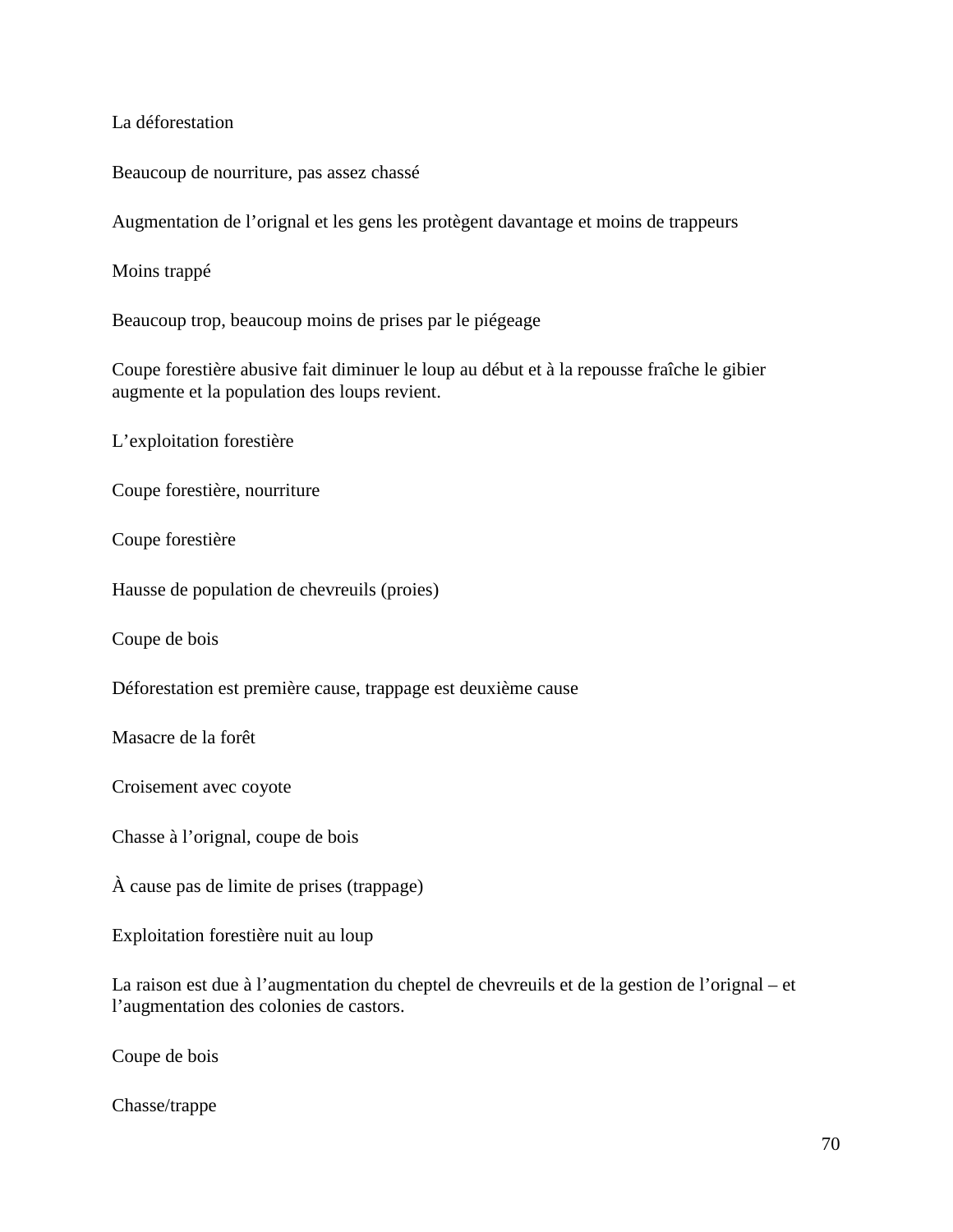Les loups de haute Mauricie se sont croisés avec les coyotes

La dureté de l'hiver

Coupe forestière, l'accès à la forêt de la population

Les trappeurs ne le trappent pas

Augmentation du gros gibier

Les coupes forestières. La chaîne alimentaire

L'hiver, proies disponibles

La déforestation facilite la chasse pour le loup

L'avènement et l'adaptation dus aux coupes de bois et un peu le tourisme saisonnier

Perte d'habitat

[légère augmentation] peut-être moins de pression de trappage. Le monde ne le trappe presque plus, il en a pas assez

Il n'a pas été beaucoup piégé ces dernières années

Prix de la fourrure trop basse. Non trappé

 Il y a des coupes de bois (à blanc) dans réserve faunique St-Mauricie, il ne reste plus de forêt et ailleurs c'est pareil!

À part de l'homme, le loup n'a pas d'ennemi qui pourrait l'empêcher d'augmenter sa population

Je ne sais pas la raison, mais je sais qu'il y en a beaucoup plus et que les trappeurs ne forcent pas à les capturer, car à la vente des fourrures ils sont souvent classés comme des coyotes.

Beaucoup plus de chevreuils donc plus de nourriture

L'augmentation de proie disponible (ex. : chevreuil)

Coupe forestière excessive, maladies, les loups solitaires ont plus de misère à se nourrir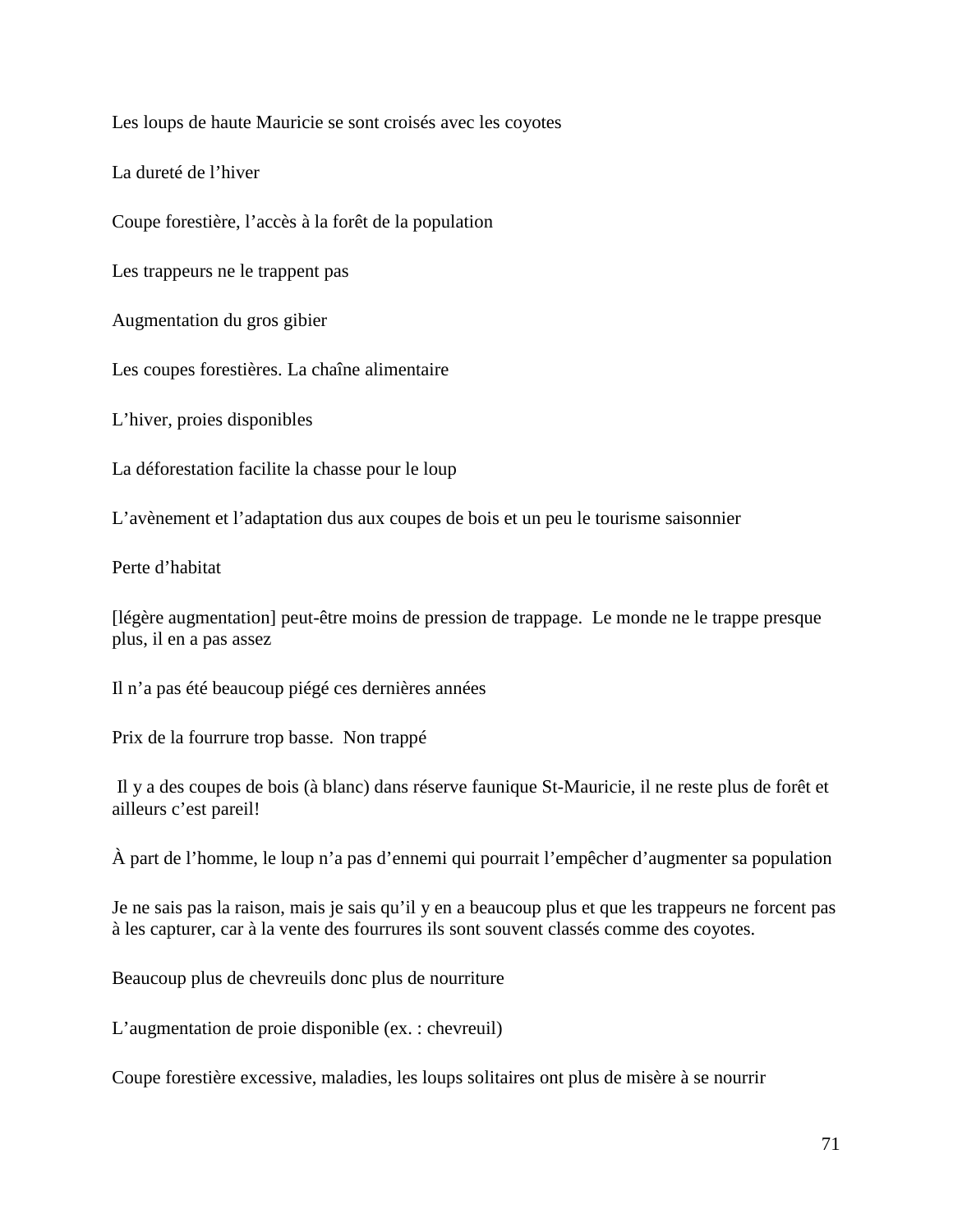Groupement de trappeurs

Les hivers moins durs. La dimension d'espèce d'animaux; castors et autres

Trappe et le manque d'habitats fauniques non civilisés

Il y a plus d'orignaux que par le passé

Exploitation forestière. Destruction d'habitats

Aujourd'hui il y a plus de trappeurs qui en prennent avant il était rare ceux qui prenaient du loup.

La facilité de se nourrir. Les proies sont en abondance

La coupe forestière abusive

[augmenté] dans le parc Mastigouche. Il y a beaucoup d'orignaux. L'intensité des coupes forestières est alarmante!

L'abondance de nourriture (proies)

Changement de territoire selon disponibilité des proies

Le peu de captures, le prix de la fourrure est dérisoire

Surexploitation des forêts et du gros gibier (orignal). L'expansion des populations de cerfs pourrait éventuellement compenser le déficit de gros gibier (orignal)

Moins trappé à cause du prix de la fourrure basse

La trappe

Car à cause du bûchage, les repousses ont fait monter le nombre de chevreuils en Mauricie.

La protection

Depuis que les gens nourrissent les chevreuils l'hiver on voit plus de loups

Les coupes de bois

Oui dans mon territoire de trappage je remarque de plus en plus de traces, leur circulation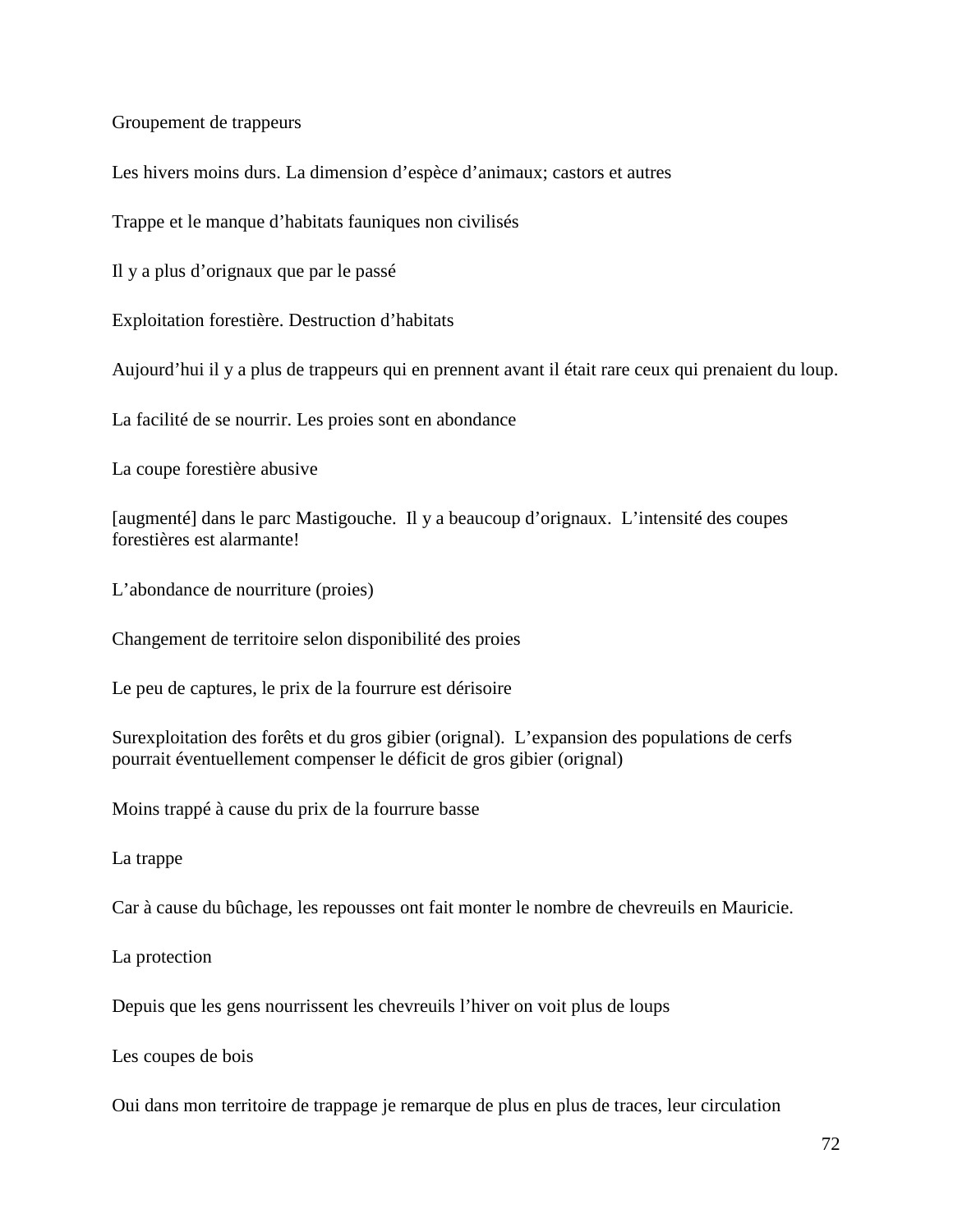Il y a du loup aussi près de Trois-Rivières

Exploitation forestière, capture non déclarée, climat

Exploitation forestière abusive, trop de villégiature sur son domaine vital, manque de contrôle de notre gouvernement (pas de quota, braconnage pas de chasseur à orignal)

La raison, il y a beaucoup de chevreuils, et les jeunes loups ont de la nourriture, c'est pour ça qu'ils survivent

Coupes forestières augmentent le nombre de chemins en même temps qu'elles diminuent l'espace pour les ravages de chevreuils et d'orignaux

Coupe forestière, la chasse, le trappage et le braconnage

Le déboisement, manque d'habitats. Ils commencent à approcher des villes

Le chevreuil revient

L'exploitation forestière et la motorisation des humaines nuisent à la reproduction du loup

Il y a moins de trappeurs et la baisse des prix de la fourrure

Perte d'habitat. Déforestation

Protéger par le parc national

Nourriture insuffisante

Accouplement, de trappeur

Moins de trappeurs

Coupe de bois, plus de chemins en forêt et plus de villégiature

Augmentation de chevreuils

La présence humaine, déforestation et chasse, piégeage, moins de proies orignaux, etc.

Plus de chevreuils, orignaux, castors. Moins de trappeurs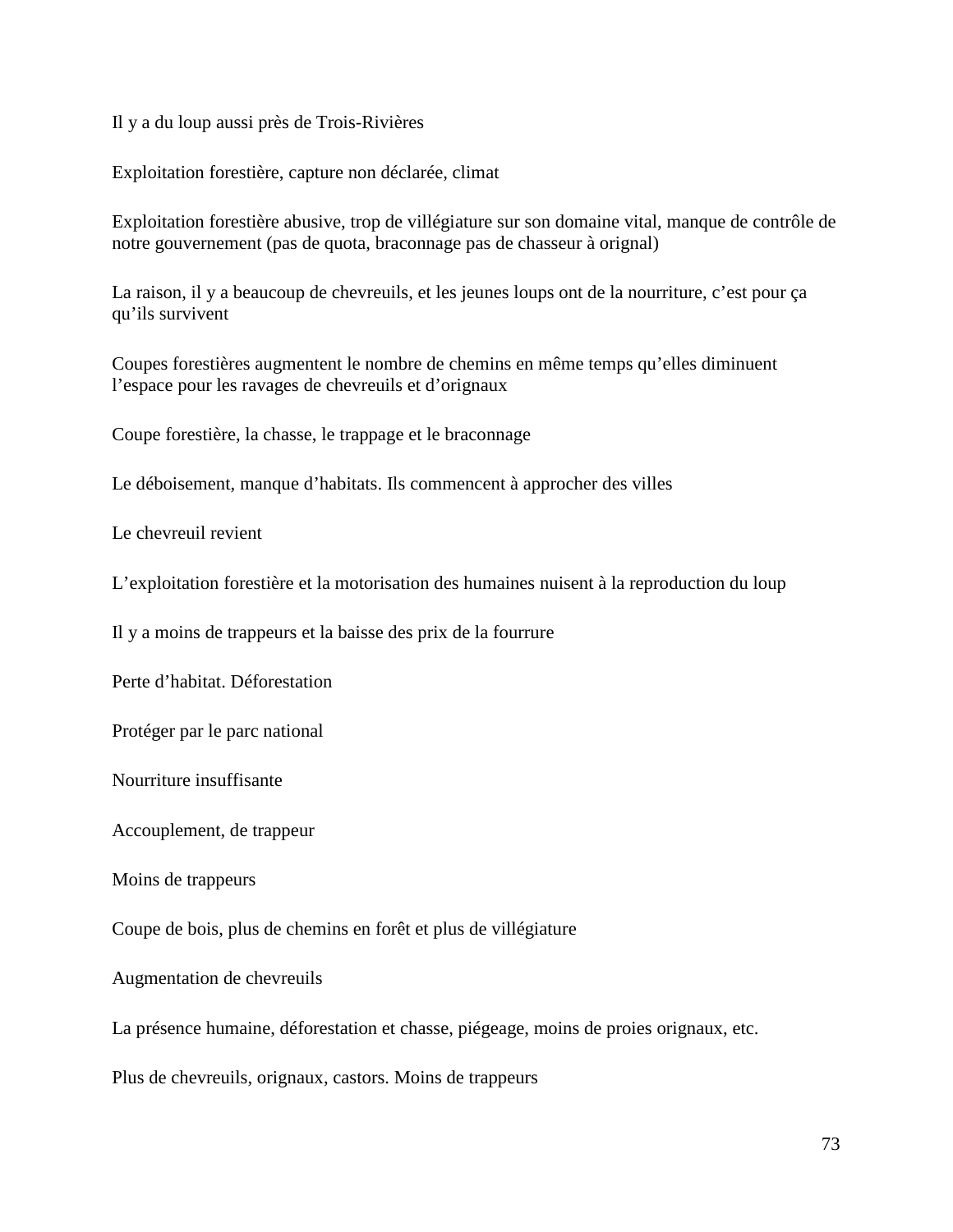Plus de gros gibier

1) Par la surexploitation et le braconnage (hors saison) – à cause du nombre accru de chasseurs et trappeurs 2) et de la rareté de sa nourriture accessible 3) et d'autres espèces sont en compétition avec, soit plus d'ours, plus de coyotes et chiens errants et renards

Manque de rongeurs (mulot, souris, campagnol)

Accès à la nourriture, dégradation espace vital, pression de chasse et trappe

La famine les force à changer de territoire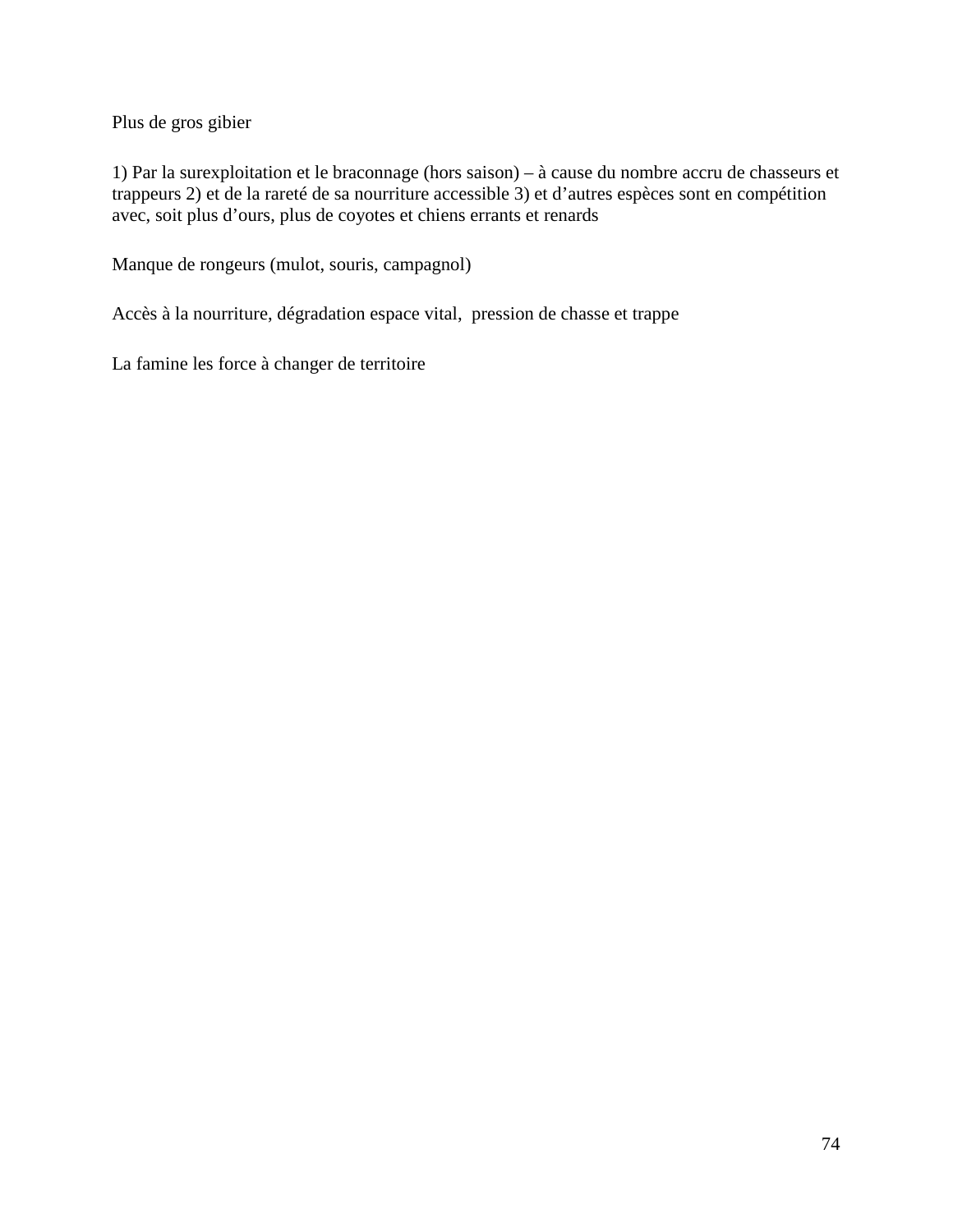### **What is the nature of wolf population changes in the park?**

nourriture « manque » - déboisement

Coupe forestière

Piégage, coupe forestière et nourriture

Pas de trappage, pas de chasse, personne n'est intéressé

Moins de trappeurs

Pas de trappage et hiver doux

Abondance de nourriture

Je n'ai jamais été dans le parc

Il n'est pas trappé

S'il y a de quoi à manger, ils vont s'accoupler. S'il n'y a pas de bouffe, la meute reste neutre.

Le déboisement

Je ne connais pas le parc national

Les coupes de bois et les chasseurs qui en tuent et les laissent là ou blessés.

Développement et coupe de bois

Je l'ignore

On ne fait pas partie du parc national

Les coupes forestières, piégeage

Aucune idée, je ne connais pas assez ce secteur pour avancer un chiffre. Par contre, il ne peut augmenter, car sans foresterie sur le parc, sa proie, l'orignal, ne peut augmenter due à la limitation sur la nourriture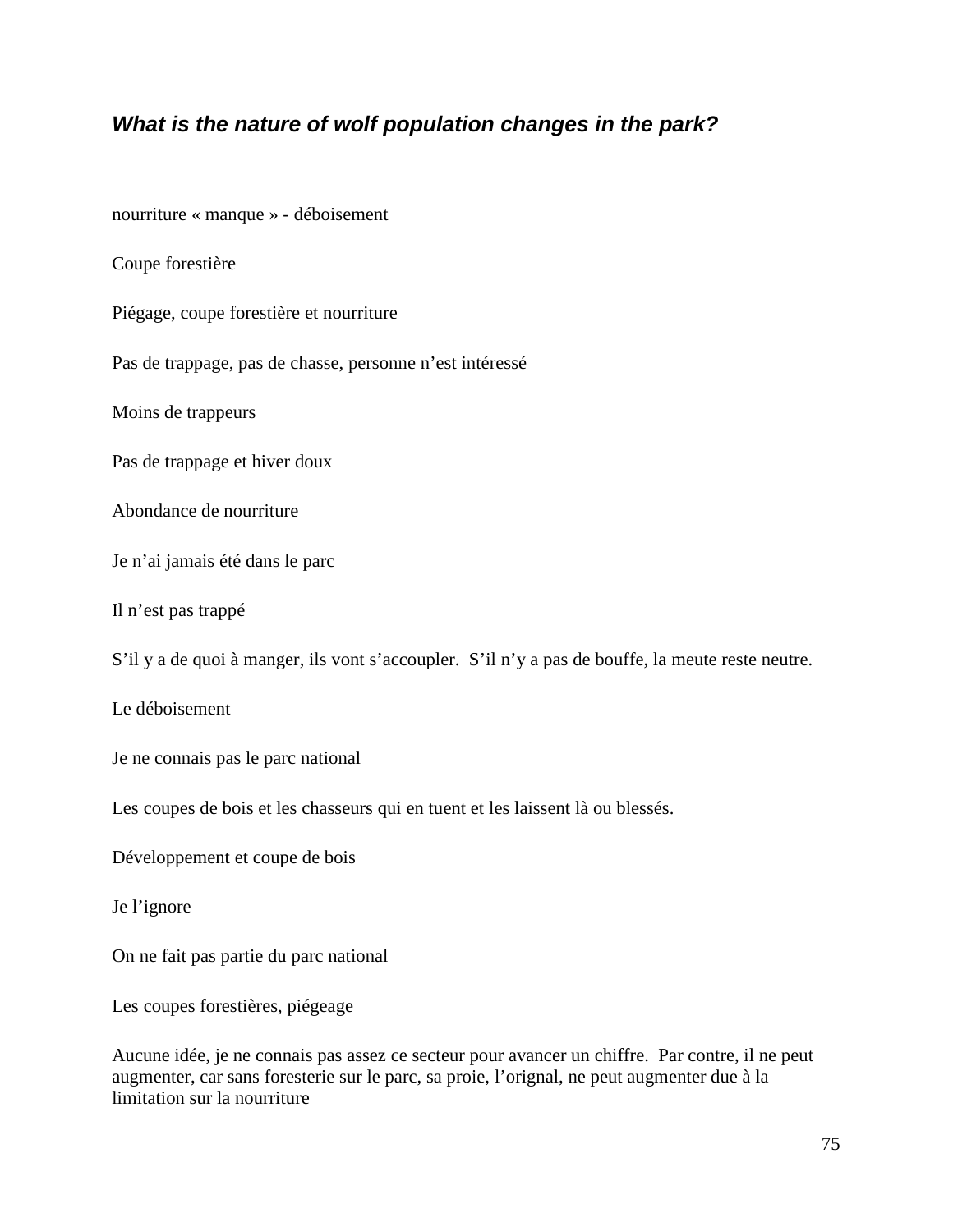Augmentation de l'orignal, protection par les humains et moins de trappeurs

Elle a augmenté si la chasse et la trappe ne sont pas autorisées, ce qui est normalement le cas dans un parc national

Environnement

Aucune idée, je n'y suis jamais allé

Le piégeage

Beaucoup de nourriture, pas assez chassé

Augmentation de l'orignal, les gens les protègent davantage et moins de trappeurs

habituellement le loup suit la croissance des populations d'orignaux.

Nourriture

Plus d'orignaux, car pas de chasse

Déforestation de l'habitat périphérique du parc

Forêt vieillissante, manque original et petit gibier

Je sais que le piégeage y est exercé sous contrôle des agents

Mauvaise gestion du ministère de la Faune. Trappage excessif sans respect des trappeurs

La forêt du parc national est trop mature; un manque de nourriture pour le loup

Plus protégé dans le parc

À cause du trappage et chasse tout au tour du parc

Vu que la chasse au gros gibier et le piégeage sont inexistants et aucun impact des forestiers sont des facteurs qui gardent la population stable

Mortalités en périphérie. Les meutes utilisant le territoire à l'extérieure du PNLM

Coupe forestière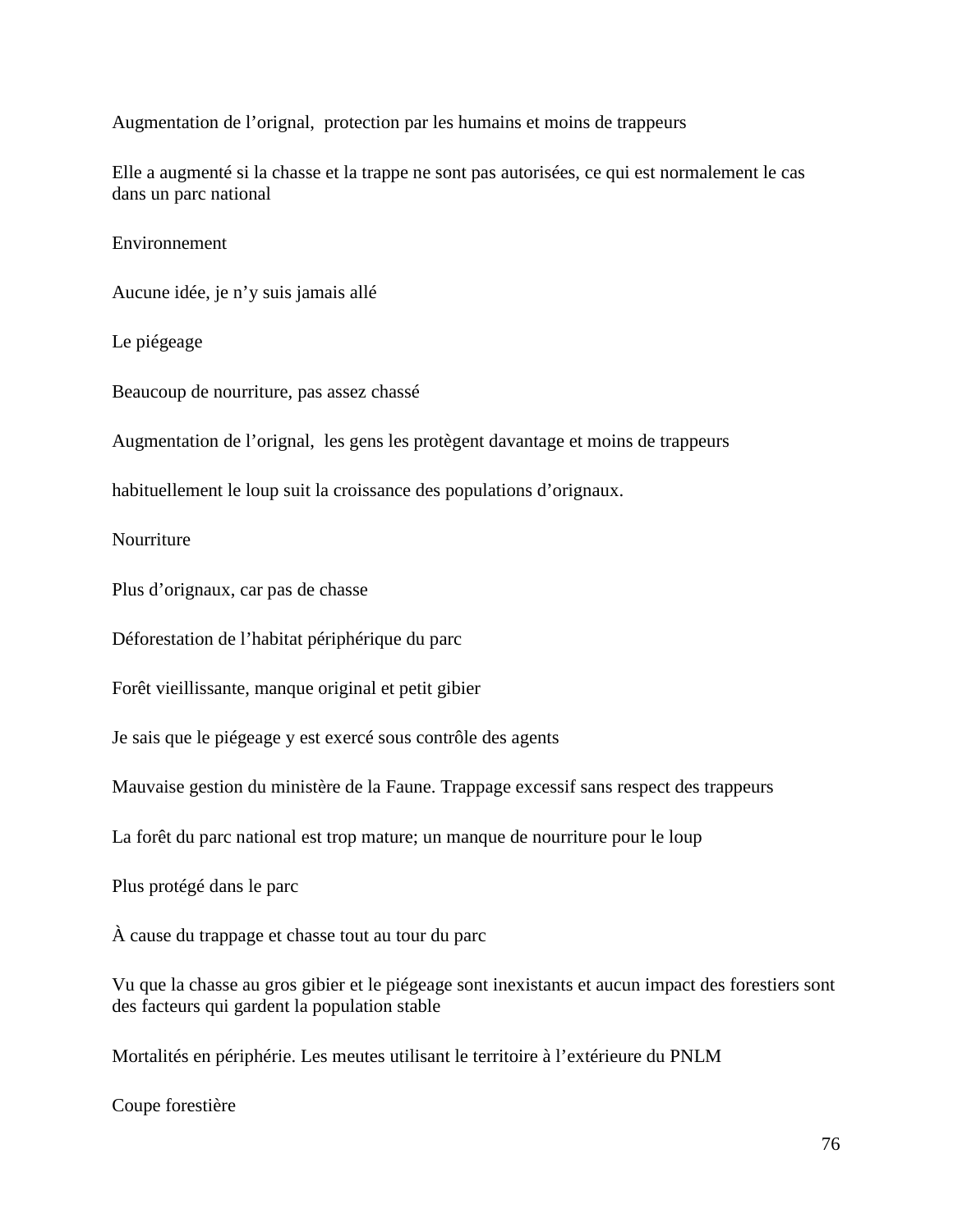Moi je suis plus au nord de ces territoires. Ceux qui travaillent dans ce parc pourraient vous répondre

Ils sont protégés à l'intérieur du parc, les orignaux et chevreuils aussi

Ils sont en train de tout couper les habitats naturels il faut ralentir les coupes forestières

Non trappé

Pas de trappage qui se fait

Je ne suis pas allé dans le parc national

L'augmentation de proies disponibles et les coupes forestières

Maladies, quantité d'orignaux tués trop grande aux alentours du parc (Parc Mastigouche)

Les hivers moins durs. La dimension d'espèce d'animaux; castors et autres

Trappe dans les zones voisines

Habitat de moins en moins favorable pour le loup

Les coupes forestières pour un certain temps

A probablement diminué parallèlement à une diminution des proies

Forêt vieille, parc, extérieur coupe ~10 ans propice aux cerfs, les loups ont suivi

J'aurais tendance à croire qu'ils diminuent en raison des mêmes facteurs déjà mentionnés, appliqués en dehors du parc national

Aucun prédateur

Réduction de son habitat

Non trappé

La trappe

À cause de la nourriture, le bois est trop mature, il n'y a pas assez de repousses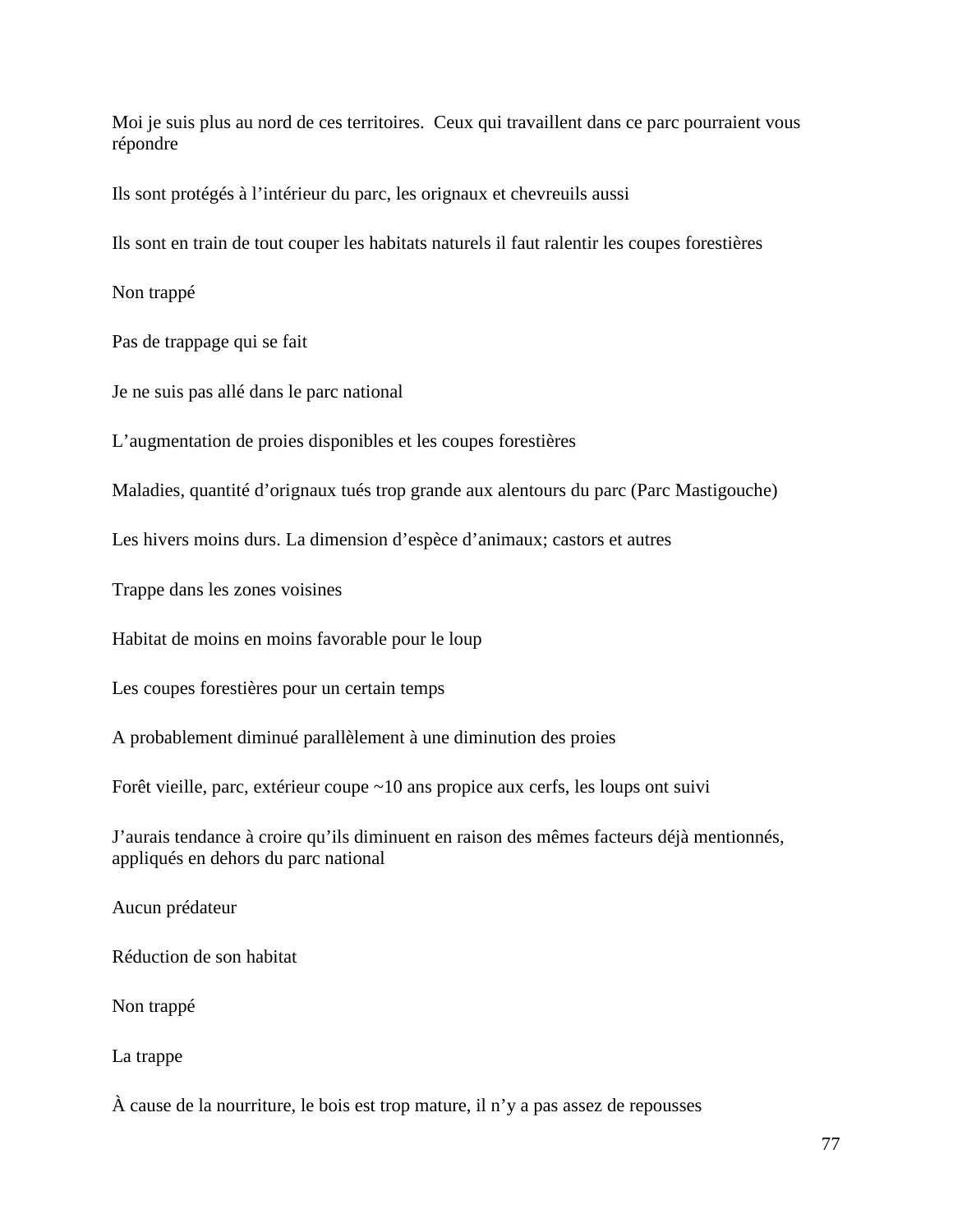Pas de chasse ni de trappe

Je n'y vais pas souvent

Le manger se fait plus rare

En raison de l'augmentation des cerfs de Virginie

Le cheptel d'orignaux augmente. Il peut y avoir plus de loup

Dans le parc, forêt trop mature, pas assez de nourriture pour les proies du loup. Conséquence; agrandissement du domaine vital du loup, donc moins d'individus au km2.

Pas de trappe ni de chasse

Le contrôle du braconnage favorise la survie de l'espèce

Pas de trappage

Il n'y a aucune coupe forestière qui puisse garder les orignaux dans le parc.

On ne trappe pas le loup

Beaucoup de neige qui facilite la prise de gros gibier

Pas de trappage

Plus de gibier

Climat de parc est stable pas de coupe de bois, nourriture abondante

Pas de trappage

Moins de nourriture pour les orignaux, devrait y avoir un peu de coupe

Les loups font leur propre gestion selon la nourriture

% de loups sortent du parc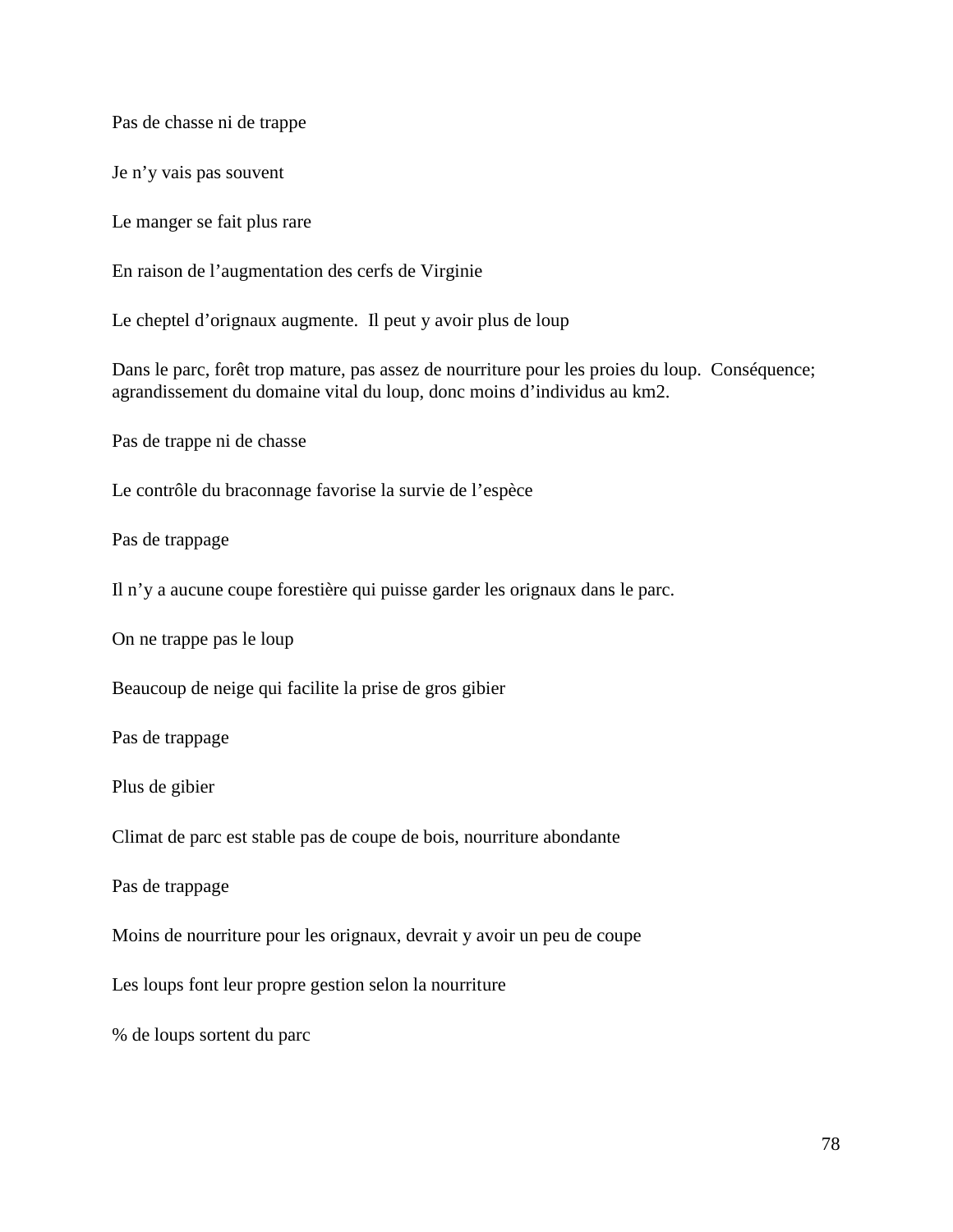Chevreuils, orignaux, castors, etc.

Les jeunes loups sont capturés à l'extérieure du parc régulièrement

Manque de petits rongeurs (mulot, souris, campagnol)

Accès à la nourriture, dégradation espace vital, pression de chasse et trappe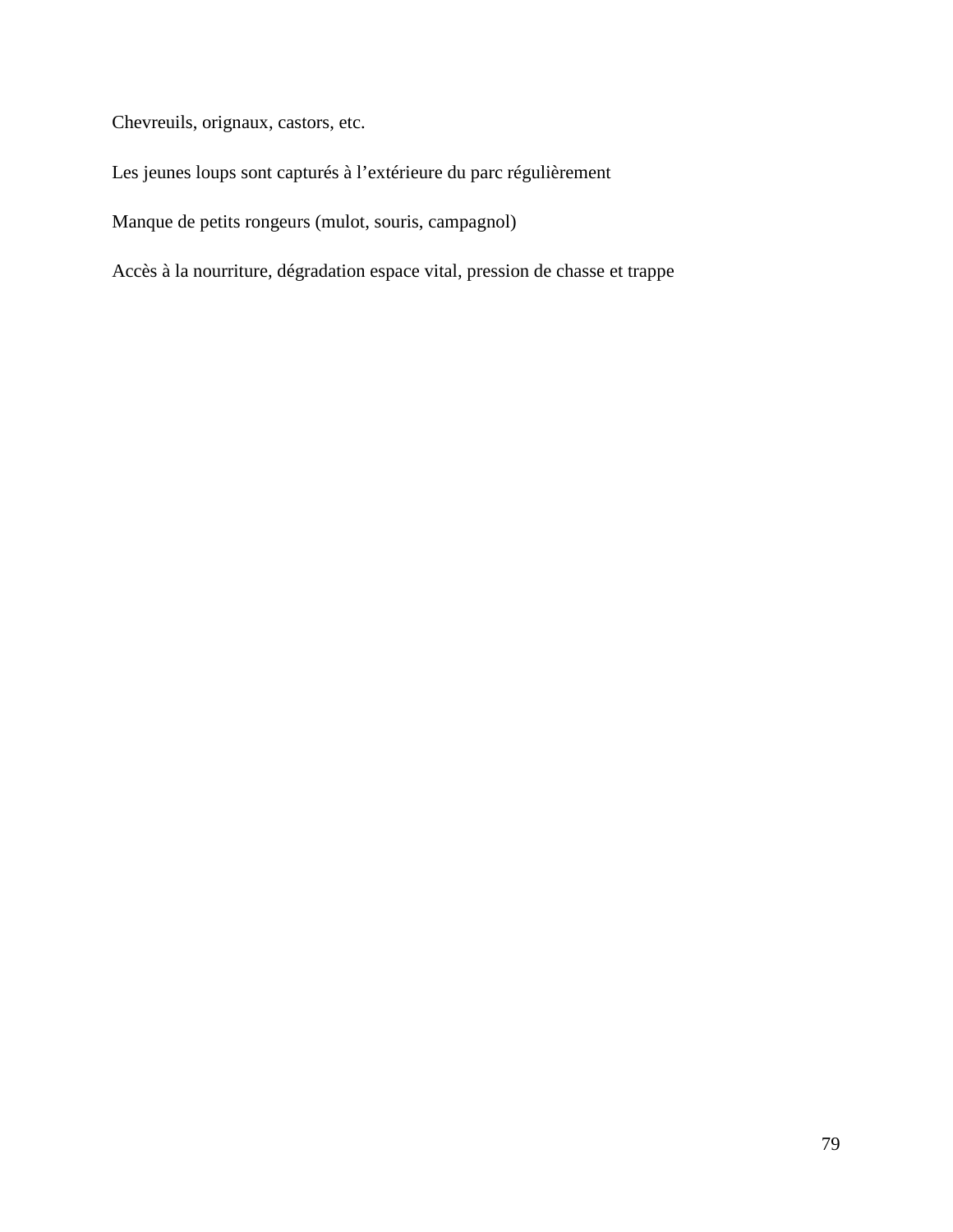## **Other motivations**

Ours - 5 Faire attention à la prise accidentelle J'aime la nature On est envahi – 5 Je me suis fait cerner deux fois le soir. Il faut le vivre comme hobby Le loup, surtout les castors Je trappe le loup, car il vient près de ma maison et de mon écurie Respecte cette espèce Trappe le coyote et loup-coyote à proximité de fermes Le loup mange les castors J'adore trapper Il faut qu'il en reste sur le territoire Me permet de connaître les animaux Il faut qu'il en reste sur le territoire Voir un loup en forêt est une chance! Un privilège! Pour le sport J'aime trapper en famille Activité de plein air Loisir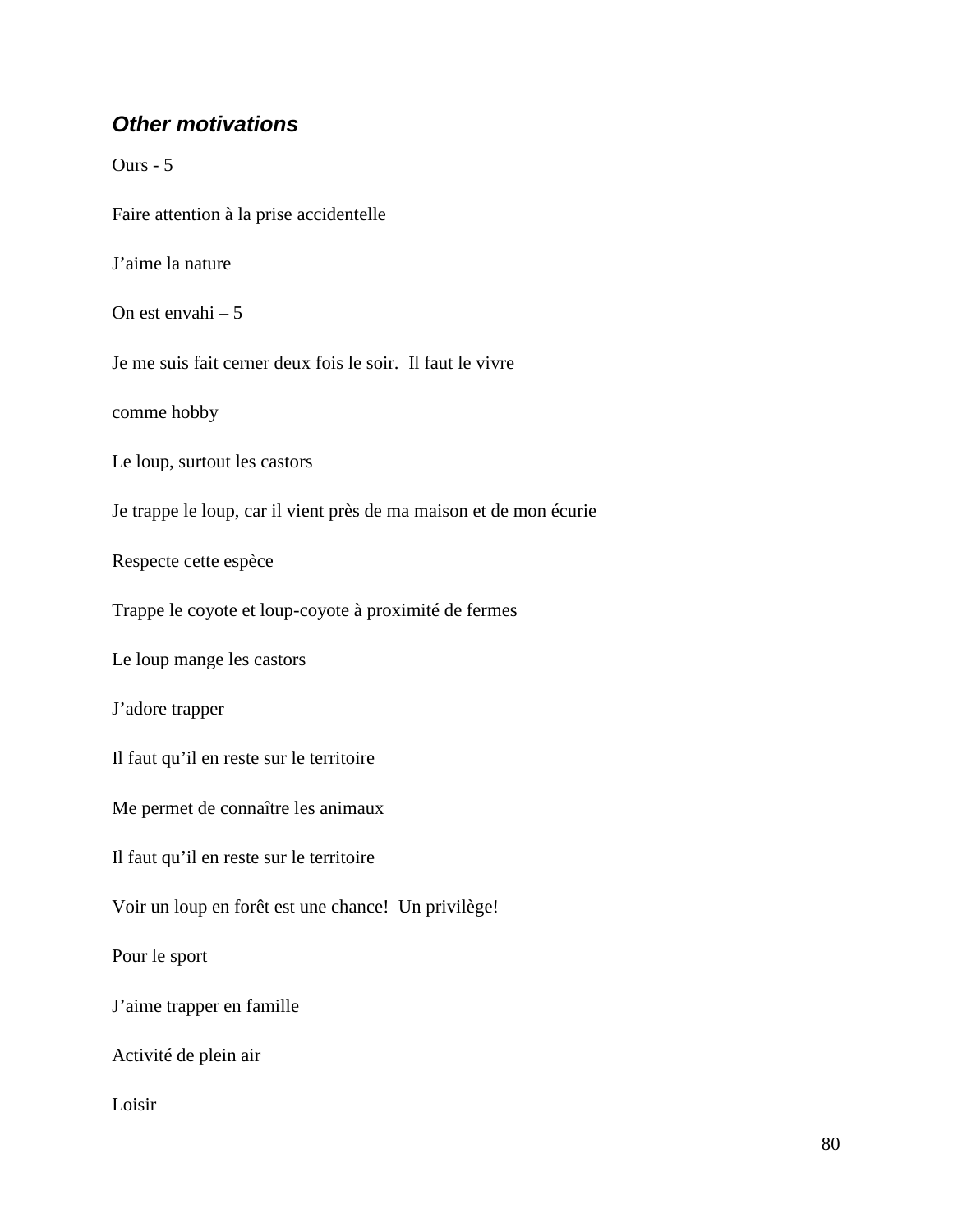Pas d'orignal, pas de loup

Je peux faire la gestion de mon territoire

L'atavisme pour la chasse et la vie en forêt (en nature) et l'amour des forêts.

Beaucoup d'impact sur orignal et chevreuil

Avec les sentiers de motoneige fédérés, le loup s'éloigne du bruit fréquent

J'aime le loisir et comme je suis un trappeur professionnel et que j'ai mon territoire la population d'animaux est croissante

J'aide à contrôler le braconnage

Loisir, j'aime le plein air dans la forêt

Je limite mes captures pour une saine gestion

Surpopulation

Le loup a fait chuter la population de castors sur mon T.P.

Les loups sont là depuis toujours, la trappe avec les techniques actuelles n'y changera rien, car 1/10 trappeur capture des loups et pas régulier 1 à 3 par saison

C'est un loisir ou un sport de plein air

Pour mieux connaître la faune

Terrain de piégeage 04-02-0427 Mastigouche pas beaucoup de pistes

Père en fils

Activité familiale

Il détruit l'orignal et le castor

J'aime aller en forêt

Prédateur du chevreuil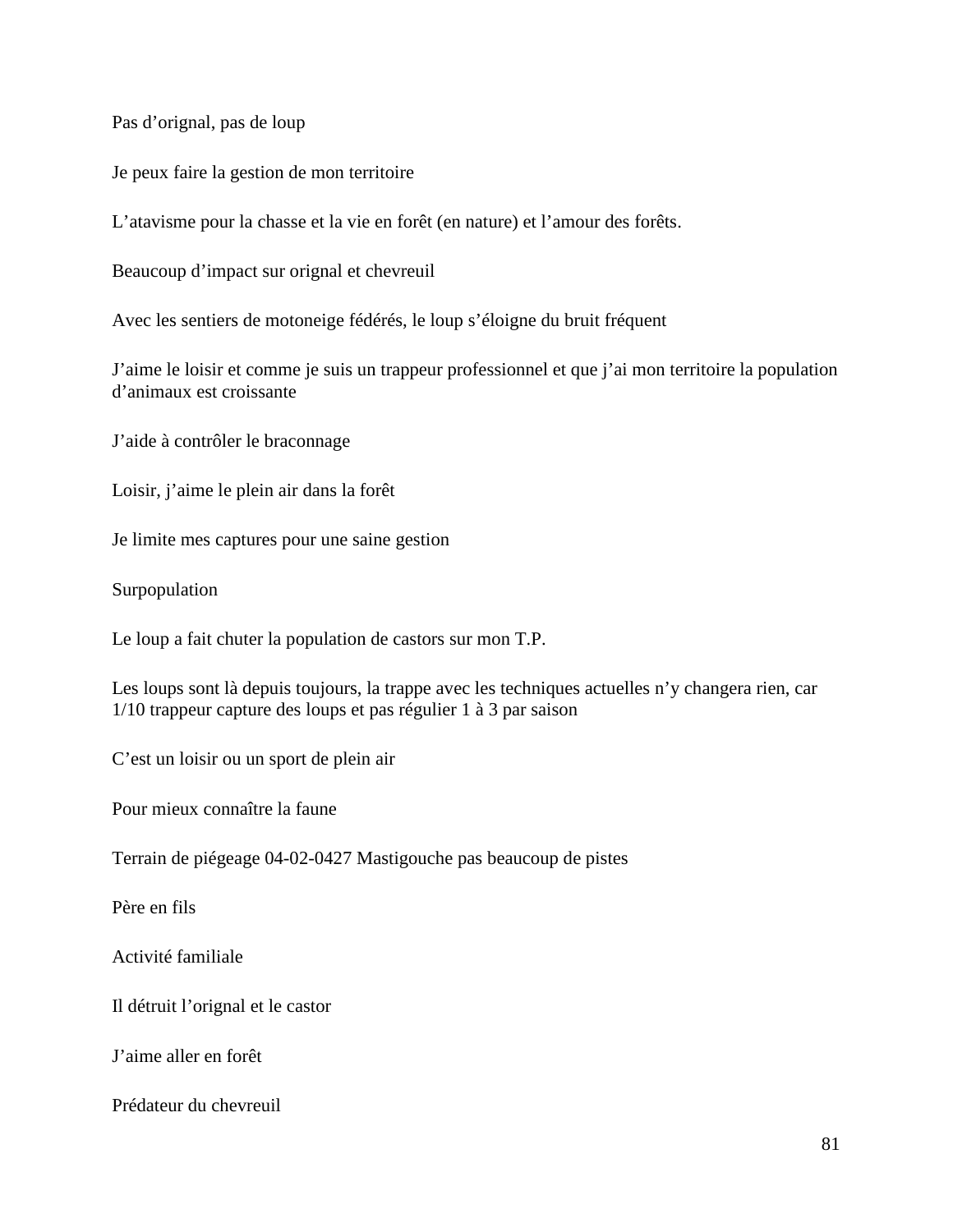#### Loisir

J'aimerais passer d'un territoire pour la forme santé

C'est une bonne activité

Beaucoup de chandails de loup dans ma région

Je ne trappe pas le loup

Le loup n'est pas dangereux

Prédateur du castor

Le loup est nécessaire pour la forêt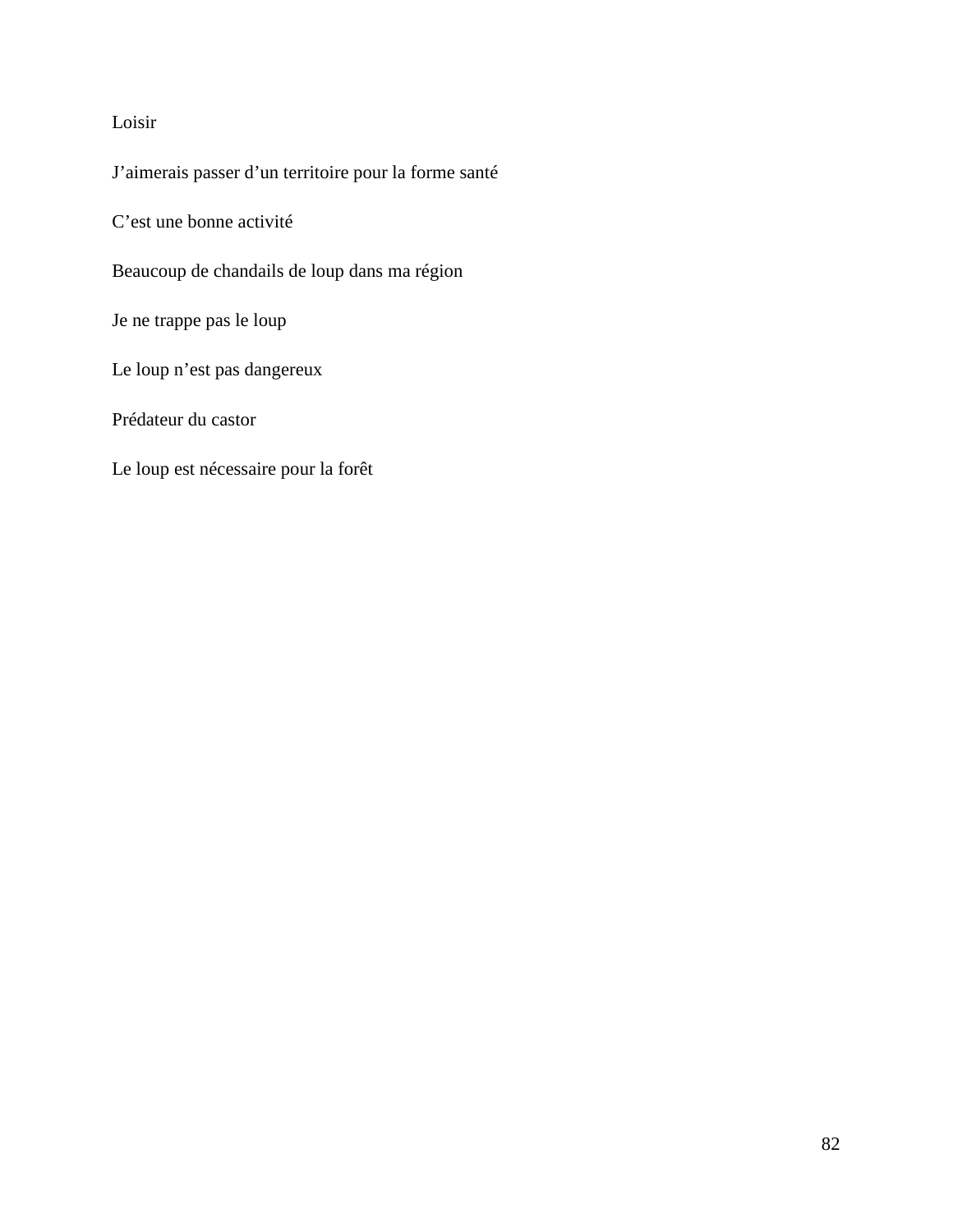## **Extra Comments**

Les loups ont certes une grande utilité, mais malheureusement pour un trappeur de castors ils sont une nuisance. Les jeunes castors sans expérience sont souvent leur proie. Je n'aime pas particulièrement les loups, mais ils ont une place et nous rendent service en balançant le « cheptel » sur nos territoires. (nom & adresse)

Je vois des loups au mois de mars dans les cours près des habitations de la base de radar et de Parent à la recherche de proies faciles ex. : chien.

À la section 3 dans « Habituellement, je trappe. . . » dans « autres, précisez » j'ai déjà pris un original par la patte arrière dans une passe à loup, essaie de mettre mes collets à des endroits différents (arbres tombés, etc.). Souvent, des orignaux passent à l'intérieur de l'enclos à loup.

Mon mari et moi nous trappons d'une façon saine qui ne baisse aucune population d'animal de fourrure. Nous aimons tous les deux la nature et chaque animal a sa place.

À la hauteur de Rivière-aux-Rats, les loups détruisent beaucoup de chevreuils et d'orignaux durant l'hiver. P.-S. Les ours sont très nombreux et ils dévorent beaucoup de jeunes orignaux aux printemps.

Quand j'ai eu 35 \$ pour un loup de 100 lb j'ai arrêté de le trapper. Il est rendu impossible de « caller » l'orignal le soir. Les loups sont trop présents. On les entend hurler même l'après-midi. C'est très dur la chasse à cause du loup. Je ne suis pas le seul à le dire, même les agents conservation le disent. On voit les loups au pied des caches de chasse. Il est moins sauvage qu'il l'était il a 30 ans.

J'aimerais bien avoir d'autres renseignements sur le loup, car plusieurs personnes me posent des questions concernant ce gros gibier (Loup difference avec coyote). Moi, je pense que cette bête est importante dans la nature, elle a sa place, mais il ne faut pas qu'il y en ait trop parce que ça pourrait nuire à la population de castor et d'originaux. L'exploitation forestière a fait augmenter la population de castors et d'orignaux, donc le loup a plus de nourriture.

J'aimerais recevoir plus de renseignements sur les coyotes et les loups, ex.: accouplement entre les deux, viable ou non-accouplement entre le coyote et le chien, viable ou non, la biologie des deux espèces.

A mon avis, une étude sur le coyote serait très appréciée des trappeurs de la Mauricie étant donné les ravages qu'il engendre sur tout le territoire dans toutes les populations d'animaux qu'on y retrouve. On voit souvent des chevreuils et orignaux abattus par les coyotes mêmes en région rurale près des villes.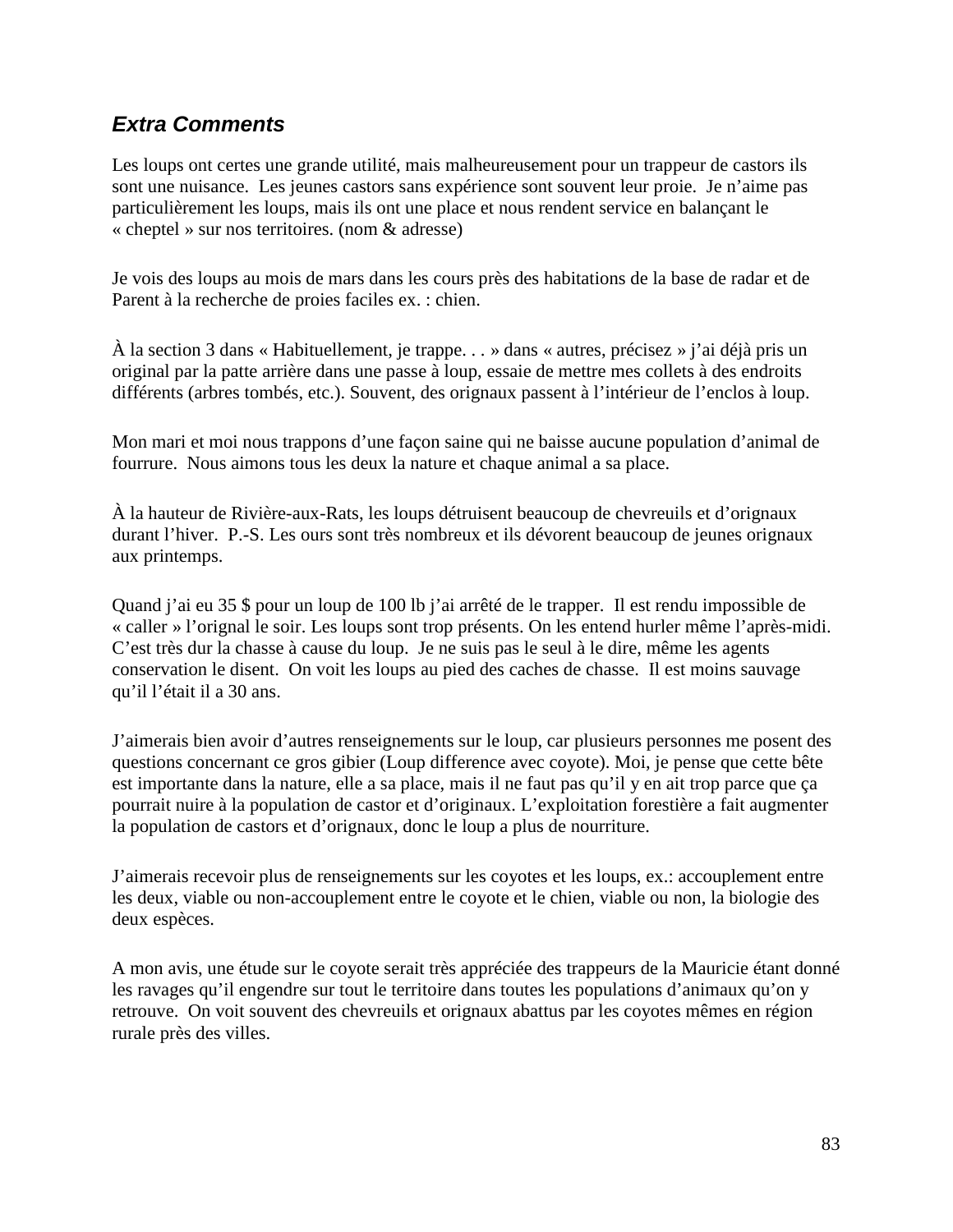Moi je ferais un sondage sur les ours, car il y en a beaucoup, depuis la fermeture de la chasse l'automne et la situation devient importante!!!

Je ne suis pas bon trappeur. Il faut avoir un règlement pour que les trappeurs fassent leurs appâts (moutonnes) assez éloignés des camps privés pour que nos familles soient en sécurité, on ne pêche et ne chasse pas toujours. Nos priorités sont davantage plus touristiques (marche, canot, V.T.T., plein air (bon air), tranquillité, photos, etc.).

Je parcours 3000 à 4000 km par année (hiver) les sentiers sur les ZEC Kiskising, Bessonne, Menokeosawin, Jenotte et Parc des Laurentides et je peux vous affirmer que la population de loups a plus que doublé dans les derniers 5 ans. Merci. (no.)

J'ai remarqué qu'il semblait en avoir beaucoup sur la route 155 Nord (Borgia 1 à Borgia 3) et aussi au sud de La Tuque dans le coin de Rivière-aux-Rats.

Ce n'est pas tous les trappeurs qui sont capables de capturer des loups parce qu'ils sont très intelligents et ils ont un bon flair. Salut.

Je suis un bon trappeur et le loup est une bête extrêmement intelligente et à La Tuque sur 50 trappeurs je peux vous dire qu'il doit avoir 10-15 trappeurs qui sont capables d'en prendre, les autres trappent très mal, car ils ont affaire à des bêtes très rusées. Pour plus de questions, appelez-moi pour photos, etc. (adresse, #) Merci et bonne journée

Les hommes remplacent les loups. Surtout on est dans un monde malade. Les hommes tirent sur tout ce qu'ils voient surtout qu' il y a beaucoup d'ours. Les hommes traînent leur carabine avec eux 6 mois par année

Le loup n'est pas un animal en danger présentement sur mon territoire il n'est pas trappé à l'excès. Très peu de prise par rapport au nombre de trappeurs du coin. C'est un animal très futé et il représente un beau défi.

Je ne vois pas très bien l'importance de la question 3, section 5 = S.V.P., arrêtons d'être sexistes!!!

J'aimerais avoir un suivi par rapport à ce questionnaire prochainement. Merci. (nom)

J'aime beaucoup le trappage, car je me sens bien dans la forêt avec mes animaux, donc je prends le même nombre chaque année et c'est pour ça qu'il y en a tous les ans. Ce qui me fait peur c'est les coupes de bois et les trappeurs sans expérience. J'ai déjà pris un loup au collet qui avait 3 pattes et un autre avec un collet dans le cou qui lui coupait le cuir du cou depuis au moins 2 ans, et les loups que je trouve dans les fosses tués par les chasseurs. Je crois que les pires ennemis du loup sont les chasseurs et non les trappeurs.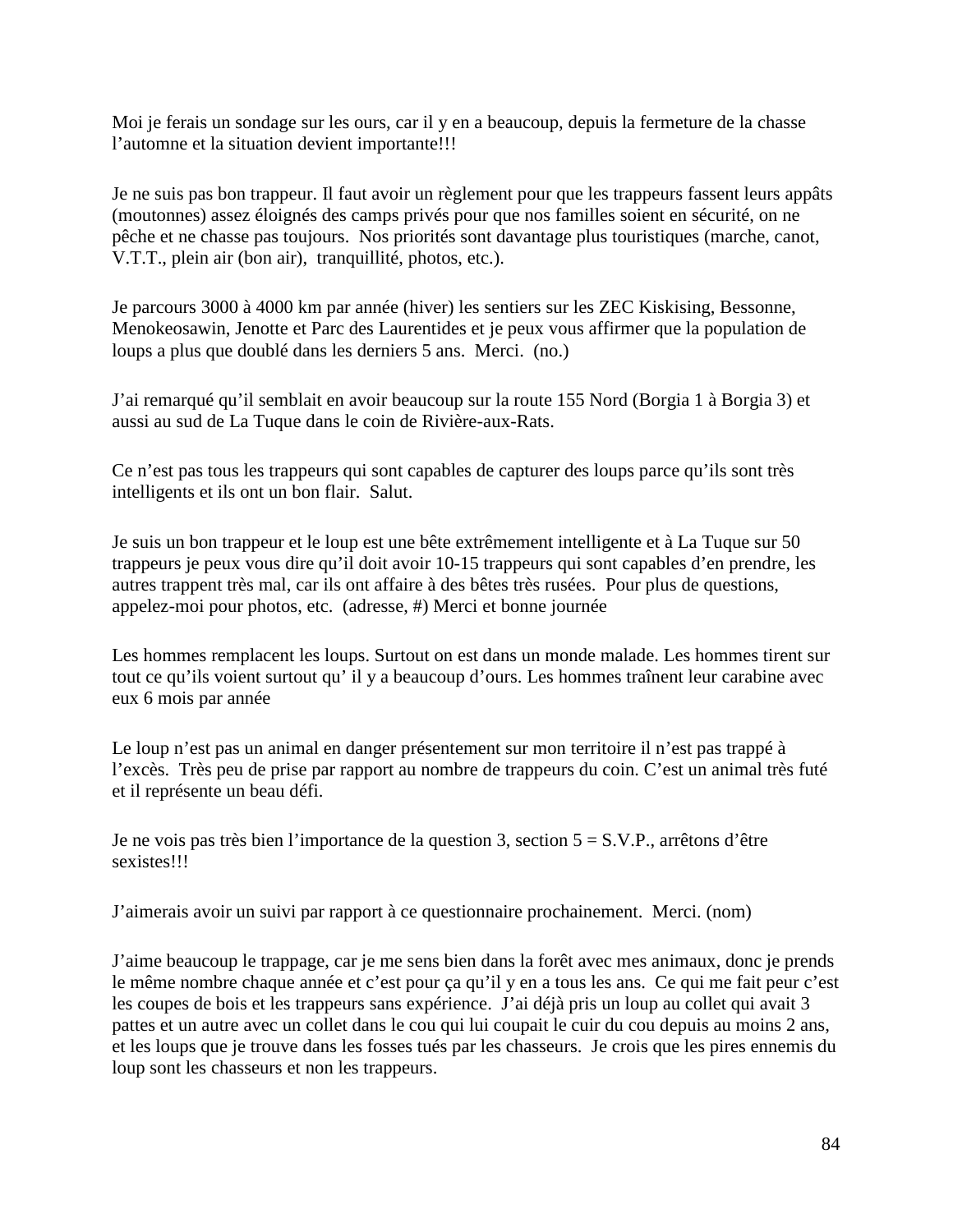Les loups se nourrissent de castors lorsque les castors sortent de l'eau pour manger ou préparer l'amas de bois pour passer l'hiver (leur met préféré). Facile à pogner du printemps à l'automne. Hiver : mangent gros gibier, orignal, chevreuil (1 repas par 3 semaines pour 4 loups).

La réglementation actuelle sur le loup, pour moi, je la trouve très bien adaptée, et cette espèce mérite une meilleure réputation, et les gens devraient apprendre à respecter cette espèce, qui peut devenir vulnérable avec les coupes de bois abusives des compagnies forestières.

Je ne piège pas le loup spécifiquement.

Contrairement aux loups gris, les loups-coyotes en grosses meutes (10-12) s'attaquent au bétail et tuent plus que ce dont ils ont besoin.

(nom et adresse)

Les loups sont en abondance avec le peu de forêts qu'il reste étant donné qu'il y a des coupes de bois à perte de vue. Dommage pour le bois.

Hiver 2004-2005, plusieurs chevreuils (3) tués par les loups autour de chez moi, secteur Rivièreaux-Rats, aussi vu sur la rivière St-Maurice à plusieurs reprises. Merci, j'aimerais avoir un suivi de ce sondage.

Dans le secteur où je trappe, le loup est en augmentation à cause que ses proies (orignal, castor, lièvre et cerf) sont en augmentation suite aux coupes forestières des années 90 qui ont causé une explosion dans la population de ces espèces. Dans le parc national, la foresterie n'est pas permise. Ça donne une très belle forêt pour le touriste et c'est primordial d'avoir des endroits comme ça, mais les populations de loups vont être peu présentes sur un tel territoire à cause de la faible densité de proies. Faute de nourriture abondante. (nom, trappeur et agent de protection de la faune)

Je suis sur la ZEC de la Croche et depuis quelques années le loup est de plus en plus présent, mais cela ne me dérange pas. C'est un défi de plus.

J'aimerais être tenu au courant de vos études. Merci.

J'ai pris des loups dans des pièges à pattes, des collets autour d'un enclos et avec des collets à la passe. Les loups ont un grand territoire. Les loups du parc national se retrouvent sûrement dans d'autres territoires limitrophes. Les jeunes trappeurs ont plus de moyens et moins de respect pour les animaux. La nouvelle mode est l'enclos avec appas, entouré d'au moins 40 collets. On est loin du piégeage traditionnel.

Pas beaucoup de loups – se sont des passants. Ils équilibrent la forêt en mangeant les plus faibles.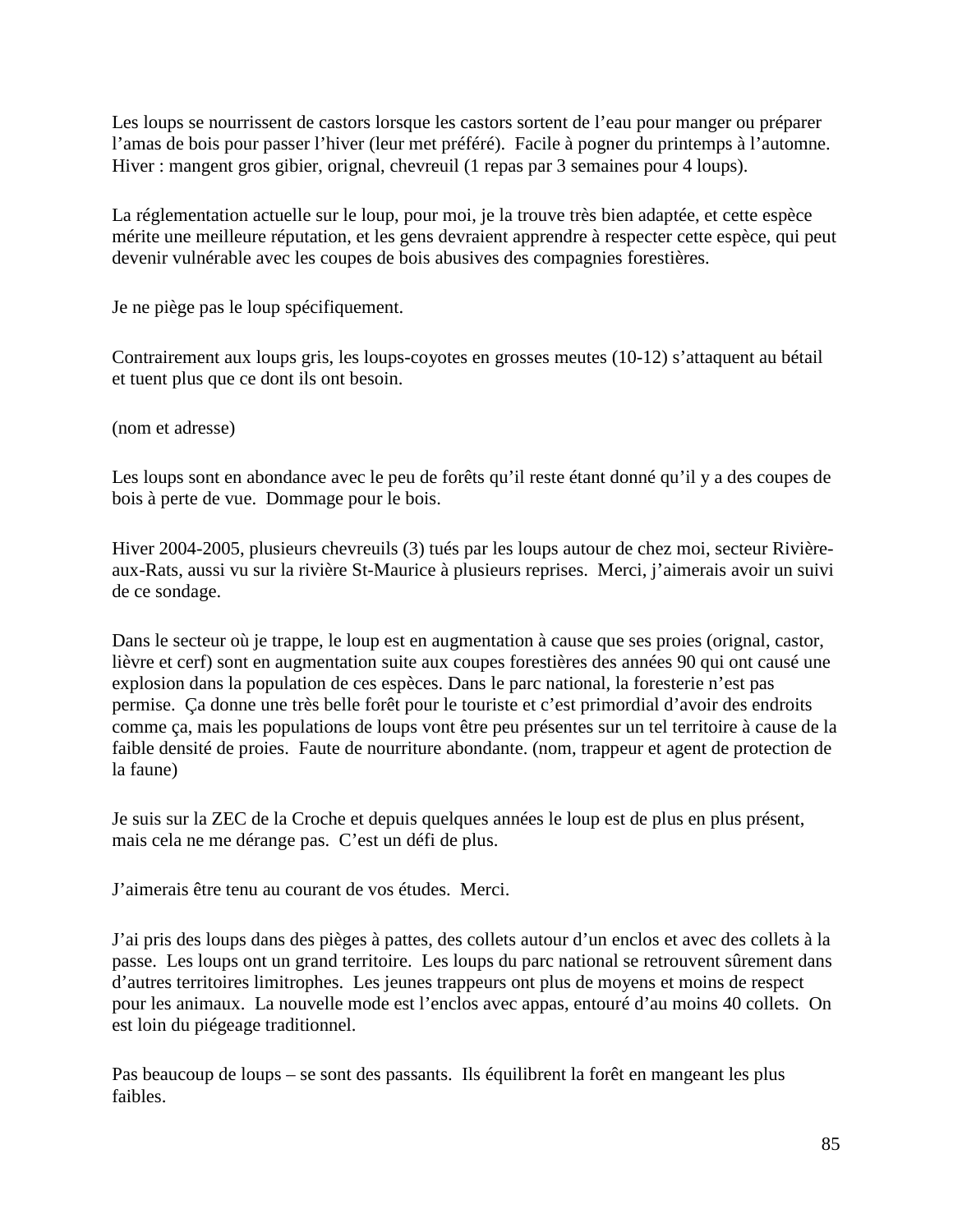Le loup est difficile à piéger. Les « enclos » attrapent les jeunes loups et les loups solitaires. Les chasseurs d'orignaux détestent les loups et les tirent même si c'est défendu. Si on n'a pas de loups, le coyote sera plus présent. Le coyote du Québec/Maine/New York est presque un loup en grosseur. Les compagnies forestières détruisent l'habitat et cela nuit à tout incluant le loup. Leurs coupes sont trop vastes.

Les meutes ne sont pas grosses (3-5). Tout le temps que tu donnes, il n'y a rien payant. Strictement un défi.

Les loups courent de grandes distances lorsque la nourriture se fait plus rare. Dans le haut St-Maurice, ils font une guerre aux chevreuils sans merci. Et aussi aux orignaux lorsque les hivers sont dures, ex. : neige abondante et présence de croûte dans la neige après les pluies hivernales et l'été et l'automne ce sont les castors qui y goûtent le plus.

J'aimerais savoir le nombre de loups évalués dans la ZEC Kiskisink. Merci.

J'étais heureux de participer à ce sondage, j'espère que l'on pourra un jour contrôler les colonies de loup. (nom)

Sur mon terrain, ce sont des loups passants. Ils ne restent pas longtemps. On n'en prend pas beaucoup. Ils ne font pas trop de dommage. C'est l'équilibre de la forêt.

J'ai remarqué que la population de loups est beaucoup plus en mouvement (se déplace plus) et que les empruntes de loups sont plus fréquentes, mais ce n'est pas un signe pour moi qu'il y en a plus. Les loups suivent la population de cerfs et présentement, elle est en augmentant. Le cerf se déplace beaucoup plus que l'orignal.

J'espère que le but de votre sondage n'est pas d'interdire de trapper le loup.

Cet animal m'intéresse. Je voudrais être tenu au courant au sujet de cet animal et des décisions prises. Merci.

J'aimerais avoir le résultat du sondage et aussi si vous avez des données sur le nombre de loups en Mauricie. Merci.

Merci de m'avoir consulté!

P.-S. J'ai trappé le loup pour la première fois cette année (2005-2006)

Nous voyons surtout beaucoup de pistes de loup.

Si vous avez des études du document sur le loup j'aimerais les recevoir si possible merci. (adresse)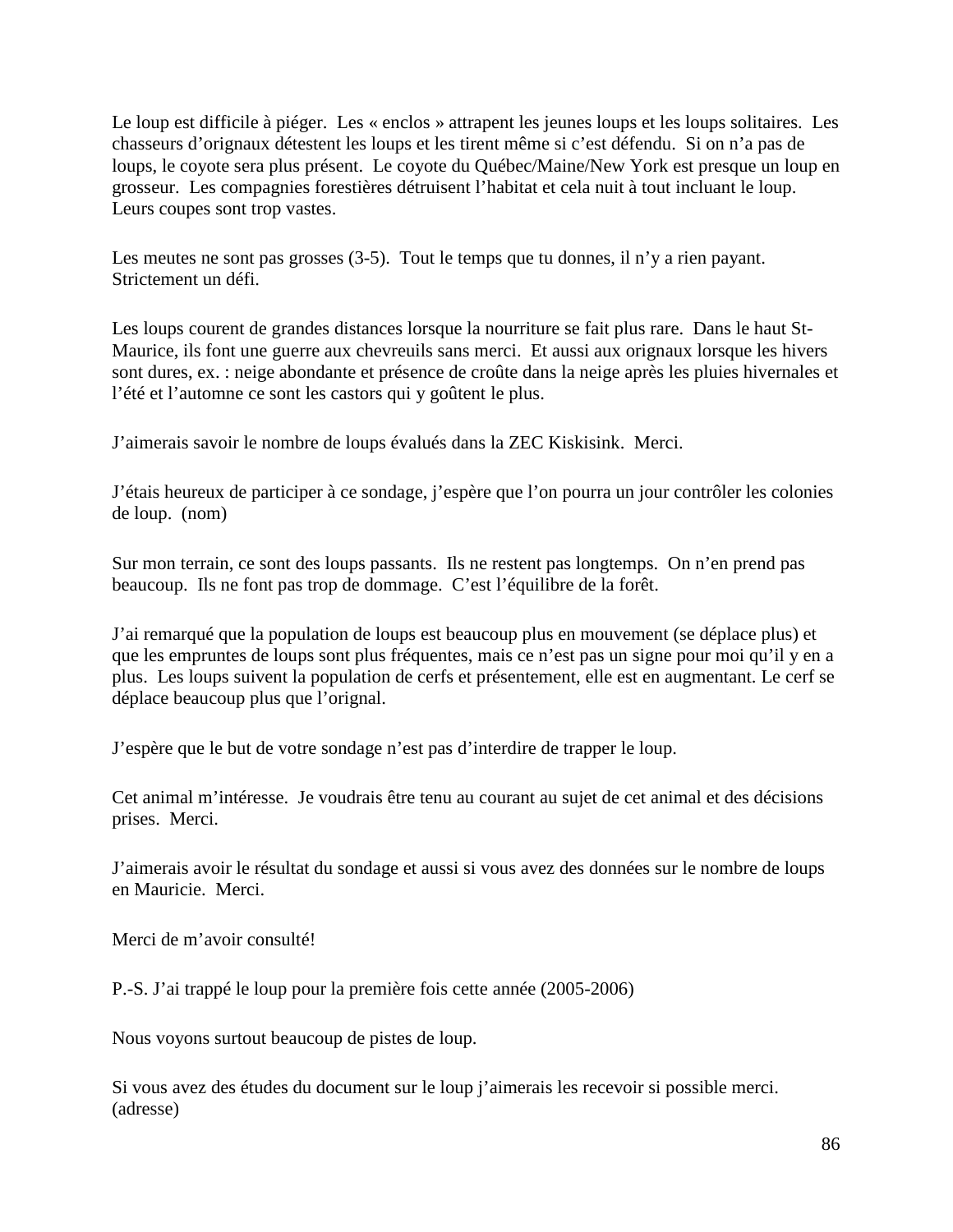Jamais vu du loup juste du coyote.

Belle initiative de votre part pour obtenir le plus d'information possible pour protéger le loup de la Mauricie. Merci.

Dans le secteur où est situé mon terrain de piégeage la meute n'y niche pas alors ils sont seulement de passage. Par conséquent, les terrains voisins où le castor est plus nombreux on en attrape plus et leur saison de piégeage est plus longue que la mienne (deux semaines début novembre), alors peu de chance pour moi. P.-S. Le loup n'est pas en danger, mais il faut le protéger pour le futur. Merci. Salut et bravo pour votre étude.

Le gros des problèmes : coupe à blanc d'exploitation forestière. Le castor et l'orignal fuient ainsi que le petit gibier, nourriture principale du loup.

C'est avec plaisir que j'y ai répondu.

Pour avoir une meute de loups en santé ça prend de la nourriture, peut-être que la forêt du parc national est rendue à maturité?

Détruire le loup ou toute autre espèce serait une erreur monumentale. Avoir un contrôle par des gens qui connaissent réellement le domaine, c'est essentiel. En Australie, on voudrait réinvestir. C'est le début de la chaîne alimentaire. Merci.

Je trappe autour du lac Simcose et la rivière Mattawin à la même hauteur. Avant, j'avais 2 à 3 meutes de loups sur le territoire où ils partageaient avec le territoire du parc national. Maintenant, quelques fois, je vois une piste du loup solitaire.

Jamais vu de loup. Juste du coyote.

(nom & adresse)

Je ne trappe pas longtemps sur mon territoire, car je fais de la déprédation pour le Ministère de la Faune depuis 12 ans à titre de trappeur pour les animaux nuisibles dans la région de Trois-Rivières. Merci. (nom & nouvelle adresse)

Je crois que chaque trappeur qui a un terrain de trappage a un droit exclusif, a les connaissances et les capacités de gérer les populations d'animaux à fourrure sur son territoire.

J'aimerais recevoir les résultats de votre sondage si possible par courriel au (adresse). Merci.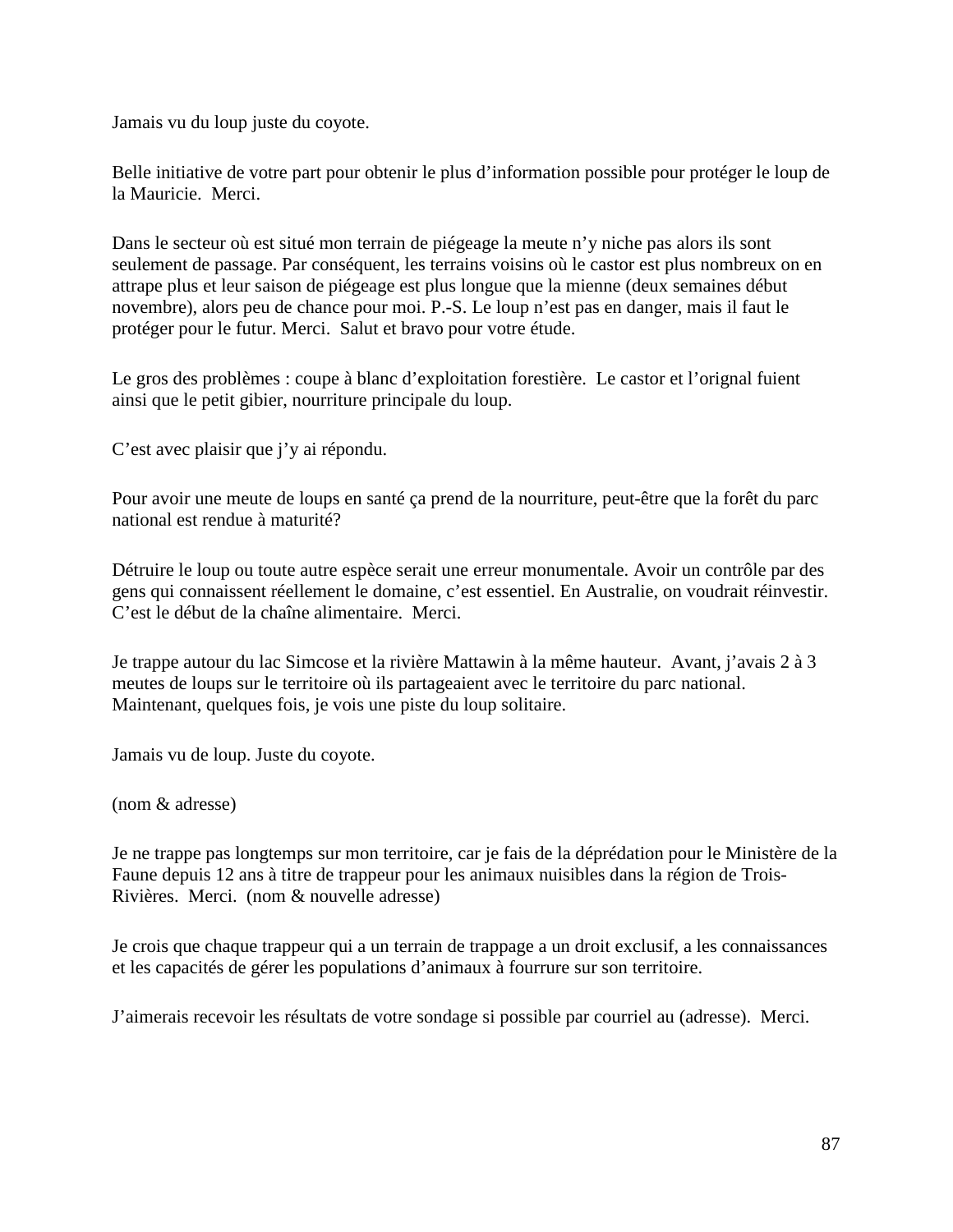La gestion d'une espèce repose sur la gestion de sa niche écologique et toute modification de celle-ci entraînera des effets sur les espèces qu'elle abrite. Malheureusement, les interventions humaines actuelles sur l'habitat du loup lui semblent plus nuisibles que favorables. La destruction de la forêt modifie de façon dramatique les milieux qui pourraient supporter des populations de loups et menace sa survie. Les monocultures de résineux à grande échelle qui suivent les coupes forestières n'améliorent en rien la situation. De plus, la méconnaissance et l'absence de conscientisation poussent plusieurs chasseurs de gros gibiers à tuer chaque année un certain nombre de loups décimant les petites populations existantes. Dans le plan de gestion du loup, il serait peut-être nécessaire d'agir comme on l'a fait pour le lynx soit d'en interdire le trappage pendant un certain nombre d'années et de limiter par la suite le nombre de captures permises annuellement. Cependant, si on ne modifie pas l'action humaine négative sur son habitat, il y a peu de chance que la population augmente.

J'habite à l'année sur mon territoire de trappe – le lac Gros Brochets.

Plus au sud de la moyenne et basse Mauricie, il y a beaucoup de coyotes. Certaines gens confondent souvent des gros coyotes à des loups. Vers les années 1990, ont débuté de vastes opérations de coupes de bois autour la basse et la haute Mauricie ainsi que partout au Québec jusqu'à ce jour. Il y a de plus en plus de chevreuils en haute Mauricie. Pour ma part, il doit y avoir une pression de trappage pour les loupes juste s'il y a trop de loups dans une région qui nuisent aux cervidés. Pour ce qui est du coyote, il doit toujours y avoir une pression de chasse et de trappage envers eux, car ils peuvent devenir abondants et causer des problèmes sur la faune et le bétail. En Colombie-Britannique, il y a tellement de coyotes qu'ils envahissent les villes et ils sont protégés (il y a un manque là). Ce n'est pas naturel et ça pourrait être dangereux un jour pour l'homme. Je crois qu'il ne faut pas adopter une règle générale pour la gestion de ces animaux. Il faut conserver certains animaux à un endroit et avoir une plus grande pression de chasse ou piégeage dans d'autres régions. Reste à savoir où commencent les territoires des loups et où finit le territoire des coyotes et déterminer s'il y a du mélange de ces 2 espèces dans certains territoires. Pour ma part, je sais qu'il n'a pas de pression de trappage en Mauricie pour le loup. Je fais partie d'une association de trappeurs (Mauricie-Bois-Francs) et je suis au courant que ce n'est pas les trappeurs qui mettent en danger le loup. D'après les statistiques de vente de fourrures au Québec il y a peu de loups capturés. Parce que les loups sont difficiles à capturer pour la moyenne des trappeurs et qu'il y a de moins en moins de trappeurs expérimentés qui pratiquent ce sport (ou mode de vie) là où les loups se trouvent, soit au nord des régions habitées. La déforestation et la circulation des travailleurs en forêt jour et nuit, hiver comme été, doivent beaucoup nuire aux loups.

J'aimerais savoir le résultat de votre étude. (adresse)

Les terrains de trappage permanents sont très importants, car nous les trappeurs nous pouvons gérer les espèces efficacement. Ex. : à notre arrivée dans notre territoire, il n'y avait pratiquement pas de castors et maintenant il y en a sur tous les lieux de mon territoire. Et le loup, je ne le trappe pas, car il y en a peu sur mon territoire et ceux que j'ai pris ne sont que des erreurs tout comme le lynx. Un cette année et 1 jeune que j'ai relâché.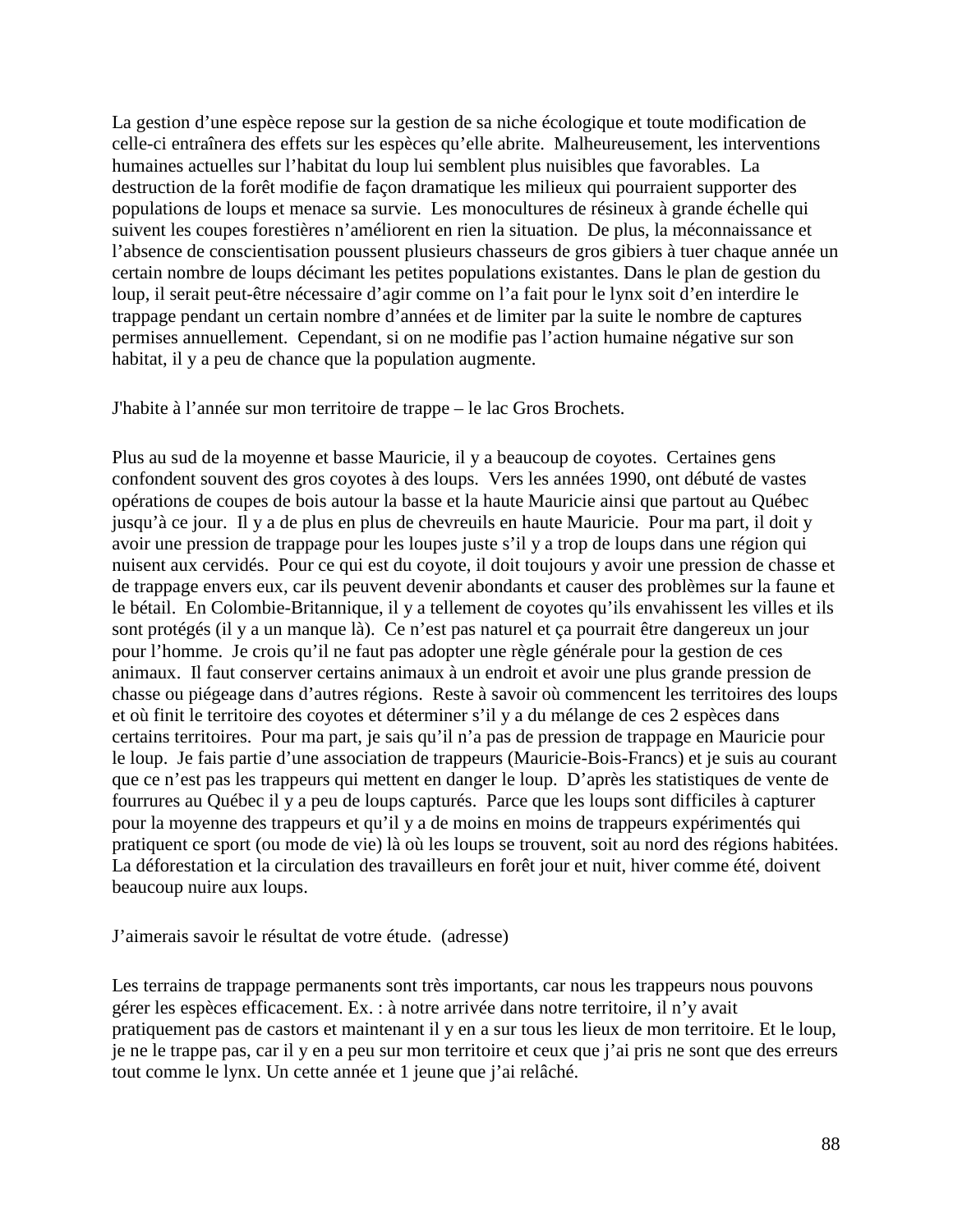Sur mon territoire (ZEC Frémont) j'ai eu seulement une année la présence de 2 ou 3 loups. Donc pour moi le loup est assez rare dans le secteur de la ZEC Frémont.

Comme je l'ai dit précédemment il faut leur laisser un peu d'habitats naturels si on veut qu'ils se reproduisent. À la vitesse dont partent nos forêts dans 10 ans les loups on va les voir seulement au zoo.

Dans le passé, je trappais le loup et quand j'en ai pris j'ai arrêté de le trapper, pour que la population se replace. Présentement, sur mon territoire, je vois des pistes régulièrement, mais ils ne sont pas beaucoup. 1 ou 2 et ce sont des passants. J'aimerais qu'il y ait une loi pour aider à augmenter la population. Je trouve cela plate parce que j'ai l'impression que c'est politique, par rapport au chasseur d'orignal. Le ministère est là pour protéger les animaux et non faire de la politique.

Je désire recevoir de l'information sur cette étude. Merci.

Oui, j'ai plus de 65 ans, toujours aimé et respecté la nature. Ce qui me fait très mal, c'est l'indifférence de l'humain que pour l'argent. Il détruit tout. En détruisant tout ce qui est nature, il se détruit lui même, c'est désolant pour les générations à venir. Merci de m'avoir lu. (nom)

Je vous dirais que mes sentiments ne sont pas les mêmes envers le coyote, lui le coyote on a beau le trapper. Il en revient tout le temps, mais j'adore le trapper c'est un bon défi. Mon opinion envers le loup, je vous dirais d'abord que c'est mon animal préféré et de loin aux autres animaux à fourrure. J'adore le trapper, mais j'en prends rarement plus qu'un par saison, je veux qu'il en reste. J'aime avoir du loup sur mon terrain. C'est un animal fantastique. En prendre un par année me suffit, deux serait un boni. J'enlèverais alors tous mes collets tout de suite, d'abord quand je prends un loup, c'est toujours pour faire tanner la peau pour faire un cadeau à quelqu'un. Je prends en moyenne un loup tous les deux ans et j'en suis très content, il y en a qui en prenne trop. Ce n'est pas juste pour les autres, vous devriez peut-être imposer un quota, ex. : un par année.

Bonjour, je travaille pour la sépaq dans la Reserve Mastigouche et je suis gardien de territoire depuis 1998 et je peux vous dire que le nombre de loup a augmenté surtout l'an passé. J'en ai vu plusieurs dans mon secteur de travail. J'ai aussi vu plusieurs pistes et quelques loups dans mon terrain de piégeage l'automne passé. Je trappe dans un secteur de la réserve Mastigouche qui longe le parc national de la Mauricie.

J'ai peu trappé les deux dernières années à cause de maladie. Merci!

J'essaie d'attraper le loup mâle qui est exclu de la meute; plus facile à prendre. Pas plus, car la meute est petite sur mon territoire; mâle, femelle et 2 petits. 6 loups pour 92 km2 à mon avis pas beaucoup. (Je ne suis pas madame, mais monsieur France) Merci.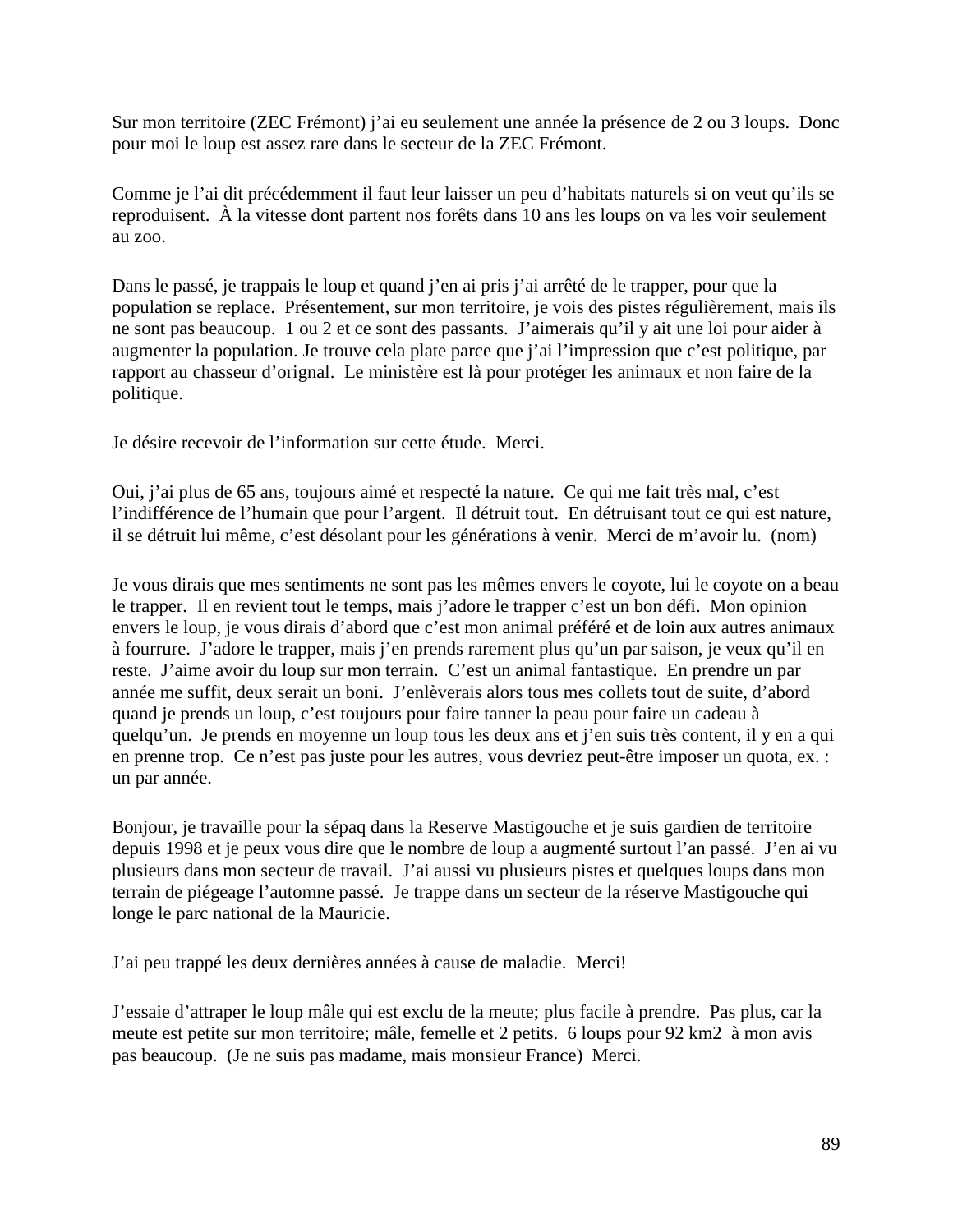Je suis trappeur depuis 1985. J'aime trapper toutes les espèces, par contre dans la réserve faunique, quelques trappeurs trappent seulement avec des boîtes à martre, de façon excessive, ils installent presque toujours ce type d'installation. Je trouve qu'il sera approprié de trapper toutes les espèces afin de pouvoir avoir les meilleurs jugements sur les quantités disponibles pour être piégées. Merci.

Désolé pour le délai!

Personnellement j'aime le loup, je le trappe sans trop le diminuer, pas plus de 3 loups par année par la suite j'enlève les collets. S'il y a un geste à faire, le geste serait de diminuer le temps de trappe pour le loup… ex. : novembre et décembre, parce qu'il est trop facile de le capturer en hiver et de plus, la fourrure est moins belle à cause de la neige et de la glace; le poil de garde colle à la glace…Donc, pourquoi le trapper si ça valeur est moindre… Merci.

J'apprécierais recevoir le compte rendu de cette étude. (nom)

Si vous voulez voir ou entendre des loups, venez dans le parc Mastigouche. Lors de la saison de trappage, les loups rendent les castors très nerveux. Lorsque les loups sont présents sur mon territoire les renards semblent disparaître. Le colletage des loups sur mon territoire est devenu très difficile. Les orignaux sont nombreux. J'ai déjà pris un orignal dans un collet à loup. J'évite les sentiers où les orignaux sont présents.

Les loups débordent du parc national vu la présence accrue des cerfs en périphérie (coupes forestières) et s'y font capturer. Les loups que j'ai capturés font probablement partie de la meute du Wessonneau. 1 groupe de 3-4 loups toujours en activité près du parc (voir carte; pistes recelées 8 mars 2006).

Tenez-moi au courant du résultat de votre sondage. Merci.

Les pièges à patte devraient être interdits pour capturer le loup (lacets à patte également).

Les loups sont des visiteurs rares sur mon T.P. Des coupes forestières récentes ont déplacé le gros gibier dans mon secteur. Loups et coyotes semblent en profiter moins il n'y a pas présence de meute (loup solitaire généralement) sauf l'hiver où une meute venant du N.O. se déplace sur les glaces de façon occasionnelle sur mon territoire. La multiplication des chemins forestiers laisse peu de zones refuges pour le loup. Les coyotes mieux adaptés à la présence humaine devraient malheureusement remplacer une partie du vide écologique laissé pas la diminution du loup. S.V.P., nous informer des suites de l'enquête. Je suis disponible pour autre collaboration. (no.)

Je suis très intérressé à connaître les statistiques sur les populations de loups. Car je donne des causeries et je guide des touristes européens qui sont friands de connaître le loup et leurs habitudes. J'aimerais connaître votre idée concernant le loup comme principal prédateur du castor. (nom, adresse et no.)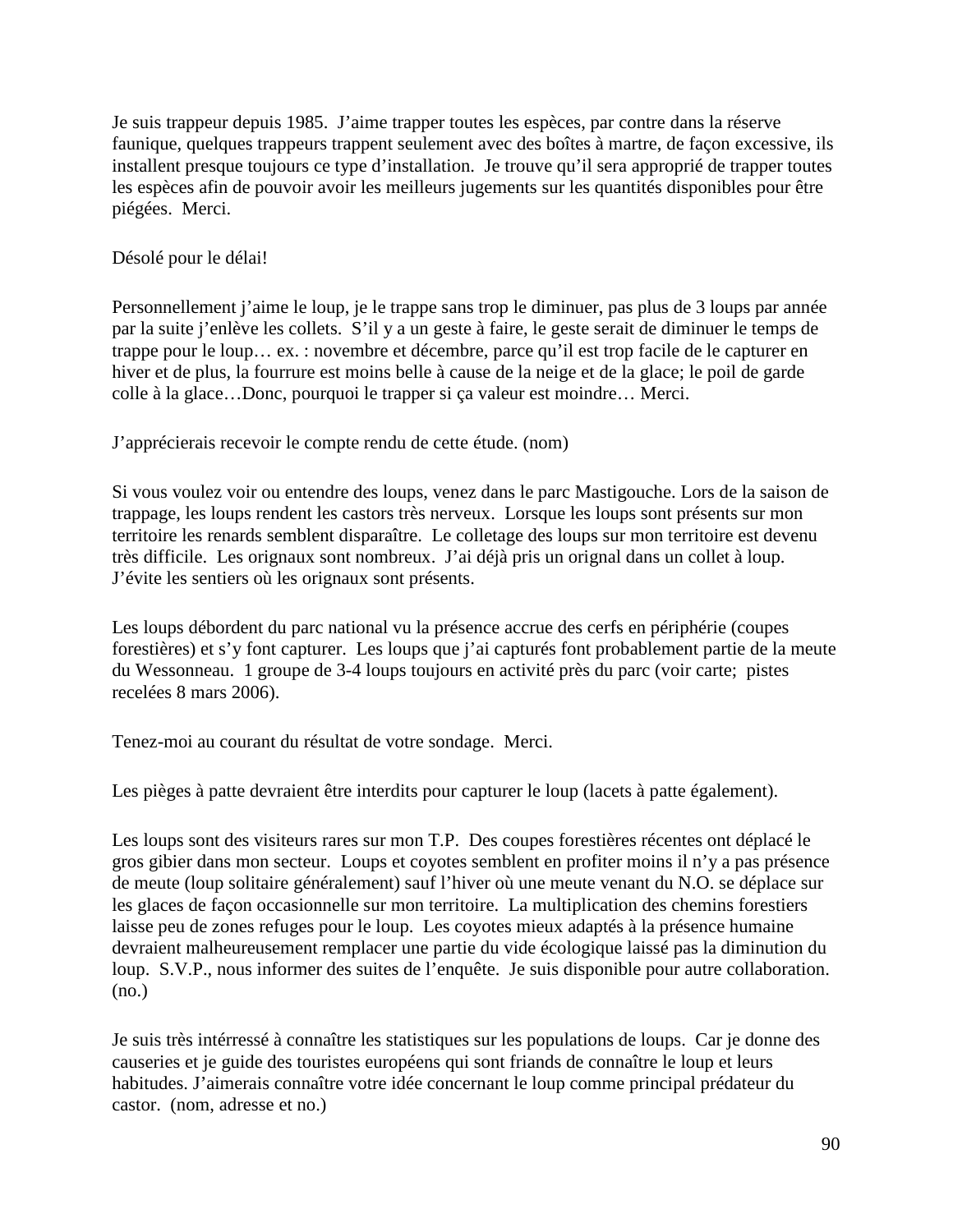Si possible, avoir les résultats du sondage et des informations sur le loup. Merci. Vous pourriez envoyer copie à tous les trappeurs.

(adresse)

Ça fait 5 ans que j'ai arrêté de trapper. Je trappais sur la réserve faunique St-Maurice et avant sur les terrains libres. Je sais que le loup suit où il y a plusde nourriture exemple dans la région Mattawin, Grand-Anse, Rivière-aux-Rats. L'hiver on voit de plus en plus de carcasses de chevreuil sur la rivière et dans les champs depuis les 5 dernières années; avant quasiment jamais. Il y a plus de loups qui se font frapper par les véhicules sur la route 155 aussi. Je crois que si on arrêtait les coupes à blanc, il y aurait plus de toutes espèces d'animaux sauvages et plus nourriture = + prédateurs. Mes dernières années de trappage en 2000 il y avait d'après moi 6 à 7 loups sur la réserve faunique du St-Maurice. Mon territoire de trappe avait 92 km2 il en venait 2 ou 3 sur mon territoire, je voyais les traces l'hiver. D'après moi, un loup mange un orignal par année.

Je ne suis pas un trappeur de loup, car je n'ai pas capturé un seul loup en 19 ans de trappage.

Depuis 2001 je trappe en territoire libre. J'ai capturé quelques coyotes entre 50-54 lb; tête d'un loup, démarche de loup, d'après la piste. Durant chasse-orignal 2005 – aperçu une meute de 5 loups. ZEC chapeau de paille.

Le coyote est plus présent dans la région et plus dangereux pour le petit gibier et animal à fourrure.

Je ne trappe plus de loups depuis 4 à 5 ans, premièrement, il a beaucoup diminué et puis la fourrure n'est pas parfaite. Pour le moment, je ne suis pas au courant s'il a diminué, je suis à la retraite, je ne trappe plus. (nom et adresse)

Le loup destructeur est vraiment nuisible, car il s'attaque aux chevreuils de la région et nous y retrouvons la carcasse dans les bois et nous, chasseurs, nous ne pouvons pas le chasser sauf 3 jours à la poudre noire ou à l'arc et arbalète. Exercer un contrôle sur la population des loups. On dirait que le loup a la priorité sur les chasseurs et que lui il peut détruire. Nous sommes chasseurs d'orignaux et de chevreuils et c'est dommage de retrouver la carcasse d'animaux détruits par le loup.

Il s'est pris une louve à la hauteur de St-Narcisse en 2004 de 75 lb. À Trois-Rivières secteur Red Mill un agriculteur dit qu'il a vu un loup en avant de son skidoo à quelques mètres. Il était plutôt gris et beaucoup plus haut qu'un coyote.À Bastican, St-Prospère, un compagnon de trappe en a vu à quelques reprises (2 ou 3 fois). Puis la réserve de Portneuf moi j'en ai vu, il était plutôt noir.

Avec ce sondage, je m'aperçois que je ne connais pas le loup, ses habitudes, mœurs, population, etc. Je pense qu'une étude sur le loup dans le parc national de la Mauricie a été effectuée. Si les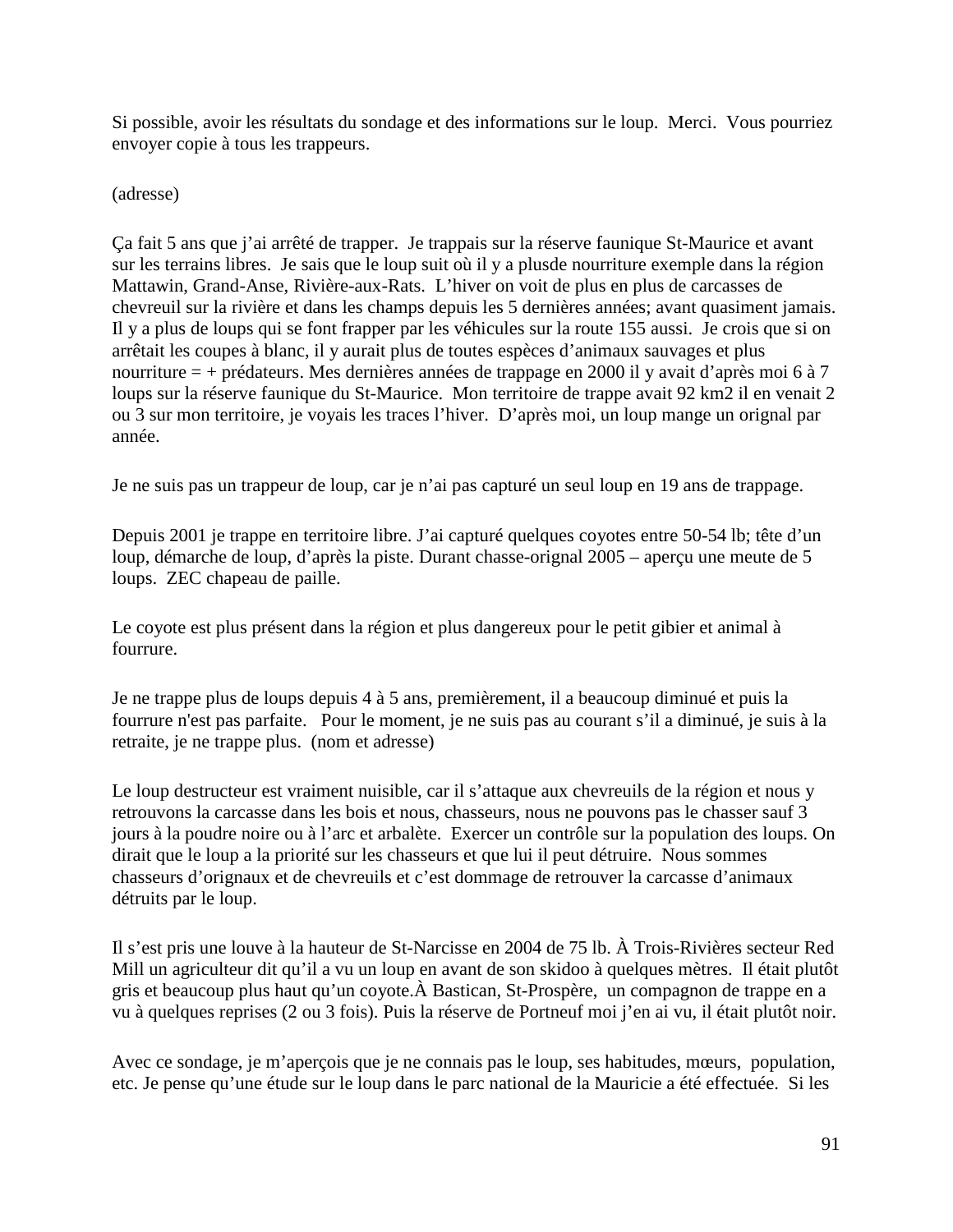résultats de cette étude sont disponibles, j'aimerai bien en avoir une copie. Merci. (nom et adresse)

J'ai rempli ce questionnaire par rapport au terrain de trappe que j' Kiskissink. J'ai eu la chance d'observer une meute à plusieurs reprises, de voir les petits, de voir la tanière. J'ai plusieurs autres informations à vous transmettre si vous voulez. (nom, adresse, et no.)

Vous devriez inclure la réserve de Portneuf dans votre étude, car il y a une importante population de loups et ceux-ci débordent du territoire de la réserve vers la ZEC Tawachiche et Bessonne et UGAF 37-34-33.

Je m'attends à demeurer au lac du Missionnaire sud d'ici 3 ans. Depuis une dizaine d'années, au mois de mai, j'ai toujours ma carabine sur l'épaule. Je me suis fait attaquer par un ours noir d'environ 180 livres, j'ai dû courir au camp pour abattre cet ours!! Bien à vous. (nom)

 Avoir des méthodes pour apprivoiser le loup. Il est bien méfiant quand on passe sur son territoire.

Je désirerais être informé sur les résultats de cette étude. J'espère que le tout sera à votre entière satisfaction. Merci. (nom)

Il est bien de faire une gestion sur les animaux à fourrure. Félicitations!

Vous devriez vérifier les concentrations d'ours noirs en Mauricie. Je crois que les ours sont plus un problème que les loups.

Spécialisé trappage du castor.

Je ne suis pas un trappeur qui trappe le loup chaque saison.

J'ai capturé plusieurs coyotes, mais pas de vrais loups.

Ce n'est pas que le loup qu'il faut protéger, mais les animaux en général. Il faut qu'on retrouve un écosystème équilibré.

Merci. (nom et adresse)

Les loups ne sont que rarement pris sur le territoire que je trappe il s'agit plutôt de coyotes. Dernier loup capturé Nov. 99 Poids 76 lb.

Je trappe pour le plaisir d'être en forêt et pour un équilibre naturel de la gestion de mon territoire de trappe qui est situé sur terre publique 240 arpents carrés dont je suis propriétaire. Je surveille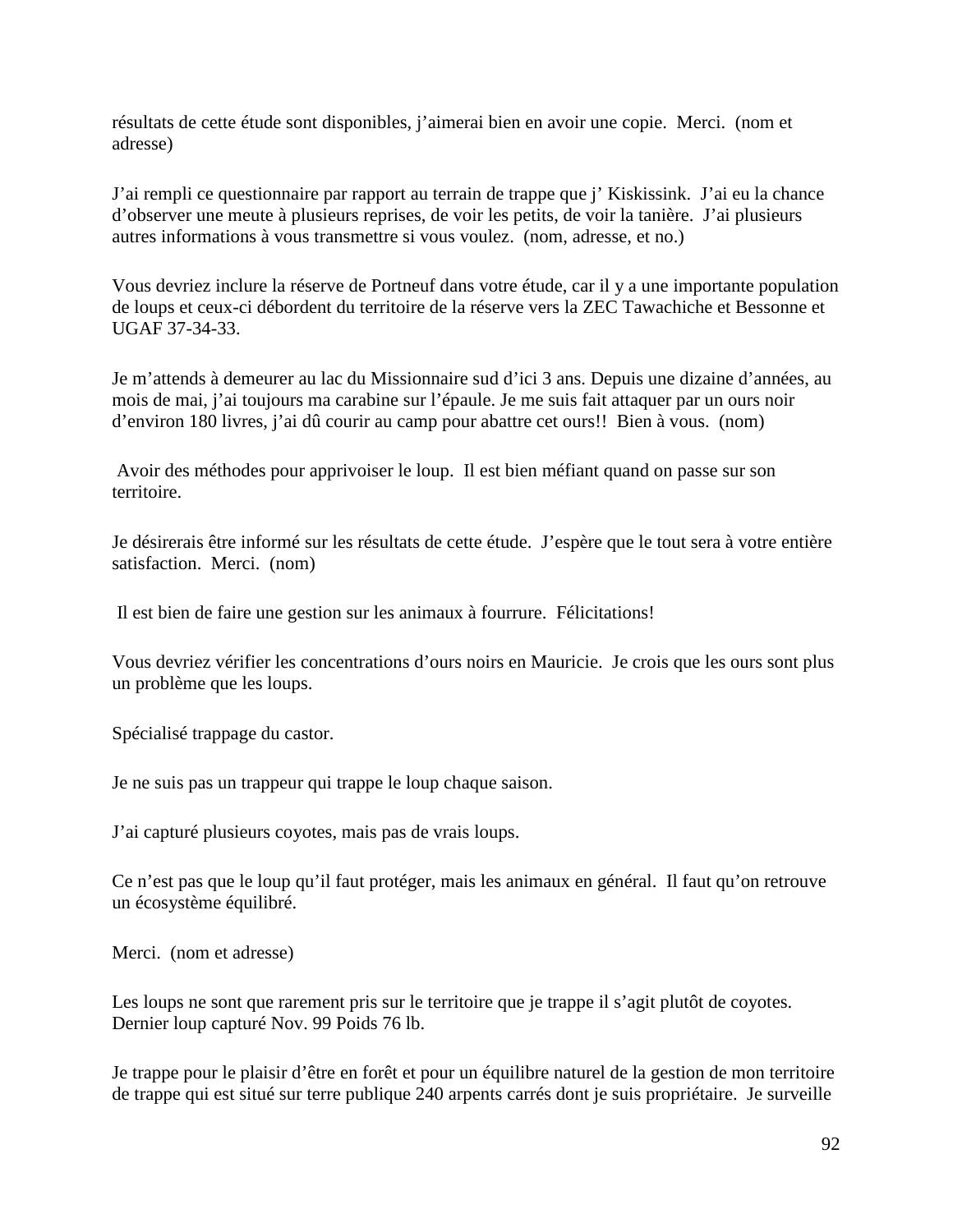constamment l'évolution des prédateurs loups, coyotes, renards, parce que moi aussi je suis un prédateur à leurs yeux.

Je voudrais recevoir un rapport au sujet du loup. (nom et adresse)

Dans ma région il y a 20 ans il y avait seulement que du loup. Aujourd'hui il y a presque autant de coyotes que de loups (le coyote est en augmentation pourquoi?)

Si j'étais certain de la présence de loups dans mon secteur de trappe j'essaierais d'en capturer un pour le défi ou pour protéger les chevreuils si leur nombre venait à trop augmenter.

Capture de 2 mâles au lac Gélinas. Février.

Bonjour. Depuis 4-6 ans, je circule en motoneige toutes les semaines près de la ZEC Tawachiche sur la ZEC et près des villages, seul ou avec des amis. Je trouve plusieurs carcasses de chevreuils, poils d'orignaux, castors, dans la merde de loups. Plusieurs carcasses ensemble de chevreuils. Ceci est un grand problème! (no.)

Aujourd'hui (12/3/2006). Par la venue de nouvelles maladies : Ex. : grippe aviaire; virus du Nîl, peut se propager – de l'oiseau aux mammifères, des insectes aux mammifères. La présence du loup peut servir à éliminer les espèces contaminées ou/et atteintes du virus, mort et malade. Seulement conserver quelques loups isolés, peut indiquer un état de santé d'un environnement, d'ici 5 ans. Mais trop de loups consomment la ressource faunique (orignal, chevreuil, lièvre, caribou), j'en suis convaincu. On a un X sur la map voisine; j'ai vécu du harcèlement par 2 chiens errants sauvages de couleur noire (pendant 5 minutes), obligé de me défendre avec les bâtons (en ski de fond en 1979 en février) dans un sentier de ski de fond. (J'étais en ski seul, là.) De la prédation, je vous écris ici: pendent 3 ou 4 mois, le dominateur ce n'était pas moi! C'était les chiens errants….En nature, je n'ai pas eu d'autres contacts (directs) avec des canidés!Ici à (5 km) autour de Ste-Anne-de-la-Pérade – Durant 20 ans des coyotes ont été présents constamment – (mais depuis 5 à 7 ans il n'y a plus de coyotes Rien! (Une meute de coyotes a été présente dans la portion du fleuve de 2 hivers).\*une participation de tous les trappeurs au Canada pourrait indiquer sur une carte les espèces en déclin (ou plus rare)….S'ils veulent déclarer! – conjointement avec les bureaux de dépôts de fourrure. Cela peut se faire, se réaliser! Ici! Dans la région c'est la même situation : on vivait un problème de surpopulation de ratons laveurs comme partout en zone agricole (pendant 2 ans on s'en est occupé) mais la troisième ici déjà – 2 à 3 ratons par années sont présents, dû à une immigration venue de l'ouest (une population trop grande de ratons, ou cette espèce, peut être vecteur de maladie). Ensuite…de 2 à 3 renards de plus sont présents…-observations : Parmi vos recherches vous devriez absolument faire des recherches sur les espèces menacées (ou en déclin) aujourd'hui : au Québec (si) à la surexploitation forestière influence les populations de martres d'Amérique et de pékans, et carcajous (si) aux sécheresses de tous les milieux humides au Québec affectent toutes les populations de rats musqués qui sont évidentes depuis 5 ans, (parce que ça se voit!). (à ce qui suit après des maladies aux rats musqués)- les huttes d'abris aux rats musqués sont devenues rares;- en zone amarrée aussi, dans le St- Laurent, c'est rarissime. (appuyé par beaucoup de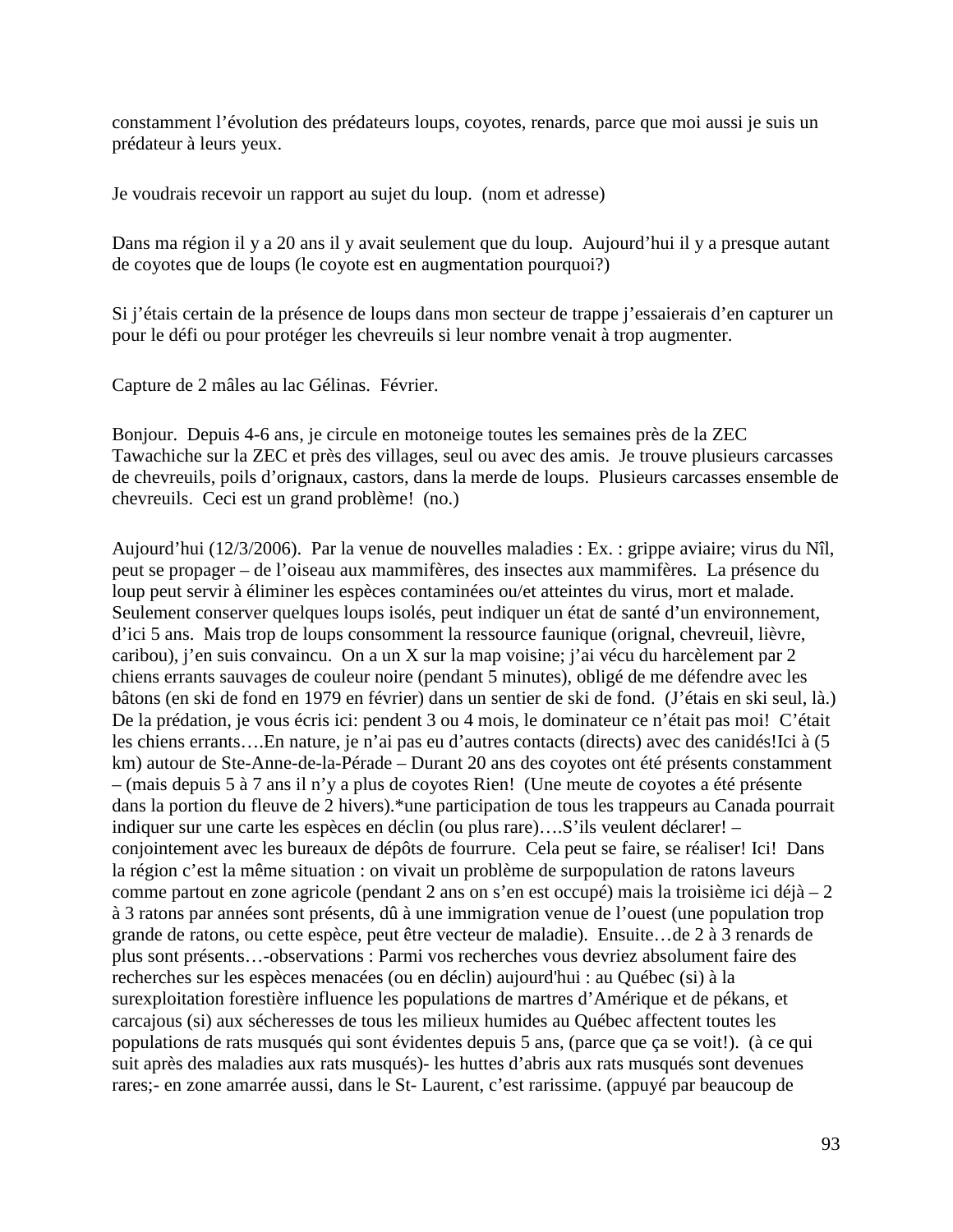trappeurs). Parce qu'il y a 5 ans (avant 2001) il y avait au Québec, 3 fois plus de rats musqués. Dans d'autres états, tel l'état de New York; c'est une abondance de rats musqués.

S.V.P., me faire parvenir de l'information. Merci. (nom & adresse)

Les loups ou coyotes sont instinctifs et suivis de trail. S'il y a de la nourriture pour eux, ils vont attaquer pour l'avoir, les ours aussi. Les loups attaquent surtout par l'arrière. Les loups n'ont aucune espèce d'intelligence, juste de l'instinct et de la méfiance. Les loups pensent juste à manger et marcher. Les loups se battent souvent entre eux pour le pouvoir de la meute ou de la nourriture.

Très bonne initiative. J'espère fortement être informé des résultats de votre étude. (nom & adresse)

J'aimerais avoir plus d'information sur le loup et/ou résultats de votre étude. Merci. (nom & adresse email)